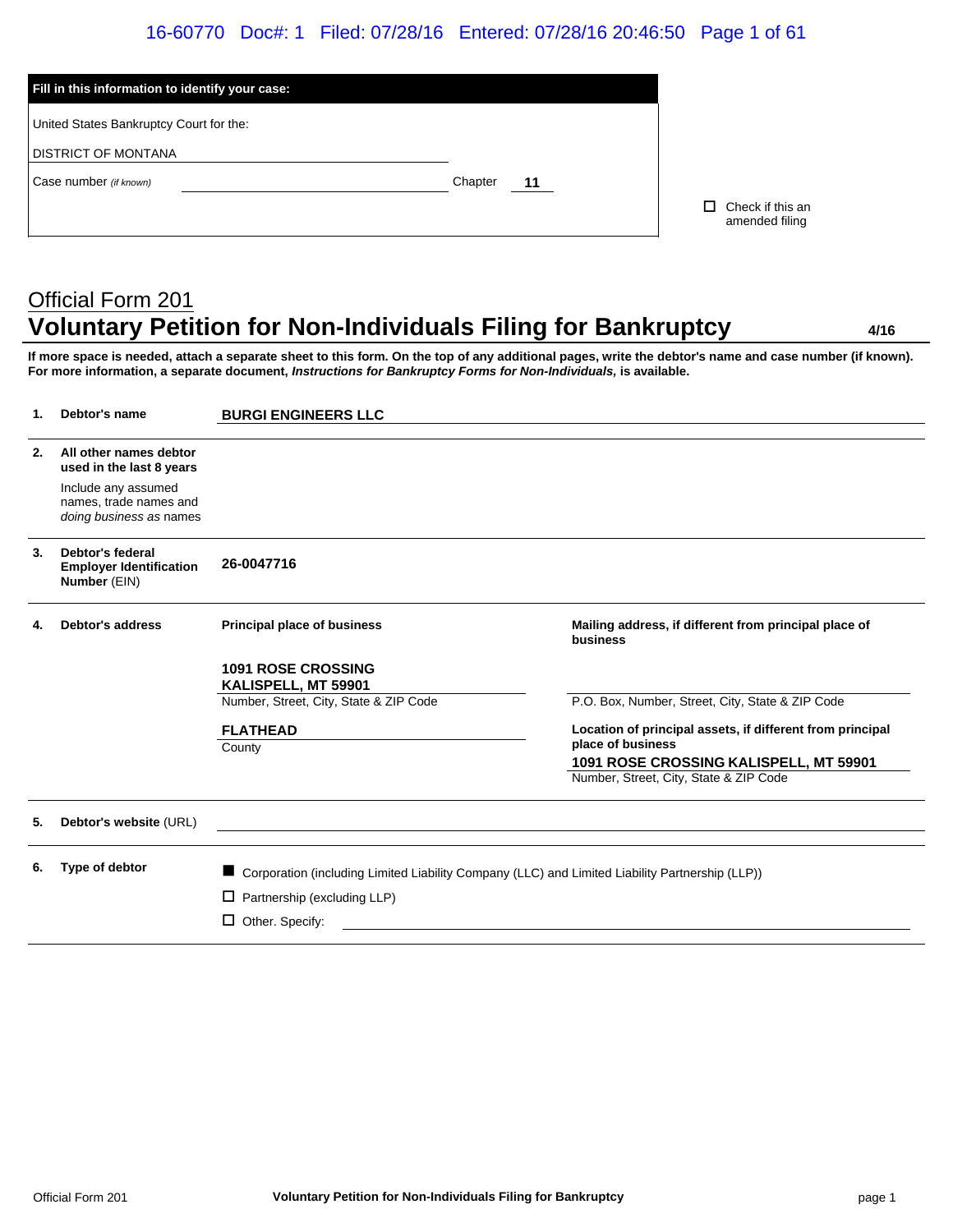### 16-60770 Doc#: 1 Filed: 07/28/16 Entered: 07/28/16 20:46:50 Page 2 of 61

| Debtor | <b>BURGI ENGINEERS LLC</b>                                                                                        |                                                                                                                                                                                                                                                                                                                                                                                                                                                                                                                                                                                                                                                                                                                                                                                                                                                                                                                                                                                                                                                                                                                                                                                                                                                                                                                                                                                                                          |                                                                                                                                                                                                                                                                                                                                                                                                                                                                                                                  |                 | Case number (if known)                                                                                                                                                                                        |                  |
|--------|-------------------------------------------------------------------------------------------------------------------|--------------------------------------------------------------------------------------------------------------------------------------------------------------------------------------------------------------------------------------------------------------------------------------------------------------------------------------------------------------------------------------------------------------------------------------------------------------------------------------------------------------------------------------------------------------------------------------------------------------------------------------------------------------------------------------------------------------------------------------------------------------------------------------------------------------------------------------------------------------------------------------------------------------------------------------------------------------------------------------------------------------------------------------------------------------------------------------------------------------------------------------------------------------------------------------------------------------------------------------------------------------------------------------------------------------------------------------------------------------------------------------------------------------------------|------------------------------------------------------------------------------------------------------------------------------------------------------------------------------------------------------------------------------------------------------------------------------------------------------------------------------------------------------------------------------------------------------------------------------------------------------------------------------------------------------------------|-----------------|---------------------------------------------------------------------------------------------------------------------------------------------------------------------------------------------------------------|------------------|
|        | Name                                                                                                              |                                                                                                                                                                                                                                                                                                                                                                                                                                                                                                                                                                                                                                                                                                                                                                                                                                                                                                                                                                                                                                                                                                                                                                                                                                                                                                                                                                                                                          |                                                                                                                                                                                                                                                                                                                                                                                                                                                                                                                  |                 |                                                                                                                                                                                                               |                  |
| 7.     | <b>Describe debtor's business</b> A. Check one:                                                                   | None of the above<br>B. Check all that apply                                                                                                                                                                                                                                                                                                                                                                                                                                                                                                                                                                                                                                                                                                                                                                                                                                                                                                                                                                                                                                                                                                                                                                                                                                                                                                                                                                             | $\Box$ Health Care Business (as defined in 11 U.S.C. § 101(27A))<br>$\Box$ Single Asset Real Estate (as defined in 11 U.S.C. § 101(51B))<br>$\Box$ Railroad (as defined in 11 U.S.C. § 101(44))<br>□ Stockbroker (as defined in 11 U.S.C. § 101(53A))<br>$\Box$ Commodity Broker (as defined in 11 U.S.C. § 101(6))<br>$\Box$ Clearing Bank (as defined in 11 U.S.C. § 781(3))<br>$\Box$ Tax-exempt entity (as described in 26 U.S.C. §501)<br>$\Box$ Investment advisor (as defined in 15 U.S.C. §80b-2(a)(11)) |                 | □ Investment company, including hedge fund or pooled investment vehicle (as defined in 15 U.S.C. §80a-3)<br>C. NAICS (North American Industry Classification System) 4-digit code that best describes debtor. |                  |
|        |                                                                                                                   |                                                                                                                                                                                                                                                                                                                                                                                                                                                                                                                                                                                                                                                                                                                                                                                                                                                                                                                                                                                                                                                                                                                                                                                                                                                                                                                                                                                                                          |                                                                                                                                                                                                                                                                                                                                                                                                                                                                                                                  |                 |                                                                                                                                                                                                               |                  |
| 8.     | Under which chapter of the<br><b>Bankruptcy Code is the</b><br>debtor filing?                                     | See http://www.uscourts.gov/four-digit-national-association-naics-codes.<br>Check one:<br>$\Box$ Chapter 7<br>$\Box$ Chapter 9<br>Chapter 11. Check all that apply:<br>Ц.<br>Debtor's aggregate noncontingent liquidated debts (excluding debts owed to insiders or affiliates)<br>are less than \$2,566,050 (amount subject to adjustment on 4/01/19 and every 3 years after that).<br>The debtor is a small business debtor as defined in 11 U.S.C. § 101(51D). If the debtor is a small<br>business debtor, attach the most recent balance sheet, statement of operations, cash-flow<br>statement, and federal income tax return or if all of these documents do not exist, follow the<br>procedure in 11 U.S.C. § 1116(1)(B).<br>⊔<br>A plan is being filed with this petition.<br>Acceptances of the plan were solicited prepetition from one or more classes of creditors, in<br>Ц.<br>accordance with 11 U.S.C. § 1126(b).<br>The debtor is required to file periodic reports (for example, 10K and 10Q) with the Securities and<br>I I -<br>Exchange Commission according to § 13 or 15(d) of the Securities Exchange Act of 1934. File the<br>attachment to Voluntary Petition for Non-Individuals Filing for Bankruptcy under Chapter 11<br>(Official Form 201A) with this form.<br>$\Box$<br>The debtor is a shell company as defined in the Securities Exchange Act of 1934 Rule 12b-2.<br>$\Box$ Chapter 12 |                                                                                                                                                                                                                                                                                                                                                                                                                                                                                                                  |                 |                                                                                                                                                                                                               |                  |
| 9.     | Were prior bankruptcy<br>cases filed by or against<br>the debtor within the last 8                                | $\blacksquare$ No.<br>$\Box$ Yes.                                                                                                                                                                                                                                                                                                                                                                                                                                                                                                                                                                                                                                                                                                                                                                                                                                                                                                                                                                                                                                                                                                                                                                                                                                                                                                                                                                                        |                                                                                                                                                                                                                                                                                                                                                                                                                                                                                                                  |                 |                                                                                                                                                                                                               |                  |
|        | years?<br>If more than 2 cases, attach a<br>separate list.                                                        | <b>District</b><br><b>District</b>                                                                                                                                                                                                                                                                                                                                                                                                                                                                                                                                                                                                                                                                                                                                                                                                                                                                                                                                                                                                                                                                                                                                                                                                                                                                                                                                                                                       |                                                                                                                                                                                                                                                                                                                                                                                                                                                                                                                  | When<br>When    | Case number<br>Case number                                                                                                                                                                                    |                  |
|        | 10. Are any bankruptcy cases<br>pending or being filed by a<br>business partner or an<br>affiliate of the debtor? | $\square$ No<br>$\blacksquare$ Yes.                                                                                                                                                                                                                                                                                                                                                                                                                                                                                                                                                                                                                                                                                                                                                                                                                                                                                                                                                                                                                                                                                                                                                                                                                                                                                                                                                                                      |                                                                                                                                                                                                                                                                                                                                                                                                                                                                                                                  |                 |                                                                                                                                                                                                               |                  |
|        | List all cases. If more than 1,                                                                                   | Debtor                                                                                                                                                                                                                                                                                                                                                                                                                                                                                                                                                                                                                                                                                                                                                                                                                                                                                                                                                                                                                                                                                                                                                                                                                                                                                                                                                                                                                   | <b>BURGI CORPORATION</b>                                                                                                                                                                                                                                                                                                                                                                                                                                                                                         |                 | Relationship                                                                                                                                                                                                  | <b>AFFILIATE</b> |
|        | attach a separate list                                                                                            | <b>District</b>                                                                                                                                                                                                                                                                                                                                                                                                                                                                                                                                                                                                                                                                                                                                                                                                                                                                                                                                                                                                                                                                                                                                                                                                                                                                                                                                                                                                          | <b>DISTRICT OF</b><br><b>MONTANA</b>                                                                                                                                                                                                                                                                                                                                                                                                                                                                             | 7/28/16<br>When | Case number, if known                                                                                                                                                                                         | <b>UNKNOWN</b>   |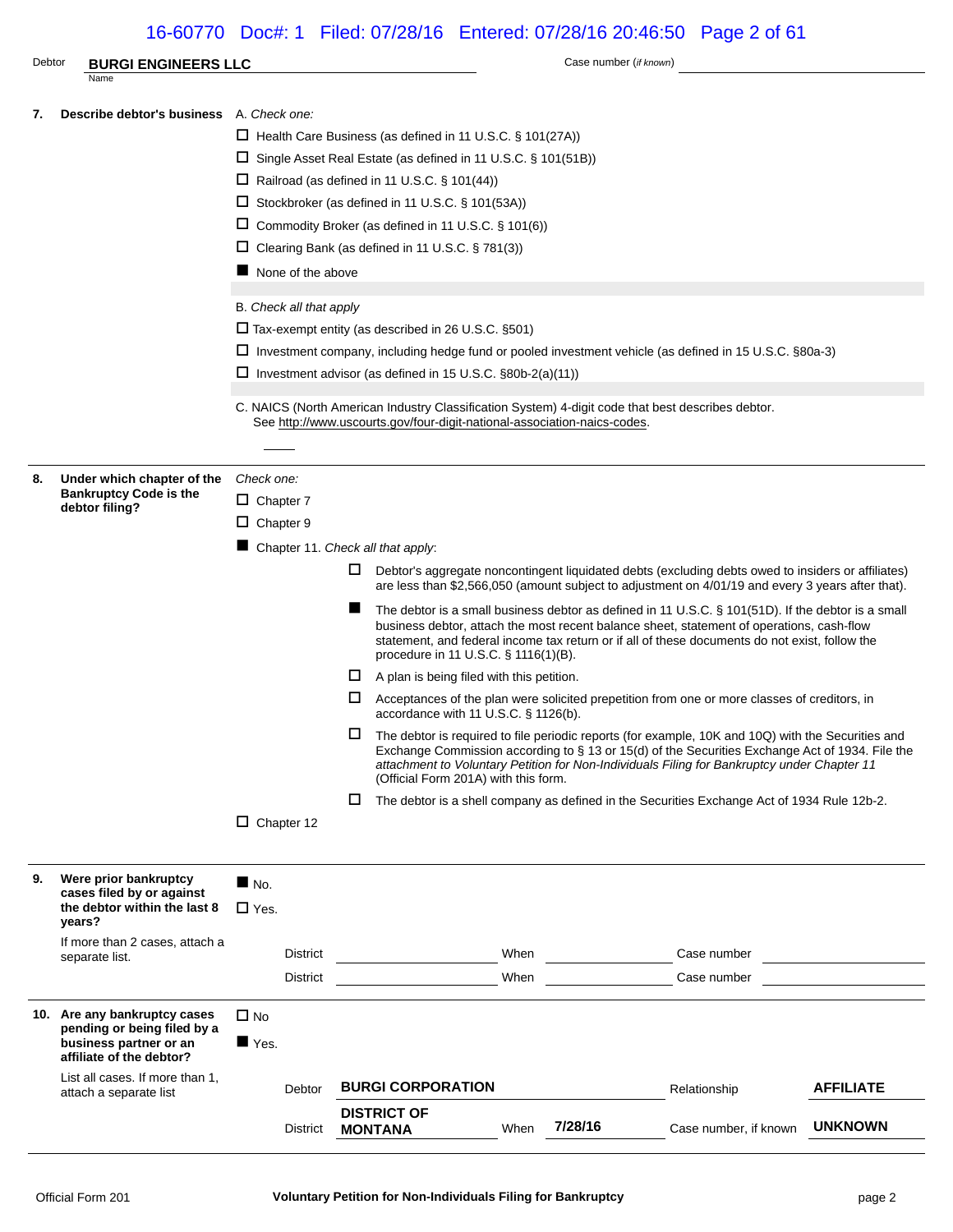## 16-60770 Doc#: 1 Filed: 07/28/16 Entered: 07/28/16 20:46:50 Page 3 of 61

| Debtor | <b>BURGI ENGINEERS LLC</b>                          |                                                                |                                                                                                                                       | Case number (if known)                                                                                                                                                                                                           |                                                                                                                            |  |  |
|--------|-----------------------------------------------------|----------------------------------------------------------------|---------------------------------------------------------------------------------------------------------------------------------------|----------------------------------------------------------------------------------------------------------------------------------------------------------------------------------------------------------------------------------|----------------------------------------------------------------------------------------------------------------------------|--|--|
|        | Name                                                |                                                                |                                                                                                                                       |                                                                                                                                                                                                                                  |                                                                                                                            |  |  |
|        | 11. Why is the case filed in                        | Check all that apply:                                          |                                                                                                                                       |                                                                                                                                                                                                                                  |                                                                                                                            |  |  |
|        | this district?                                      | п                                                              |                                                                                                                                       | Debtor has had its domicile, principal place of business, or principal assets in this district for 180 days immediately<br>preceding the date of this petition or for a longer part of such 180 days than in any other district. |                                                                                                                            |  |  |
|        |                                                     | □                                                              |                                                                                                                                       | A bankruptcy case concerning debtor's affiliate, general partner, or partnership is pending in this district.                                                                                                                    |                                                                                                                            |  |  |
|        | 12. Does the debtor own or                          | $\blacksquare$ No                                              |                                                                                                                                       |                                                                                                                                                                                                                                  |                                                                                                                            |  |  |
|        | have possession of any<br>real property or personal | $\Box$ Yes.                                                    |                                                                                                                                       | Answer below for each property that needs immediate attention. Attach additional sheets if needed.                                                                                                                               |                                                                                                                            |  |  |
|        | property that needs<br>immediate attention?         |                                                                | Why does the property need immediate attention? (Check all that apply.)                                                               |                                                                                                                                                                                                                                  |                                                                                                                            |  |  |
|        |                                                     |                                                                |                                                                                                                                       |                                                                                                                                                                                                                                  |                                                                                                                            |  |  |
|        |                                                     |                                                                | $\Box$ It poses or is alleged to pose a threat of imminent and identifiable hazard to public health or safety.<br>What is the hazard? |                                                                                                                                                                                                                                  |                                                                                                                            |  |  |
|        |                                                     |                                                                |                                                                                                                                       | $\Box$ It needs to be physically secured or protected from the weather.                                                                                                                                                          |                                                                                                                            |  |  |
|        |                                                     |                                                                |                                                                                                                                       | livestock, seasonal goods, meat, dairy, produce, or securities-related assets or other options).                                                                                                                                 | $\Box$ It includes perishable goods or assets that could quickly deteriorate or lose value without attention (for example, |  |  |
|        |                                                     |                                                                | $\Box$ Other                                                                                                                          |                                                                                                                                                                                                                                  |                                                                                                                            |  |  |
|        |                                                     |                                                                | Where is the property?                                                                                                                |                                                                                                                                                                                                                                  |                                                                                                                            |  |  |
|        |                                                     |                                                                |                                                                                                                                       | Number, Street, City, State & ZIP Code                                                                                                                                                                                           |                                                                                                                            |  |  |
|        |                                                     |                                                                | Is the property insured?                                                                                                              |                                                                                                                                                                                                                                  |                                                                                                                            |  |  |
|        |                                                     | $\Box$ No                                                      |                                                                                                                                       |                                                                                                                                                                                                                                  |                                                                                                                            |  |  |
|        |                                                     |                                                                | $\square$ Yes.<br>Insurance agency                                                                                                    | the control of the control of the control of the control of the control of the control of the control of the control of the control of the control of the control of the control of the control of the control of the control    |                                                                                                                            |  |  |
|        |                                                     |                                                                | Contact name                                                                                                                          |                                                                                                                                                                                                                                  |                                                                                                                            |  |  |
|        |                                                     |                                                                | Phone                                                                                                                                 |                                                                                                                                                                                                                                  |                                                                                                                            |  |  |
|        |                                                     |                                                                |                                                                                                                                       |                                                                                                                                                                                                                                  |                                                                                                                            |  |  |
|        | Statistical and administrative information          |                                                                |                                                                                                                                       |                                                                                                                                                                                                                                  |                                                                                                                            |  |  |
|        | 13. Debtor's estimation of                          | Check one:                                                     |                                                                                                                                       |                                                                                                                                                                                                                                  |                                                                                                                            |  |  |
|        | available funds                                     |                                                                |                                                                                                                                       | ■ Funds will be available for distribution to unsecured creditors.                                                                                                                                                               |                                                                                                                            |  |  |
|        |                                                     |                                                                |                                                                                                                                       | $\Box$ After any administrative expenses are paid, no funds will be available to unsecured creditors.                                                                                                                            |                                                                                                                            |  |  |
|        |                                                     |                                                                |                                                                                                                                       |                                                                                                                                                                                                                                  |                                                                                                                            |  |  |
|        | 14. Estimated number of<br>creditors                | $\Box$ 1-49                                                    |                                                                                                                                       | $\Box$ 1,000-5,000                                                                                                                                                                                                               | $\Box$ 25,001-50,000                                                                                                       |  |  |
|        |                                                     | $\blacksquare$ 50-99                                           |                                                                                                                                       | $\square$ 5001-10,000                                                                                                                                                                                                            | $\square$ 50,001-100,000                                                                                                   |  |  |
|        |                                                     | $\Box$ 100-199<br>$\Box$ 200-999                               |                                                                                                                                       | $\square$ 10,001-25,000                                                                                                                                                                                                          | $\Box$ More than 100,000                                                                                                   |  |  |
|        |                                                     |                                                                |                                                                                                                                       |                                                                                                                                                                                                                                  |                                                                                                                            |  |  |
|        | 15. Estimated Assets                                | $\square$ \$0 - \$50,000                                       |                                                                                                                                       | $\Box$ \$1,000,001 - \$10 million                                                                                                                                                                                                | $\Box$ \$500,000,001 - \$1 billion                                                                                         |  |  |
|        |                                                     | $\square$ \$50,001 - \$100,000                                 |                                                                                                                                       | $\Box$ \$10,000,001 - \$50 million                                                                                                                                                                                               | $\square$ \$1,000,000,001 - \$10 billion                                                                                   |  |  |
|        |                                                     | $\Box$ \$100,001 - \$500,000                                   |                                                                                                                                       | $\Box$ \$50,000,001 - \$100 million                                                                                                                                                                                              | $\Box$ \$10,000,000,001 - \$50 billion                                                                                     |  |  |
|        |                                                     | \$500,001 - \$1 million                                        |                                                                                                                                       | $\Box$ \$100,000,001 - \$500 million                                                                                                                                                                                             | $\Box$ More than \$50 billion                                                                                              |  |  |
|        | 16. Estimated liabilities                           | $\square$ \$0 - \$50,000                                       |                                                                                                                                       | \$1,000,001 - \$10 million                                                                                                                                                                                                       | $\Box$ \$500,000,001 - \$1 billion                                                                                         |  |  |
|        |                                                     | $\Box$ \$50,001 - \$100,000                                    |                                                                                                                                       | $\Box$ \$10,000,001 - \$50 million                                                                                                                                                                                               | $\Box$ \$1,000,000,001 - \$10 billion                                                                                      |  |  |
|        |                                                     | $\Box$ \$100,001 - \$500,000<br>$\Box$ \$500,001 - \$1 million |                                                                                                                                       | $\Box$ \$50,000,001 - \$100 million                                                                                                                                                                                              | $\Box$ \$10,000,000,001 - \$50 billion<br>$\Box$ More than \$50 billion                                                    |  |  |
|        |                                                     |                                                                |                                                                                                                                       | $\Box$ \$100,000,001 - \$500 million                                                                                                                                                                                             |                                                                                                                            |  |  |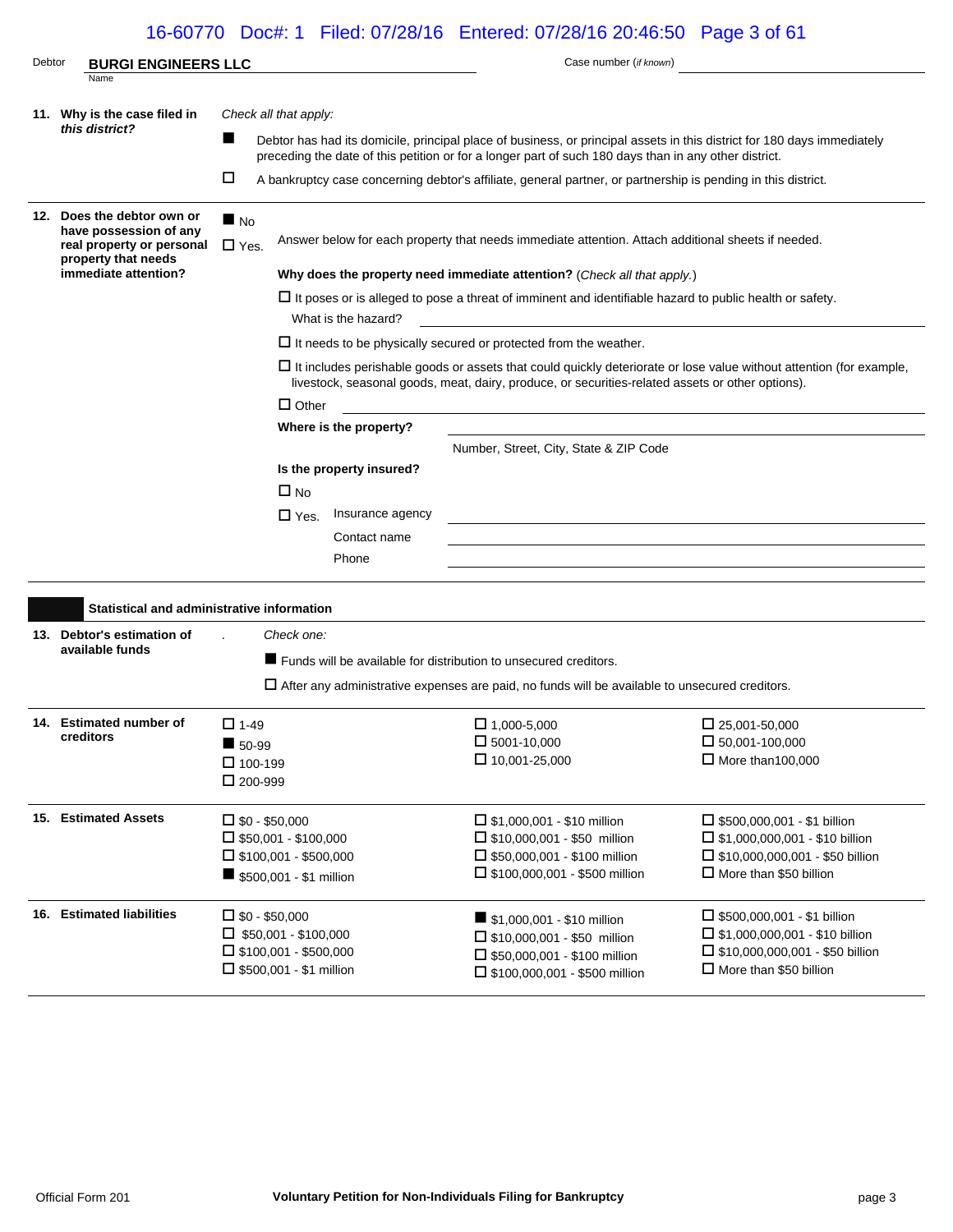|                                                                            | 16-60770 Doc#: 1 Filed: 07/28/16 Entered: 07/28/16 20:46:50 Page 4 of 61          |                                                                                                                                                                                                 |  |  |  |  |
|----------------------------------------------------------------------------|-----------------------------------------------------------------------------------|-------------------------------------------------------------------------------------------------------------------------------------------------------------------------------------------------|--|--|--|--|
| Debtor<br><b>BURGI ENGINEERS LLC</b>                                       |                                                                                   | Case number (if known)                                                                                                                                                                          |  |  |  |  |
| Name                                                                       |                                                                                   |                                                                                                                                                                                                 |  |  |  |  |
|                                                                            | Request for Relief, Declaration, and Signatures                                   |                                                                                                                                                                                                 |  |  |  |  |
|                                                                            | imprisonment for up to 20 years, or both. 18 U.S.C. §§ 152, 1341, 1519, and 3571. | WARNING -- Bankruptcy fraud is a serious crime. Making a false statement in connection with a bankruptcy case can result in fines up to \$500,000 or                                            |  |  |  |  |
| 17. Declaration and signature<br>of authorized<br>representative of debtor |                                                                                   | The debtor requests relief in accordance with the chapter of title 11, United States Code, specified in this petition.<br>I have been authorized to file this petition on behalf of the debtor. |  |  |  |  |
|                                                                            |                                                                                   | I have examined the information in this petition and have a reasonable belief that the information is trued and correct.                                                                        |  |  |  |  |
|                                                                            | I declare under penalty of perjury that the foregoing is true and correct.        |                                                                                                                                                                                                 |  |  |  |  |
|                                                                            | Executed on<br>July 28, 2016<br>MM / DD / YYYY                                    |                                                                                                                                                                                                 |  |  |  |  |
|                                                                            | X /s/ ROBERT BURGI                                                                | <b>ROBERT BURGI</b>                                                                                                                                                                             |  |  |  |  |
|                                                                            | Signature of authorized representative of debtor                                  | Printed name                                                                                                                                                                                    |  |  |  |  |
|                                                                            | Title<br><b>MEMBER</b>                                                            |                                                                                                                                                                                                 |  |  |  |  |
|                                                                            |                                                                                   |                                                                                                                                                                                                 |  |  |  |  |
| 18. Signature of attorney                                                  | $X$ /s/ JAMES A. PATTEN                                                           | Date July 28, 2016                                                                                                                                                                              |  |  |  |  |
|                                                                            | Signature of attorney for debtor                                                  | MM / DD / YYYY                                                                                                                                                                                  |  |  |  |  |
|                                                                            | <b>JAMES A. PATTEN</b>                                                            |                                                                                                                                                                                                 |  |  |  |  |
|                                                                            | Printed name                                                                      |                                                                                                                                                                                                 |  |  |  |  |
|                                                                            | <b>PATTEN PETERMAN BEKKEDAHL</b>                                                  |                                                                                                                                                                                                 |  |  |  |  |
|                                                                            | Firm name                                                                         |                                                                                                                                                                                                 |  |  |  |  |
|                                                                            | & GREEN<br>2817 2ND AVENUE N, ST 300<br>BILLINGS, MT 59101                        |                                                                                                                                                                                                 |  |  |  |  |
|                                                                            | Number, Street, City, State & ZIP Code                                            |                                                                                                                                                                                                 |  |  |  |  |
|                                                                            | (406) 252-8500<br>Contact phone<br>Email address                                  |                                                                                                                                                                                                 |  |  |  |  |
|                                                                            | 1191                                                                              |                                                                                                                                                                                                 |  |  |  |  |
|                                                                            | Bar number and State                                                              |                                                                                                                                                                                                 |  |  |  |  |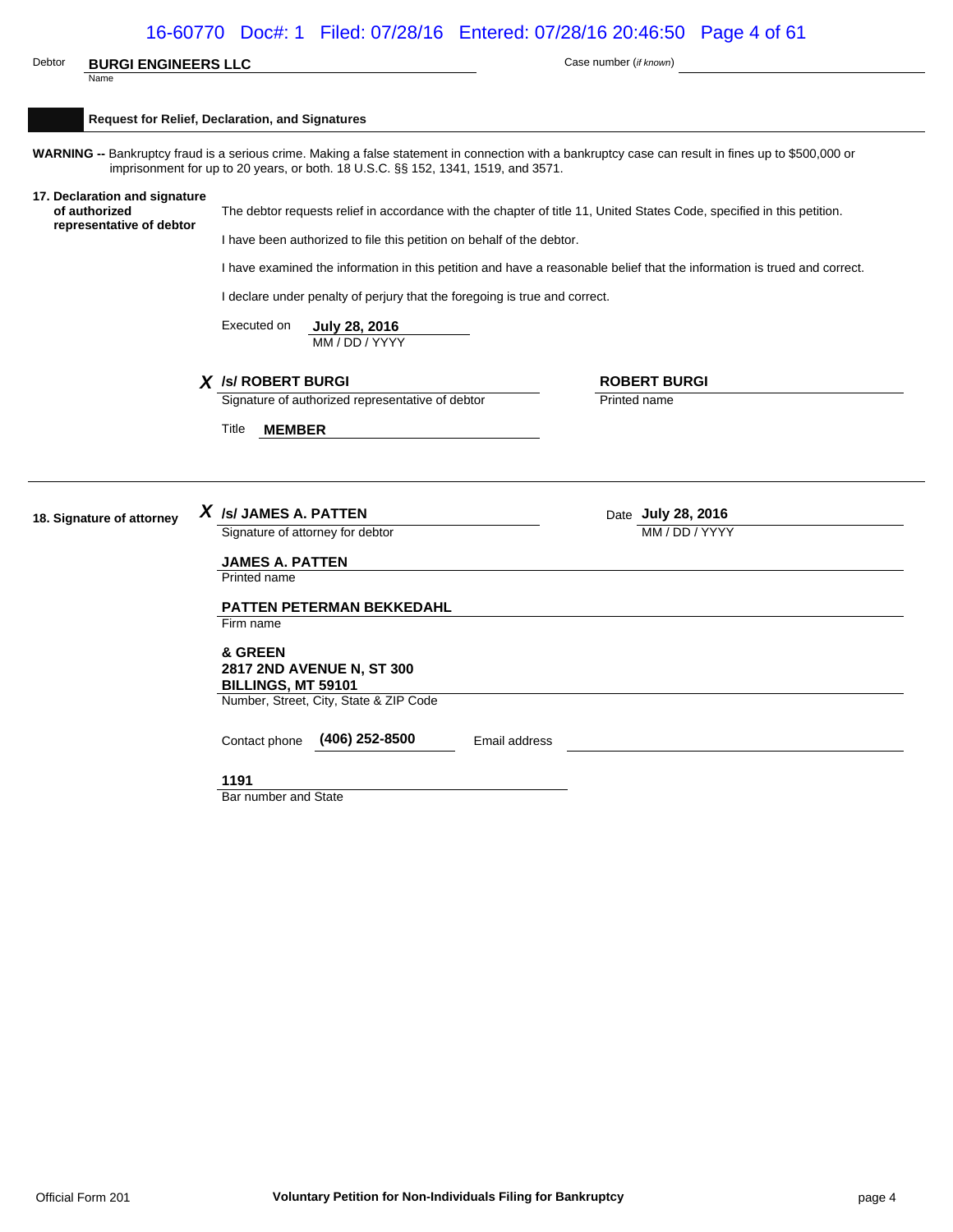### 16-60770 Doc#: 1 Filed: 07/28/16 Entered: 07/28/16 20:46:50 Page 5 of 61

|                        | Fill in this information to identify the case:              |                                             |  |  |  |  |  |  |  |
|------------------------|-------------------------------------------------------------|---------------------------------------------|--|--|--|--|--|--|--|
| Debtor name            | <b>BURGI ENGINEERS LLC</b>                                  |                                             |  |  |  |  |  |  |  |
|                        | United States Bankruptcy Court for the: DISTRICT OF MONTANA |                                             |  |  |  |  |  |  |  |
| Case number (if known) |                                                             | Check if this is an<br>п.<br>amended filing |  |  |  |  |  |  |  |

# Official Form 202 **Declaration Under Penalty of Perjury for Non-Individual Debtors 12/15**

**An individual who is authorized to act on behalf of a non-individual debtor, such as a corporation or partnership, must sign and submit this form for the schedules of assets and liabilities, any other document that requires a declaration that is not included in the document, and any amendments of those documents. This form must state the individual's position or relationship to the debtor, the identity of the document, and the date. Bankruptcy Rules 1008 and 9011.**

**WARNING -- Bankruptcy fraud is a serious crime. Making a false statement, concealing property, or obtaining money or property by fraud in connection with a bankruptcy case can result in fines up to \$500,000 or imprisonment for up to 20 years, or both. 18 U.S.C. §§ 152, 1341, 1519, and 3571.**

#### **Declaration and signature**

I am the president, another officer, or an authorized agent of the corporation; a member or an authorized agent of the partnership; or another individual serving as a representative of the debtor in this case.

I have examined the information in the documents checked below and I have a reasonable belief that the information is true and correct:

- *Schedule A/B: Assets–Real and Personal Property* (Official Form 206A/B)
- *Schedule D: Creditors Who Have Claims Secured by Property* (Official Form 206D)
- *Schedule E/F: Creditors Who Have Unsecured Claims* (Official Form 206E/F)
- *Schedule G: Executory Contracts and Unexpired Leases* (Official Form 206G)
- *Schedule H: Codebtors* (Official Form 206H)
- *Summary of Assets and Liabilities for Non-Individuals* (Official Form 206Sum)
- Amended *Schedule*
- *Chapter 11 or Chapter 9 Cases: List of Creditors Who Have the 20 Largest Unsecured Claims and Are Not Insiders* (Official Form 204)
- $\square$  Other document that requires a declaration

I declare under penalty of perjury that the foregoing is true and correct.

#### Executed on **July 28, 2016** *X* **/s/ ROBERT BURGI**

Signature of individual signing on behalf of debtor

#### **ROBERT BURGI**

Printed name

#### **MEMBER**

Position or relationship to debtor

Official Form 202 **Declaration Under Penalty of Perjury for Non-Individual Debtors**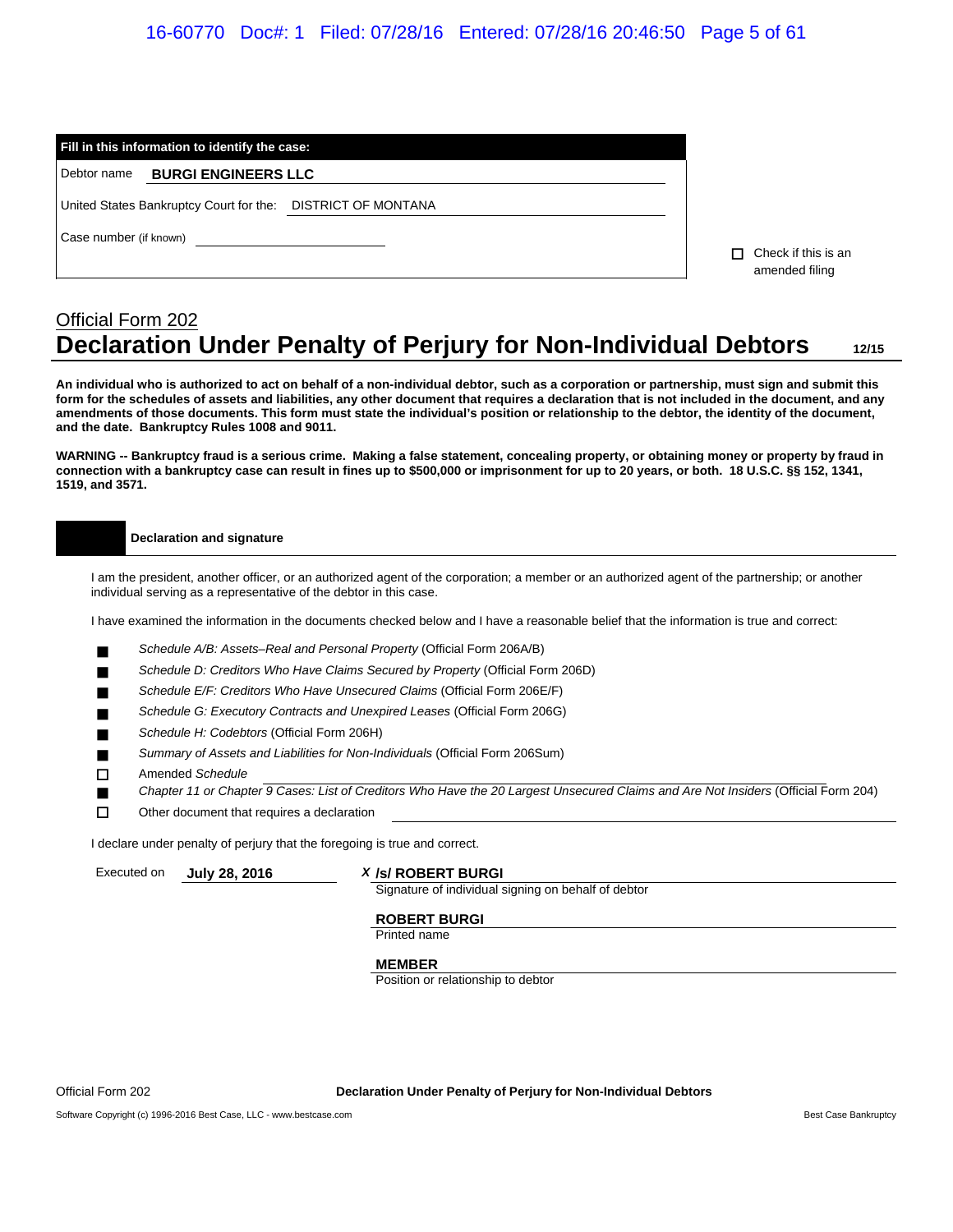### 16-60770 Doc#: 1 Filed: 07/28/16 Entered: 07/28/16 20:46:50 Page 6 of 61

Fill in this information to identify the case:

Debtor name **BURGI ENGINEERS LLC**

United States Bankruptcy Court for the: **DISTRICT OF MONTANA Change of Check if this is an** 

Case number (if known): **a contract the contract of the contract of the contract of the contract of the contract of the contract of the contract of the contract of the contract of the contract of the contract of the contra** 

# Official Form 204 **Chapter 11 or Chapter 9 Cases: List of Creditors Who Have the 20 Largest Unsecured Claims and Are Not Insiders 12/15**

**A list of creditors holding the 20 largest unsecured claims must be filed in a Chapter 11 or Chapter 9 case. Include claims which the debtor disputes. Do not include claims by any person or entity who is an insider, as defined in 11 U.S.C. § 101(31). Also, do not include claims by secured creditors, unless the unsecured claim resulting from inadequate collateral value places the creditor among the holders of the 20 largest unsecured claims.**

| Name of creditor and<br>complete mailing address,<br>including zip code                                                   | Name, telephone number<br>and email address of<br>creditor contact | Nature of claim<br>(for example, trade<br>debts, bank loans,<br>professional services, | Indicate if claim<br>is contingent,<br>unliquidated, or<br>disputed | Amount of claim<br>If the claim is fully unsecured, fill in only unsecured claim amount. If<br>claim is partially secured, fill in total claim amount and deduction for<br>value of collateral or setoff to calculate unsecured claim. |                                                       |                        |
|---------------------------------------------------------------------------------------------------------------------------|--------------------------------------------------------------------|----------------------------------------------------------------------------------------|---------------------------------------------------------------------|----------------------------------------------------------------------------------------------------------------------------------------------------------------------------------------------------------------------------------------|-------------------------------------------------------|------------------------|
|                                                                                                                           |                                                                    | and government<br>contracts)                                                           |                                                                     | Total claim, if<br>partially secured                                                                                                                                                                                                   | <b>Deduction for value</b><br>of collateral or setoff | <b>Unsecured claim</b> |
| <b>FREEDOM BANK</b><br>530 9TH ST. W<br><b>COLUMBIA FALLS,</b><br>MT 59912                                                |                                                                    | <b>EQUIPMENT</b><br><b>LOAN FOR BURGI</b><br><b>CORPORATION</b>                        | Contingent                                                          |                                                                                                                                                                                                                                        |                                                       | \$239,707.00           |
| <b>WELLS FARGO</b><br>P.O. BOX 54349<br>PHOENIX, AZ 85038                                                                 |                                                                    | <b>REVOLVING</b><br><b>CREDIT</b>                                                      |                                                                     |                                                                                                                                                                                                                                        |                                                       | \$100,272.87           |
| <b>FREEDOM BANK</b><br>530 9TH ST. W<br><b>COLUMBIA FALLS,</b><br>MT 59912                                                |                                                                    | <b>LINE OF CREDIT</b><br><b>FOR BURGI</b><br><b>CORPORATION</b>                        | <b>Contingent</b>                                                   |                                                                                                                                                                                                                                        |                                                       | \$75,000.00            |
| <b>REULAND</b><br><b>ELECTRIC</b><br><b>17969 RAILROAD</b><br><b>STREET</b><br><b>ROWLAND</b><br><b>HEIGHTS, CA 91748</b> |                                                                    | <b>SETTLEMENT</b><br><b>AGREEMENT/JUD</b><br><b>GMENT</b>                              |                                                                     |                                                                                                                                                                                                                                        |                                                       | \$70,776.43            |
| <b>INTERNAL</b><br><b>REVENUE SERVICE</b><br><b>PO BOX 7346</b><br>PHILADELPHIA, PA<br>19101-7346                         |                                                                    | <b>TAXES</b>                                                                           |                                                                     |                                                                                                                                                                                                                                        |                                                       | \$54,508.61            |
| DOLL, AMIR, ELEY<br><b>1888 CENTURY</b><br><b>PARK E. #1850</b><br><b>LOS ANGELES, CA</b><br>90067                        |                                                                    | <b>LEGAL FEES</b>                                                                      |                                                                     |                                                                                                                                                                                                                                        |                                                       | \$38,567.32            |
| <b>BETZ INDUSTRIES</b><br><b>2121 BRISTOL</b><br><b>AVENUE NW</b><br><b>GRAND RAPIDS, MI</b><br>49504                     |                                                                    | <b>TRADE DEBT</b>                                                                      |                                                                     |                                                                                                                                                                                                                                        |                                                       | \$34,878.86            |
| <b>DEWESOFT, LLC</b><br>8720 HELLER RD<br><b>MORRISONVILLE,</b><br>WI 53571                                               |                                                                    | <b>TRADE DEBT</b>                                                                      |                                                                     |                                                                                                                                                                                                                                        |                                                       | \$21,392.00            |

Official form 204 Chapter 11 or Chapter 9 Cases: List of Creditors Who Have the 20 Largest Unsecured claims page 1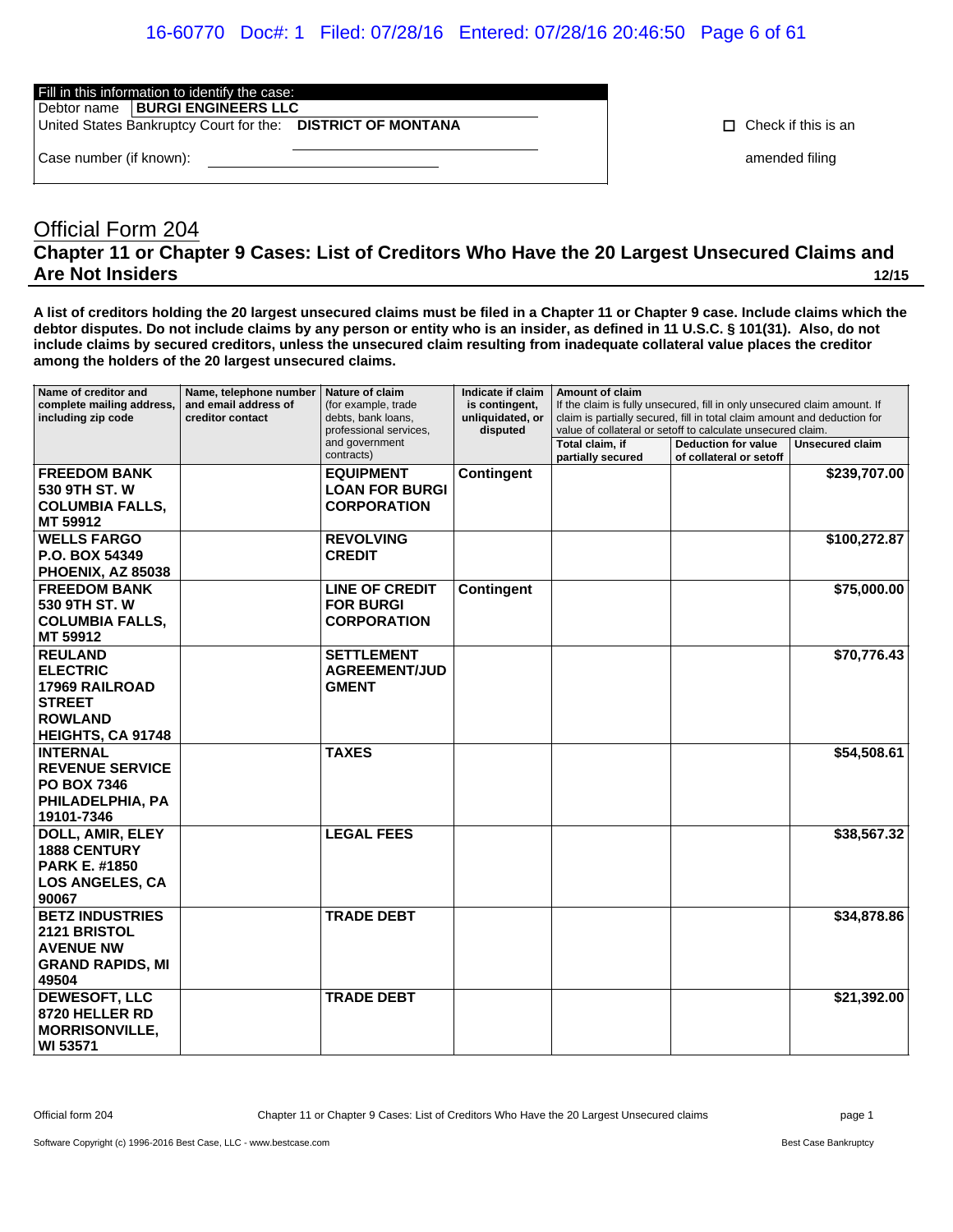#### Debtor **BURGI ENGINEERS LLC** Case number *(if known)* Name

| Name of creditor and<br>complete mailing address,<br>including zip code                                                                                   | Name, telephone number<br>and email address of<br>creditor contact | Nature of claim<br>(for example, trade<br>debts, bank loans,<br>professional services, | Indicate if claim<br>is contingent,<br>unliquidated, or<br>disputed | Amount of claim                      |                                                       | If the claim is fully unsecured, fill in only unsecured claim amount. If<br>claim is partially secured, fill in total claim amount and deduction for<br>value of collateral or setoff to calculate unsecured claim. |  |  |
|-----------------------------------------------------------------------------------------------------------------------------------------------------------|--------------------------------------------------------------------|----------------------------------------------------------------------------------------|---------------------------------------------------------------------|--------------------------------------|-------------------------------------------------------|---------------------------------------------------------------------------------------------------------------------------------------------------------------------------------------------------------------------|--|--|
|                                                                                                                                                           |                                                                    |                                                                                        |                                                                     | Total claim, if<br>partially secured | <b>Deduction for value</b><br>of collateral or setoff | Unsecured claim                                                                                                                                                                                                     |  |  |
| <b>HORIBA</b><br><b>AUTOMOTIVE</b><br>2890 JOHN R. ROAD<br><b>WENDOVER, UT</b><br>84083                                                                   |                                                                    | <b>CUSTOMER</b><br><b>CREDIT</b>                                                       |                                                                     |                                      |                                                       | \$18,012.70                                                                                                                                                                                                         |  |  |
| <b>MCMASTER CARR</b><br><b>SUPPLY COMPANY</b><br><b>P.O. BOX 7690</b><br><b>CHICAGO, IL</b><br>60680-7690                                                 |                                                                    | <b>TRADE DEBT</b>                                                                      |                                                                     |                                      |                                                       | \$12,529.42                                                                                                                                                                                                         |  |  |
| <b>MONTANA DEPT OF</b><br><b>REVENUE</b><br>KIM DAVIS,<br><b>BANKRUPTCY</b><br><b>SPECIALIST</b><br><b>PO BOX 7701</b><br><b>HELENA, MT</b><br>59604-7701 |                                                                    | <b>TAXES</b>                                                                           |                                                                     |                                      |                                                       | \$10,610.00                                                                                                                                                                                                         |  |  |
| <b>AMERICAN ALLOY</b><br>3809 N. SULLIVAN<br><b>ROAD</b><br><b>BUILDING 11, SUITE</b><br>M<br><b>SPOKANE, WA</b><br>99216                                 |                                                                    | <b>TRADE DEBT</b>                                                                      |                                                                     |                                      |                                                       | \$9,178.92                                                                                                                                                                                                          |  |  |
| <b>APPLIED</b><br><b>INDUSTRIAL</b><br><b>TECHNOLOGIES</b><br><b>2251 NETWORK</b><br><b>PLACE</b><br>CHICAGO, IL 60673                                    |                                                                    | <b>TRADE DEBT</b>                                                                      |                                                                     |                                      |                                                       | \$7,612.60                                                                                                                                                                                                          |  |  |
| <b>WESTERN STATES</b><br><b>EQUIPMENT</b><br><b>P.O. BOX 3805</b><br><b>SEATTLE, WA</b><br>98124-3805                                                     |                                                                    | <b>TRADE DEBT</b>                                                                      |                                                                     |                                      |                                                       | \$6,122.06                                                                                                                                                                                                          |  |  |
| <b>BATTERY POWER</b><br><b>SYSTMES</b><br><b>201 FRONTAGE</b><br><b>RD.N. SUITE A</b><br>PACIFIC, WA 98047                                                |                                                                    | <b>TRADE DEBT</b>                                                                      |                                                                     |                                      |                                                       | \$5,000.00                                                                                                                                                                                                          |  |  |
| <b>VALLEY STORAGE</b><br>1639 HIGHWAY 2<br><b>WEST</b><br><b>KALISPELL, MT</b><br>59901                                                                   |                                                                    | <b>TRADE DEBT</b>                                                                      |                                                                     |                                      |                                                       | \$4,900.00                                                                                                                                                                                                          |  |  |
| <b>PRECISION</b><br><b>ENGINEERING</b><br><b>485 ASH ROAD</b><br><b>KALISPELL, MT</b><br>59901                                                            |                                                                    | <b>TRADE DEBT</b>                                                                      |                                                                     |                                      |                                                       | \$4,512.00                                                                                                                                                                                                          |  |  |

Official form 204 Chapter 11 or Chapter 9 Cases: List of Creditors Who Have the 20 Largest Unsecured claims page 2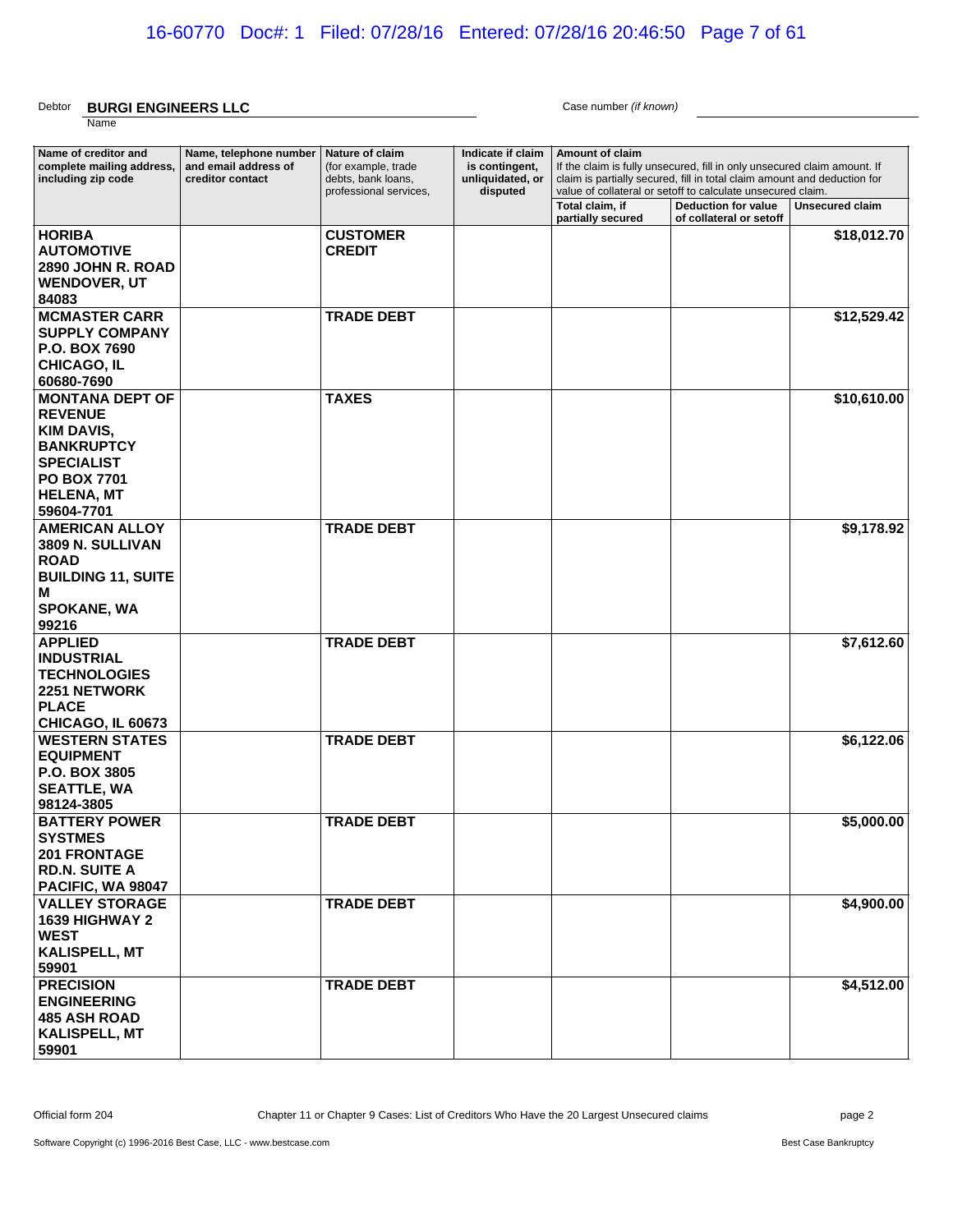#### Debtor **BURGI ENGINEERS LLC** Case number *(if known)* Name

| Name of creditor and<br>complete mailing address,<br>including zip code                             | Name, telephone number<br>and email address of<br>creditor contact | Nature of claim<br>(for example, trade<br>debts, bank loans,<br>professional services. | Indicate if claim<br>is contingent,<br>unliquidated, or<br>disputed | <b>Amount of claim</b><br>If the claim is fully unsecured, fill in only unsecured claim amount. If<br>claim is partially secured, fill in total claim amount and deduction for<br>value of collateral or setoff to calculate unsecured claim.<br>Unsecured claim<br>Total claim, if<br>Deduction for value<br>partially secured<br>of collateral or setoff |  |            |
|-----------------------------------------------------------------------------------------------------|--------------------------------------------------------------------|----------------------------------------------------------------------------------------|---------------------------------------------------------------------|------------------------------------------------------------------------------------------------------------------------------------------------------------------------------------------------------------------------------------------------------------------------------------------------------------------------------------------------------------|--|------------|
| <b>WAGO CORPATION</b><br>  P.O. BOX 934<br>  GERMANTOWN, WI<br>53022                                |                                                                    | <b>TRADE DEBT</b>                                                                      |                                                                     |                                                                                                                                                                                                                                                                                                                                                            |  | \$4,426.49 |
| <b>OMEGA</b><br><b>ENGINEERING</b><br>P.O. BOX 405369<br>ATLANTA, GA 30384                          |                                                                    | <b>TRADE DEBT</b>                                                                      |                                                                     |                                                                                                                                                                                                                                                                                                                                                            |  | \$4,145.90 |
| <b>CLINTON PATTERN</b><br><b>WORKS</b><br><b>1215 W. BANCROFT</b><br>∣ST<br><b>TOLEDO, OH 43606</b> |                                                                    | <b>TRADE DEBT</b>                                                                      |                                                                     |                                                                                                                                                                                                                                                                                                                                                            |  | \$3,800.00 |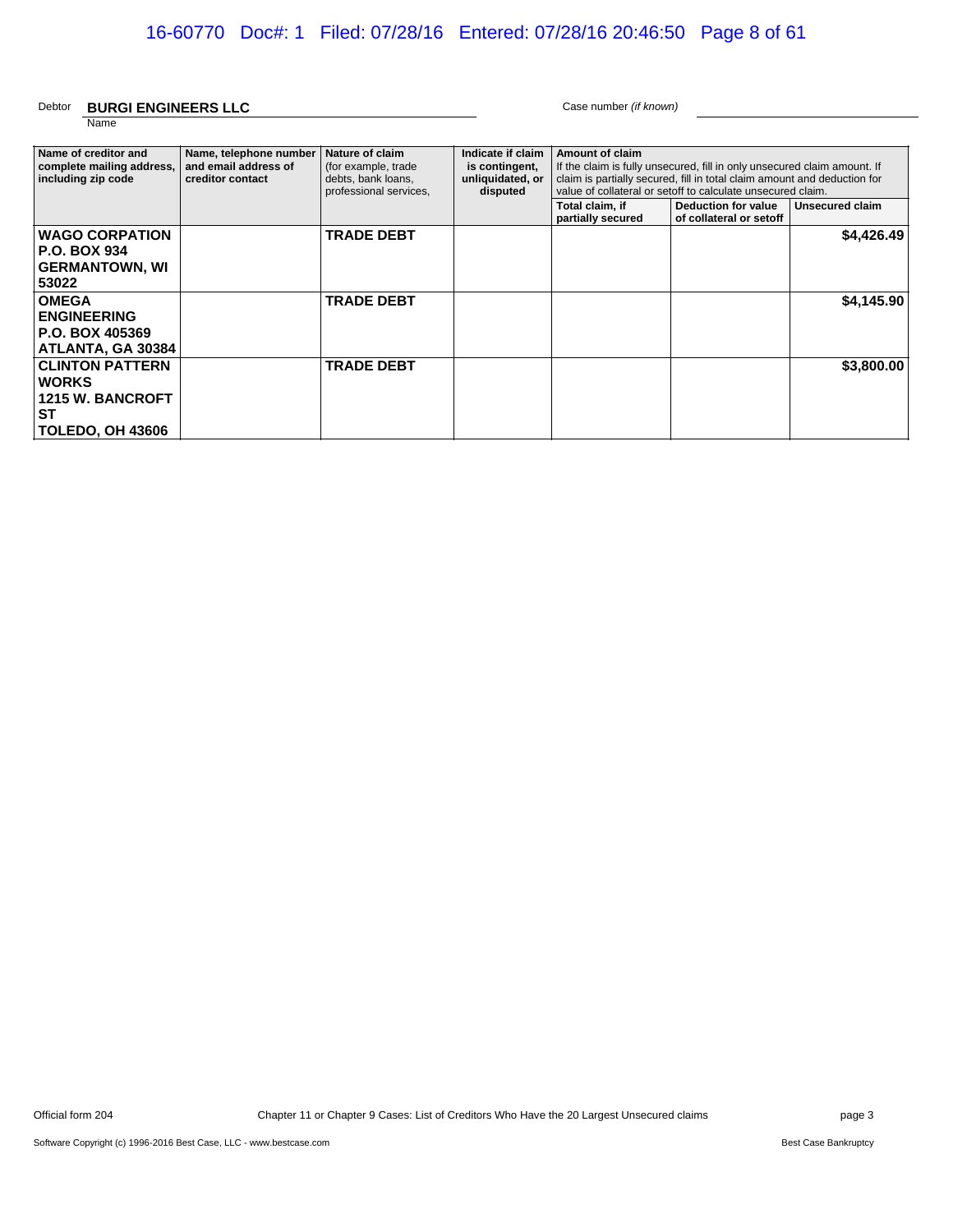|             |                                                |                                                                        | 16-60770 Doc#: 1 Filed: 07/28/16 Entered: 07/28/16 20:46:50 Page 9 of 61 |   |                |                     |
|-------------|------------------------------------------------|------------------------------------------------------------------------|--------------------------------------------------------------------------|---|----------------|---------------------|
|             | Fill in this information to identify the case: |                                                                        |                                                                          |   |                |                     |
| Debtor name | <b>BURGI ENGINEERS LLC</b>                     |                                                                        |                                                                          |   |                |                     |
|             |                                                | United States Bankruptcy Court for the: DISTRICT OF MONTANA            |                                                                          |   |                |                     |
|             |                                                |                                                                        |                                                                          |   |                |                     |
|             |                                                |                                                                        |                                                                          | п | amended filing | Check if this is an |
|             |                                                |                                                                        |                                                                          |   |                |                     |
|             | Official Form 206Sum                           |                                                                        |                                                                          |   |                |                     |
|             |                                                | <b>Summary of Assets and Liabilities for Non-Individuals</b>           |                                                                          |   |                | 12/15               |
| Part 1:     | <b>Summary of Assets</b>                       |                                                                        |                                                                          |   |                |                     |
| 1.          |                                                | Schedule A/B: Assets-Real and Personal Property (Official Form 206A/B) |                                                                          |   |                |                     |
|             |                                                |                                                                        |                                                                          |   |                |                     |
|             | 1a. Real property:                             |                                                                        |                                                                          |   | \$             | 0.00                |
|             | 1b. Total personal property:                   |                                                                        |                                                                          |   | \$             | 626,204.78          |
|             |                                                |                                                                        |                                                                          |   |                |                     |
|             | 1c. Total of all property:                     |                                                                        |                                                                          |   | \$             | 626,204.78          |
|             |                                                |                                                                        |                                                                          |   |                |                     |
| Part 2:     | <b>Summary of Liabilities</b>                  |                                                                        |                                                                          |   |                |                     |

2. *Schedule D: Creditors Who Have Claims Secured by Property* (Official Form 206D) Copy the total dollar amount listed in Column A, *Amount of claim,* from line 3 of *Schedule D....................................* \$ **520,005.93** 3. *Schedule E/F: Creditors Who Have Unsecured Claims* (Official Form 206E/F) **3a. Total claim amounts of priority unsecured claims:** Copy the total claims from Part 1 from line 5a of *Schedule E/F..........................................*................................ \$ **68,246.91 3b. Total amount of claims of nonpriority amount of unsecured claims:** Copy the total of the amount of claims from Part 2 from line 5b of *Schedule E/F................*................................ **<sup>+</sup>**\$ **774,340.23** 4. **Total liabilities** ....................................................................................................................................................... Lines 2 + 3a + 3b \$ **1,362,593.07**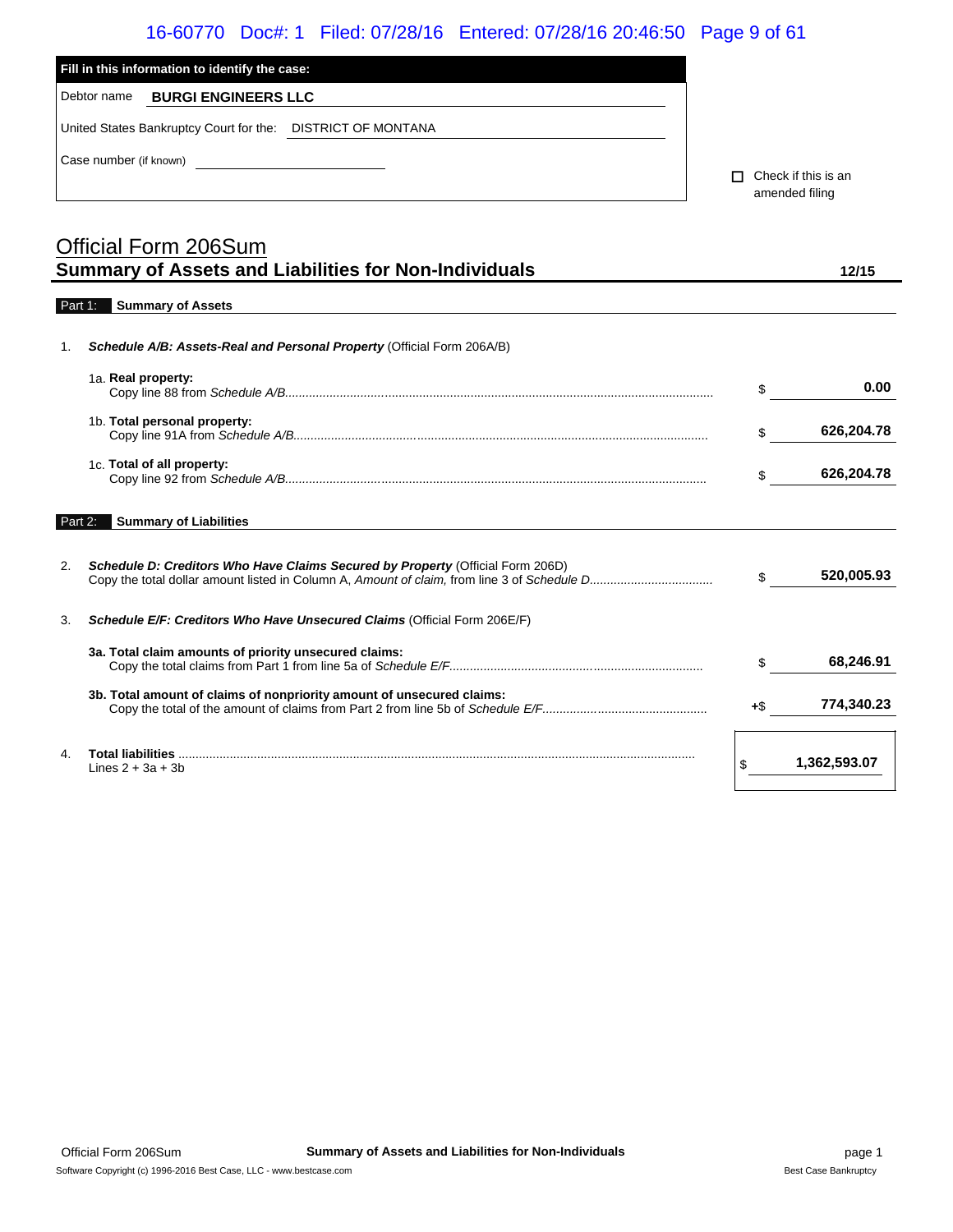### 16-60770 Doc#: 1 Filed: 07/28/16 Entered: 07/28/16 20:46:50 Page 10 of 61

|                        | Fill in this information to identify the case: |                                                             |    |                                       |  |  |  |
|------------------------|------------------------------------------------|-------------------------------------------------------------|----|---------------------------------------|--|--|--|
| Debtor name            | <b>BURGI ENGINEERS LLC</b>                     |                                                             |    |                                       |  |  |  |
|                        |                                                | United States Bankruptcy Court for the: DISTRICT OF MONTANA |    |                                       |  |  |  |
| Case number (if known) |                                                |                                                             | П. | Check if this is an<br>amended filing |  |  |  |
|                        |                                                |                                                             |    |                                       |  |  |  |

# Official Form 206A/B **Schedule A/B: Assets - Real and Personal Property 12/15**

**Disclose all property, real and personal, which the debtor owns or in which the debtor has any other legal, equitable, or future interest. Include all property in which the debtor holds rights and powers exercisable for the debtor's own benefit. Also include assets and properties which have no book value, such as fully depreciated assets or assets that were not capitalized. In Schedule A/B, list any executory contracts or unexpired leases. Also list them on** *Schedule G: Executory Contracts and Unexpired Leases* **(Official Form 206G).**

**Be as complete and accurate as possible. If more space is needed, attach a separate sheet to this form. At the top of any pages added, write the debtor's name and case number (if known). Also identify the form and line number to which the additional information applies. If an additional sheet is attached, include the amounts from the attachment in the total for the pertinent part.**

**For Part 1 through Part 11, list each asset under the appropriate category or attach separate supporting schedules, such as a fixed asset schedule or depreciation schedule, that gives the details for each asset in a particular category. List each asset only once. In valuing the debtor's interest, do not deduct the value of secured claims. See the instructions to understand the terms used in this form.** Part 1: **Cash and cash equivalents**

1. **Does the debtor have any cash or cash equivalents?**

 $\Box$  No. Go to Part 2.

|    |      | Yes Fill in the information below.<br>All cash or cash equivalents owned or controlled by the debtor                            |                 |                                    | <b>Current value of</b><br>debtor's interest |
|----|------|---------------------------------------------------------------------------------------------------------------------------------|-----------------|------------------------------------|----------------------------------------------|
| 3. |      | Checking, savings, money market, or financial brokerage accounts (Identify all)<br>Name of institution (bank or brokerage firm) | Type of account | Last 4 digits of account<br>number |                                              |
|    | 3.1. | <b>FREEDOM BANK</b>                                                                                                             | <b>CHECKING</b> | 7174                               | \$0.00                                       |
|    | 3.2. | <b>WELLS FARGO</b>                                                                                                              | <b>CHECKING</b> | 3376                               | \$0.00                                       |
|    | 3.3. | <b>GLACIER FAMILY OF BANKS</b>                                                                                                  | <b>CHECKING</b> | 0269                               | \$0.00                                       |
|    |      | 3.4. GLACIER FAMILY OF BANKS                                                                                                    | <b>SAVINGS</b>  | 5700                               | \$0.00                                       |
|    | 3.5. | <b>PAY PAL ACCOUNT</b>                                                                                                          |                 | <b>WDLY</b>                        | \$843.97                                     |
|    | 3.6. | <b>WHITEFISH CREDIT UNION</b>                                                                                                   | <b>SAVINGS</b>  | 7162                               | \$5.00                                       |
|    | 3.7. | THREE RIVERS BANK OF MONTANA                                                                                                    | <b>CHECKING</b> | 7090                               | \$33,087.51                                  |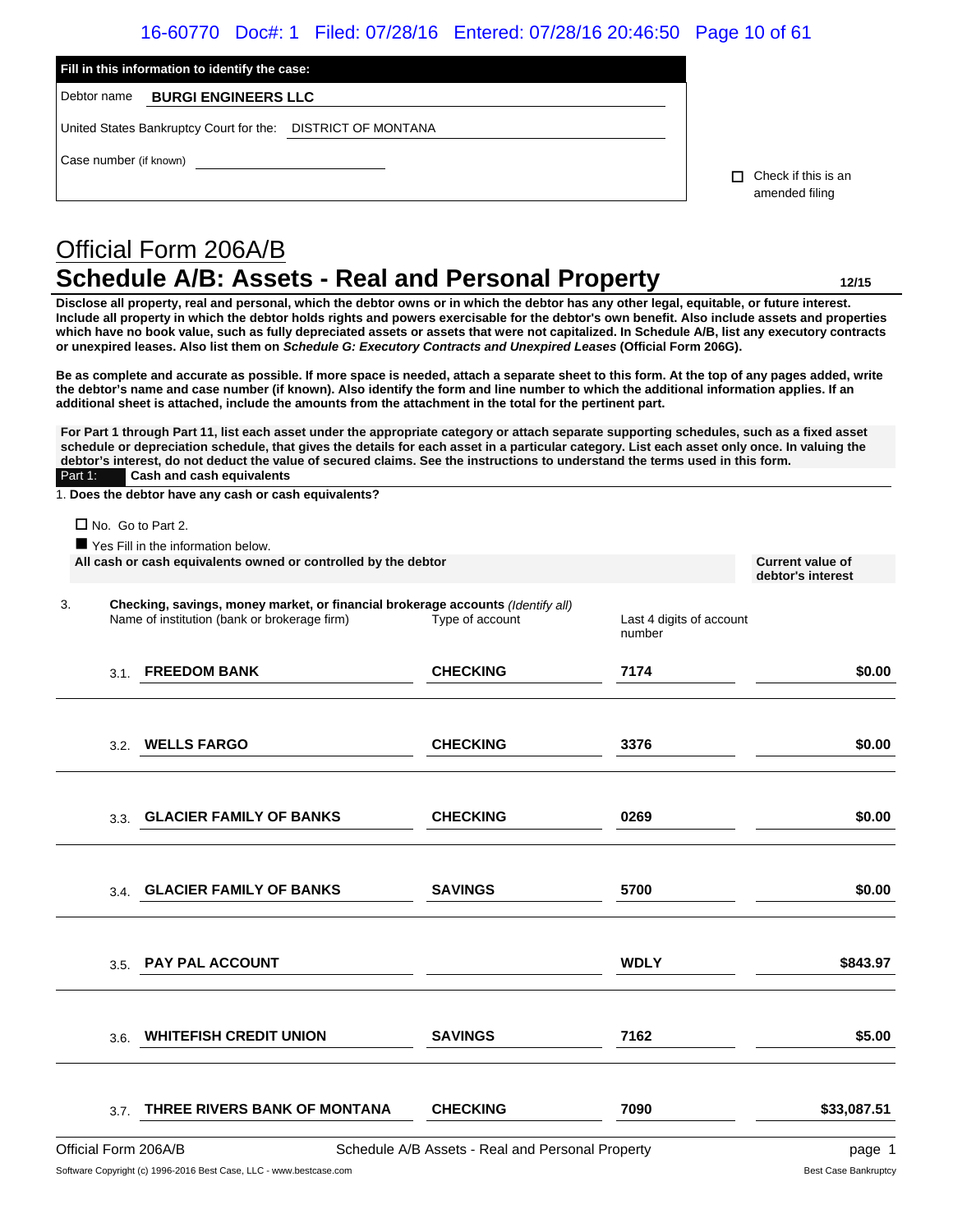# 16-60770 Doc#: 1 Filed: 07/28/16 Entered: 07/28/16 20:46:50 Page 11 of 61

| Debtor  | <b>BURGI ENGINEERS LLC</b>                                                                                                                           | Case number (If known)                                                                                   |
|---------|------------------------------------------------------------------------------------------------------------------------------------------------------|----------------------------------------------------------------------------------------------------------|
|         | Name                                                                                                                                                 |                                                                                                          |
| 4.      | Other cash equivalents (Identify all)                                                                                                                |                                                                                                          |
| 5.      | Total of Part 1.                                                                                                                                     | \$33,936.48                                                                                              |
|         | Add lines 2 through 4 (including amounts on any additional sheets). Copy the total to line 80.                                                       |                                                                                                          |
| Part 2: | <b>Deposits and Prepayments</b>                                                                                                                      |                                                                                                          |
|         | 6. Does the debtor have any deposits or prepayments?                                                                                                 |                                                                                                          |
|         | $\Box$ No. Go to Part 3.<br>Yes Fill in the information below.                                                                                       |                                                                                                          |
| 7.      | Deposits, including security deposits and utility deposits<br>Description, including name of holder of deposit                                       |                                                                                                          |
|         | 7.1. SECURITY DEPOSIT ON BUILDING LEASE                                                                                                              | \$2,400.00                                                                                               |
| 8.      | Prepayments, including prepayments on executory contracts, leases, insurance, taxes, and rent<br>Description, including name of holder of prepayment |                                                                                                          |
|         | 8.1. PREPAID RENT ON BUILDING LEASE                                                                                                                  | \$3,600.00                                                                                               |
|         | 8.2. PRE-PAID DEBIT CARD                                                                                                                             | \$10,000.00<br>the control of the control of the control of the control of the control of the control of |
|         | 8.3. PREPAID WORKERS' COMP                                                                                                                           | \$2,953.54                                                                                               |
|         |                                                                                                                                                      |                                                                                                          |
|         | 8.4. PREPAID BUSINESS INSURANCE                                                                                                                      | \$16,982.30                                                                                              |
|         |                                                                                                                                                      |                                                                                                          |
| 9.      | Total of Part 2.                                                                                                                                     | \$35,935.84                                                                                              |
|         | Add lines 7 through 8. Copy the total to line 81.                                                                                                    |                                                                                                          |
| Part 3: | <b>Accounts receivable</b><br>10. Does the debtor have any accounts receivable?                                                                      |                                                                                                          |
|         | $\Box$ No. Go to Part 4.<br>Yes Fill in the information below.                                                                                       |                                                                                                          |
| 11.     | <b>Accounts receivable</b>                                                                                                                           |                                                                                                          |
|         | 115,805.00<br>11a. 90 days old or less:<br>face amount                                                                                               | $0.00$ =<br>\$115,805.00<br>doubtful or uncollectible accounts                                           |
| 12.     | Total of Part 3.                                                                                                                                     | \$115,805.00                                                                                             |
|         | Current value on lines $11a + 11b =$ line 12. Copy the total to line 82.                                                                             |                                                                                                          |
| Part 4: | <b>Investments</b>                                                                                                                                   |                                                                                                          |
|         | Official Form 206A/B<br>Schedule A/B Assets - Real and Personal Property                                                                             | page 2                                                                                                   |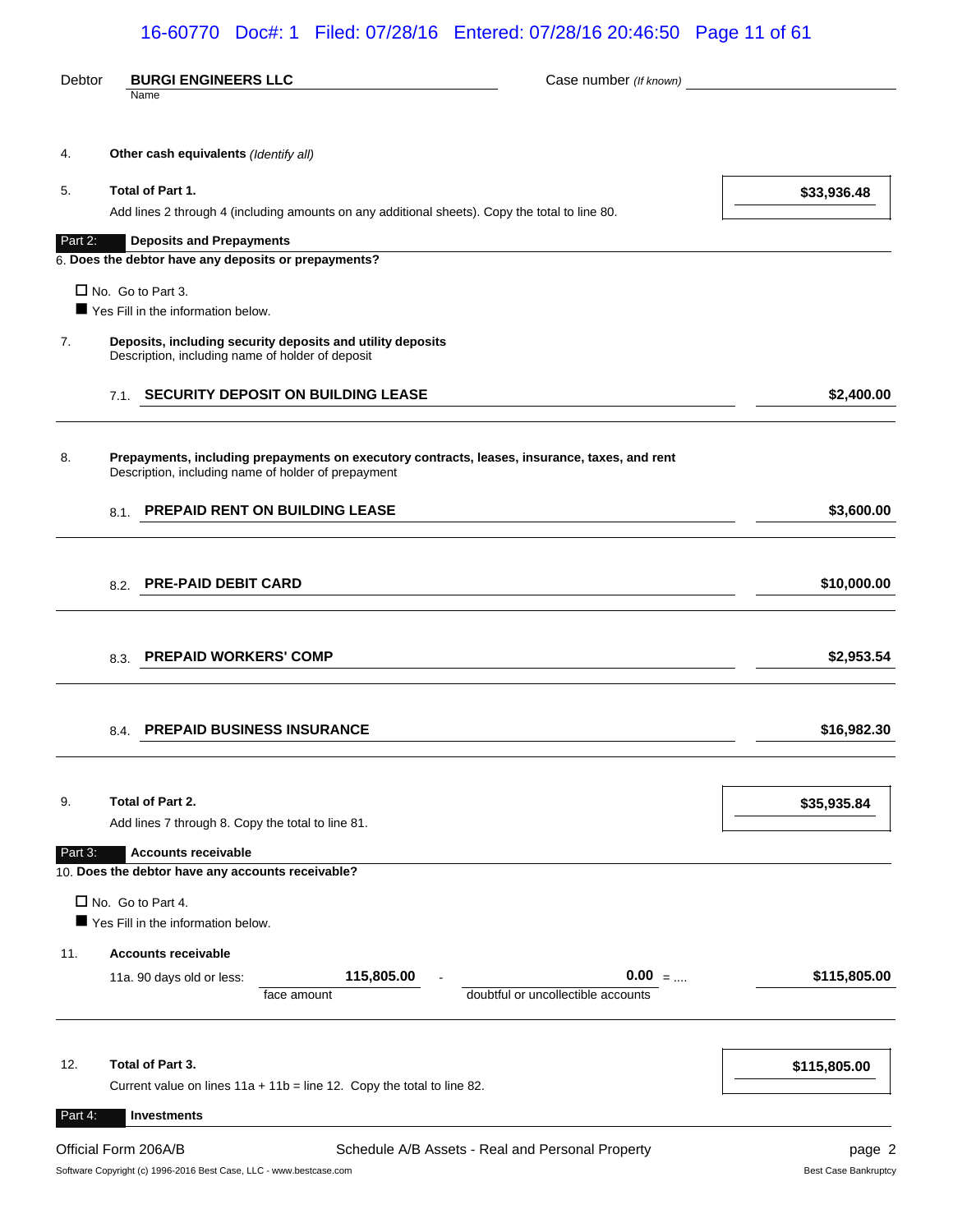# 16-60770 Doc#: 1 Filed: 07/28/16 Entered: 07/28/16 20:46:50 Page 12 of 61

| Debtor  | <b>BURGI ENGINEERS LLC</b><br>Name                                                                                                                                                                                                                                                                                                                                            |                                        |                                                             | Case number (If known)                            |                                              |
|---------|-------------------------------------------------------------------------------------------------------------------------------------------------------------------------------------------------------------------------------------------------------------------------------------------------------------------------------------------------------------------------------|----------------------------------------|-------------------------------------------------------------|---------------------------------------------------|----------------------------------------------|
|         | 13. Does the debtor own any investments?                                                                                                                                                                                                                                                                                                                                      |                                        |                                                             |                                                   |                                              |
|         | No. Go to Part 5.<br>$\Box$ Yes Fill in the information below.                                                                                                                                                                                                                                                                                                                |                                        |                                                             |                                                   |                                              |
| Part 5: | Inventory, excluding agriculture assets                                                                                                                                                                                                                                                                                                                                       |                                        |                                                             |                                                   |                                              |
|         | 18. Does the debtor own any inventory (excluding agriculture assets)?                                                                                                                                                                                                                                                                                                         |                                        |                                                             |                                                   |                                              |
|         | $\Box$ No. Go to Part 6.                                                                                                                                                                                                                                                                                                                                                      |                                        |                                                             |                                                   |                                              |
|         | Yes Fill in the information below.                                                                                                                                                                                                                                                                                                                                            |                                        |                                                             |                                                   |                                              |
|         | <b>General description</b>                                                                                                                                                                                                                                                                                                                                                    | Date of the last<br>physical inventory | Net book value of<br>debtor's interest<br>(Where available) | <b>Valuation method used</b><br>for current value | <b>Current value of</b><br>debtor's interest |
| 19.     | <b>Raw materials</b>                                                                                                                                                                                                                                                                                                                                                          |                                        |                                                             |                                                   |                                              |
| 20.     | Work in progress                                                                                                                                                                                                                                                                                                                                                              |                                        |                                                             |                                                   |                                              |
| 21.     | Finished goods, including goods held for resale                                                                                                                                                                                                                                                                                                                               |                                        |                                                             |                                                   |                                              |
| 22.     | Other inventory or supplies<br><b>2 NAPOLEAN</b><br><b>ENGINEERING A830015</b><br>\$1,978.66<br><b>2 MAGIC METALS</b><br><b>A7300006 LARGE</b><br><b>COOLING SYSTEM</b><br><b>ENCLOSURE PANELS</b><br>\$3,712<br>2 EDI A9400014-01<br><b>MACHINED HOFFMAN</b><br><b>ENCLOSURE \$2,229.44</b><br><b>2 AMERICAN MACHINE</b><br><b>LARGE COOLING</b><br><b>SYSTEM WELDED TOP</b> |                                        |                                                             |                                                   |                                              |
|         | <b>PLATES \$9,063.36</b>                                                                                                                                                                                                                                                                                                                                                      | 6/30/2016                              | \$0.00                                                      | <b>FIFO</b>                                       | \$16,983.46                                  |
| 23.     | Total of Part 5.                                                                                                                                                                                                                                                                                                                                                              |                                        |                                                             |                                                   | \$16,983.46                                  |
|         | Add lines 19 through 22. Copy the total to line 84.                                                                                                                                                                                                                                                                                                                           |                                        |                                                             |                                                   |                                              |
| 24.     | Is any of the property listed in Part 5 perishable?<br>N <sub>O</sub><br>$\Box$ Yes                                                                                                                                                                                                                                                                                           |                                        |                                                             |                                                   |                                              |
| 25.     | Has any of the property listed in Part 5 been purchased within 20 days before the bankruptcy was filed?<br>$\blacksquare$ No                                                                                                                                                                                                                                                  |                                        |                                                             |                                                   |                                              |
|         | □ Yes. Book value                                                                                                                                                                                                                                                                                                                                                             | Valuation method                       |                                                             | <b>Current Value</b>                              |                                              |
| 26.     | Has any of the property listed in Part 5 been appraised by a professional within the last year?<br>$\blacksquare$ No<br>$\Box$ Yes                                                                                                                                                                                                                                            |                                        |                                                             |                                                   |                                              |
| Part 6: | Farming and fishing-related assets (other than titled motor vehicles and land)<br>27. Does the debtor own or lease any farming and fishing-related assets (other than titled motor vehicles and land)?                                                                                                                                                                        |                                        |                                                             |                                                   |                                              |
|         | No. Go to Part 7.<br>$\Box$ Yes Fill in the information below.                                                                                                                                                                                                                                                                                                                |                                        |                                                             |                                                   |                                              |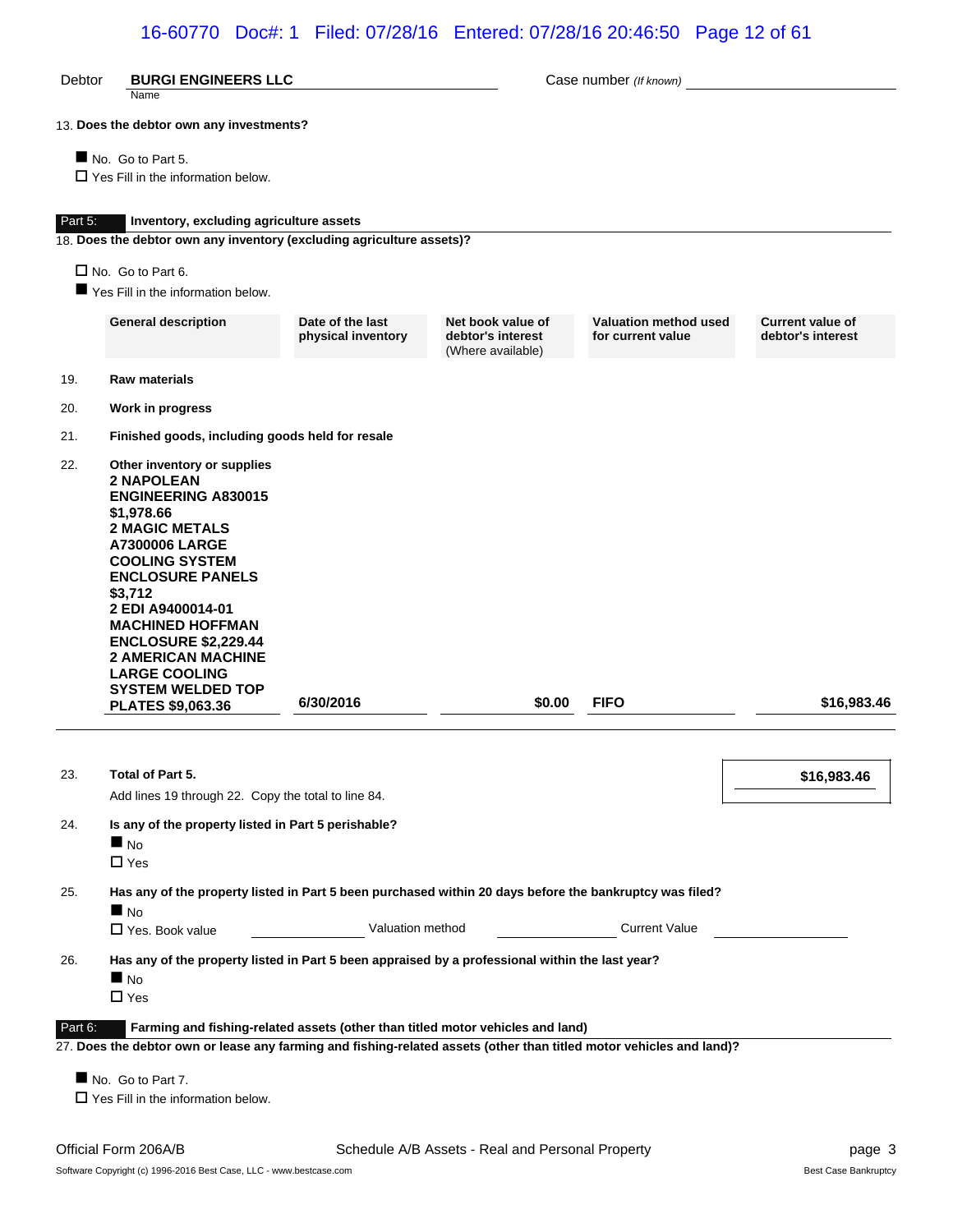# 16-60770 Doc#: 1 Filed: 07/28/16 Entered: 07/28/16 20:46:50 Page 13 of 61

| Debtor  | <b>BURGI ENGINEERS LLC</b><br>Name                                                                                                                                                                                                                                                                                                                                                                                                                                                                                                                                                                                                                                                                                                          |                                                             | Case number (If known)                            |                                              |
|---------|---------------------------------------------------------------------------------------------------------------------------------------------------------------------------------------------------------------------------------------------------------------------------------------------------------------------------------------------------------------------------------------------------------------------------------------------------------------------------------------------------------------------------------------------------------------------------------------------------------------------------------------------------------------------------------------------------------------------------------------------|-------------------------------------------------------------|---------------------------------------------------|----------------------------------------------|
| Part 7: | Office furniture, fixtures, and equipment; and collectibles                                                                                                                                                                                                                                                                                                                                                                                                                                                                                                                                                                                                                                                                                 |                                                             |                                                   |                                              |
|         | 38. Does the debtor own or lease any office furniture, fixtures, equipment, or collectibles?                                                                                                                                                                                                                                                                                                                                                                                                                                                                                                                                                                                                                                                |                                                             |                                                   |                                              |
|         | $\Box$ No. Go to Part 8.                                                                                                                                                                                                                                                                                                                                                                                                                                                                                                                                                                                                                                                                                                                    |                                                             |                                                   |                                              |
|         | Yes Fill in the information below.                                                                                                                                                                                                                                                                                                                                                                                                                                                                                                                                                                                                                                                                                                          |                                                             |                                                   |                                              |
|         | <b>General description</b>                                                                                                                                                                                                                                                                                                                                                                                                                                                                                                                                                                                                                                                                                                                  | Net book value of<br>debtor's interest<br>(Where available) | <b>Valuation method used</b><br>for current value | <b>Current value of</b><br>debtor's interest |
| 39.     | Office furniture<br><b>DESK UNIT \$150.00</b><br>DESKS SHELVES HUTCHES (QTY 6) \$1,500.00<br><b>OFFICE FURNTURE (QTY 3 desk hutches)</b><br>\$1,000.00<br>OFFICE FURNTURE (QTY 10 desks) \$2,000.00<br>65" VERSA TELEVISION \$690.00<br><b>BUSH CORNER DESK \$500.00</b>                                                                                                                                                                                                                                                                                                                                                                                                                                                                    | \$0.00                                                      | <b>SELF APPRAISAL</b>                             | \$5,840.00                                   |
| 40.     | <b>Office fixtures</b>                                                                                                                                                                                                                                                                                                                                                                                                                                                                                                                                                                                                                                                                                                                      |                                                             |                                                   |                                              |
| 41.     | Office equipment, including all computer equipment and<br>communication systems equipment and software<br><b>MISC. OFFICE SUPPLIES:</b>                                                                                                                                                                                                                                                                                                                                                                                                                                                                                                                                                                                                     |                                                             |                                                   |                                              |
|         | <b>PROJECTOR \$200.00</b><br><b>PHONE SYSTEM ADDS \$100.00</b><br><b>CAMERA \$500.00</b><br>AIR CONDITIONING UNIT \$400.00<br><b>NEC PHONE SYSTEM \$500.00</b><br><b>SECURITY SYSTEM \$500.00</b><br>OPTIC PRO SCANNER A-320 \$200.00<br>APC SMART UPS (QTY 8) \$160.00<br>FIRE KING 2DR FILE \$500.00<br><b>XEROX PHASER 6280 PRINTER \$250.00</b><br><b>2 KONICA 7450 PRINTERS \$600.00</b><br>PROJECTOR \$200.00<br><b>SCANNER OPTICAL PR A320 \$200.00</b><br><b>SIGN \$100.00</b>                                                                                                                                                                                                                                                      | \$0.00                                                      | <b>SELF APPRAISAL</b>                             | \$4.410.00                                   |
|         | <b>MISC SOFTWARE:</b><br><b>IRD MECHANALSIS \$500.00</b><br><b>SOLIDWORKS SOFTWARE \$6,000.00</b><br>2 NEW SOLIDWORKS SOFTWARE \$10,500.00<br><b>SOLIDWORKS SOFTWARE \$6,500.00</b><br><b>SOLIDWORKS OFFICE PRO \$5,000.00</b><br><b>15 SEAT MS OFFICE PRO \$7,000.00</b><br>5 SEATS ADOBE ACROBAT X \$1,500.00<br>11 SEATS MS PROJECT 2010 \$5,500.00<br><b>SOLIDWORKS NETWORK LIC \$7,000.00</b><br><b>MS OFFICE 2010 PRO \$500.00</b><br>5 MS OFFICE 2010 PROF PLUS \$2,000.00<br>5 MS PROJECT 2010 OPEN LIC \$2,000.00<br>3 SEATS SOLIDWORKS \$9,000.00<br><b>SOLIDWORKS FEA SOFTWARE - 1 SEAT</b><br>\$6,672.00<br>RODYN VIBRATIN ANALYSIS \$12,000.00<br><b>1 SEAT BLDC ANALYSIS &amp; 1 SEAT AC</b><br><b>MOTOR ANAL \$15,000.00</b> | \$0.00                                                      | <b>SELF APPRAISAL</b>                             | \$96,672.00                                  |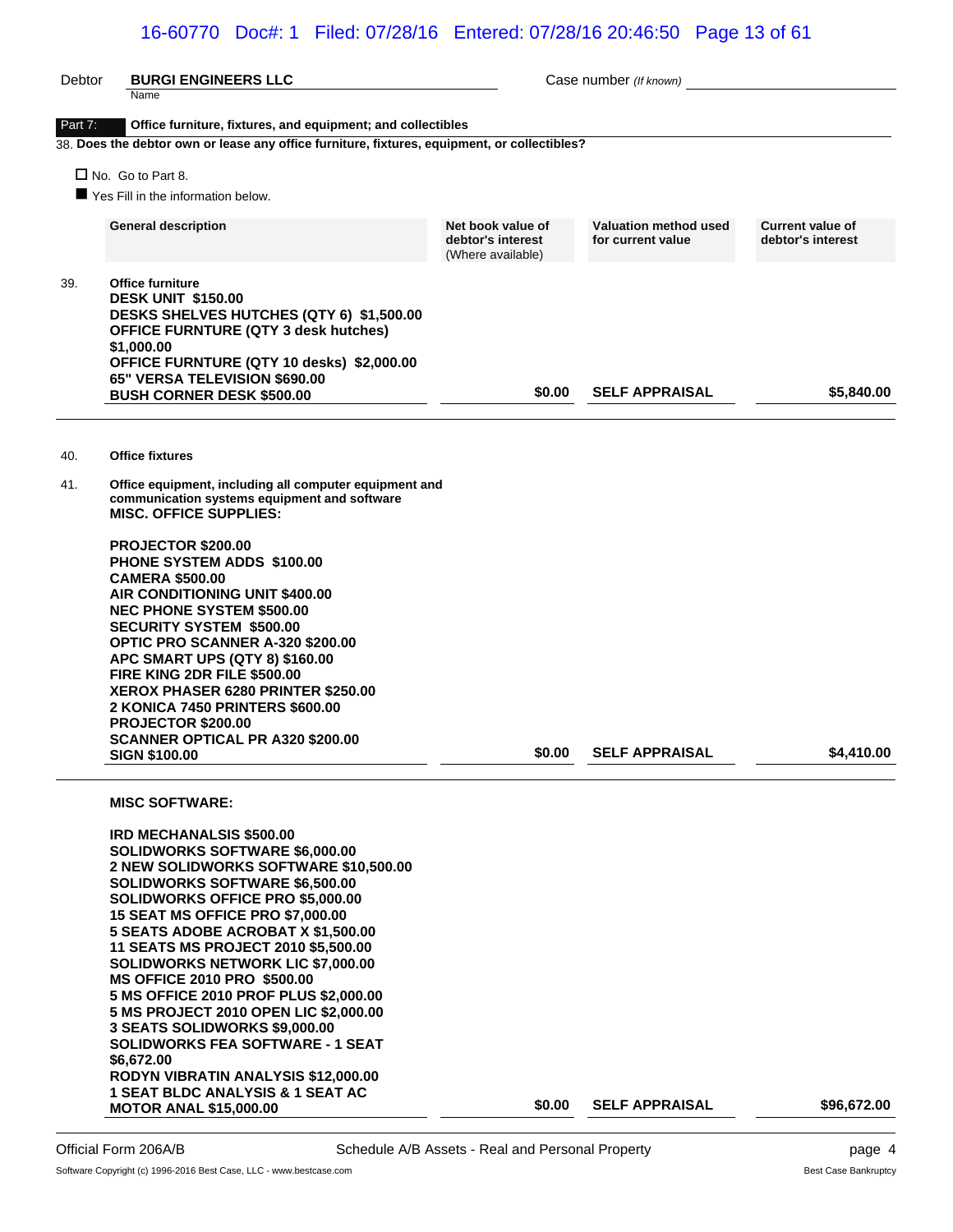Debtor **BURGI ENGINEERS LLC** Case number *(If known)* 

|         | Name                                                                                                                                                                                  |        |                       |              |
|---------|---------------------------------------------------------------------------------------------------------------------------------------------------------------------------------------|--------|-----------------------|--------------|
|         | <b>COMPUTERS:</b>                                                                                                                                                                     |        |                       |              |
|         | 5 3.6 G COMPUTERS \$5,000.00                                                                                                                                                          |        |                       |              |
|         | 6 ACER LCD SCREENS \$1,200.00                                                                                                                                                         |        |                       |              |
|         | 8 DELL MONITORS \$1,600.00                                                                                                                                                            |        |                       |              |
|         | 2 SOLID STATE DRIVERS \$250.00                                                                                                                                                        |        |                       |              |
|         | 2 DELL 24" LCD \$400.00                                                                                                                                                               |        |                       |              |
|         | 1 DELL PRECISION T3500 \$1,000.00                                                                                                                                                     |        |                       |              |
|         | 2 DELL 24"LCD \$400.00                                                                                                                                                                |        |                       |              |
|         | <b>DELL POWEREDGE T410 \$5,500.00</b><br><b>DELL LAPTOP E5420\$800.00</b>                                                                                                             |        |                       |              |
|         | DELL OPTIPLEX 780 MINITOWER \$800.00                                                                                                                                                  |        |                       |              |
|         | <b>WYSE Z80S7 1.5 GHZ THIN CLIENT \$400.00</b>                                                                                                                                        |        |                       |              |
|         | 3 DELL 24" LCD MONITORS \$\$600.00                                                                                                                                                    |        |                       |              |
|         | <b>2 AOC 24" LCD MONITORS \$400.00</b>                                                                                                                                                |        |                       |              |
|         | 6 DELL 24" LCD MONITORS \$1,200.00                                                                                                                                                    |        |                       |              |
|         | <b>WATCHGUARD WIRELESS ROUTER \$1,500.00</b>                                                                                                                                          |        |                       |              |
|         | DELL OPTIPLEX 790 WORKSTATION \$1,300.00<br>2 WYSE 1.5 THIN CLIENT \$800.00                                                                                                           |        |                       |              |
|         | <b>DELL PRECISION T3500 \$1,500.00</b>                                                                                                                                                | \$0.00 | <b>SELF APPRAISAL</b> | \$24,650.00  |
|         |                                                                                                                                                                                       |        |                       |              |
|         | <b>COMPUTERS CONTINUED:</b>                                                                                                                                                           |        |                       |              |
|         | 3 WYSE Z90S7 THIN CLIENT \$1,200.00                                                                                                                                                   |        |                       |              |
|         | <b>6 DELL MONITORS \$1,200.00</b>                                                                                                                                                     |        |                       |              |
|         | KONICA MINOLTA PRINTER \$300.00<br>2 WYSE Z900S7 THIN CLIENT \$800.00                                                                                                                 |        |                       |              |
|         | <b>SERVER UPGRADES \$1,000.00</b>                                                                                                                                                     |        |                       |              |
|         | <b>WATCHVHGUARD XTM505 \$1,500.00</b>                                                                                                                                                 |        |                       |              |
|         | <b>WATCHGUARD FIREWALL \$1,500.00</b>                                                                                                                                                 |        |                       |              |
|         | <b>DELL 24-PORT \$500.00</b>                                                                                                                                                          |        |                       |              |
|         | DELL LAPTOP \$750.00                                                                                                                                                                  |        |                       |              |
|         | <b>LAPTOP DELL BESTRA 14-3000 \$486.00</b><br>512 GB 2/5 INTERNAL SOLID STATE DRIVE                                                                                                   |        |                       |              |
|         | \$500.00                                                                                                                                                                              |        |                       |              |
|         | DELL T1700 WORKSATIONS \$1,400.00                                                                                                                                                     |        |                       |              |
|         | 3 WYSE THIN CLIENTS \$2,049.00                                                                                                                                                        |        |                       |              |
|         | <b>2 T3610 PRECISION WORKSTATIONS</b>                                                                                                                                                 | \$0.00 | <b>SELF APPRAISAL</b> | \$20,577.00  |
|         | \$7,392.00                                                                                                                                                                            |        |                       |              |
| 42.     | <b>Collectibles</b> Examples: Antiques and figurines; paintings, prints, or other artwork;<br>books, pictures, or other art objects; china and crystal; stamp, coin, or baseball card |        |                       |              |
|         | collections: other collections, memorabilia, or collectibles                                                                                                                          |        |                       |              |
| 43.     | Total of Part 7.<br>Add lines 39 through 42. Copy the total to line 86.                                                                                                               |        |                       | \$152,149.00 |
|         |                                                                                                                                                                                       |        |                       |              |
| 44.     | Is a depreciation schedule available for any of the property listed in Part 7?                                                                                                        |        |                       |              |
|         | $\Box$ No<br>$\blacksquare$ Yes                                                                                                                                                       |        |                       |              |
| 45.     | Has any of the property listed in Part 7 been appraised by a professional within the last year?                                                                                       |        |                       |              |
|         | $\blacksquare$ No                                                                                                                                                                     |        |                       |              |
|         | $\Box$ Yes                                                                                                                                                                            |        |                       |              |
|         |                                                                                                                                                                                       |        |                       |              |
| Part 8: | Machinery, equipment, and vehicles                                                                                                                                                    |        |                       |              |

46. **Does the debtor own or lease any machinery, equipment, or vehicles?**

 $\square$  No. Go to Part 9.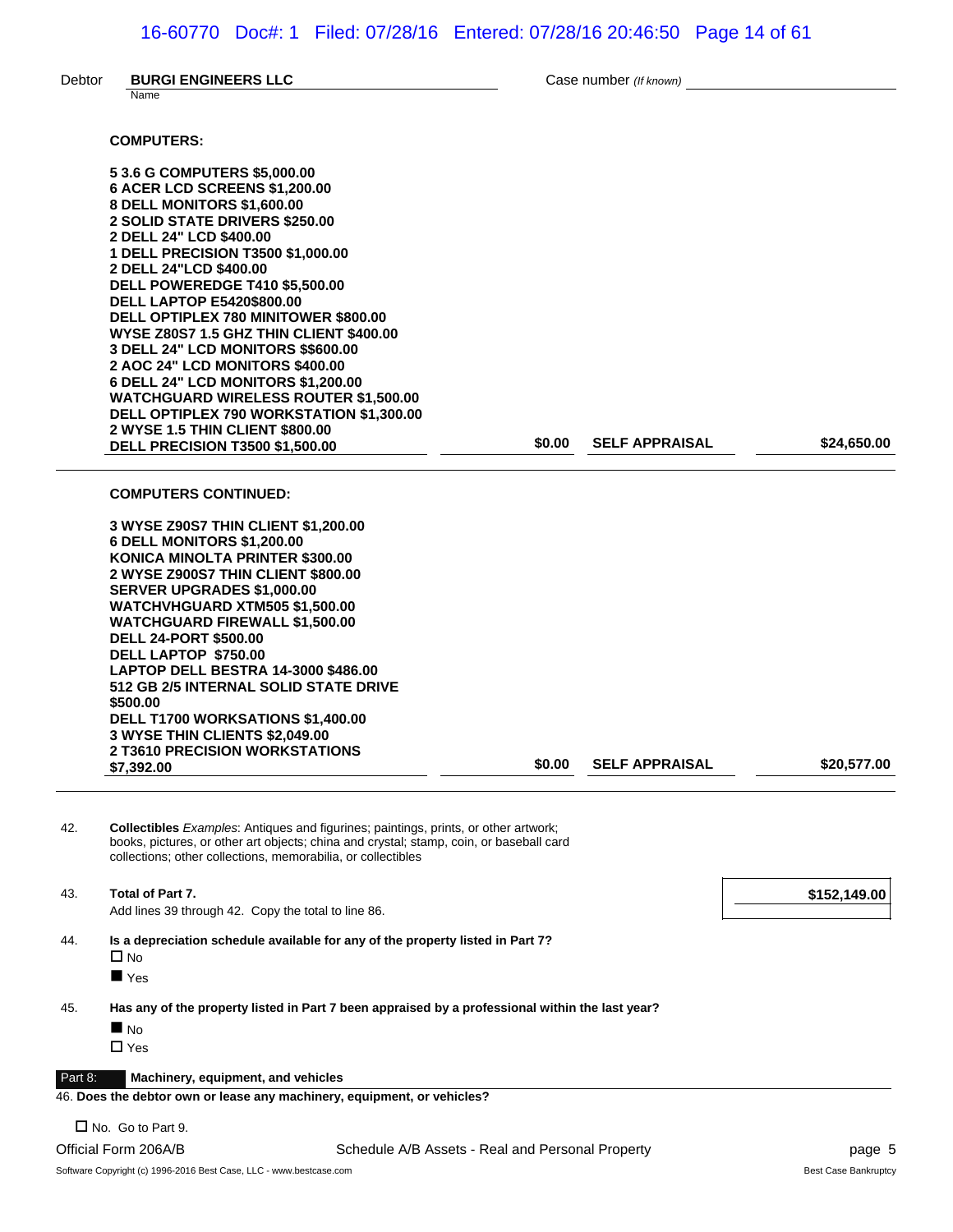| Debtor | <b>BURGI ENGINEERS LLC</b>                                                                                                                                                                                                                                                                                                                                                                                                                                                                                                                                                                                                                                                                                                                                                                                                                                                               |                                                             | Case number (If known)                            |                                              |
|--------|------------------------------------------------------------------------------------------------------------------------------------------------------------------------------------------------------------------------------------------------------------------------------------------------------------------------------------------------------------------------------------------------------------------------------------------------------------------------------------------------------------------------------------------------------------------------------------------------------------------------------------------------------------------------------------------------------------------------------------------------------------------------------------------------------------------------------------------------------------------------------------------|-------------------------------------------------------------|---------------------------------------------------|----------------------------------------------|
|        | Name                                                                                                                                                                                                                                                                                                                                                                                                                                                                                                                                                                                                                                                                                                                                                                                                                                                                                     |                                                             |                                                   |                                              |
|        | Yes Fill in the information below.                                                                                                                                                                                                                                                                                                                                                                                                                                                                                                                                                                                                                                                                                                                                                                                                                                                       |                                                             |                                                   |                                              |
|        | <b>General description</b><br>Include year, make, model, and identification numbers<br>(i.e., VIN, HIN, or N-number)                                                                                                                                                                                                                                                                                                                                                                                                                                                                                                                                                                                                                                                                                                                                                                     | Net book value of<br>debtor's interest<br>(Where available) | <b>Valuation method used</b><br>for current value | <b>Current value of</b><br>debtor's interest |
| 47.    | Automobiles, vans, trucks, motorcycles, trailers, and titled farm vehicles                                                                                                                                                                                                                                                                                                                                                                                                                                                                                                                                                                                                                                                                                                                                                                                                               |                                                             |                                                   |                                              |
| 48.    | Watercraft, trailers, motors, and related accessories Examples: Boats, trailers, motors,<br>floating homes, personal watercraft, and fishing vessels                                                                                                                                                                                                                                                                                                                                                                                                                                                                                                                                                                                                                                                                                                                                     |                                                             |                                                   |                                              |
| 49.    | <b>Aircraft and accessories</b>                                                                                                                                                                                                                                                                                                                                                                                                                                                                                                                                                                                                                                                                                                                                                                                                                                                          |                                                             |                                                   |                                              |
| 50.    | Other machinery, fixtures, and equipment (excluding farm<br>machinery and equipment)<br><b>EQUIPMENT:</b>                                                                                                                                                                                                                                                                                                                                                                                                                                                                                                                                                                                                                                                                                                                                                                                |                                                             |                                                   |                                              |
|        | <b>SYCROWAVE 200TG \$528.00</b><br><b>PARTS WASHER \$500.00</b><br><b>MILLING MACHINE \$1,000.00</b><br><b>NAME PLATE MAKER \$500.00</b><br><b>CROSS BAR INDUCTION HEATER \$500.00</b><br><b>MOTOR MONITORING SYSTEM \$500.00</b><br><b>GRANITE TABLE \$1,400.00</b><br><b>MODULE 1.2 FOR EXISTING VIBROT \$500.00</b><br><b>TP260 TESTING BRACKETS \$500.00</b><br><b>16' ENCO ROTARY TABLE \$500.00</b><br><b>FURNACE VACUUM PUMPS \$350.00</b>                                                                                                                                                                                                                                                                                                                                                                                                                                        |                                                             |                                                   |                                              |
|        | 2500 GAL PLASTIC WATER TANK \$1,000.00                                                                                                                                                                                                                                                                                                                                                                                                                                                                                                                                                                                                                                                                                                                                                                                                                                                   | \$0.00                                                      | <b>SELF APPRAISAL</b>                             | \$7,778.00                                   |
|        | <b>EQUIPMENT CONTINUED:</b>                                                                                                                                                                                                                                                                                                                                                                                                                                                                                                                                                                                                                                                                                                                                                                                                                                                              |                                                             |                                                   |                                              |
|        | <b>R&amp;W CONICAL SLEEVE \$250.00</b><br><b>T-SLOT TABLE TOP \$500.00</b><br><b>USED 100 KVA TRANSFOMRER \$500.00</b><br><b>VARIABLE FREQUENCY DR. \$2,500.00</b><br><b>VARIABLE FREQUENCY DR. \$1,000.00</b><br>2012 TOYOTA FORKLIFT \$19,000.00<br><b>BRUEL &amp; KJAER VIBRO \$25,000.00</b><br><b>INVERTER DRIVER \$3,583.00</b><br><b>BALANCER \$500.00</b><br><b>WELDER \$1,200.00</b><br>STRIP CHART RECORDER \$3,500.00<br><b>MOTOR TEMP SENSOR \$3,500.00</b><br><b>TESTING CONTROL CABINET \$500.00</b><br>FLUKE OSCILLOSOP \$2,000.00<br>2 BRAKING RESISTERS \$1,000.00<br>6' X 24' USED T-SLOT BED PLATE \$8,000.00<br><b>15 TON PIOVAN CH 4805 WATER CHI</b><br>\$5,000.00<br>125 KW MITSUBISHI GENERATOR \$6,000.00<br>STRIP CHART RECORDER RD 1818B<br>\$3,500.00<br><b>COOLING TOWER \$1,000.00</b><br><b>MAG DRILL \$600.00</b><br><b>12000 WATT RESISTOR \$600.00</b> |                                                             |                                                   |                                              |
|        | <b>NORTHERN IND BAND SAW \$600.00</b>                                                                                                                                                                                                                                                                                                                                                                                                                                                                                                                                                                                                                                                                                                                                                                                                                                                    | \$0.00                                                      | <b>SELF APPRAISAL</b>                             | \$89,833.00                                  |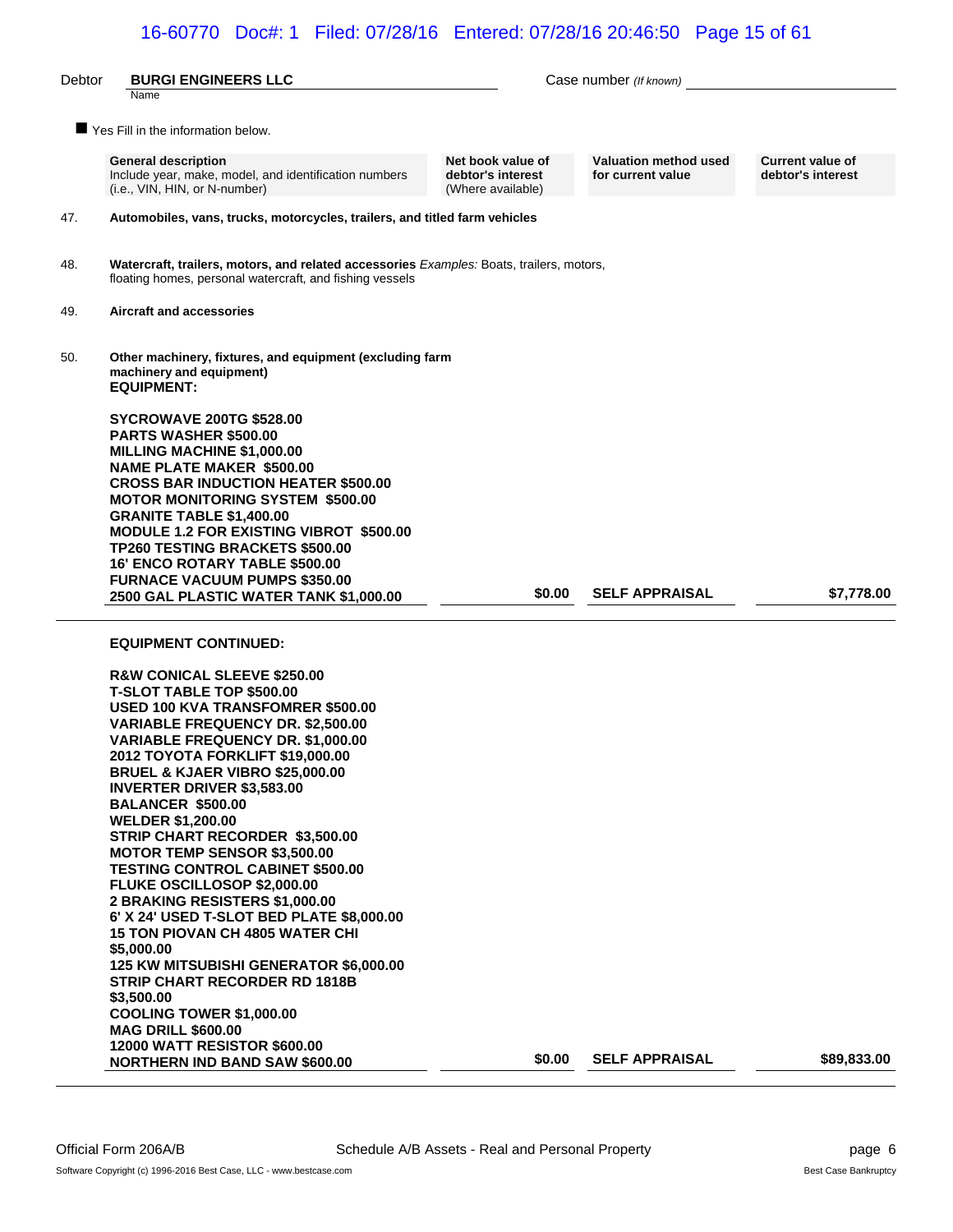| Debtor | <b>BURGI ENGINEERS LLC</b><br>Name                                                     |        | Case number (If known) |              |
|--------|----------------------------------------------------------------------------------------|--------|------------------------|--------------|
|        | <b>EQUIPMENT CONTINUED:</b>                                                            |        |                        |              |
|        | <b>SHOP MEDIUM COOLING SYSTEM \$1,000.00</b>                                           |        |                        |              |
|        | <b>EDM MACHINE \$4,350.00</b>                                                          |        |                        |              |
|        | HBM T40B TORQUE TRANSDUCER \$10,415.00                                                 |        |                        |              |
|        | <b>HP VARIABLE FREQ DRIVE \$21,812.00</b><br><b>TEST LAP EQUIPMENT \$28,408.00</b>     |        |                        |              |
|        | 98" LONG T-SLOT BED PLATE \$2,074.00                                                   |        |                        |              |
|        | <b>TEST STAND DYNAMOMETER \$20,437.00</b>                                              |        |                        |              |
|        | DEEP FREEZER \$2,600.00<br><b>LUCIFER FURNACE &amp; CUCIBLE \$5,876.00</b>             |        |                        |              |
|        | <b>MAG DRILL, CARBIDE CUTTER &amp; EXTENSION</b>                                       |        |                        |              |
|        | \$3,368.00                                                                             |        |                        |              |
|        | <b>1:30 TAPER GAUGE SET \$3,970.00</b><br><b>BROWN &amp; SHARP SURFACE GRINDER</b>     |        |                        |              |
|        | \$4,850.00                                                                             |        |                        |              |
|        | <b>LOAD TEST TRANSFORMER \$14,731.00</b>                                               |        |                        |              |
|        | <b>ADVANCED HIGH POT-TESTER \$1,250.00</b><br><b>DEWESOFT CABLES \$500.00</b>          |        |                        |              |
|        | <b>DEWESOFT VIBRATION MONITORING UNIT</b>                                              |        |                        |              |
|        | \$16,000,00                                                                            | \$0.00 | <b>SELF APPRAISAL</b>  | \$141.641.00 |
|        | <b>MISC. SHOP SUPPLIES:</b>                                                            |        |                        |              |
|        | <b>SHELVING \$194.00</b>                                                               |        |                        |              |
|        | TOOLS (Allen Wrench Sets) \$200.00                                                     |        |                        |              |
|        | <b>FLUKE 705 LOOP CALIBRATOR \$500.00</b><br><b>LOW RESISTANCE METER \$500.00</b>      |        |                        |              |
|        | <b>SHELVING \$500.00</b>                                                               |        |                        |              |
|        | SHOP TOOLS (Screwdrivers) \$200.00                                                     |        |                        |              |
|        | SHOP TOOLS (Hammers & Saws) \$2,000.00<br>MISC. SHOP EQUIP (QTY 2 toolboxes, 2         |        |                        |              |
|        | skillsaws, 1 nailgun) \$100.00                                                         |        |                        |              |
|        | <b>SMALL SHOP TOOLS (QTY 3 Ratchet sets)</b>                                           |        |                        |              |
|        | \$2,000.00                                                                             |        |                        |              |
|        | 2 STEEL WORK BENCHES \$2,200.00<br><b>FLUKE SCOPE REFURBISHMENT \$817.00</b>           |        |                        |              |
|        | OXY-ACETYLENE TORCH CART & KIT                                                         |        |                        |              |
|        | \$618.00<br><b>SMALL TOOLS &amp; EQUIPMENT (Approx 50</b>                              |        |                        |              |
|        | pliers & wrenches) \$2,500.00                                                          | \$0.00 | <b>SELF APPRAISAL</b>  | \$12,329.00  |
|        | <b>ECO REC STEEL GAUGE BLOCK \$598.00</b>                                              |        |                        |              |
|        | <b>MILLING MACH RISER #1 \$629.00</b>                                                  |        |                        |              |
|        | MILLING MACH RISER #2 \$673.00                                                         |        |                        |              |
|        | 40" DIGITAL CALIPER \$895.00<br>DIRECT DRIVE STD WALL EXHAUST \$500.00                 |        |                        |              |
|        | SS BOX FOR CASTING \$500.00                                                            |        |                        |              |
|        | <b>4 TEST STAND MOUNTING PLATES \$1,700.00</b>                                         |        |                        |              |
|        | 4 STEEL SAW HORSES \$3,000.00<br><b>CHILLER UPGREADES \$1,700.00</b>                   |        |                        |              |
|        | <b>SKF TOOL \$1,600.00</b>                                                             |        |                        |              |
|        | <b>CRIMP TOOL \$300.00</b>                                                             |        |                        |              |
|        | <b>MITUTOYO NO. 570 \$900.00</b>                                                       |        |                        |              |
|        | <b>SMALL TOOLS &amp; EQUIPMENT (QTY 2</b><br><b>CRAFTSMAN TOOLBOX KITS) \$6,819.00</b> | \$0.00 | <b>SELF APPRAISAL</b>  | \$19,814.00  |

51. **Total of Part 8. \$271,395.00**

Add lines 47 through 50. Copy the total to line 87.

Official Form 206A/B **Schedule A/B Assets - Real and Personal Property** Property page 7

Software Copyright (c) 1996-2016 Best Case, LLC - www.bestcase.com Best Case Bankruptcy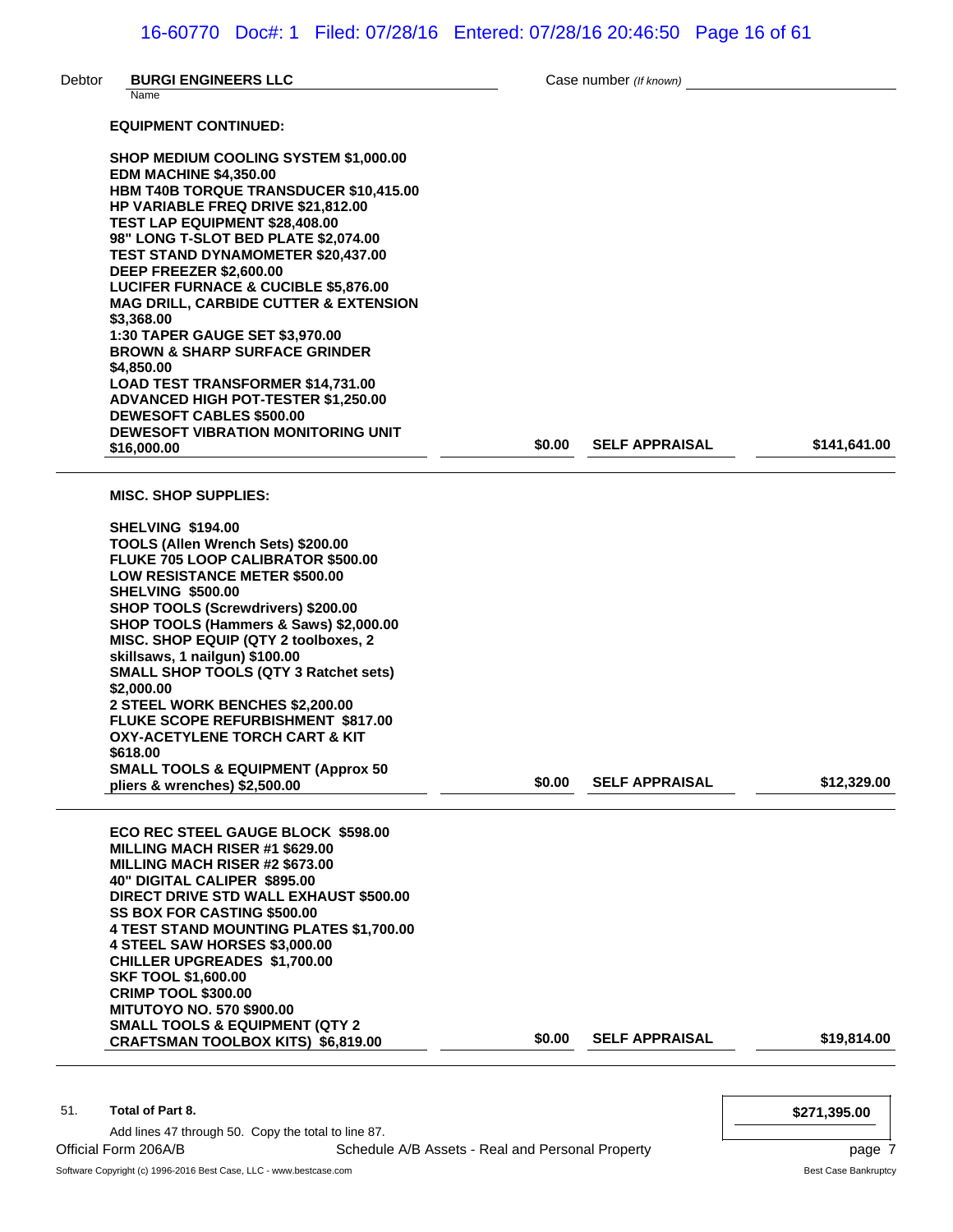# 16-60770 Doc#: 1 Filed: 07/28/16 Entered: 07/28/16 20:46:50 Page 17 of 61

| <b>Debtor</b> | <b>BURGI ENGINEERS LLC</b>                                                                                                                                           |                                                             | Case number (If known)                     |                                              |
|---------------|----------------------------------------------------------------------------------------------------------------------------------------------------------------------|-------------------------------------------------------------|--------------------------------------------|----------------------------------------------|
|               | Name                                                                                                                                                                 |                                                             |                                            |                                              |
| 52.           | Is a depreciation schedule available for any of the property listed in Part 8?<br>$\square$ No<br>$\blacksquare$ Yes                                                 |                                                             |                                            |                                              |
| 53.           | Has any of the property listed in Part 8 been appraised by a professional within the last year?                                                                      |                                                             |                                            |                                              |
|               | $\blacksquare$ No                                                                                                                                                    |                                                             |                                            |                                              |
|               | $\Box$ Yes                                                                                                                                                           |                                                             |                                            |                                              |
| Part 9:       | <b>Real property</b>                                                                                                                                                 |                                                             |                                            |                                              |
|               | 54. Does the debtor own or lease any real property?                                                                                                                  |                                                             |                                            |                                              |
|               | No. Go to Part 10.<br>$\Box$ Yes Fill in the information below.                                                                                                      |                                                             |                                            |                                              |
|               |                                                                                                                                                                      |                                                             |                                            |                                              |
| Part 10:      | Intangibles and intellectual property                                                                                                                                |                                                             |                                            |                                              |
|               | 59. Does the debtor have any interests in intangibles or intellectual property?                                                                                      |                                                             |                                            |                                              |
|               | $\Box$ No. Go to Part 11.                                                                                                                                            |                                                             |                                            |                                              |
|               | Yes Fill in the information below.                                                                                                                                   |                                                             |                                            |                                              |
|               | <b>General description</b>                                                                                                                                           | Net book value of<br>debtor's interest<br>(Where available) | Valuation method used<br>for current value | <b>Current value of</b><br>debtor's interest |
| 60.           | Patents, copyrights, trademarks, and trade secrets<br><b>COPYRIGHT SYMBOL USED ON SALES AND</b><br><b>MARKETING LITERATURE - NOT</b><br><b>REGISTERED WITH USPTO</b> | \$0.00                                                      | N/A                                        | \$0.00                                       |
|               |                                                                                                                                                                      |                                                             |                                            |                                              |
| 61.           | Internet domain names and websites                                                                                                                                   |                                                             |                                            |                                              |
| 62.           | Licenses, franchises, and royalties                                                                                                                                  |                                                             |                                            |                                              |
| 63.           | Customer lists, mailing lists, or other compilations                                                                                                                 |                                                             |                                            |                                              |
| 64.           | Other intangibles, or intellectual property                                                                                                                          |                                                             |                                            |                                              |
| 65.           | Goodwill                                                                                                                                                             |                                                             |                                            |                                              |
| 66.           | Total of Part 10.                                                                                                                                                    |                                                             |                                            | \$0.00                                       |
|               | Add lines 60 through 65. Copy the total to line 89.                                                                                                                  |                                                             |                                            |                                              |
| 67.           | Do your lists or records include personally identifiable information of customers (as defined in 11 U.S.C.§§ 101(41A) and 107?                                       |                                                             |                                            |                                              |
|               | $\blacksquare$ No<br>$\Box$ Yes                                                                                                                                      |                                                             |                                            |                                              |
| 68.           | Is there an amortization or other similar schedule available for any of the property listed in Part 10?                                                              |                                                             |                                            |                                              |
|               | $\blacksquare$ No                                                                                                                                                    |                                                             |                                            |                                              |
|               | $\Box$ Yes                                                                                                                                                           |                                                             |                                            |                                              |
| 69.           | Has any of the property listed in Part 10 been appraised by a professional within the last year?                                                                     |                                                             |                                            |                                              |
|               | $\blacksquare$ No                                                                                                                                                    |                                                             |                                            |                                              |
|               | $\Box$ Yes                                                                                                                                                           |                                                             |                                            |                                              |
| Part 11:      | All other assets<br>70. Does the debtor own any other assets that have not yet been reported on this form?                                                           |                                                             |                                            |                                              |

Include all interests in executory contracts and unexpired leases not previously reported on this form.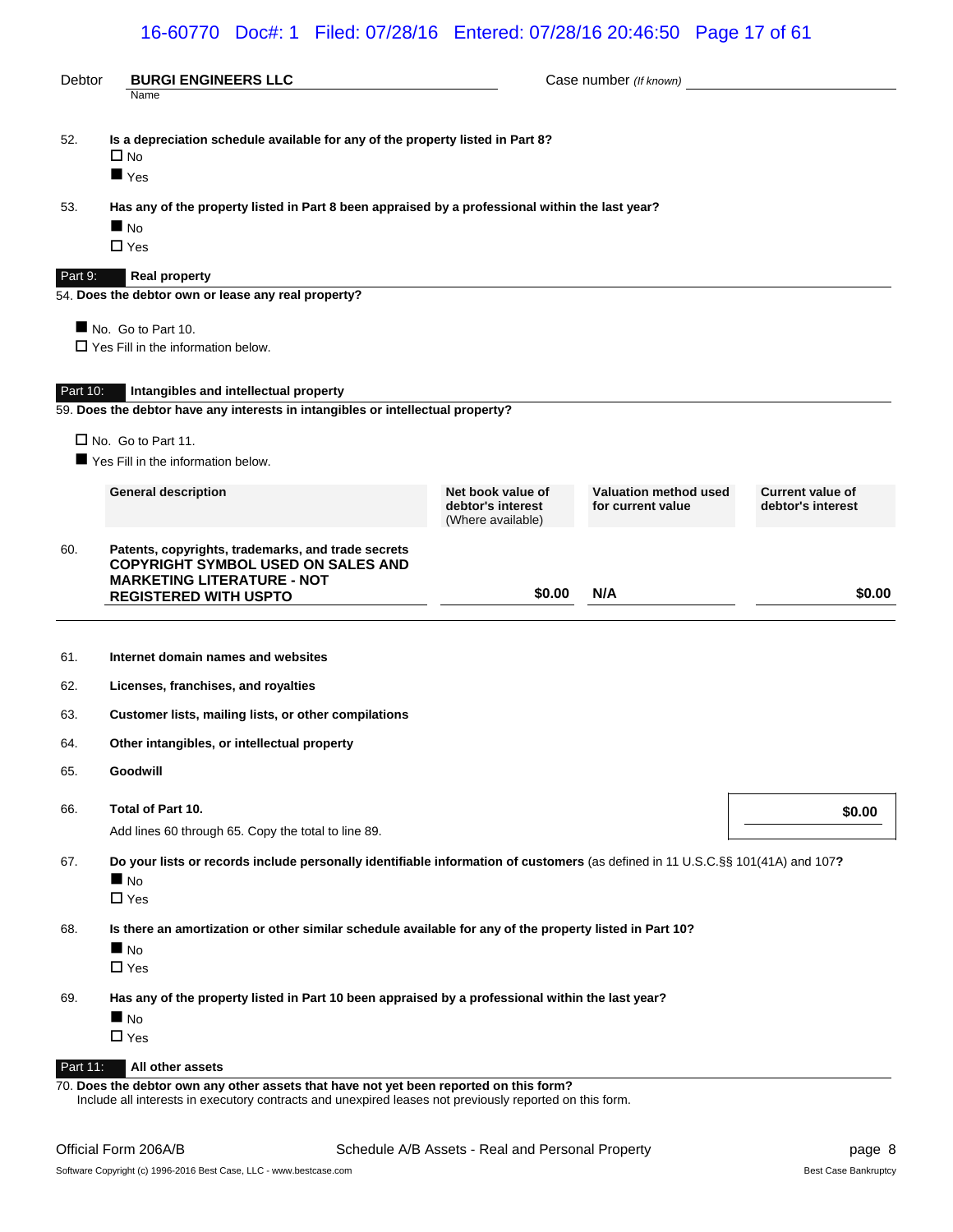# 16-60770 Doc#: 1 Filed: 07/28/16 Entered: 07/28/16 20:46:50 Page 18 of 61

Debtor **BURGI ENGINEERS LLC** Case number *(If known)* Case number (*If known*) **Name** 

No. Go to Part 12.  $\square$  Yes Fill in the information below.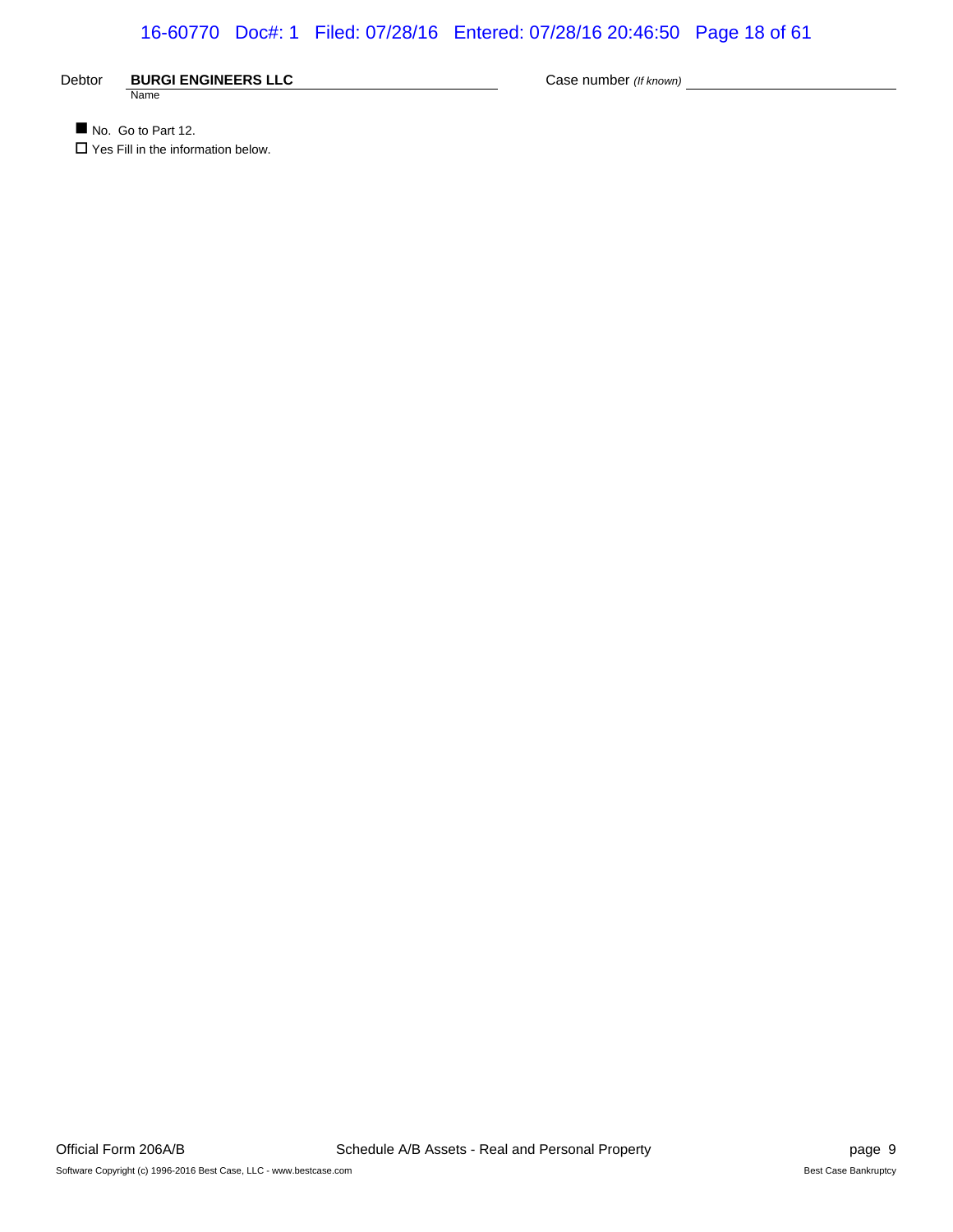# 16-60770 Doc#: 1 Filed: 07/28/16 Entered: 07/28/16 20:46:50 Page 19 of 61

| <b>Debtor</b> | <b>BURGI ENGINEERS LLC</b><br>Name                                                       | Case number (If known)                       |                                          |        |
|---------------|------------------------------------------------------------------------------------------|----------------------------------------------|------------------------------------------|--------|
| Part 12:      | <b>Summary</b>                                                                           |                                              |                                          |        |
|               | In Part 12 copy all of the totals from the earlier parts of the form<br>Type of property | <b>Current value of</b><br>personal property | <b>Current value of real</b><br>property |        |
|               | 80. Cash, cash equivalents, and financial assets.<br>Copy line 5, Part 1                 | \$33,936.48                                  |                                          |        |
| 81.           | Deposits and prepayments. Copy line 9, Part 2.                                           | \$35,935.84                                  |                                          |        |
|               | 82. Accounts receivable. Copy line 12, Part 3.                                           | \$115,805.00                                 |                                          |        |
| 83.           | Investments. Copy line 17, Part 4.                                                       | \$0.00                                       |                                          |        |
| 84.           | Inventory. Copy line 23, Part 5.                                                         | \$16,983.46                                  |                                          |        |
| 85.           | Farming and fishing-related assets. Copy line 33, Part 6.                                | \$0.00                                       |                                          |        |
| 86.           | Office furniture, fixtures, and equipment; and collectibles.<br>Copy line 43, Part 7.    | \$152,149.00                                 |                                          |        |
| 87.           | Machinery, equipment, and vehicles. Copy line 51, Part 8.                                | \$271,395.00                                 |                                          |        |
| 88.           |                                                                                          |                                              |                                          | \$0.00 |
| 89.           | Intangibles and intellectual property. Copy line 66, Part 10.                            | \$0.00                                       |                                          |        |
|               | 90. All other assets. Copy line 78, Part 11.                                             | \$0.00                                       |                                          |        |
|               | 91. Total. Add lines 80 through 90 for each column                                       | \$626,204.78                                 | $+91b.$                                  | \$0.00 |
|               |                                                                                          |                                              |                                          |        |

92. **Total of all property on Schedule A/B**. Add lines 91a+91b=92 **\$626,204.78 \$626,204.78**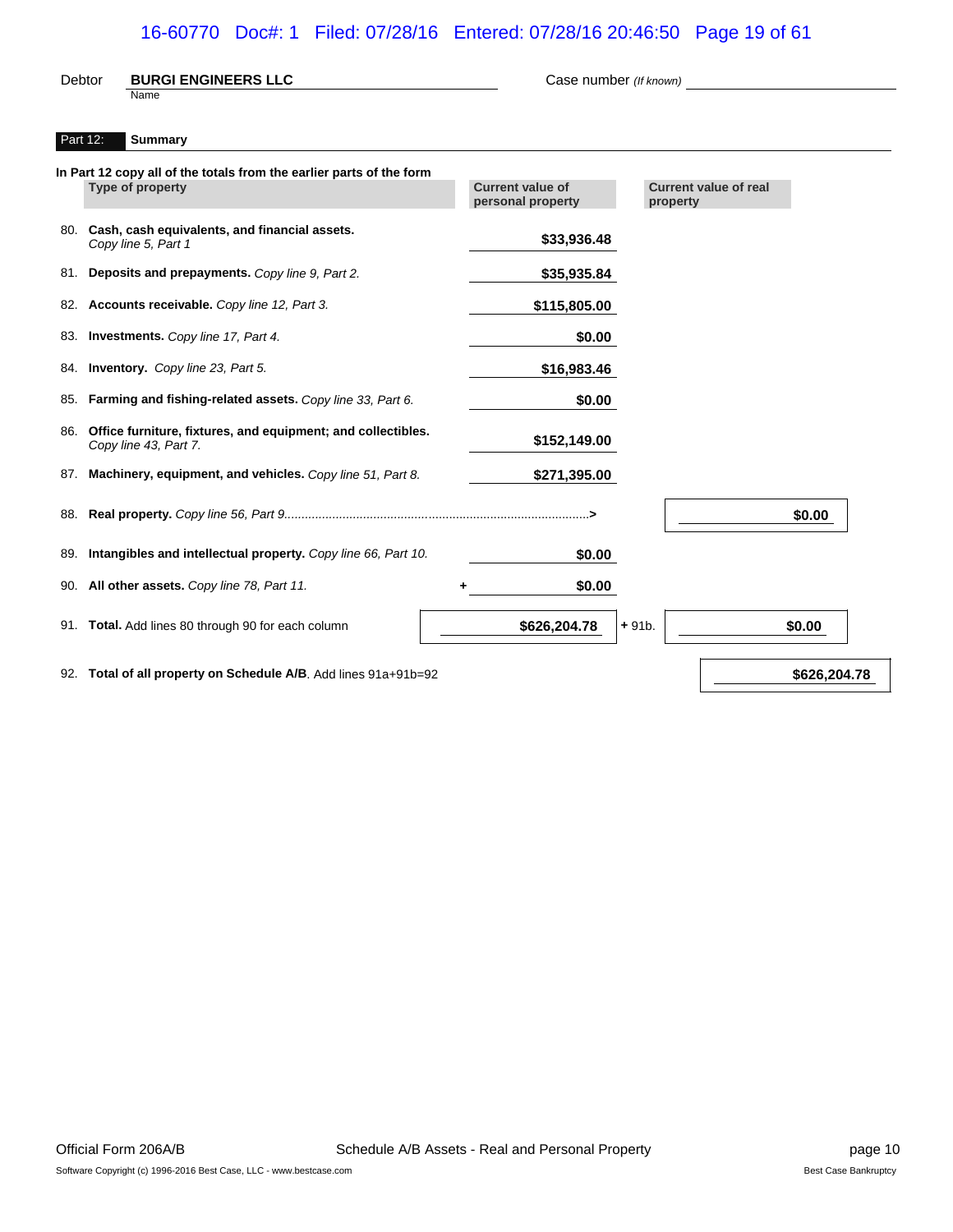# 16-60770 Doc#: 1 Filed: 07/28/16 Entered: 07/28/16 20:46:50 Page 20 of 61

| Fill in this information to identify the case:<br>Debtor name<br><b>BURGI ENGINEERS LLC</b><br>United States Bankruptcy Court for the: DISTRICT OF MONTANA                        |                                                                                                                                                                                 |                                                                                 |        |                                                                |
|-----------------------------------------------------------------------------------------------------------------------------------------------------------------------------------|---------------------------------------------------------------------------------------------------------------------------------------------------------------------------------|---------------------------------------------------------------------------------|--------|----------------------------------------------------------------|
| Case number (if known)                                                                                                                                                            |                                                                                                                                                                                 |                                                                                 | $\Box$ | Check if this is an<br>amended filing                          |
| Official Form 206D                                                                                                                                                                | Schedule D: Creditors Who Have Claims Secured by Property                                                                                                                       |                                                                                 |        | 12/15                                                          |
| Be as complete and accurate as possible.<br>1. Do any creditors have claims secured by debtor's property?<br>Yes. Fill in all of the information below.                           | □ No. Check this box and submit page 1 of this form to the court with debtor's other schedules. Debtor has nothing else to report on this form.                                 |                                                                                 |        |                                                                |
| Part 1:<br><b>List Creditors Who Have Secured Claims</b><br>claim, list the creditor separately for each claim.                                                                   | 2. List in alphabetical order all creditors who have secured claims. If a creditor has more than one secured                                                                    | Column A<br><b>Amount of claim</b><br>Do not deduct the value<br>of collateral. |        | Column B<br>Value of collateral<br>that supports this<br>claim |
| <b>WHITEFISH CREDIT UNION</b><br>2.1<br>Creditor's Name<br>1845 HWY 93 S<br>KALISPELL, MT 59901                                                                                   | Describe debtor's property that is subject to a lien<br>(LINE OF CREDIT) COLLATERAL -<br><b>INVENTORY, CHATTEL PAPER, ACCOUNTS,</b><br><b>EQUIPMENT AND GENERAL INTANGIBLES</b> | \$50,000.00                                                                     |        | \$556,332.46                                                   |
| Creditor's mailing address                                                                                                                                                        | Describe the lien<br><b>Promissory Note and Security Agreement</b><br>Is the creditor an insider or related party?<br>$\blacksquare$ No                                         |                                                                                 |        |                                                                |
| Creditor's email address, if known<br>Date debt was incurred<br>6/2016<br>Last 4 digits of account number                                                                         | $\Box$ Yes<br>Is anyone else liable on this claim?<br>$\Box$ No<br>■ Yes. Fill out Schedule H: Codebtors (Official Form 206H)                                                   |                                                                                 |        |                                                                |
| 7162<br>Do multiple creditors have an<br>interest in the same property?<br>■<br><b>No</b><br>Yes. Specify each creditor,<br>including this creditor and its relative<br>priority. | As of the petition filing date, the claim is:<br>Check all that apply<br>$\Box$ Contingent<br>$\Box$ Unliquidated<br>$\Box$ Disputed                                            |                                                                                 |        |                                                                |
| <b>WHITEFISH CREDIT UNION</b><br>2.2<br>Creditor's Name<br><b>1845 HWY 93 SOUTH</b><br>KALISPELL, MT 59901                                                                        | Describe debtor's property that is subject to a lien<br>(EQUIPMENT LOAN) COLLATERAL -<br><b>INVENTORY, CHATTEL PAPER, ACCOUNTS,</b><br><b>EQUIPMENT AND GENERAL INTANGIBLES</b> | \$470,005.93                                                                    |        | \$556,332.46                                                   |
| Creditor's mailing address                                                                                                                                                        | Describe the lien<br><b>Promissory Note and Security Agreement</b><br>Is the creditor an insider or related party?<br>$\blacksquare$ No                                         |                                                                                 |        |                                                                |
| Creditor's email address, if known<br>Date debt was incurred<br>6/2016<br>Last 4 digits of account number<br>7162                                                                 | $\Box$ Yes<br>Is anyone else liable on this claim?<br>$\Box$ No<br>Yes. Fill out Schedule H: Codebtors (Official Form 206H)                                                     |                                                                                 |        |                                                                |

**Do multiple creditors have an interest in the same property?** **As of the petition filing date, the claim is:** Check all that apply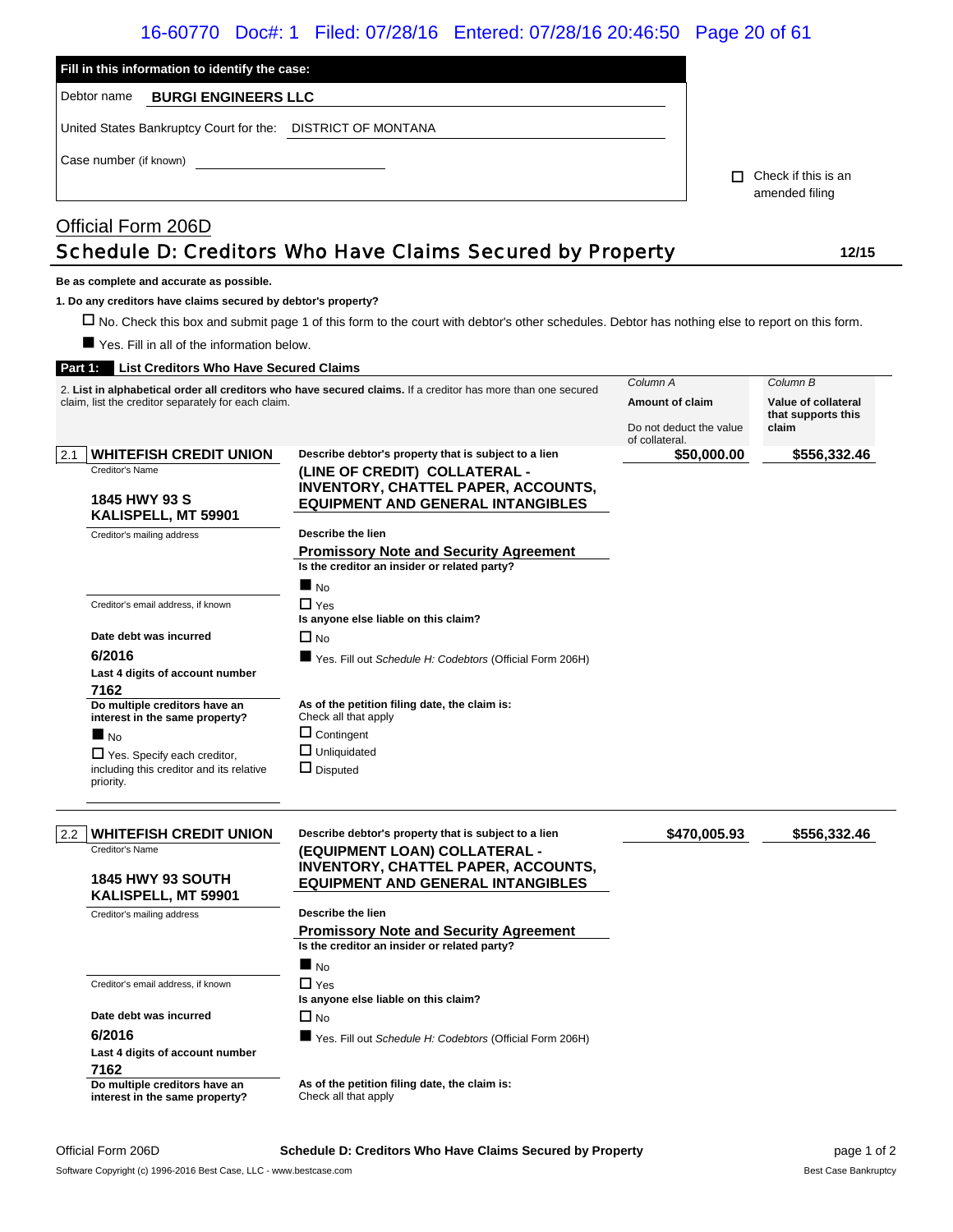# 16-60770 Doc#: 1 Filed: 07/28/16 Entered: 07/28/16 20:46:50 Page 21 of 61

| Debtor                         | <b>BURGI ENGINEERS LLC</b><br>Name                                             |                                                                                                               | Case number (if know)                                                                                                                                            |              |
|--------------------------------|--------------------------------------------------------------------------------|---------------------------------------------------------------------------------------------------------------|------------------------------------------------------------------------------------------------------------------------------------------------------------------|--------------|
| $\blacksquare$ No<br>priority. | $\Box$ Yes. Specify each creditor,<br>including this creditor and its relative | $\Box$ Contingent<br>$\Box$ Unliquidated<br>$\Box$ Disputed                                                   |                                                                                                                                                                  |              |
|                                |                                                                                | 3. Total of the dollar amounts from Part 1, Column A, including the amounts from the Additional Page, if any. |                                                                                                                                                                  | \$520,005.93 |
|                                |                                                                                | Part 2. List Others to Be Notified for a Debt Already Listed in Part 1                                        |                                                                                                                                                                  |              |
|                                | assignees of claims listed above, and attorneys for secured creditors.         |                                                                                                               | List in alphabetical order any others who must be notified for a debt already listed in Part 1. Examples of entities that may be listed are collection agencies, |              |

| If no others need to notified for the debts listed in Part 1, do not fill out or submit this page. If additional pages are needed, copy this page. |                                    |
|----------------------------------------------------------------------------------------------------------------------------------------------------|------------------------------------|
| Name and address                                                                                                                                   | On which line in Part 1 did<br>La: |

**you enter the related creditor?**

**Last 4 digits of account number for this entity**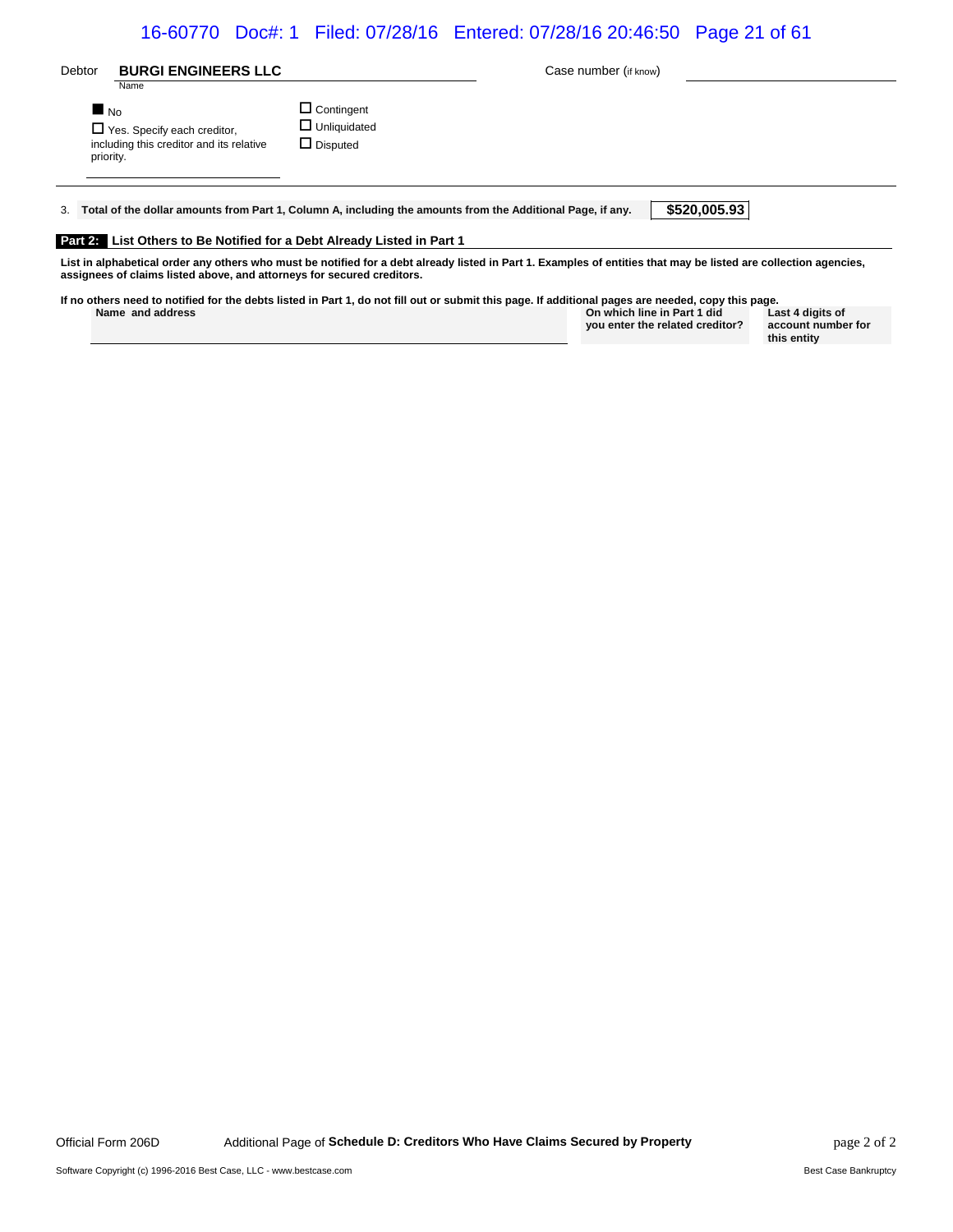# 16-60770 Doc#: 1 Filed: 07/28/16 Entered: 07/28/16 20:46:50 Page 22 of 61

| Fill in this information to identify the case:                                                                                                  |                                                                                                                                                                                                                                                                                                                                                                                                                                                                                                                                                                                                                                                             |                                              |                        |
|-------------------------------------------------------------------------------------------------------------------------------------------------|-------------------------------------------------------------------------------------------------------------------------------------------------------------------------------------------------------------------------------------------------------------------------------------------------------------------------------------------------------------------------------------------------------------------------------------------------------------------------------------------------------------------------------------------------------------------------------------------------------------------------------------------------------------|----------------------------------------------|------------------------|
| Debtor name<br><b>BURGI ENGINEERS LLC</b>                                                                                                       |                                                                                                                                                                                                                                                                                                                                                                                                                                                                                                                                                                                                                                                             |                                              |                        |
| United States Bankruptcy Court for the: DISTRICT OF MONTANA                                                                                     |                                                                                                                                                                                                                                                                                                                                                                                                                                                                                                                                                                                                                                                             |                                              |                        |
| Case number (if known)                                                                                                                          |                                                                                                                                                                                                                                                                                                                                                                                                                                                                                                                                                                                                                                                             | $\Box$ Check if this is an<br>amended filing |                        |
| Official Form 206E/F                                                                                                                            |                                                                                                                                                                                                                                                                                                                                                                                                                                                                                                                                                                                                                                                             |                                              |                        |
| <b>Schedule E/F: Creditors Who Have Unsecured Claims</b>                                                                                        |                                                                                                                                                                                                                                                                                                                                                                                                                                                                                                                                                                                                                                                             |                                              | 12/15                  |
|                                                                                                                                                 | Be as complete and accurate as possible. Use Part 1 for creditors with PRIORITY unsecured claims and Part 2 for creditors with NONPRIORITY unsecured claims.<br>List the other party to any executory contracts or unexpired leases that could result in a claim. Also list executory contracts on Schedule A/B: Assets - Real and<br>Personal Property (Official Form 206A/B) and on Schedule G: Executory Contracts and Unexpired Leases (Official Form 206G). Number the entries in Parts 1 and<br>2 in the boxes on the left. If more space is needed for Part 1 or Part 2, fill out and attach the Additional Page of that Part included in this form. |                                              |                        |
| List All Creditors with PRIORITY Unsecured Claims<br>Part 1:                                                                                    |                                                                                                                                                                                                                                                                                                                                                                                                                                                                                                                                                                                                                                                             |                                              |                        |
| 1. Do any creditors have priority unsecured claims? (See 11 U.S.C. § 507).<br>$\Box$ No. Go to Part 2.                                          |                                                                                                                                                                                                                                                                                                                                                                                                                                                                                                                                                                                                                                                             |                                              |                        |
| Yes. Go to line 2.                                                                                                                              |                                                                                                                                                                                                                                                                                                                                                                                                                                                                                                                                                                                                                                                             |                                              |                        |
|                                                                                                                                                 |                                                                                                                                                                                                                                                                                                                                                                                                                                                                                                                                                                                                                                                             |                                              |                        |
| with priority unsecured claims, fill out and attach the Additional Page of Part 1.                                                              | 2. List in alphabetical order all creditors who have unsecured claims that are entitled to priority in whole or in part. If the debtor has more than 3 creditors                                                                                                                                                                                                                                                                                                                                                                                                                                                                                            |                                              |                        |
|                                                                                                                                                 |                                                                                                                                                                                                                                                                                                                                                                                                                                                                                                                                                                                                                                                             | <b>Total claim</b>                           | <b>Priority amount</b> |
| 2.1<br>Priority creditor's name and mailing address<br><b>FLATHEAD COUNTY TREASURER</b><br><b>935 1ST AVENUE W STE T</b><br>KALISPELL, MT 59901 | As of the petition filing date, the claim is:<br>Check all that apply.<br>$\Box$ Contingent<br>$\Box$ Unliquidated<br>$\Box$ Disputed                                                                                                                                                                                                                                                                                                                                                                                                                                                                                                                       | \$1,546.66                                   | \$1,546.66             |
| Date or dates debt was incurred<br>7/1/2016                                                                                                     | Basis for the claim:<br><b>TAXES</b>                                                                                                                                                                                                                                                                                                                                                                                                                                                                                                                                                                                                                        |                                              |                        |
| Last 4 digits of account number 7319<br>Specify Code subsection of PRIORITY<br>unsecured claim: 11 U.S.C. § 507(a) (8)                          | Is the claim subject to offset?<br>$\blacksquare$ No<br>$\Box$ Yes                                                                                                                                                                                                                                                                                                                                                                                                                                                                                                                                                                                          |                                              |                        |
| 2.2<br>Priority creditor's name and mailing address<br><b>INTERNAL REVENUE SERVICE</b><br><b>PO BOX 7346</b><br>PHILADELPHIA, PA 19101-7346     | As of the petition filing date, the claim is:<br>Check all that apply.<br>$\Box$ Contingent<br>$\Box$ Unliquidated<br>$\Box$ Disputed                                                                                                                                                                                                                                                                                                                                                                                                                                                                                                                       | \$54,508.61                                  | \$54,508.61            |
| Date or dates debt was incurred<br>5/2016 - 7/2016                                                                                              | Basis for the claim:<br><b>TAXES</b>                                                                                                                                                                                                                                                                                                                                                                                                                                                                                                                                                                                                                        |                                              |                        |
| Last 4 digits of account number 7716<br>Specify Code subsection of PRIORITY<br>unsecured claim: 11 U.S.C. § 507(a) (8)                          | Is the claim subject to offset?<br>$\blacksquare$ No<br>$\Box$ Yes                                                                                                                                                                                                                                                                                                                                                                                                                                                                                                                                                                                          |                                              |                        |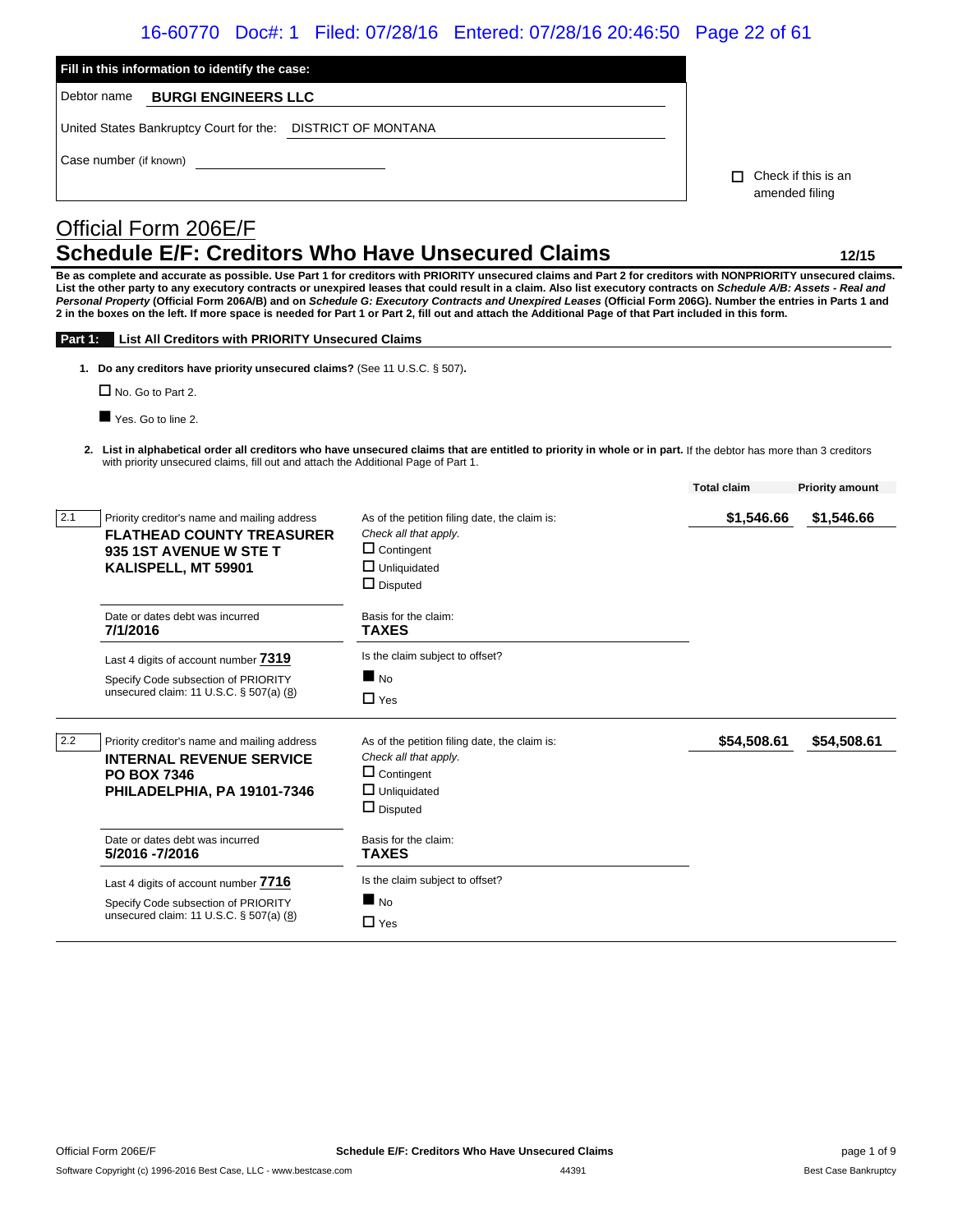# 16-60770 Doc#: 1 Filed: 07/28/16 Entered: 07/28/16 20:46:50 Page 23 of 61

| Debtor     | <b>BURGI ENGINEERS LLC</b>                                                     | Case number (if known)                                                                                                                                                |             |                          |  |
|------------|--------------------------------------------------------------------------------|-----------------------------------------------------------------------------------------------------------------------------------------------------------------------|-------------|--------------------------|--|
|            | Name                                                                           |                                                                                                                                                                       |             |                          |  |
| 2.3        | Priority creditor's name and mailing address                                   | As of the petition filing date, the claim is:                                                                                                                         | \$10,610.00 | \$10,610.00              |  |
|            | <b>MONTANA DEPT OF REVENUE</b>                                                 | Check all that apply.                                                                                                                                                 |             |                          |  |
|            | <b>KIM DAVIS, BANKRUPTCY</b>                                                   | $\Box$ Contingent                                                                                                                                                     |             |                          |  |
|            | <b>SPECIALIST</b>                                                              | $\Box$ Unliquidated                                                                                                                                                   |             |                          |  |
|            | <b>PO BOX 7701</b><br><b>HELENA, MT 59604-7701</b>                             | $\Box$ Disputed                                                                                                                                                       |             |                          |  |
|            | Date or dates debt was incurred<br>5/2016 - 7/2016                             | Basis for the claim:<br><b>TAXES</b>                                                                                                                                  |             |                          |  |
|            |                                                                                | Is the claim subject to offset?                                                                                                                                       |             |                          |  |
|            | Last 4 digits of account number 2WTH                                           | $\blacksquare$ No                                                                                                                                                     |             |                          |  |
|            | Specify Code subsection of PRIORITY<br>unsecured claim: 11 U.S.C. § 507(a) (8) | $\Box$ Yes                                                                                                                                                            |             |                          |  |
| 2.4        | Priority creditor's name and mailing address                                   | As of the petition filing date, the claim is:                                                                                                                         | \$1,581.64  | \$1,581.64               |  |
|            | <b>MT UNEMPLOYMENT INSURANCE</b>                                               | Check all that apply.                                                                                                                                                 |             |                          |  |
|            | P.O. BOX 6339                                                                  | $\Box$ Contingent                                                                                                                                                     |             |                          |  |
|            | <b>HELENA, MT 59605</b>                                                        | $\Box$ Unliquidated                                                                                                                                                   |             |                          |  |
|            |                                                                                | $\Box$ Disputed                                                                                                                                                       |             |                          |  |
|            | Date or dates debt was incurred                                                | Basis for the claim:                                                                                                                                                  |             |                          |  |
|            | 5/2016 -7/2016                                                                 | <b>TAXES</b>                                                                                                                                                          |             |                          |  |
|            | Last 4 digits of account number 8341                                           | Is the claim subject to offset?                                                                                                                                       |             |                          |  |
|            | Specify Code subsection of PRIORITY                                            | $\blacksquare$ No                                                                                                                                                     |             |                          |  |
|            | unsecured claim: 11 U.S.C. § 507(a) (8)                                        | $\Box$ Yes                                                                                                                                                            |             |                          |  |
|            | out and attach the Additional Page of Part 2.                                  | 3. List in alphabetical order all of the creditors with nonpriority unsecured claims. If the debtor has more than 6 creditors with nonpriority unsecured claims, fill |             | Amount of claim          |  |
| 3.1        | Nonpriority creditor's name and mailing address                                | As of the petition filing date, the claim is: Check all that apply.                                                                                                   |             | \$361.10                 |  |
|            | <b>ALLIED ELECTRONICS</b>                                                      | $\Box$ Contingent                                                                                                                                                     |             |                          |  |
|            | <b>P.O. BOX 2235</b>                                                           |                                                                                                                                                                       |             |                          |  |
|            | FORT WORTH, TX 76113                                                           | $\Box$ Unliquidated                                                                                                                                                   |             |                          |  |
|            | Date(s) debt was incurred 6/2016                                               | $\Box$ Disputed                                                                                                                                                       |             |                          |  |
|            | Last 4 digits of account number                                                | Basis for the claim: TRADE DEBT                                                                                                                                       |             |                          |  |
|            |                                                                                | Is the claim subject to offset? $\blacksquare$ No $\Box$ Yes                                                                                                          |             |                          |  |
|            |                                                                                |                                                                                                                                                                       |             |                          |  |
|            | Nonpriority creditor's name and mailing address                                | As of the petition filing date, the claim is: Check all that apply.                                                                                                   |             |                          |  |
|            | <b>AMERICAN ALLOY</b>                                                          | $\Box$ Contingent                                                                                                                                                     |             |                          |  |
|            | 3809 N. SULLIVAN ROAD                                                          | $\Box$ Unliquidated                                                                                                                                                   |             |                          |  |
|            | <b>BUILDING 11, SUITE M</b>                                                    | $\Box$ Disputed                                                                                                                                                       |             |                          |  |
|            | SPOKANE, WA 99216                                                              | Basis for the claim: <b>TRADE DEBT</b>                                                                                                                                |             |                          |  |
|            | Date(s) debt was incurred 5/10/2016                                            | Is the claim subject to offset? $\blacksquare$ No $\Box$ Yes                                                                                                          |             |                          |  |
|            | Last 4 digits of account number                                                |                                                                                                                                                                       |             |                          |  |
|            | Nonpriority creditor's name and mailing address                                | As of the petition filing date, the claim is: Check all that apply.                                                                                                   |             |                          |  |
|            | <b>AMERICAN MACHINE</b>                                                        | $\Box$ Contingent                                                                                                                                                     |             |                          |  |
|            | <b>P.O. BOX 151</b>                                                            | $\Box$ Unliquidated                                                                                                                                                   |             |                          |  |
|            | <b>NEW YORK MILLS, MN 56567-0151</b>                                           | $\Box$ Disputed                                                                                                                                                       |             |                          |  |
| 3.2<br>3.3 | Date(s) debt was incurred 7/7/2016<br>Last 4 digits of account number          | Basis for the claim: TRADE DEBT                                                                                                                                       |             | \$9,178.92<br>\$1,095.94 |  |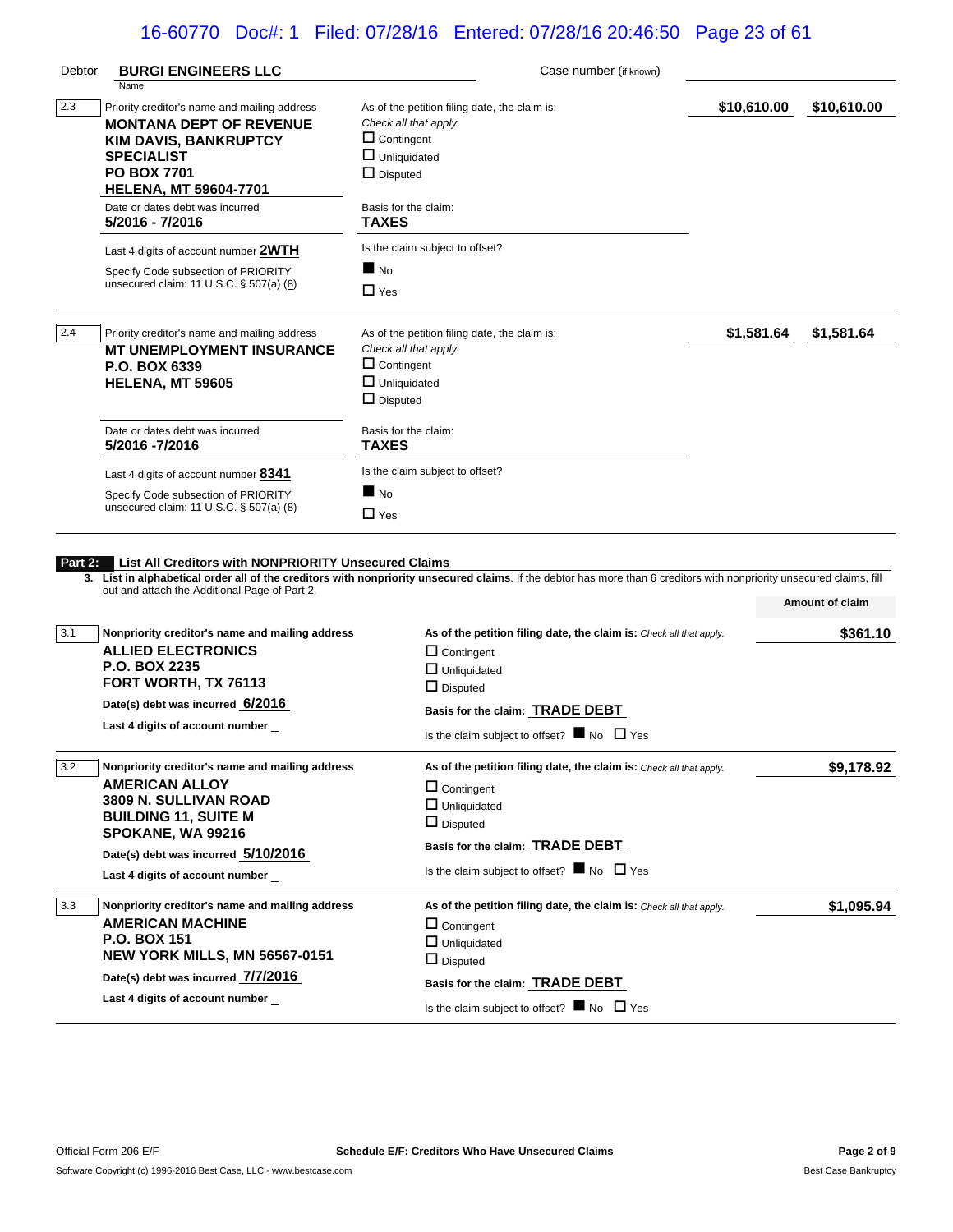# 16-60770 Doc#: 1 Filed: 07/28/16 Entered: 07/28/16 20:46:50 Page 24 of 61

| Debtor | <b>BURGI ENGINEERS LLC</b>                                                                                                                                                                                                               | Case number (if known)                                                                                                                                                                                                                       |             |
|--------|------------------------------------------------------------------------------------------------------------------------------------------------------------------------------------------------------------------------------------------|----------------------------------------------------------------------------------------------------------------------------------------------------------------------------------------------------------------------------------------------|-------------|
| 3.4    | Name<br>Nonpriority creditor's name and mailing address<br><b>ANDERS, BUSINESS SOLUTIONS</b><br><b>1525 SOUTH RUSSELL</b><br>MT 59980-1000<br>Date(s) debt was incurred 3/29/2016 - 4/11/2016<br>Last 4 digits of account number         | As of the petition filing date, the claim is: Check all that apply.<br>$\Box$ Contingent<br>$\Box$ Unliquidated<br>$\Box$ Disputed<br>Basis for the claim: TRADE DEBT<br>Is the claim subject to offset? $\blacksquare$ No $\Box$ Yes        | \$530.36    |
| 3.5    | Nonpriority creditor's name and mailing address<br><b>ANIXTER INC.</b><br>P.O. BOX 847428<br>DALLAS, TX 75248<br>Date(s) debt was incurred 6/30/2016<br>Last 4 digits of account number                                                  | As of the petition filing date, the claim is: Check all that apply.<br>$\Box$ Contingent<br>$\Box$ Unliquidated<br>$\Box$ Disputed<br>Basis for the claim: <b>TRADE DEBT</b><br>Is the claim subject to offset? $\blacksquare$ No $\Box$ Yes | \$2,111.49  |
| 3.6    | Nonpriority creditor's name and mailing address<br><b>APPLIED INDUSTRIAL TECHNOLOGIES</b><br><b>2251 NETWORK PLACE</b><br>CHICAGO, IL 60673<br>Date(s) debt was incurred 3/2016<br>Last 4 digits of account number 3568                  | As of the petition filing date, the claim is: Check all that apply.<br>$\Box$ Contingent<br>$\Box$ Unliquidated<br>$\Box$ Disputed<br>Basis for the claim: TRADE DEBT<br>Is the claim subject to offset? $\blacksquare$ No $\Box$ Yes        | \$7,612.60  |
| 3.7    | Nonpriority creditor's name and mailing address<br><b>AUTOMATIONS DIRECT</b><br>P.O. BOX 402417<br>ATLANTA, GA 30384<br>Date(s) debt was incurred 5/2016 - 6/2016<br>Last 4 digits of account number                                     | As of the petition filing date, the claim is: Check all that apply.<br>$\Box$ Contingent<br>$\Box$ Unliquidated<br>$\Box$ Disputed<br>Basis for the claim: <b>TRADE DEBT</b><br>Is the claim subject to offset? $\blacksquare$ No $\Box$ Yes | \$1,210.00  |
| 3.8    | Nonpriority creditor's name and mailing address<br>AVIS RENT A CAR SYSTME INC.<br><b>7876 COLLECTIONS CENTER DRIVE</b><br><b>CHICAGO, IL 60693</b><br>Date(s) debt was incurred 1/14/2016 - 3/14/2016<br>Last 4 digits of account number | As of the petition filing date, the claim is: Check all that apply.<br>$\Box$ Contingent<br>$\Box$ Unliquidated<br>$\Box$ Disputed<br>Basis for the claim: TRADE DEBT<br>Is the claim subject to offset? $\blacksquare$ No $\Box$ Yes        | \$2,277.13  |
| 3.9    | Nonpriority creditor's name and mailing address<br><b>BATTERY POWER SYSTMES</b><br><b>201 FRONTAGE RD.N. SUITE A</b><br>PACIFIC, WA 98047<br>Date(s) debt was incurred 11/24/2015<br>Last 4 digits of account number                     | As of the petition filing date, the claim is: Check all that apply.<br>$\Box$ Contingent<br>$\Box$ Unliquidated<br>$\Box$ Disputed<br>Basis for the claim: TRADE DEBT<br>Is the claim subject to offset? $\blacksquare$ No $\Box$ Yes        | \$5,000.00  |
| 3.10   | Nonpriority creditor's name and mailing address<br><b>BETZ INDUSTRIES</b><br><b>2121 BRISTOL AVENUE NW</b><br><b>GRAND RAPIDS, MI 49504</b><br>Date(s) debt was incurred 6/16/2016<br>Last 4 digits of account number                    | As of the petition filing date, the claim is: Check all that apply.<br>$\Box$ Contingent<br>$\Box$ Unliquidated<br>$\Box$ Disputed<br>Basis for the claim: TRADE DEBT<br>Is the claim subject to offset? $\blacksquare$ No $\Box$ Yes        | \$34,878.86 |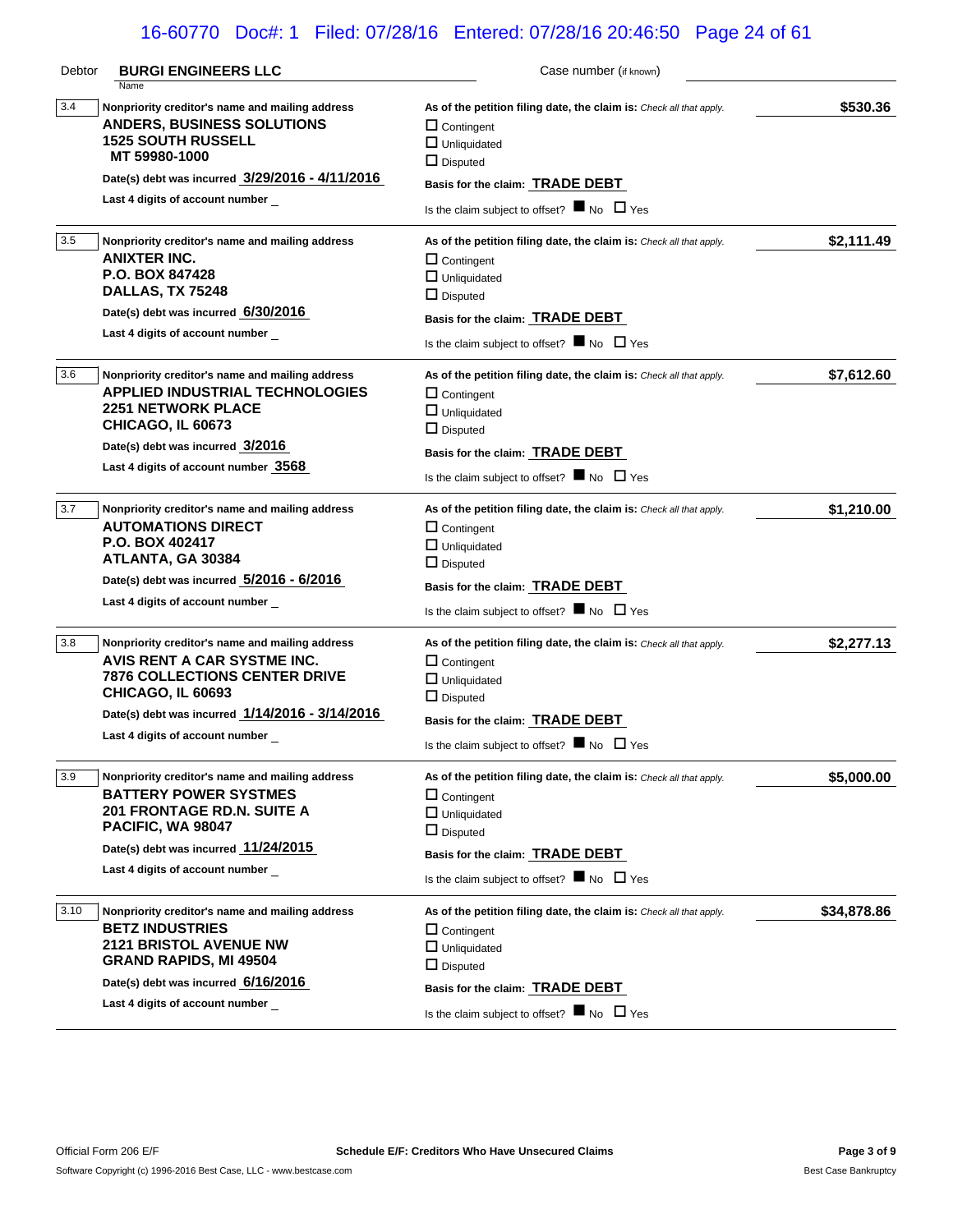# 16-60770 Doc#: 1 Filed: 07/28/16 Entered: 07/28/16 20:46:50 Page 25 of 61

| Debtor | <b>BURGI ENGINEERS LLC</b>                                                                                                                                                                                                         | Case number (if known)                                                                                                                                                                                                                       |             |
|--------|------------------------------------------------------------------------------------------------------------------------------------------------------------------------------------------------------------------------------------|----------------------------------------------------------------------------------------------------------------------------------------------------------------------------------------------------------------------------------------------|-------------|
| 3.11   | Name<br>Nonpriority creditor's name and mailing address<br><b>BURGI CORPORATION</b><br><b>350 DUNWOODY LANE</b><br><b>COLUMBIA FALLS, MT 59912</b><br>Date(s) debt was incurred 4/2016 - 7/2016<br>Last 4 digits of account number | As of the petition filing date, the claim is: Check all that apply.<br>$\Box$ Contingent<br>$\Box$ Unliquidated<br>$\Box$ Disputed<br>Basis for the claim: TRADE DEBT<br>Is the claim subject to offset? $\blacksquare$ No $\Box$ Yes        | \$78,800.00 |
| 3.12   | Nonpriority creditor's name and mailing address<br><b>BURKERT CONTROMATIC CORP</b><br>P.O. BOX 896001<br><b>CHARLOTTE, NC 28289</b><br>Date(s) debt was incurred 6/24/2016<br>Last 4 digits of account number                      | As of the petition filing date, the claim is: Check all that apply.<br>$\Box$ Contingent<br>$\Box$ Unliquidated<br>$\Box$ Disputed<br>Basis for the claim: TRADE DEBT<br>Is the claim subject to offset? $\blacksquare$ No $\Box$ Yes        | \$202.05    |
| 3.13   | Nonpriority creditor's name and mailing address<br><b>CLINTON PATTERN WORKS</b><br><b>1215 W. BANCROFT ST</b><br><b>TOLEDO, OH 43606</b><br>Date(s) debt was incurred 2/17/2016<br>Last 4 digits of account number                 | As of the petition filing date, the claim is: Check all that apply.<br>$\Box$ Contingent<br>$\Box$ Unliquidated<br>$\Box$ Disputed<br>Basis for the claim: TRADE DEBT<br>Is the claim subject to offset? $\blacksquare$ No $\Box$ Yes        | \$3,800.00  |
| 3.14   | Nonpriority creditor's name and mailing address<br><b>COMMERCIAL MACHINE SERVICE</b><br>3390 HWY 2 EAST #4<br>KALISPELL, MT 59901<br>Date(s) debt was incurred 7/18/2016<br>Last 4 digits of account number                        | As of the petition filing date, the claim is: Check all that apply.<br>$\Box$ Contingent<br>$\Box$ Unliquidated<br>$\Box$ Disputed<br>Basis for the claim: <b>TRADE DEBT</b><br>Is the claim subject to offset? $\blacksquare$ No $\Box$ Yes | \$475.00    |
| 3.15   | Nonpriority creditor's name and mailing address<br><b>DAILY INTERLAKE</b><br>P.O. BOX 7610<br>KALISPELL, MT 59904<br>Date(s) debt was incurred 5/31/2016 - 6/6/2016<br>Last 4 digits of account number                             | As of the petition filing date, the claim is: Check all that apply.<br>$\Box$ Contingent<br>$\Box$ Unliquidated<br>$\Box$ Disputed<br>Basis for the claim: TRADE DEBT<br>Is the claim subject to offset? $\blacksquare$ No $\Box$ Yes        | \$987.50    |
| 3.16   | Nonpriority creditor's name and mailing address<br><b>DEWESOFT, LLC</b><br>8720 HELLER RD<br>MORRISONVILLE, WI 53571<br>Date(s) debt was incurred 2/19/2016 - 4/27/2016<br>Last 4 digits of account number                         | As of the petition filing date, the claim is: Check all that apply.<br>$\Box$ Contingent<br>$\Box$ Unliquidated<br>$\Box$ Disputed<br>Basis for the claim: TRADE DEBT<br>Is the claim subject to offset? $\blacksquare$ No $\Box$ Yes        | \$21,392.00 |
| 3.17   | Nonpriority creditor's name and mailing address<br>DOLL, AMIR, ELEY<br><b>1888 CENTURY PARK E. #1850</b><br>LOS ANGELES, CA 90067<br>Date(s) debt was incurred 2015<br>Last 4 digits of account number                             | As of the petition filing date, the claim is: Check all that apply.<br>$\Box$ Contingent<br>$\Box$ Unliquidated<br>$\Box$ Disputed<br>Basis for the claim: LEGAL FEES<br>Is the claim subject to offset? $\blacksquare$ No $\Box$ Yes        | \$38,567.32 |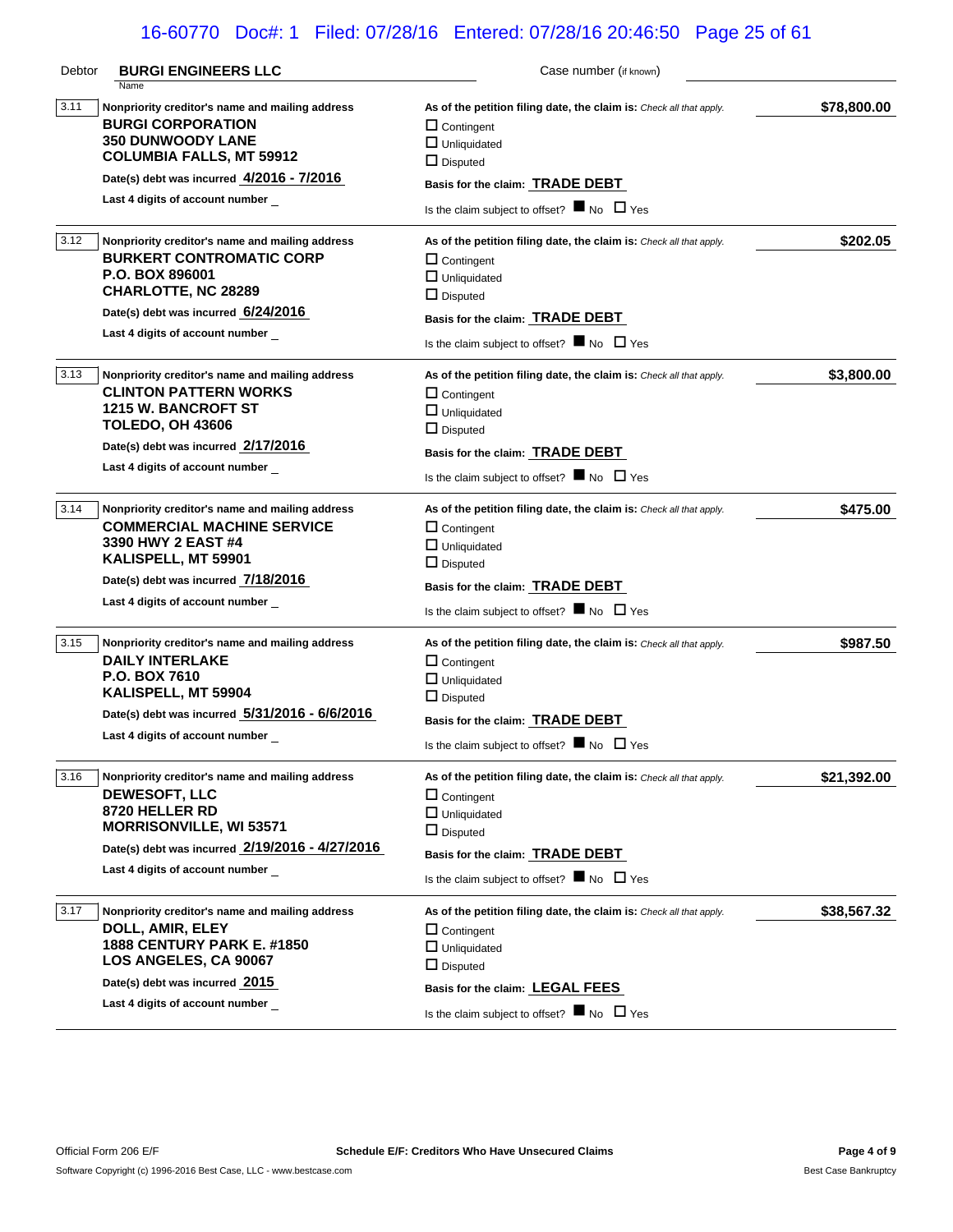# 16-60770 Doc#: 1 Filed: 07/28/16 Entered: 07/28/16 20:46:50 Page 26 of 61

| Debtor | <b>BURGI ENGINEERS LLC</b>                              | Case number (if known)                                              |              |
|--------|---------------------------------------------------------|---------------------------------------------------------------------|--------------|
| 3.18   | Name<br>Nonpriority creditor's name and mailing address |                                                                     |              |
|        | <b>ECKSTROM CONSULTING</b>                              | As of the petition filing date, the claim is: Check all that apply. | \$1,828.07   |
|        | P.O. BOX 5588                                           | $\Box$ Contingent<br>$\Box$ Unliquidated                            |              |
|        | <b>EVERETT, WA 98206-5588</b>                           | $\Box$ Disputed                                                     |              |
|        | Date(s) debt was incurred 4/1/2016 - 7/1/2016           |                                                                     |              |
|        | Last 4 digits of account number                         | Basis for the claim: TRADE DEBT                                     |              |
|        |                                                         | Is the claim subject to offset? $\blacksquare$ No $\Box$ Yes        |              |
| 3.19   | Nonpriority creditor's name and mailing address         | As of the petition filing date, the claim is: Check all that apply. | \$2,913.16   |
|        | <b>ENCLOSURES DIRECT</b>                                | $\Box$ Contingent                                                   |              |
|        | P.O. BOX 59062                                          | $\Box$ Unliquidated                                                 |              |
|        | <b>OTTAWA OT K1G 5T7</b>                                | $\Box$ Disputed                                                     |              |
|        | <b>CANADA</b>                                           | Basis for the claim: TRADE DEBT                                     |              |
|        | Date(s) debt was incurred 6/20/2016 - 7/15/2016         | Is the claim subject to offset? $\blacksquare$ No $\Box$ Yes        |              |
|        | Last 4 digits of account number                         |                                                                     |              |
| 3.20   | Nonpriority creditor's name and mailing address         | As of the petition filing date, the claim is: Check all that apply. | \$75,000.00  |
|        | <b>FREEDOM BANK</b>                                     | Contingent                                                          |              |
|        | 530 9TH ST. W                                           | $\Box$ Unliquidated                                                 |              |
|        | <b>COLUMBIA FALLS, MT 59912</b>                         | $\Box$ Disputed                                                     |              |
|        | Date(s) debt was incurred 3/4/2016                      | Basis for the claim: LINE OF CREDIT FOR BURGI CORPORATION           |              |
|        | Last 4 digits of account number 2315                    | Is the claim subject to offset? $\blacksquare$ No $\Box$ Yes        |              |
| 3.21   | Nonpriority creditor's name and mailing address         | As of the petition filing date, the claim is: Check all that apply. | \$239,707.00 |
|        | <b>FREEDOM BANK</b>                                     |                                                                     |              |
|        | 530 9TH ST. W                                           | Contingent                                                          |              |
|        | <b>COLUMBIA FALLS, MT 59912</b>                         | $\Box$ Unliquidated                                                 |              |
|        | Date(s) debt was incurred 3/4/2016                      | $\Box$ Disputed                                                     |              |
|        | Last 4 digits of account number 2314                    | Basis for the claim: EQUIPMENT LOAN FOR BURGI CORPORATION           |              |
|        |                                                         | Is the claim subject to offset? $\blacksquare$ No $\Box$ Yes        |              |
| 3.22   | Nonpriority creditor's name and mailing address         | As of the petition filing date, the claim is: Check all that apply. | \$584.83     |
|        | <b>GALCO INDUSTRIAL ELECTRONICS</b>                     | $\Box$ Contingent                                                   |              |
|        | <b>26010 PINEHURST DRIVE</b>                            | $\Box$ Unliquidated                                                 |              |
|        | <b>MADISON HEIGHTS, MI 48071</b>                        | $\Box$ Disputed                                                     |              |
|        | Date(s) debt was incurred 4/2016 - 5/2016               | Basis for the claim: TRADE DEBT                                     |              |
|        | Last 4 digits of account number                         | Is the claim subject to offset? $\blacksquare$ No $\Box$ Yes        |              |
|        |                                                         |                                                                     |              |
| 3.23   | Nonpriority creditor's name and mailing address         | As of the petition filing date, the claim is: Check all that apply. | \$18,012.70  |
|        | <b>HORIBA AUTOMOTIVE</b>                                | $\Box$ Contingent                                                   |              |
|        | <b>2890 JOHN R. ROAD</b>                                | $\Box$ Unliquidated                                                 |              |
|        | <b>WENDOVER, UT 84083</b>                               | $\Box$ Disputed                                                     |              |
|        | Date(s) debt was incurred 12/31/2015                    | Basis for the claim: CUSTOMER CREDIT                                |              |
|        | Last 4 digits of account number                         | Is the claim subject to offset? $\blacksquare$ No $\Box$ Yes        |              |
| 3.24   | Nonpriority creditor's name and mailing address         | As of the petition filing date, the claim is: Check all that apply. | \$630.87     |
|        | <b>KLUBER LUBRICATION</b>                               | $\Box$ Contingent                                                   |              |
|        | <b>32 INDUSTRIAL DRIVE</b>                              | $\Box$ Unliquidated                                                 |              |
|        | LONDONDERRY, NH 03053                                   | $\Box$ Disputed                                                     |              |
|        | Date(s) debt was incurred 5/12/2016                     | Basis for the claim: TRADE DEBT                                     |              |
|        | Last 4 digits of account number 0173                    | Is the claim subject to offset? $\blacksquare$ No $\Box$ Yes        |              |
|        |                                                         |                                                                     |              |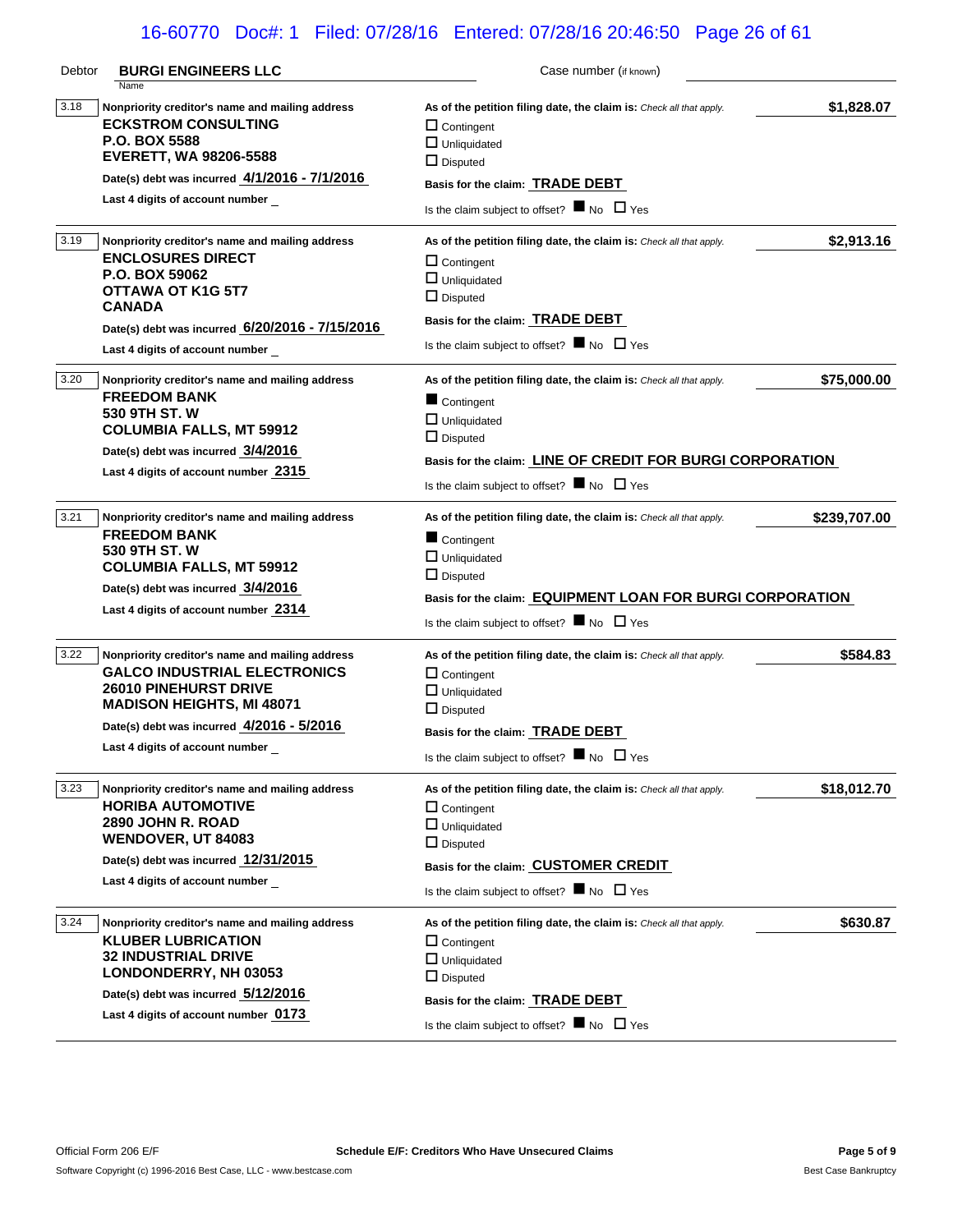# 16-60770 Doc#: 1 Filed: 07/28/16 Entered: 07/28/16 20:46:50 Page 27 of 61

| Debtor | <b>BURGI ENGINEERS LLC</b>                                                                                                                                                                                                     | Case number (if known)                                                                                                                                                                                                                       |             |
|--------|--------------------------------------------------------------------------------------------------------------------------------------------------------------------------------------------------------------------------------|----------------------------------------------------------------------------------------------------------------------------------------------------------------------------------------------------------------------------------------------|-------------|
| 3.25   | Name<br>Nonpriority creditor's name and mailing address<br><b>LANDSTAR RANGER INC</b><br>P.O. BOX 784293<br>PHILADELPHIA, PA 19178<br>Date(s) debt was incurred 2/18/2016<br>Last 4 digits of account number 0173              | As of the petition filing date, the claim is: Check all that apply.<br>$\Box$ Contingent<br>$\Box$ Unliquidated<br>$\Box$ Disputed<br>Basis for the claim: TRADE DEBT                                                                        | \$2,500.00  |
|        |                                                                                                                                                                                                                                | Is the claim subject to offset? $\blacksquare$ No $\Box$ Yes                                                                                                                                                                                 |             |
| 3.26   | Nonpriority creditor's name and mailing address<br><b>MAGNATEX PUMPS INC.</b><br>P.O. BOX 975426<br><b>DALLAS, TX 75397</b><br>Date(s) debt was incurred<br>Last 4 digits of account number                                    | As of the petition filing date, the claim is: Check all that apply.<br>$\Box$ Contingent<br>$\Box$ Unliquidated<br>Disputed<br>Basis for the claim: VENDOR<br>Is the claim subject to offset? $\blacksquare$ No $\Box$ Yes                   | \$3,376.01  |
| 3.27   | Nonpriority creditor's name and mailing address<br><b>MAH MACHINE COMPANY</b><br><b>3301 SOUTH CENTRAL</b><br><b>CICERO, IL 60804</b><br>Date(s) debt was incurred 4/19/2016<br>Last 4 digits of account number                | As of the petition filing date, the claim is: Check all that apply.<br>$\Box$ Contingent<br>$\Box$ Unliquidated<br>$\Box$ Disputed<br>Basis for the claim: <b>TRADE DEBT</b><br>Is the claim subject to offset? $\blacksquare$ No $\Box$ Yes | \$1,000.00  |
| 3.28   | Nonpriority creditor's name and mailing address<br><b>MCMASTER CARR SUPPLY COMPANY</b><br><b>P.O. BOX 7690</b><br>CHICAGO, IL 60680-7690<br>Date(s) debt was incurred 4/15/2016 - 7/27/2016<br>Last 4 digits of account number | As of the petition filing date, the claim is: Check all that apply.<br>$\Box$ Contingent<br>$\Box$ Unliquidated<br>$\Box$ Disputed<br>Basis for the claim: <b>TRADE DEBT</b><br>Is the claim subject to offset? $\blacksquare$ No $\Box$ Yes | \$12,529.42 |
| 3.29   | Nonpriority creditor's name and mailing address<br><b>MINNESOTA WATERJET</b><br><b>14445 AZURITE ST. NW</b><br><b>ANOKA, MN 55303</b><br>Date(s) debt was incurred 7/11/2016<br>Last 4 digits of account number                | As of the petition filing date, the claim is: Check all that apply.<br>$\Box$ Contingent<br>$\Box$ Unliquidated<br>$\Box$ Disputed<br>Basis for the claim: TRADE DEBT<br>Is the claim subject to offset? $\blacksquare$ No $\Box$ Yes        | \$406.85    |
| 3.30   | Nonpriority creditor's name and mailing address<br><b>NOVATION INC</b><br><b>2616 N. LOCUST RD</b><br>SPOKANE, WA 99206<br>Date(s) debt was incurred 7/6/2016<br>Last 4 digits of account number                               | As of the petition filing date, the claim is: Check all that apply.<br>$\Box$ Contingent<br>$\Box$ Unliquidated<br>$\Box$ Disputed<br>Basis for the claim: <b>TRADE DEBT</b><br>Is the claim subject to offset? $\blacksquare$ No $\Box$ Yes | \$115.68    |
| 3.31   | Nonpriority creditor's name and mailing address<br><b>OMEGA ENGINEERING</b><br>P.O. BOX 405369<br>ATLANTA, GA 30384<br>Date(s) debt was incurred 7/6/2016 - 7/18/2016<br>Last 4 digits of account number                       | As of the petition filing date, the claim is: Check all that apply.<br>$\Box$ Contingent<br>$\Box$ Unliquidated<br>$\Box$ Disputed<br>Basis for the claim: <b>TRADE DEBT</b><br>Is the claim subject to offset? $\blacksquare$ No $\Box$ Yes | \$4,145.90  |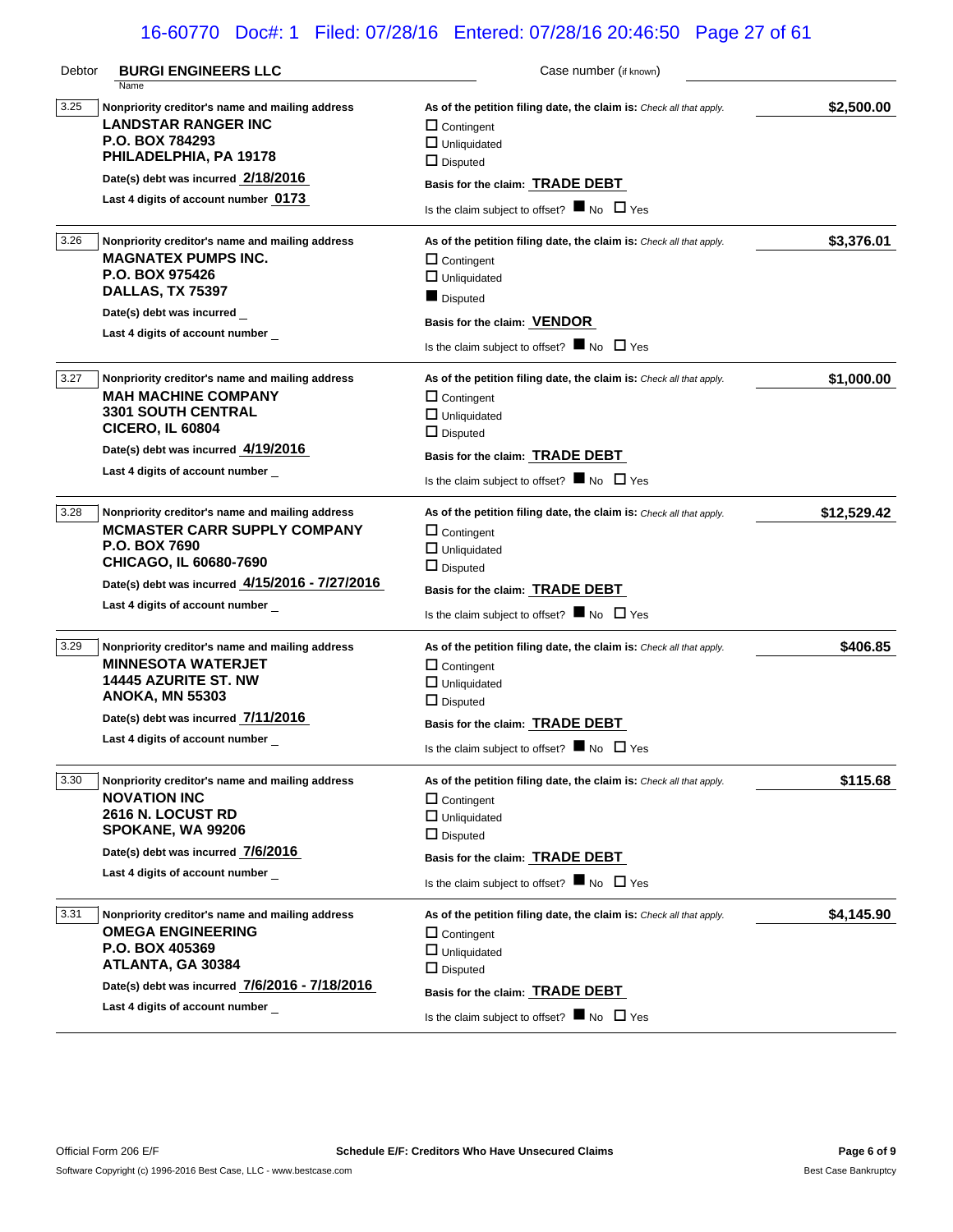# 16-60770 Doc#: 1 Filed: 07/28/16 Entered: 07/28/16 20:46:50 Page 28 of 61

| Debtor | <b>BURGI ENGINEERS LLC</b>                                                                                                                                                                                                                     | Case number (if known)                                                                                                                                                                                                                                   |             |
|--------|------------------------------------------------------------------------------------------------------------------------------------------------------------------------------------------------------------------------------------------------|----------------------------------------------------------------------------------------------------------------------------------------------------------------------------------------------------------------------------------------------------------|-------------|
| 3.32   | Name<br>Nonpriority creditor's name and mailing address<br><b>PRECISION CUTTING TECHNOLOGIES</b><br><b>16208 EAST LACROSSE LANE</b><br>SPOKANE, WA 99216<br>Date(s) debt was incurred 7/11/2016 - 7/12/2016<br>Last 4 digits of account number | As of the petition filing date, the claim is: Check all that apply.<br>$\Box$ Contingent<br>$\Box$ Unliquidated<br>$\Box$ Disputed<br>Basis for the claim: TRADE DEBT<br>Is the claim subject to offset? $\blacksquare$ No $\Box$ Yes                    | \$1,039.03  |
| 3.33   | Nonpriority creditor's name and mailing address<br><b>PRECISION ENGINEERING</b><br><b>485 ASH ROAD</b><br>KALISPELL, MT 59901<br>Date(s) debt was incurred 2/10/2016<br>Last 4 digits of account number                                        | As of the petition filing date, the claim is: Check all that apply.<br>$\Box$ Contingent<br>$\Box$ Unliquidated<br>$\Box$ Disputed<br>Basis for the claim: TRADE DEBT<br>Is the claim subject to offset? $\blacksquare$ No $\Box$ Yes                    | \$4,512.00  |
| 3.34   | Nonpriority creditor's name and mailing address<br><b>R&amp;W AMERICA LP</b><br><b>P.O. BOX 71480</b><br>CHICAGO, IL 60609-4000<br>Date(s) debt was incurred 7/6/2016<br>Last 4 digits of account number                                       | As of the petition filing date, the claim is: Check all that apply.<br>$\Box$ Contingent<br>$\Box$ Unliquidated<br>$\Box$ Disputed<br>Basis for the claim: TRADE DEBT<br>Is the claim subject to offset? $\blacksquare$ No $\Box$ Yes                    | \$890.91    |
| 3.35   | Nonpriority creditor's name and mailing address<br><b>REULAND ELECTRIC</b><br><b>17969 RAILROAD STREET</b><br><b>ROWLAND HEIGHTS, CA 91748</b><br>Date(s) debt was incurred 5//2015<br>Last 4 digits of account number                         | As of the petition filing date, the claim is: Check all that apply.<br>$\Box$ Contingent<br>$\Box$ Unliquidated<br>$\Box$ Disputed<br>Basis for the claim: SETTLEMENT AGREEMENT/JUDGMENT<br>Is the claim subject to offset? $\blacksquare$ No $\Box$ Yes | \$70,776.43 |
| 3.36   | Nonpriority creditor's name and mailing address<br><b>SLAUGHTER COMPANY INC.</b><br>28105 N. KEITH DR.<br>LAKE FOREST, IL 60045<br>Date(s) debt was incurred 2/10/2016<br>Last 4 digits of account number                                      | As of the petition filing date, the claim is: Check all that apply.<br>$\Box$ Contingent<br>$\Box$ Unliquidated<br>$\Box$ Disputed<br>Basis for the claim: TRADE DEBT<br>Is the claim subject to offset? $\blacksquare$ No $\Box$ Yes                    | \$1,499.00  |
| 3.37   | Nonpriority creditor's name and mailing address<br>STEVENS STEEL WEST, INC.<br><b>1097 ROSE CROSSING</b><br>KALISPELL, MT 59901<br>Date(s) debt was incurred 3/31/2016<br>Last 4 digits of account number                                      | As of the petition filing date, the claim is: Check all that apply.<br>$\Box$ Contingent<br>$\Box$ Unliquidated<br>$\Box$ Disputed<br>Basis for the claim: TRADE DEBT<br>Is the claim subject to offset? $\blacksquare$ No $\Box$ Yes                    | \$2,000.00  |
| 3.38   | Nonpriority creditor's name and mailing address<br><b>THOMPSON PRECISION</b><br><b>P.O. BOX 2294</b><br>KALISPELL, MT 59903<br>Date(s) debt was incurred 4/22/2016<br>Last 4 digits of account number                                          | As of the petition filing date, the claim is: Check all that apply.<br>$\Box$ Contingent<br>$\Box$ Unliquidated<br>$\Box$ Disputed<br>Basis for the claim: TRADE DEBT<br>Is the claim subject to offset? $\blacksquare$ No $\Box$ Yes                    | \$1,733.68  |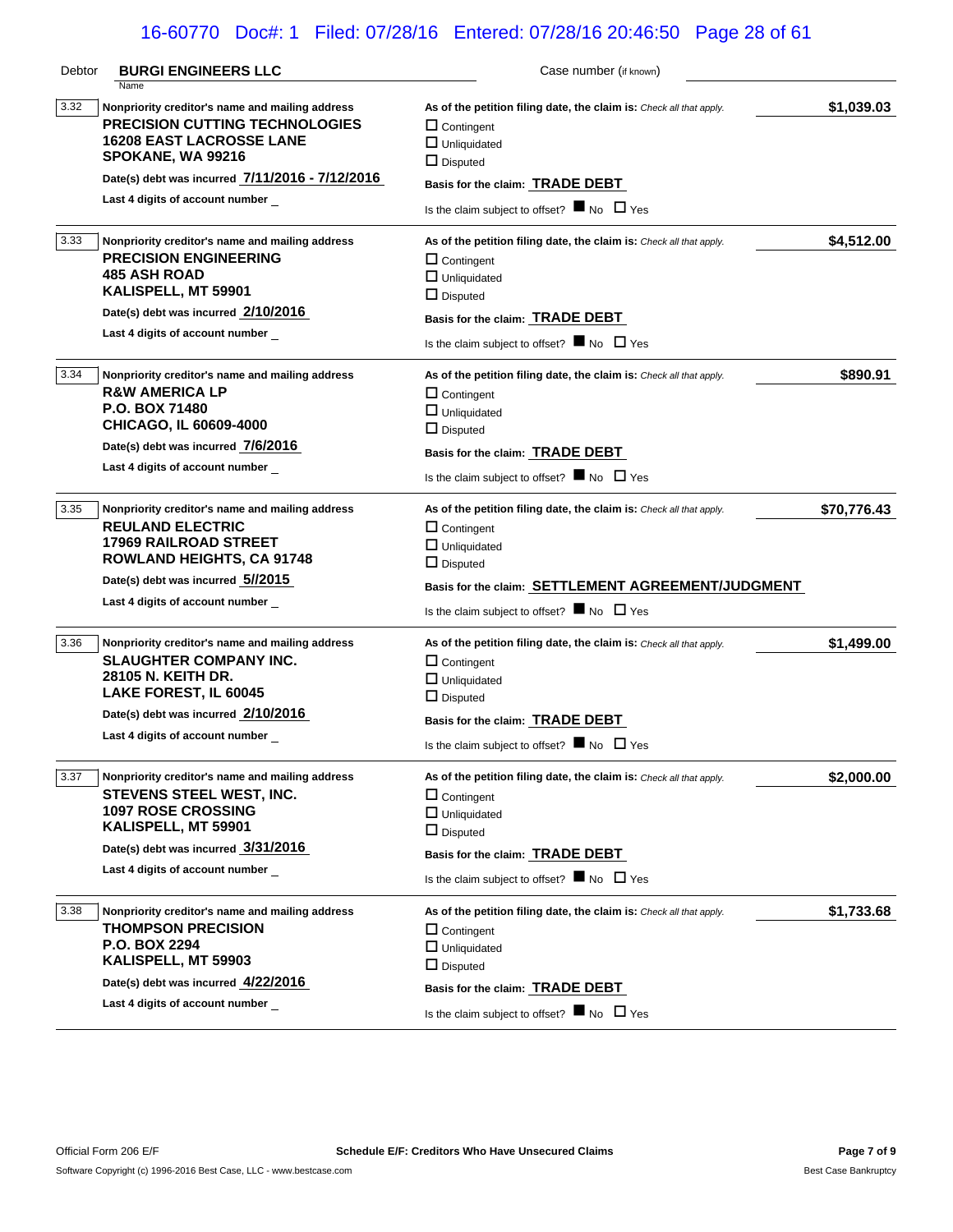# 16-60770 Doc#: 1 Filed: 07/28/16 Entered: 07/28/16 20:46:50 Page 29 of 61

| Debtor | <b>BURGI ENGINEERS LLC</b><br>Name                                                                                                                                                                                            | Case number (if known)                                                                                                                                                                                                                       |              |
|--------|-------------------------------------------------------------------------------------------------------------------------------------------------------------------------------------------------------------------------------|----------------------------------------------------------------------------------------------------------------------------------------------------------------------------------------------------------------------------------------------|--------------|
| 3.39   | Nonpriority creditor's name and mailing address<br>TI 64, LLC<br>P.O. BOX 92136<br><b>AUSTIN, TX 78709</b><br>Date(s) debt was incurred 2/29/2016                                                                             | As of the petition filing date, the claim is: Check all that apply.<br>$\Box$ Contingent<br>$\Box$ Unliquidated<br>$\Box$ Disputed<br>Basis for the claim: TRADE DEBT                                                                        | \$634.36     |
|        | Last 4 digits of account number                                                                                                                                                                                               | Is the claim subject to offset? $\blacksquare$ No $\Box$ Yes                                                                                                                                                                                 |              |
| 3.40   | Nonpriority creditor's name and mailing address<br><b>VALIN</b><br>P.O. BOX 8402<br>PASADENA, CA 91109<br>Date(s) debt was incurred 7/10/2016<br>Last 4 digits of account number                                              | As of the petition filing date, the claim is: Check all that apply.<br>$\Box$ Contingent<br>$\Box$ Unliquidated<br>$\Box$ Disputed<br>Basis for the claim: TRADE DEBT<br>Is the claim subject to offset? $\blacksquare$ No $\Box$ Yes        | \$517.20     |
| 3.41   | Nonpriority creditor's name and mailing address<br><b>VALLEY STORAGE</b><br><b>1639 HIGHWAY 2 WEST</b><br>KALISPELL, MT 59901<br>Date(s) debt was incurred 1/1/2016<br>Last 4 digits of account number                        | As of the petition filing date, the claim is: Check all that apply.<br>$\Box$ Contingent<br>$\Box$ Unliquidated<br>$\Box$ Disputed<br>Basis for the claim: <b>TRADE DEBT</b><br>Is the claim subject to offset? $\blacksquare$ No $\Box$ Yes | \$4,900.00   |
| 3.42   | Nonpriority creditor's name and mailing address<br><b>WAGO CORPATION</b><br><b>P.O. BOX 934</b><br><b>GERMANTOWN, WI 53022</b><br>Date(s) debt was incurred 7/4/2016<br>Last 4 digits of account number                       | As of the petition filing date, the claim is: Check all that apply.<br>$\Box$ Contingent<br>$\Box$ Unliquidated<br>$\Box$ Disputed<br>Basis for the claim: <b>TRADE DEBT</b><br>Is the claim subject to offset? $\blacksquare$ No $\Box$ Yes | \$4,426.49   |
| 3.43   | Nonpriority creditor's name and mailing address<br><b>WELLS FARGO</b><br>P.O. BOX 54349<br>PHOENIX, AZ 85038<br>Date(s) debt was incurred 2014 - 2016<br>Last 4 digits of account number 2621                                 | As of the petition filing date, the claim is: Check all that apply.<br>$\Box$ Contingent<br>$\Box$ Unliquidated<br>$\Box$ Disputed<br>Basis for the claim: REVOLVING CREDIT<br>Is the claim subject to offset? $\blacksquare$ No $\Box$ Yes  | \$100,272.87 |
| 3.44   | Nonpriority creditor's name and mailing address<br><b>WESTERN STATES EQUIPMENT</b><br><b>P.O. BOX 3805</b><br><b>SEATTLE, WA 98124-3805</b><br>Date(s) debt was incurred $3/2016 - 4/2016$<br>Last 4 digits of account number | As of the petition filing date, the claim is: Check all that apply.<br>$\Box$ Contingent<br>$\Box$ Unliquidated<br>$\Box$ Disputed<br>Basis for the claim: TRADE DEBT<br>Is the claim subject to offset? $\blacksquare$ No $\Box$ Yes        | \$6,122.06   |
| 3.45   | Nonpriority creditor's name and mailing address<br><b>WOMACK MACHINE SUPPLY CO</b><br><b>P.O. BOX 7496</b><br>MISSOULA, MT 59807<br>Date(s) debt was incurred 6/3/2016 - 7/20/2016<br>Last 4 digits of account number         | As of the petition filing date, the claim is: Check all that apply.<br>$\Box$ Contingent<br>$\Box$ Unliquidated<br>$\Box$ Disputed<br>Basis for the claim: TRADE DEBT<br>Is the claim subject to offset? $\blacksquare$ No $\Box$ Yes        | \$2,805.72   |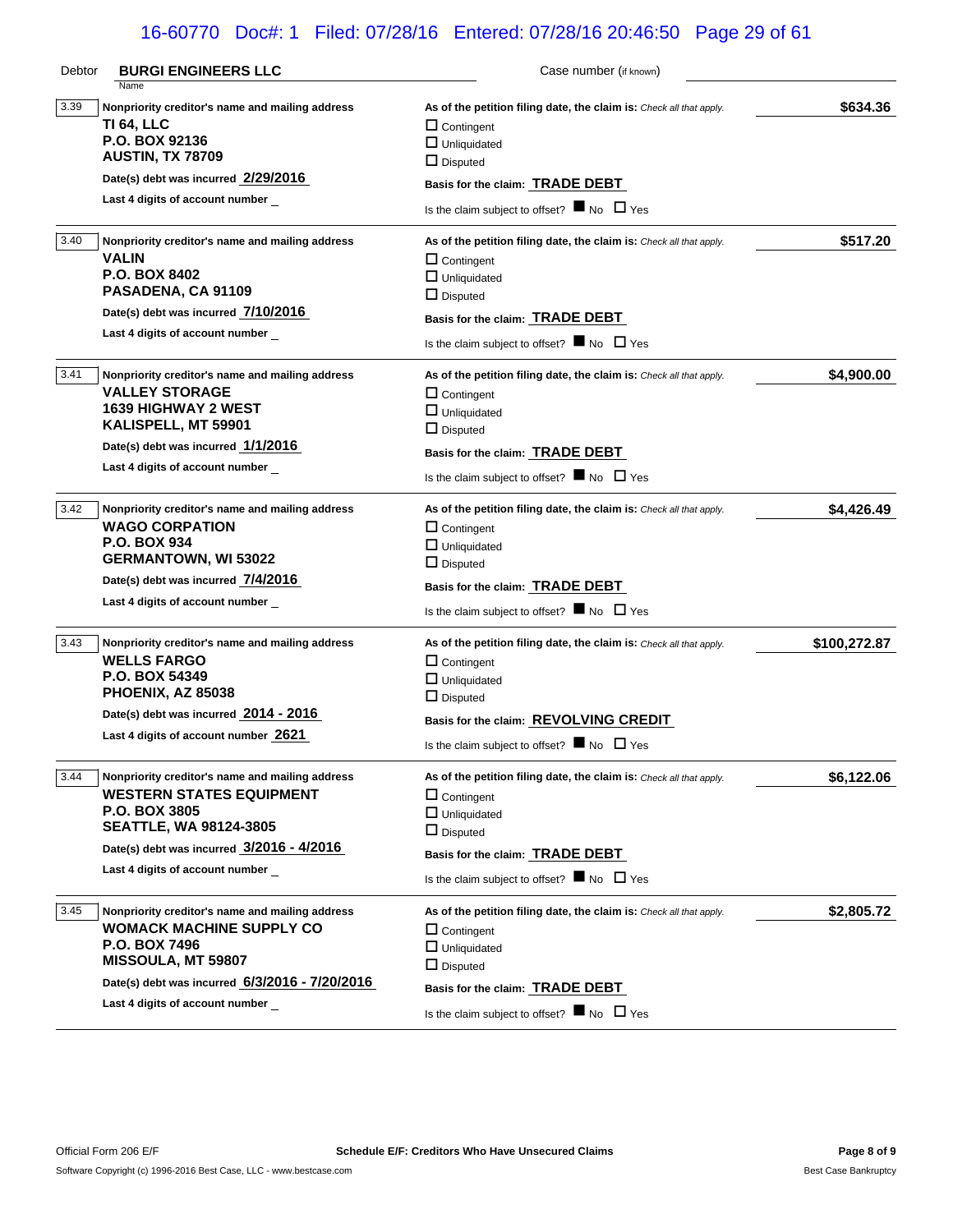## 16-60770 Doc#: 1 Filed: 07/28/16 Entered: 07/28/16 20:46:50 Page 30 of 61

| Debtor | <b>BURGI ENGINEERS LLC</b><br>Name                                                                                                                                                   | Case number (if known)                                                                                                                                                                                                                |          |
|--------|--------------------------------------------------------------------------------------------------------------------------------------------------------------------------------------|---------------------------------------------------------------------------------------------------------------------------------------------------------------------------------------------------------------------------------------|----------|
| 3.46   | Nonpriority creditor's name and mailing address<br><b>YRC</b><br>P.O. BOX 730375<br><b>DALLAS, TX 75373</b><br>Date(s) debt was incurred 5/9/2016<br>Last 4 digits of account number | As of the petition filing date, the claim is: Check all that apply.<br>$\Box$ Contingent<br>$\Box$ Unliquidated<br>$\Box$ Disputed<br>Basis for the claim: TRADE DEBT<br>Is the claim subject to offset? $\blacksquare$ No $\Box$ Yes | \$979.72 |
|        |                                                                                                                                                                                      |                                                                                                                                                                                                                                       |          |

### **Part 3: List Others to Be Notified About Unsecured Claims**

4. List in alphabetical order any others who must be notified for claims listed in Parts 1 and 2. Examples of entities that may be listed are collection agencies, assignees of claims listed above, and attorneys for unsecured creditors.

**If no others need to be notified for the debts listed in Parts 1 and 2, do not fill out or submit this page. If additional pages are needed, copy the next page.**

|     | Name and mailing address                                                                                                                               | On which line in Part1 or Part 2 is the<br>related creditor (if any) listed? | Last 4 digits of<br>account number, if<br>any |
|-----|--------------------------------------------------------------------------------------------------------------------------------------------------------|------------------------------------------------------------------------------|-----------------------------------------------|
| 4.1 | <b>ERIC N. LINDQUIST</b><br><b>2419 JAMES WOOD BLVD</b><br><b>LOS ANGELES, CA 90006-2004</b>                                                           | Line $3.35$<br>□<br>Not listed. Explain                                      |                                               |
| 4.2 | <b>INTERNAL REVENUE SERVICE</b><br>P.O. BOX 660351<br>DALLAS, TX 75266                                                                                 | Line $2.2$<br>ш<br>Not listed. Explain                                       | $\qquad \qquad \longleftarrow$                |
| 4.3 | <b>MT DEPT OF REVENUE</b><br>P.O. BOX 6309<br><b>HELENA, MT 59604</b>                                                                                  | Line $2.3$<br>□<br>Not listed. Explain                                       |                                               |
| 4.4 | <b>REULAND ELECTRIC COMPANY</b><br><b>P.O. BOX 4009</b><br>LA PUENTE, CA 91747                                                                         | Line $3.35$<br>□<br>Not listed. Explain                                      |                                               |
| 4.5 | <b>THOMAS J. DALY</b><br><b>C. WARREN BLEEKER</b><br><b>CHRISTIE, PARKER &amp; HALE LLP</b><br>655 N. CENTRAL AVENUE, SUITE 2300<br>GLENDALE, CA 91203 | Line 3.35<br>□<br>Not listed. Explain                                        |                                               |

### **Part 4: Total Amounts of the Priority and Nonpriority Unsecured Claims**

**5. Add the amounts of priority and nonpriority unsecured claims.**

- **5a. Total claims from Part 1**
- **5b. Total claims from Part 2**
- **5c. Total of Parts 1 and 2**

|                                                         |                     | <b>Total of claim amounts</b> |
|---------------------------------------------------------|---------------------|-------------------------------|
| <b>Fotal claims from Part 1</b>                         | 5a.                 | 68,246.91                     |
| <b>Total claims from Part 2</b>                         | 5b.<br>$\leftarrow$ | 774,340.23                    |
| <b>Fotal of Parts 1 and 2</b><br>Lines $5a + 5b = 5c$ . | 5c.                 | 842.587.14                    |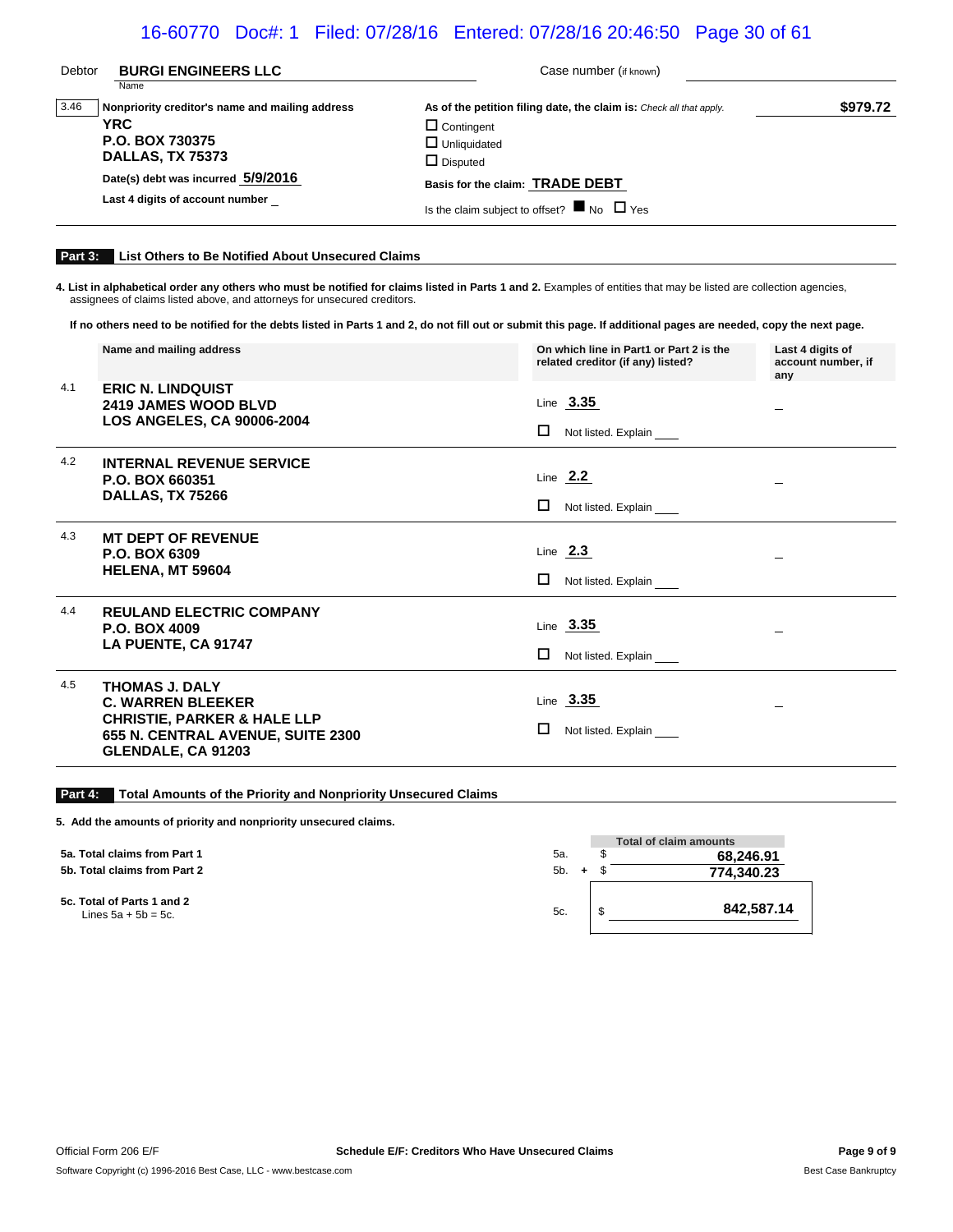|             |                                                                                              |                                                                                                          | 16-60770 Doc#: 1 Filed: 07/28/16 Entered: 07/28/16 20:46:50 Page 31 of 61                                                                                                                                                                                     |                            |
|-------------|----------------------------------------------------------------------------------------------|----------------------------------------------------------------------------------------------------------|---------------------------------------------------------------------------------------------------------------------------------------------------------------------------------------------------------------------------------------------------------------|----------------------------|
|             | Fill in this information to identify the case:                                               |                                                                                                          |                                                                                                                                                                                                                                                               |                            |
| Debtor name | <b>BURGI ENGINEERS LLC</b>                                                                   |                                                                                                          |                                                                                                                                                                                                                                                               |                            |
|             | United States Bankruptcy Court for the: DISTRICT OF MONTANA                                  |                                                                                                          |                                                                                                                                                                                                                                                               |                            |
|             | Case number (if known)                                                                       |                                                                                                          |                                                                                                                                                                                                                                                               | $\Box$ Check if this is an |
|             |                                                                                              |                                                                                                          |                                                                                                                                                                                                                                                               | amended filing             |
|             | <b>Official Form 206G</b>                                                                    |                                                                                                          |                                                                                                                                                                                                                                                               |                            |
|             | <b>Schedule G: Executory Contracts and Unexpired Leases</b>                                  |                                                                                                          | Be as complete and accurate as possible. If more space is needed, copy and attach the additional page, number the entries consecutively.                                                                                                                      | 12/15                      |
| 1.          | Does the debtor have any executory contracts or unexpired leases?<br>(Official Form 206A/B). |                                                                                                          | □ No. Check this box and file this form with the debtor's other schedules. There is nothing else to report on this form.<br>■ Yes. Fill in all of the information below even if the contacts of leases are listed on Schedule A/B: Assets - Real and Personal | Property                   |
|             | 2. List all contracts and unexpired leases                                                   |                                                                                                          | State the name and mailing address for all other parties with<br>whom the debtor has an executory contract or unexpired<br>lease                                                                                                                              |                            |
| 2.1.        | State what the contract or<br>lease is for and the nature of<br>the debtor's interest        | <b>DESIGN AND</b><br><b>FABRICATION OF</b><br><b>MACHINERY</b><br><b>PURCHASE ORDER</b><br>#10450        |                                                                                                                                                                                                                                                               |                            |
|             | State the term remaining                                                                     |                                                                                                          | AIRCRAFT ELECTRICAL COMPONENTS, INC<br><b>NEVADA REPAIR CENTER</b>                                                                                                                                                                                            |                            |
|             | List the contract number of any<br>government contract                                       |                                                                                                          | <b>2482 PROGRESS DRIVE</b><br>REDDING, CA 96001                                                                                                                                                                                                               |                            |
| 2.2.        | State what the contract or<br>lease is for and the nature of<br>the debtor's interest        | <b>DESIGN AND</b><br><b>FABRICATION OF</b><br><b>MACHINERY</b><br><b>PURCHASE ORDER</b><br>#80467        |                                                                                                                                                                                                                                                               |                            |
|             | State the term remaining                                                                     |                                                                                                          | <b>ANDERSON ELECTRIC CONTROLS INC.</b>                                                                                                                                                                                                                        |                            |
|             | List the contract number of any<br>government contract                                       |                                                                                                          | 8639 SOUTH 212TH STREET<br><b>KENT, WA 98031</b>                                                                                                                                                                                                              |                            |
| 2.3.        | State what the contract or<br>lease is for and the nature of<br>the debtor's interest        | <b>DESIGN AND</b><br><b>FABRICATION OF</b><br><b>MACHINERY</b><br><b>PURCHASE ORDER</b><br>#0080/15/I/DN |                                                                                                                                                                                                                                                               |                            |
|             | State the term remaining                                                                     |                                                                                                          | ANGA USZCZELNIENIA MECHANICZNE SP.<br>43-340 KOZY                                                                                                                                                                                                             |                            |
|             | List the contract number of any<br>government contract                                       |                                                                                                          | <b>UL WYZWOLENIA 550</b><br><b>POLAND</b>                                                                                                                                                                                                                     |                            |
| 2.4.        | State what the contract or<br>lease is for and the nature of<br>the debtor's interest        | <b>WORK IN PROGRESS -</b><br>JOB #J1500026                                                               |                                                                                                                                                                                                                                                               |                            |
|             | State the term remaining                                                                     |                                                                                                          |                                                                                                                                                                                                                                                               |                            |

List the contract number of any government contract

**BURGI CORPORATION 350 DUNWOODY LANE COLUMBIA FALLS, MT 59912**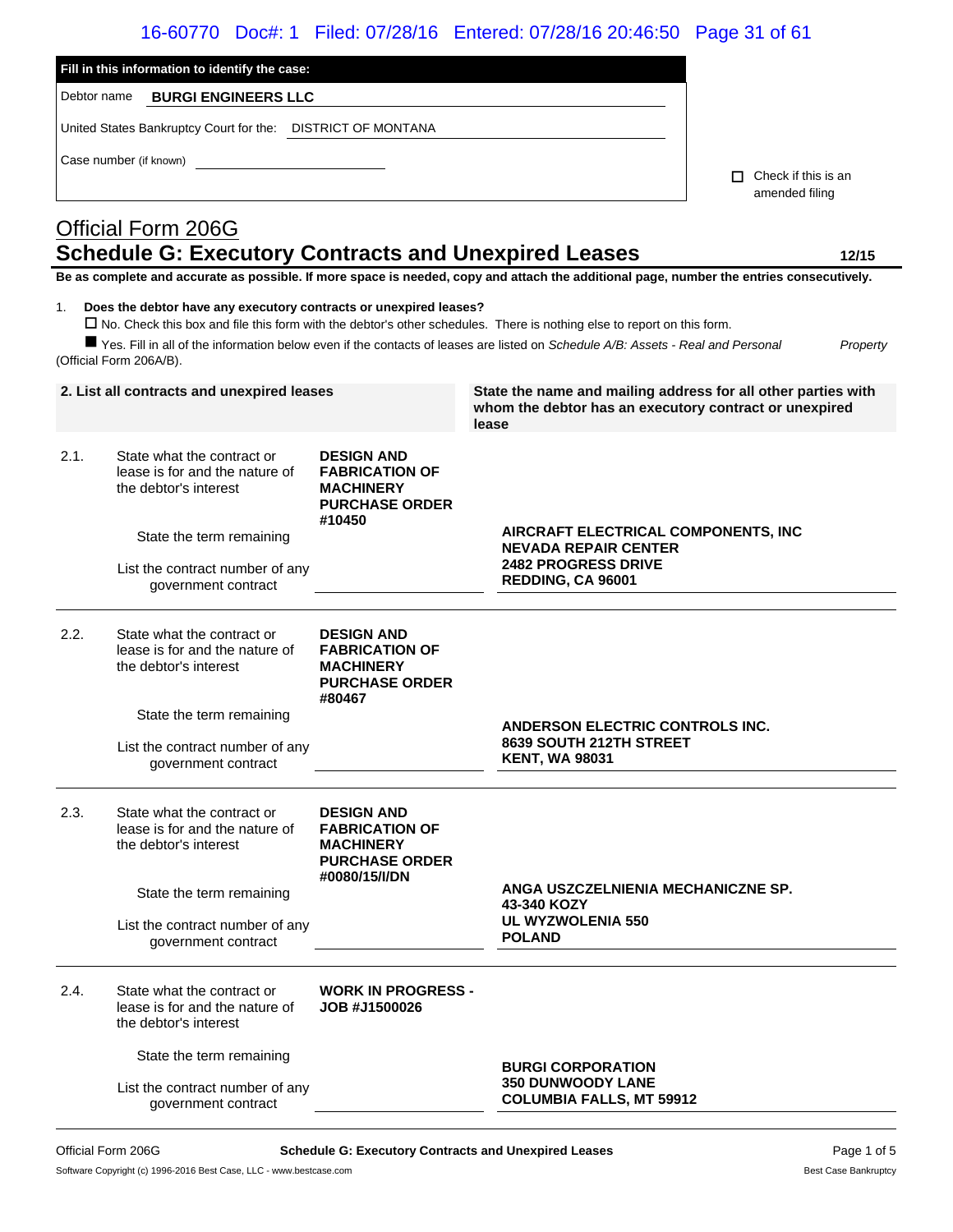| Debtor 1 | <b>BURGI ENGINEERS LLC</b>                                                            |                                                                                                      | Case number (if known)                                                                                                           |
|----------|---------------------------------------------------------------------------------------|------------------------------------------------------------------------------------------------------|----------------------------------------------------------------------------------------------------------------------------------|
|          | First Name<br>Middle Name                                                             | Last Name                                                                                            |                                                                                                                                  |
|          | <b>Additional Page if You Have More Contracts or Leases</b>                           |                                                                                                      |                                                                                                                                  |
|          | 2. List all contracts and unexpired leases                                            |                                                                                                      | State the name and mailing address for all other parties with<br>whom the debtor has an executory contract or unexpired<br>lease |
| 2.5.     | State what the contract or<br>lease is for and the nature of<br>the debtor's interest | <b>WORK IN PROGRESS -</b><br>JOB #J1500030                                                           |                                                                                                                                  |
|          | State the term remaining<br>List the contract number of any<br>government contract    |                                                                                                      | <b>BURGI CORPORATION</b><br><b>350 DUNWOODY LANE</b><br><b>COLUMBIA FALLS, MT 59912</b>                                          |
| 2.6.     | State what the contract or<br>lease is for and the nature of<br>the debtor's interest | <b>WORK IN PROGRESS -</b><br>JOB #J1500042                                                           |                                                                                                                                  |
|          | State the term remaining<br>List the contract number of any<br>government contract    |                                                                                                      | <b>BURGI CORPORATION</b><br><b>350 DUNWOODY LANE</b><br><b>COLUMBIA FALLS, MT 59912</b>                                          |
| 2.7.     | State what the contract or<br>lease is for and the nature of<br>the debtor's interest | <b>WORK IN PROGRESS -</b><br>JOB #J1600010                                                           |                                                                                                                                  |
|          | State the term remaining<br>List the contract number of any<br>government contract    |                                                                                                      | <b>BURGI CORPORATION</b><br><b>350 DUNWOODY LANE</b><br><b>COLUMBIA FALLS, MT 59912</b>                                          |
| 2.8.     | State what the contract or<br>lease is for and the nature of<br>the debtor's interest | <b>COMMERCIAL</b><br><b>INSURANCE PREMIUM</b><br><b>FINANCE AGREEMENT</b>                            |                                                                                                                                  |
|          | State the term remaining<br>List the contract number of any<br>government contract    | 2/1/2017                                                                                             | <b>CAPITAL PREMIUM FINANCING INC.</b><br>P.O. BOX 660899<br>DALLAS, TX 75266-0899                                                |
| 2.9.     | State what the contract or<br>lease is for and the nature of<br>the debtor's interest | <b>DESIGN AND</b><br><b>FABRICATION OF</b><br><b>MACHINERY</b><br><b>PURCHASE ORDER</b><br>#P0013785 | <b>CARLETON UNIVERSITY</b>                                                                                                       |
|          | State the term remaining<br>List the contract number of any<br>government contract    |                                                                                                      | <b>PURCHASING SERVICES</b><br><b>1125 COLONEL BY DRIVE</b><br>OTTAWA, CANADA K1S 5B6                                             |
| 2.10.    | State what the contract or<br>lease is for and the nature of<br>the debtor's interest | <b>DESIGN AND</b><br><b>FABRICATION OF</b><br><b>MACHINERY</b><br><b>PURCHASE ORDER</b><br>#1703386  | <b>E&amp;R INDUSTRIAL SALES</b><br><b>40800 ENTERPRISE DRIVE</b><br><b>STERLING HEIGHTS, MI 48314</b>                            |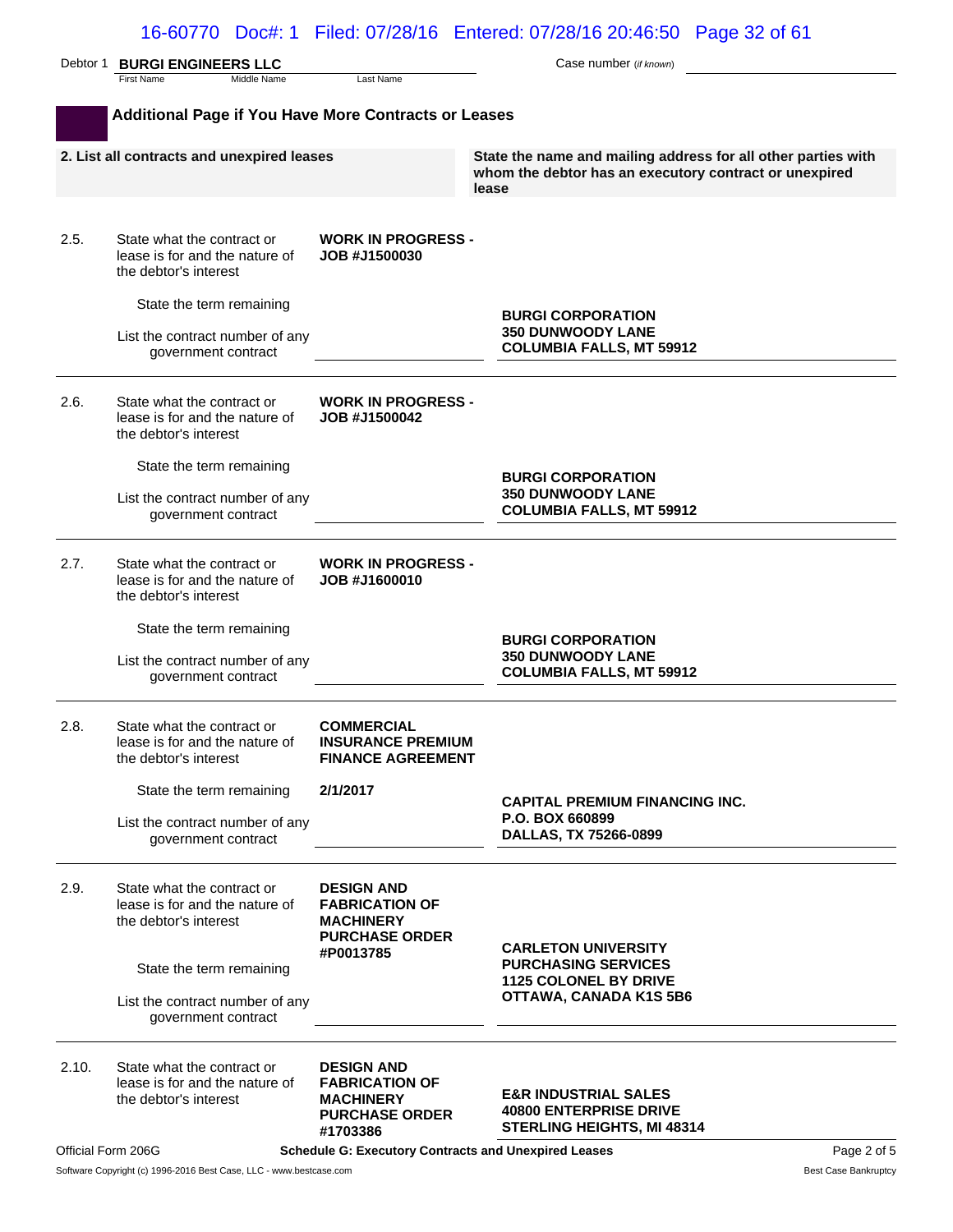|                    | Debtor 1 <b>BURGI ENGINEERS LLC</b><br><b>First Name</b><br>Middle Name               | Last Name                                                                                               | Case number (if known)                                                                                                           |             |
|--------------------|---------------------------------------------------------------------------------------|---------------------------------------------------------------------------------------------------------|----------------------------------------------------------------------------------------------------------------------------------|-------------|
|                    | <b>Additional Page if You Have More Contracts or Leases</b>                           |                                                                                                         |                                                                                                                                  |             |
|                    | 2. List all contracts and unexpired leases                                            |                                                                                                         | State the name and mailing address for all other parties with<br>whom the debtor has an executory contract or unexpired<br>lease |             |
|                    | State the term remaining                                                              |                                                                                                         |                                                                                                                                  |             |
|                    | List the contract number of any<br>government contract                                |                                                                                                         |                                                                                                                                  |             |
| 2.11.              | State what the contract or<br>lease is for and the nature of<br>the debtor's interest | <b>DESIGN AND</b><br><b>FABRICATION OF</b><br><b>MACHINERY</b><br><b>PURCHASE ORDER</b><br>#6400285683E | <b>HONEYWELL AEROSPACE DE PUERTO RICO</b>                                                                                        |             |
|                    | State the term remaining                                                              |                                                                                                         | <b>SAN ANTONIO INDUSTRIAL PARK</b><br><b>ROAD 110 KM 5.9.</b>                                                                    |             |
|                    | List the contract number of any<br>government contract                                |                                                                                                         | <b>AGUADILLA PR 00604</b><br><b>PUERTO RICO</b>                                                                                  |             |
| 2.12.              | State what the contract or<br>lease is for and the nature of<br>the debtor's interest | <b>COMMERCIAL</b><br><b>AUTO/PROPERTY</b><br><b>INSURANCE</b>                                           |                                                                                                                                  |             |
|                    | State the term remaining                                                              | 2/1/2017                                                                                                |                                                                                                                                  |             |
|                    | List the contract number of any<br>government contract                                |                                                                                                         | <b>LIBERTY MUTUAL INSURANCE</b><br>P.O. BOX 66546<br>SAINT LOUIS, MO 63166                                                       |             |
| 2.13.              | State what the contract or<br>lease is for and the nature of<br>the debtor's interest | <b>WORKERS'</b><br><b>COMPENSATION</b><br><b>POLICY</b>                                                 |                                                                                                                                  |             |
|                    | State the term remaining                                                              | 2/20/2017                                                                                               |                                                                                                                                  |             |
|                    | List the contract number of any<br>government contract                                |                                                                                                         | <b>MONTANA STATE FUND</b><br>P.O. BOX 4759<br><b>HELENA, MT 59604-4759</b>                                                       |             |
| 2.14.              | State what the contract or<br>lease is for and the nature of<br>the debtor's interest | <b>DESIGN AND</b><br><b>FABRICATION OF</b><br><b>MACHINERY</b><br><b>PURCHASE ORDER</b><br>#4800037460  |                                                                                                                                  |             |
|                    | State the term remaining                                                              |                                                                                                         | <b>NORTHROP GRUMMAN</b><br><b>SYSTEMS CORPORATION</b>                                                                            |             |
|                    | List the contract number of any<br>government contract                                |                                                                                                         | 8710 FREEPORT PARKWAY, SUITE 200<br><b>IRVING, TX 75063</b>                                                                      |             |
| 2.15.              | State what the contract or<br>lease is for and the nature of<br>the debtor's interest | <b>DESIGN AND</b><br><b>FABRICATION OF</b><br><b>MACHINERY</b><br><b>PURCHASE ORDER</b>                 |                                                                                                                                  |             |
|                    | State the term remaining                                                              | #8200198669                                                                                             | <b>NORTHROP GRUMMAN</b><br><b>SYSTEMS CORPORATION</b>                                                                            |             |
|                    | List the contract number of any                                                       |                                                                                                         | 8710 FREEPORT PARKWAY, SUITE 200<br><b>IRVING, TX 75063</b>                                                                      |             |
| Official Form 206G | government contract                                                                   | <b>Schedule G: Executory Contracts and Unexpired Leases</b>                                             |                                                                                                                                  | Page 3 of 5 |

Software Copyright (c) 1996-2016 Best Case, LLC - www.bestcase.com **Best Case Bankruptcy** Best Case Bankruptcy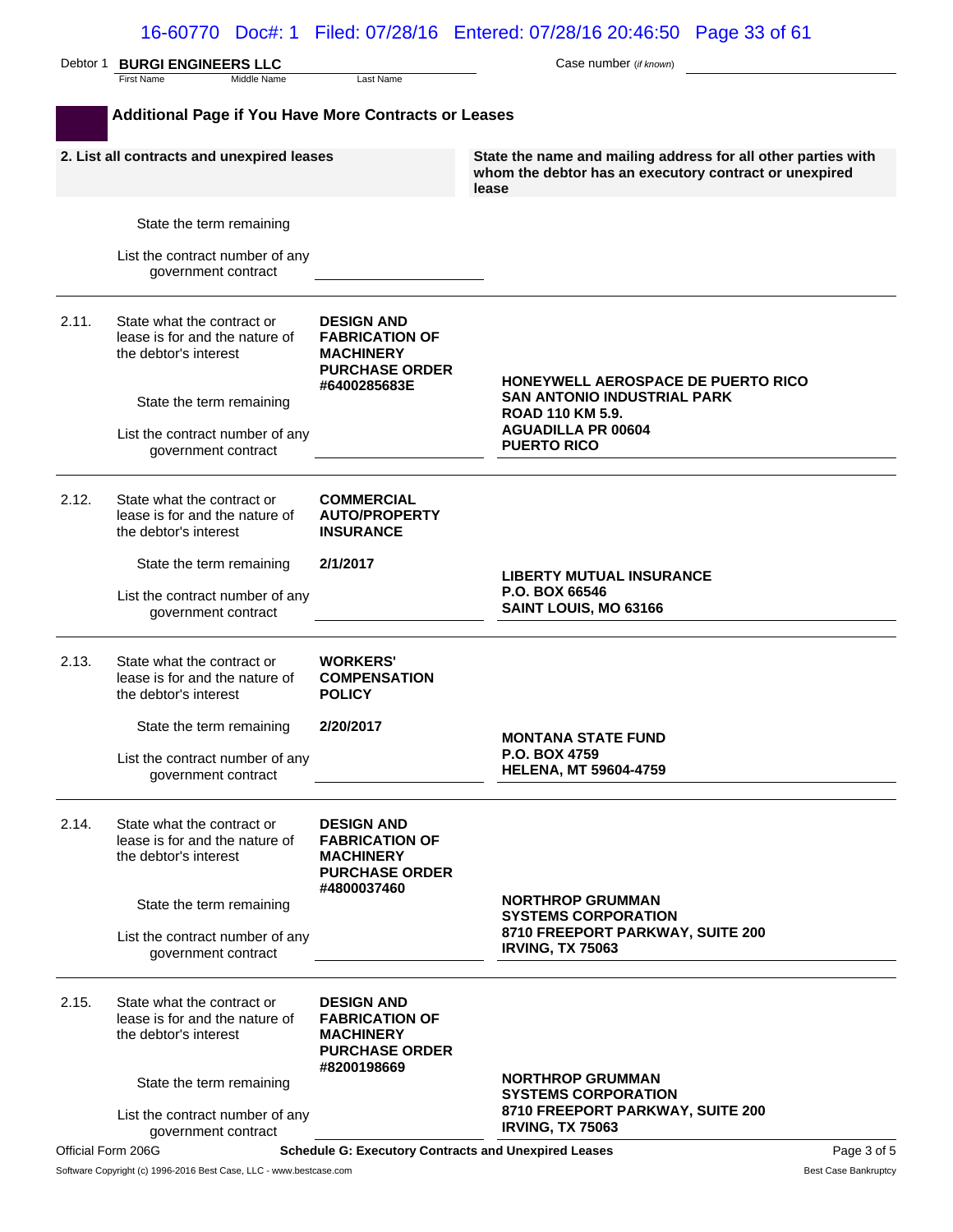|       | Debtor 1 BURGI ENGINEERS LLC                                                          |                                                                                                          | Case number (if known)                                                                                                           |
|-------|---------------------------------------------------------------------------------------|----------------------------------------------------------------------------------------------------------|----------------------------------------------------------------------------------------------------------------------------------|
|       | <b>First Name</b><br>Middle Name                                                      | Last Name                                                                                                |                                                                                                                                  |
|       | Additional Page if You Have More Contracts or Leases                                  |                                                                                                          |                                                                                                                                  |
|       | 2. List all contracts and unexpired leases                                            |                                                                                                          | State the name and mailing address for all other parties with<br>whom the debtor has an executory contract or unexpired<br>lease |
| 2.16. | State what the contract or<br>lease is for and the nature of<br>the debtor's interest | <b>DESIGN AND</b><br><b>FABRICATION OF</b><br><b>MACHINERY</b><br><b>PURCHASE ORDER</b><br>#5003179255   |                                                                                                                                  |
|       | State the term remaining                                                              |                                                                                                          | <b>ROLLS-ROYCE</b>                                                                                                               |
|       | List the contract number of any<br>government contract                                |                                                                                                          | <b>2355 SOUTH TIBBS AVENUE</b><br><b>INDIANAPOLIS, IN 46241</b>                                                                  |
| 2.17. | State what the contract or<br>lease is for and the nature of<br>the debtor's interest | <b>BUILDING LEASE</b>                                                                                    |                                                                                                                                  |
|       | State the term remaining                                                              | 4/2019                                                                                                   | <b>SHERMAN COMMERCIAL PROPERTIES</b>                                                                                             |
|       | List the contract number of any<br>government contract                                |                                                                                                          | 625 FRED MAYO DR.<br>SUPERIOR, MT 59872                                                                                          |
| 2.18. | State what the contract or<br>lease is for and the nature of<br>the debtor's interest | <b>DESIGN AND</b><br><b>FABRICATION OF</b><br><b>MACHINERY</b><br><b>PURCHASE ORDER</b><br>#H39431       |                                                                                                                                  |
|       | State the term remaining                                                              |                                                                                                          | <b>SUPERIOR GRAPHITE</b>                                                                                                         |
|       | List the contract number of any<br>government contract                                |                                                                                                          | <b>P.O. BOX 535</b><br><b>HOPKINSVILLE, KY 42241-0535</b>                                                                        |
| 2.19. | State what the contract or<br>lease is for and the nature of<br>the debtor's interest | <b>DESIGN AND</b><br><b>FABRICATION OF</b><br><b>MACHINERY</b><br><b>PURCHASE ORDER</b><br>#13173        |                                                                                                                                  |
|       | State the term remaining                                                              |                                                                                                          | <b>TRIUMPH AEROSPACE SYSTEMS - SEATTLE</b>                                                                                       |
|       | List the contract number of any<br>government contract                                |                                                                                                          | 22922 NE ALDER CREST DRIVE<br>REDMOND, WA 98053                                                                                  |
| 2.20. | State what the contract or<br>lease is for and the nature of<br>the debtor's interest | <b>DESIGN AND</b><br><b>FABRICATION OF</b><br><b>MACHINERY</b><br><b>PURCHASE ORDER</b><br>#953-21-MB257 |                                                                                                                                  |
|       | State the term remaining                                                              |                                                                                                          | UES, INC.                                                                                                                        |
|       | List the contract number of any<br>government contract                                |                                                                                                          | <b>4401 DAYTON-XENIA ROAD</b><br>DAYTON, OH 45432                                                                                |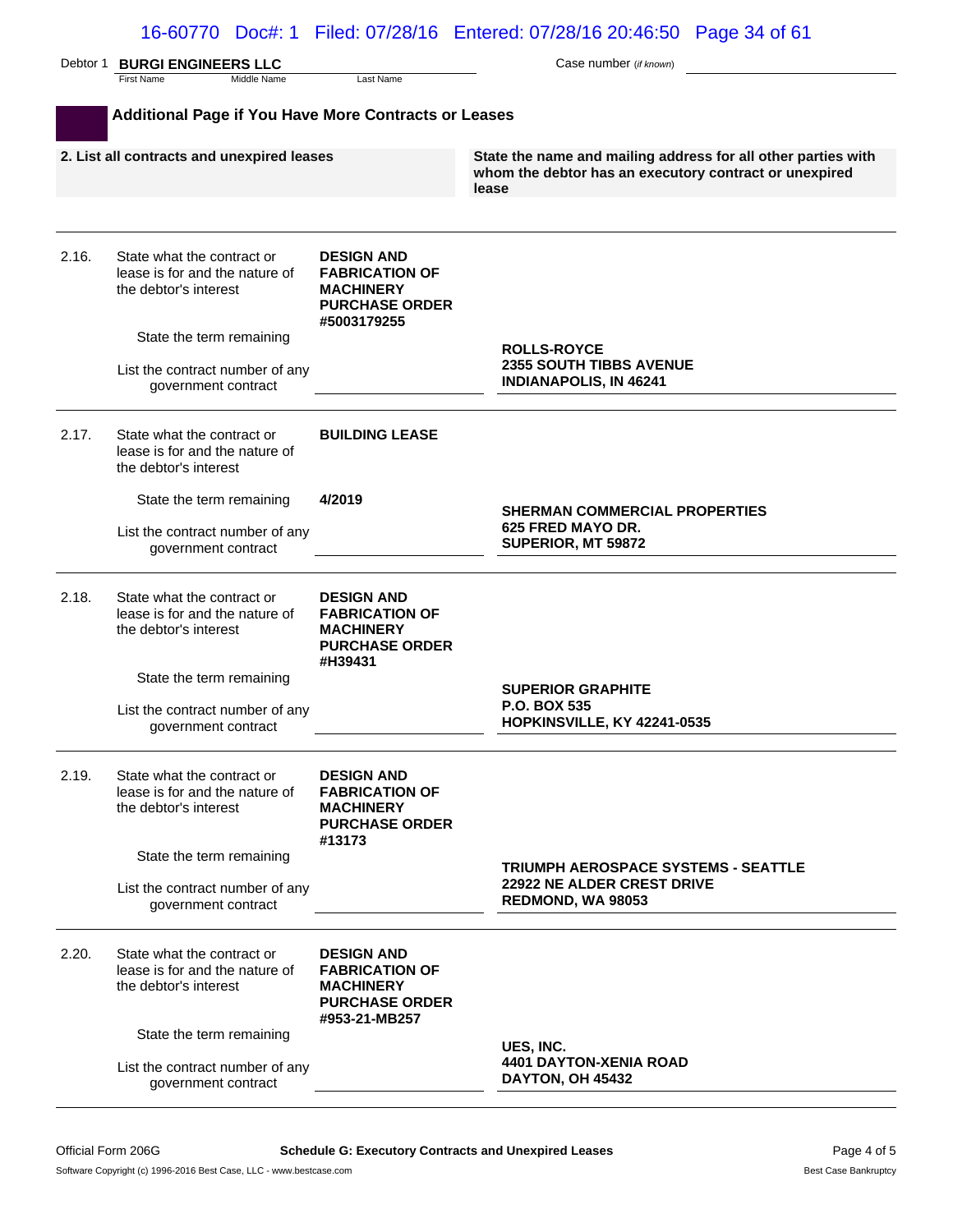| Debtor 1 | <b>BURGI ENGINEERS LLC</b>                                                                                |                                                                                                        | Case number (if known)                                          |  |  |
|----------|-----------------------------------------------------------------------------------------------------------|--------------------------------------------------------------------------------------------------------|-----------------------------------------------------------------|--|--|
|          | First Name<br>Middle Name                                                                                 | Last Name                                                                                              |                                                                 |  |  |
|          | <b>Additional Page if You Have More Contracts or Leases</b><br>2. List all contracts and unexpired leases |                                                                                                        | State the name and mailing address for all other parties with   |  |  |
|          |                                                                                                           |                                                                                                        | whom the debtor has an executory contract or unexpired<br>lease |  |  |
| 2.21.    | State what the contract or<br>lease is for and the nature of<br>the debtor's interest                     | <b>DESIGN AND</b><br><b>FABRICATION OF</b><br><b>MACHINERY</b><br><b>PURCHASE ORDER</b><br>#01-5215044 |                                                                 |  |  |
|          | State the term remaining                                                                                  |                                                                                                        |                                                                 |  |  |
|          | List the contract number of any<br>government contract                                                    |                                                                                                        | WOODWARD, INC.<br><b>1 WOODWARD WAY</b><br>LOVES PARK, IL 61111 |  |  |
| 2.22.    | State what the contract or<br>lease is for and the nature of<br>the debtor's interest                     | <b>DESIGN AND</b><br><b>FABRICATION OF</b><br><b>MACHINERY</b><br><b>PURCHASE ORDER</b><br>#880036955  |                                                                 |  |  |
|          | State the term remaining                                                                                  |                                                                                                        | <b>WOODWARD, INC.</b>                                           |  |  |
|          | List the contract number of any<br>government contract                                                    |                                                                                                        | <b>1 WOODWARD WAY</b><br>LOVES PARK, IL 61111                   |  |  |
|          |                                                                                                           |                                                                                                        |                                                                 |  |  |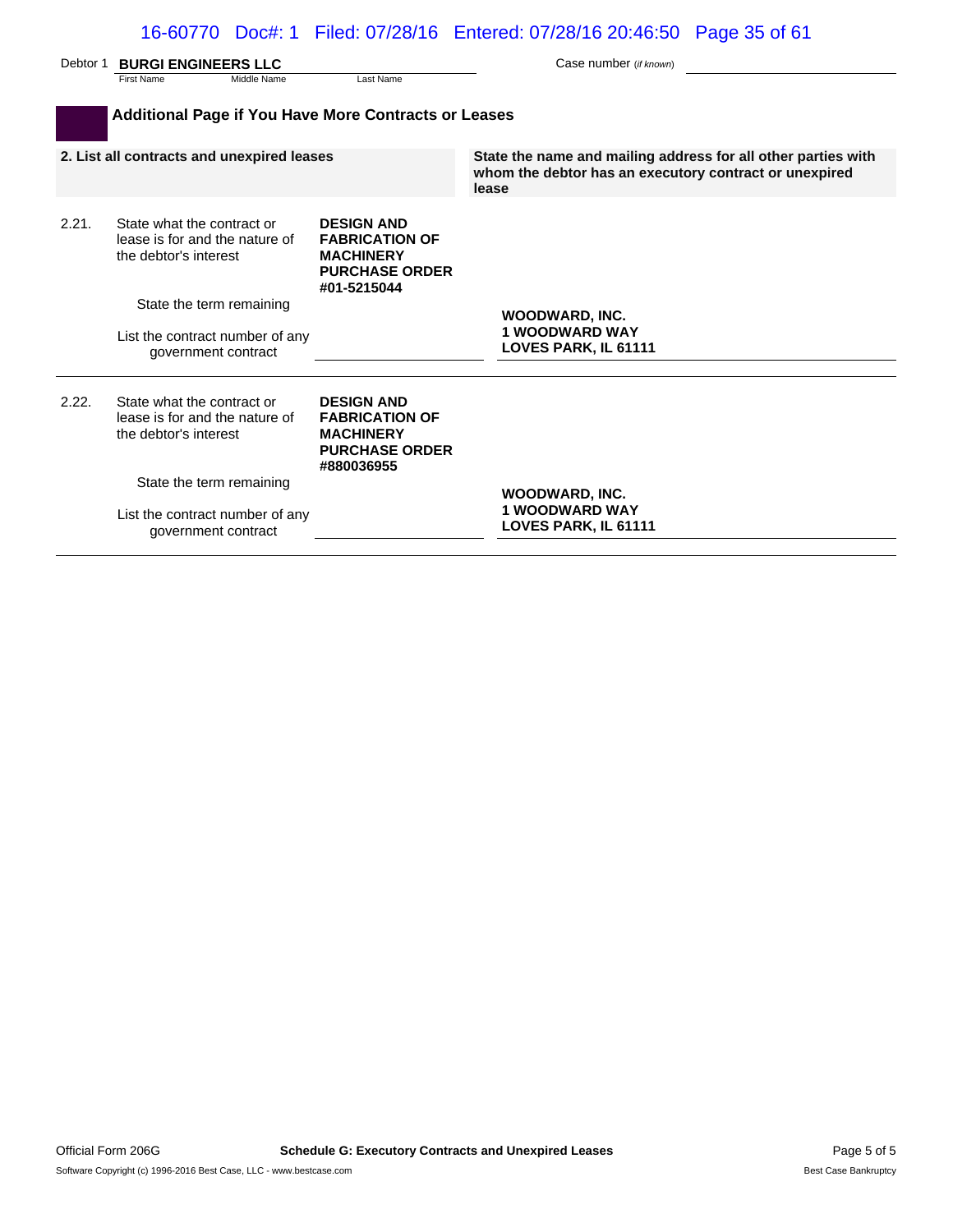### 16-60770 Doc#: 1 Filed: 07/28/16 Entered: 07/28/16 20:46:50 Page 36 of 61

| Fill in this information to identify the case:              |                                            |
|-------------------------------------------------------------|--------------------------------------------|
| <b>BURGI ENGINEERS LLC</b><br>Debtor name                   |                                            |
| United States Bankruptcy Court for the: DISTRICT OF MONTANA |                                            |
| Case number (if known)                                      | Check if this is an<br>п<br>amended filing |
| Official Form 206H<br><b>Schedule H: Your Codebtors</b>     | 12/15                                      |

**Be as complete and accurate as possible. If more space is needed, copy the Additional Page, numbering the entries consecutively. Attach the Additional Page to this page.**

**1. Do you have any codebtors?**

 No. Check this box and submit this form to the court with the debtor's other schedules. Nothing else needs to be reported on this form. **Yes** 

**2. In Column 1, list as codebtors all of the people or entities who are also liable for any debts listed by the debtor in the schedules of creditors, Schedules D-G.** Include all guarantors and co-obligors. In Column 2, identify the creditor to whom the debt is owed and each schedule on which the creditor is listed. If the codebtor is liable on a debt to more than one creditor, list each creditor separately in Column 2. *Column 1:* **Codebtor** *Column 2:* **Creditor**

|     | <b>Name</b>                        | <b>Mailing Address</b>                                      | <b>Name</b>                             | Check all schedules                                         |
|-----|------------------------------------|-------------------------------------------------------------|-----------------------------------------|-------------------------------------------------------------|
|     |                                    |                                                             |                                         | that apply:                                                 |
| 2.1 | <b>BURGI</b><br><b>CORPORATION</b> | <b>350 DUNWOODY LANE</b><br><b>COLUMBIA FALLS, MT 59912</b> | <b>WHITEFISH CREDIT</b><br><b>UNION</b> | $\blacksquare$ D 2.2<br>$D E/F$ <sub>____</sub><br>$\Box G$ |
| 2.2 | <b>BURGI</b><br><b>CORPORATION</b> | <b>350 DUNWOODY LANE</b><br><b>COLUMBIA FALLS, MT 59912</b> | <b>WHITEFISH CREDIT</b><br><b>UNION</b> | $\blacksquare$ D 2.1<br>$\overline{E/F}$<br>$\Box G$        |
| 2.3 | <b>BURGI</b><br><b>CORPORATION</b> | <b>350 DUNWOODY LANE</b><br><b>COLUMBIA FALLS, MT 59912</b> | <b>REULAND ELECTRIC</b>                 | $\square$ D<br>$E/F$ 3.35<br>$\Box G$                       |
| 2.4 | <b>BURGI</b><br><b>CORPORATION</b> | <b>350 DUNWOODY LANE</b><br><b>COLUMBIA FALLS, MT 59912</b> | <b>FREEDOM BANK</b>                     | $\Box D$<br>$E/F$ 3.20<br>$\Box G$                          |
| 2.5 | <b>BURGI</b><br><b>CORPORATION</b> | <b>350 DUNWOODY LANE</b><br><b>COLUMBIA FALLS, MT 59912</b> | <b>FREEDOM BANK</b>                     | $\square$ D<br>$E/F$ 3.21<br>$\Box G$                       |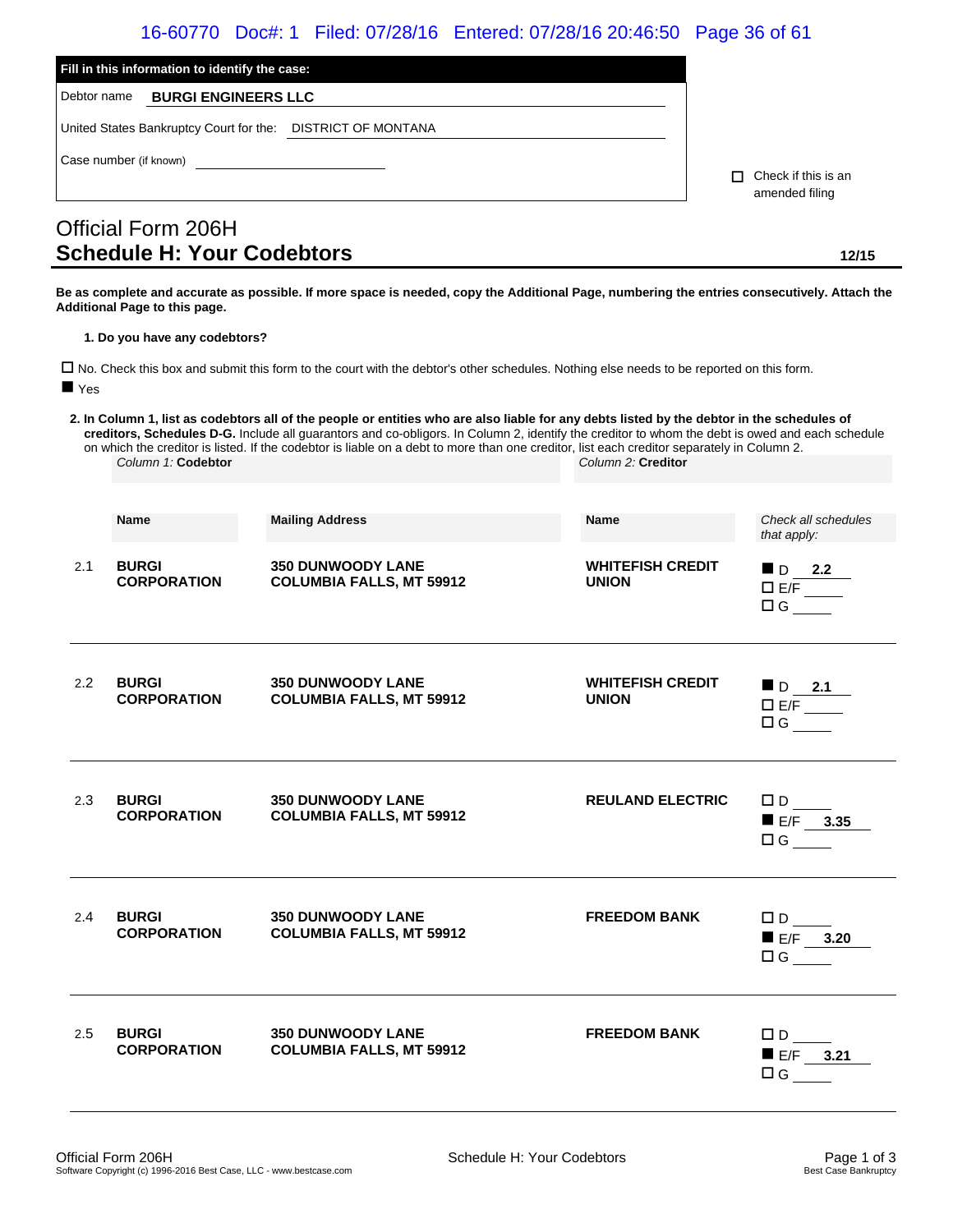### Debtor **BURGI ENGINEERS LLC** Case number *(if known)* **Additional Page to List More Codebtors Copy this page only if more space is needed. Continue numbering the lines sequentially from the previous page.**<br>Column 1: Codebtor<br>Column 2: Creditor *Column 1:* **Codebtor** *Column 2:* **Creditor** 2.6 **DANIEL J. BURGI P.O. BOX 11058 KALISPELL, MT 59901 WHITEFISH CREDIT UNION** D **2.2**  E/F  $\Box G$ 2.7 **DANIEL J. BURGI P.O. BOX 11058 KALISPELL, MT 59901 WHITEFISH CREDIT UNION**  $\blacksquare$  D 2.1 E/F  $\Box G$ 2.8 **DANIEL J. BURGI P.O. BOX 11058 KALISPELL, MT 59901 FREEDOM BANK**  $\Box$  D  $E/F$  3.20  $\Box$ G 2.9 **DANIEL J. BURGI P.O. BOX 11058 KALISPELL, MT 59901 FREEDOM BANK**  $\Box$  D  $E/F$  **3.21**  $\Box G$ 2.10 **ROBERT C. BURGI 350 DUNWOODY LN. COLUMBIA FALLS, MT 59912 WELLS FARGO** D E/F **3.43**   $\Box$ G 2.11 **ROBERT C. BURGI 350 DUNWOODY LN. COLUMBIA FALLS, MT 59912 FREEDOM BANK**  $\Box$  D  $E/F$  3.20  $\Box$ G 2.12 **ROBERT C. BURGI 350 DUNWOODY LN. COLUMBIA FALLS, MT 59912 FREEDOM BANK**  $\Box$  D  $E/F$  3.21  $\Box G$ 2.13 **ROBERT C. BURGI 350 DUNWOOD LANE COLUMBIA FALLS, MT 59912 WHITEFISH CREDIT UNION** D **2.2**   $E/F$  $\Box G$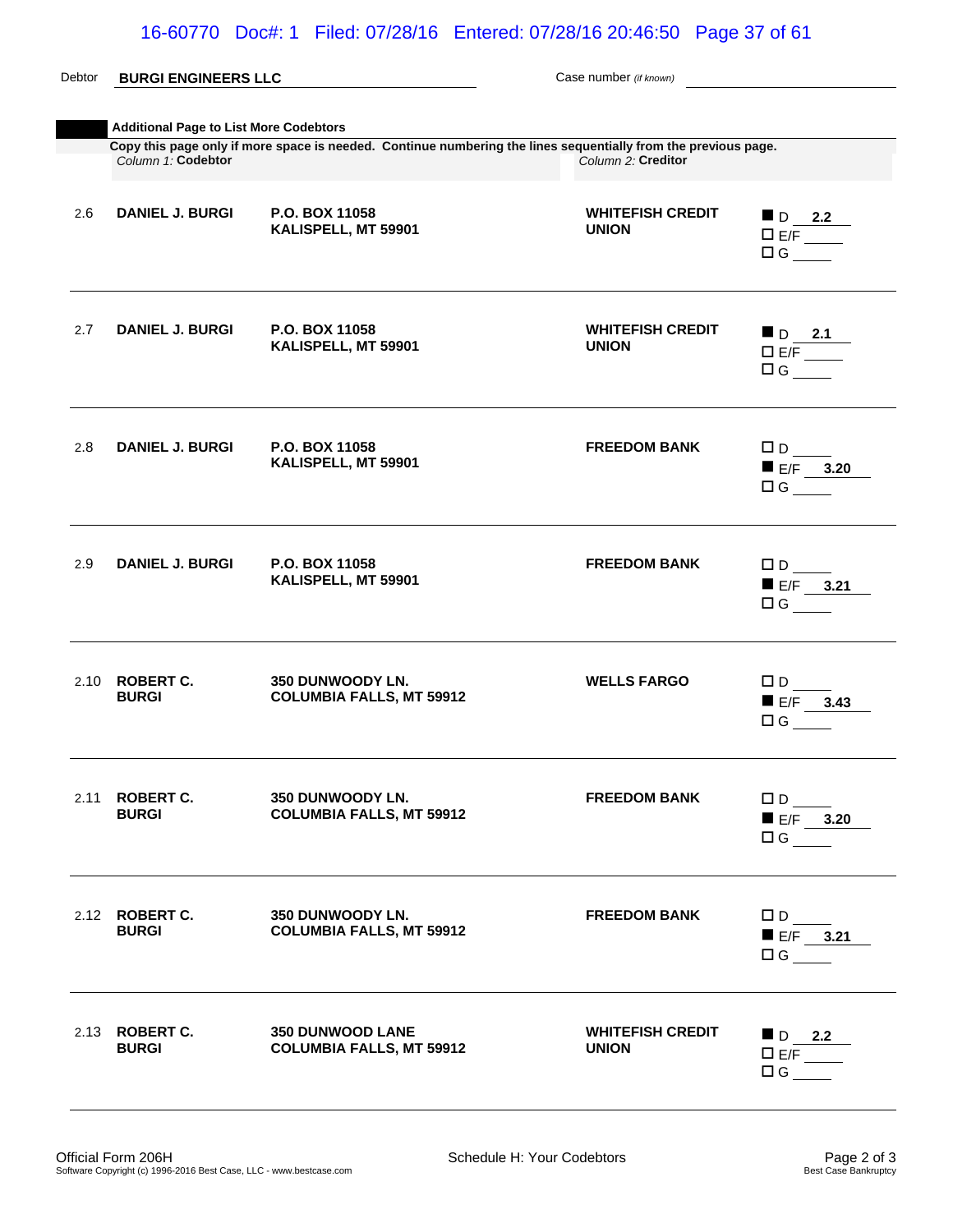### Debtor **BURGI ENGINEERS LLC** Case number *(if known)*

|      |                           | Copy this page only if more space is needed. Continue numbering the lines sequentially from the previous page. |                                         |                                                               |
|------|---------------------------|----------------------------------------------------------------------------------------------------------------|-----------------------------------------|---------------------------------------------------------------|
|      | Column 1: Codebtor        |                                                                                                                | Column 2: Creditor                      |                                                               |
| 2.14 | ROBERT C.<br><b>BURGI</b> | <b>350 DUNWOOD LANE</b><br><b>COLUMBIA FALLS, MT 59912</b>                                                     | <b>WHITEFISH CREDIT</b><br><b>UNION</b> | <b>L</b> D<br>2.1<br>$\square$ E/F $\rule{1em}{0.15mm}$<br>ПG |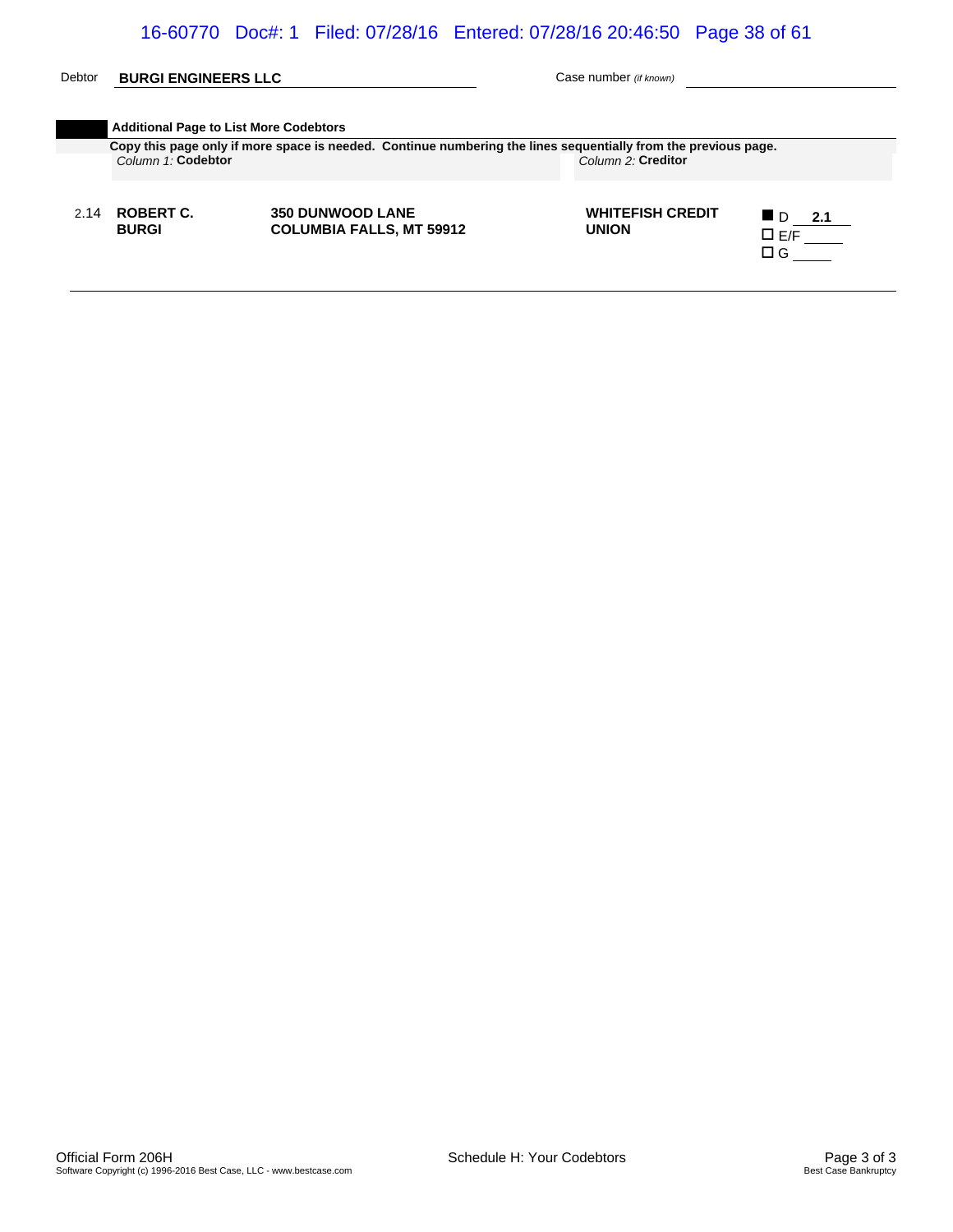### 16-60770 Doc#: 1 Filed: 07/28/16 Entered: 07/28/16 20:46:50 Page 39 of 61

| Fill in this information to identify the case:                                                                                                                                                                                                                                      |                                       |
|-------------------------------------------------------------------------------------------------------------------------------------------------------------------------------------------------------------------------------------------------------------------------------------|---------------------------------------|
| <b>BURGI ENGINEERS LLC</b><br>Debtor name                                                                                                                                                                                                                                           |                                       |
| United States Bankruptcy Court for the: DISTRICT OF MONTANA                                                                                                                                                                                                                         |                                       |
| Case number (if known)                                                                                                                                                                                                                                                              | Check if this is an<br>amended filing |
| Official Form 207                                                                                                                                                                                                                                                                   |                                       |
| <b>Statement of Financial Affairs for Non-Individuals Filing for Bankruptcy</b><br>The debtor must answer every question. If more space is needed, attach a separate sheet to this form. On the top of any additional pages,<br>write the debtor's name and case number (if known). | 04/16                                 |
| <b>Income</b><br>Part 1:                                                                                                                                                                                                                                                            |                                       |
| 1. Gross revenue from business                                                                                                                                                                                                                                                      |                                       |
| $\Box$ None.                                                                                                                                                                                                                                                                        |                                       |

2. **Non-business revenue**

**For year before that:** From **1/01/2014** to **12/31/2014**

**For prior year:**

**From the beginning of the fiscal year to filing date:**

From **1/01/2016** to **Filing Date**

From **1/01/2015** to **12/31/2015**

Include revenue regardless of whether that revenue is taxable. *Non-business income* may include interest, dividends, money collected from lawsuits, and royalties. List each source and the gross revenue for each separately. Do not include revenue listed in line 1.

 $\Box$  Other

 $\Box$  Other

 $\Box$  Other

■ Operating a business **\$1,762,578.54** 

■ Operating a business **\$4,231,563.00** 

■ Operating a business **\$2,386,773.00** 

|                                                                                                                                                                                                                                                                                                                                                                                                                                                                                                                      | $\blacksquare$ None.                                                |              |                                   |                      |                                                                            |
|----------------------------------------------------------------------------------------------------------------------------------------------------------------------------------------------------------------------------------------------------------------------------------------------------------------------------------------------------------------------------------------------------------------------------------------------------------------------------------------------------------------------|---------------------------------------------------------------------|--------------|-----------------------------------|----------------------|----------------------------------------------------------------------------|
|                                                                                                                                                                                                                                                                                                                                                                                                                                                                                                                      |                                                                     |              | Description of sources of revenue |                      | Gross revenue from<br>each source<br>(before deductions and<br>exclusions) |
|                                                                                                                                                                                                                                                                                                                                                                                                                                                                                                                      | List Certain Transfers Made Before Filing for Bankruptcy<br>Part 2: |              |                                   |                      |                                                                            |
| 3. Certain payments or transfers to creditors within 90 days before filing this case<br>List payments or transfers--including expense reimbursements--to any creditor, other than regular employee compensation, within 90 days before<br>filing this case unless the aggregate value of all property transferred to that creditor is less than \$6,425. (This amount may be adjusted on 4/01/19<br>and every 3 years after that with respect to cases filed on or after the date of adjustment.)<br>$\square$ None. |                                                                     |              |                                   |                      |                                                                            |
|                                                                                                                                                                                                                                                                                                                                                                                                                                                                                                                      | <b>Creditor's Name and Address</b>                                  | <b>Dates</b> | Total amount of value             | Check all that apply | Reasons for payment or transfer                                            |
|                                                                                                                                                                                                                                                                                                                                                                                                                                                                                                                      |                                                                     |              |                                   |                      |                                                                            |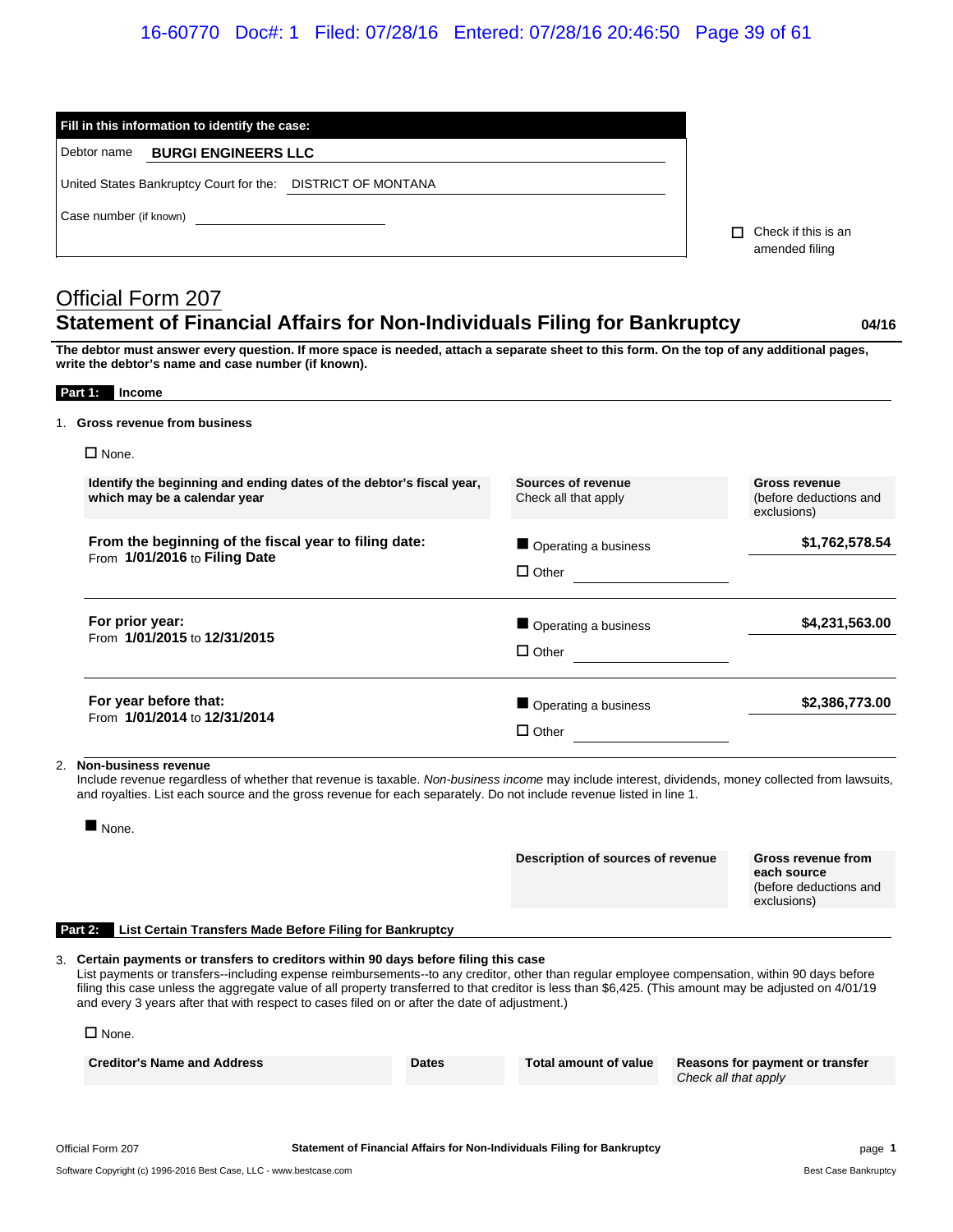# 16-60770 Doc#: 1 Filed: 07/28/16 Entered: 07/28/16 20:46:50 Page 40 of 61

# Debtor **BURGI ENGINEERS LLC** Case number *(if known)*

|      | <b>Creditor's Name and Address</b>                                                                   | <b>Dates</b>                                                                    | Total amount of value | Reasons for payment or transfer<br>Check all that apply                                                                                                             |
|------|------------------------------------------------------------------------------------------------------|---------------------------------------------------------------------------------|-----------------------|---------------------------------------------------------------------------------------------------------------------------------------------------------------------|
| 3.1. | <b>REULAND ELECTRIC</b><br><b>17969 RAILROAD STREET</b><br><b>ROWLAND HEIGHTS, CA 91748</b>          | 5/12/2016                                                                       | \$50,000.00           | $\Box$ Secured debt<br>$\square$ Unsecured loan repayments<br>$\square$ Suppliers or vendors<br>$\Box$ Services<br>Other PURSUANT TO<br><b>SETTLEMENT AGREEMENT</b> |
| 3.2. | <b>AMERICAN ALLOY</b><br>3809 N. SULLIVAN ROAD<br><b>BUILDING 11, SUITE M</b><br>SPOKANE, WA 99216   | 4/29/2016 -<br>\$4,480.39<br>7/13/2016 -<br>\$2,500.00                          | \$6,980.39            | $\Box$ Secured debt<br>$\Box$ Unsecured loan repayments<br>Suppliers or vendors<br>$\Box$ Services<br>$\Box$ Other_                                                 |
| 3.3. | <b>CLINTON PATTERN WORKS</b><br><b>1215 W. BANCROFT ST</b><br><b>TOLEDO, OH 43606</b>                | 7/27/2016                                                                       | \$16,452.72           | $\Box$ Secured debt<br>$\Box$ Unsecured Ioan repayments<br>Suppliers or vendors<br>$\Box$ Services<br>$\Box$ Other                                                  |
| 3.4. | <b>CPM INDUSTRIES</b><br><b>410 WINDY POINT DRIVE</b><br><b>GLENDALE HEIGHTS, IL 60139</b>           | 5/2/2016                                                                        | \$8,124.00            | $\Box$ Secured debt<br>$\Box$ Unsecured loan repayments<br>Suppliers or vendors<br>$\Box$ Services<br>$\Box$ Other                                                  |
| 3.5. | <b>ECKSTROM CONSULTING</b><br>P.O. BOX 5588<br><b>EVERETT, WA 98206-5588</b>                         | 5/2/2016 -<br>\$5,147.66<br>7/1/2016 -<br>\$644.37<br>7/27/2016 -<br>\$3,616.22 | \$9,408.25            | $\Box$ Secured debt<br>$\square$ Unsecured loan repayments<br>Suppliers or vendors<br>$\Box$ Services<br>$\Box$ Other                                               |
| 3.6. | <b>EMERSON INDUSTRIAL AUTOMATION</b><br><b>USA LLC</b><br>P.O. BOX 70141<br><b>CHICAGO, IL 60673</b> | 7/1/2016 -<br>\$27,343.35<br>7/27/2016 -<br>\$34,545.91                         | \$61,889.26           | $\square$ Secured debt<br>$\Box$ Unsecured loan repayments<br>Suppliers or vendors<br>$\Box$ Services<br>$\Box$ Other                                               |
| 3.7. | <b>FPZ</b><br><b>150 N. PROGRESS DRIVE</b><br>SAUKVILLE, WI 53080                                    | 5/31/2016 -<br>\$4,249.34<br>$6/23/2016 -$<br>\$6,505.57                        | \$10,754.91           | $\Box$ Secured debt<br>$\Box$ Unsecured loan repayments<br>Suppliers or vendors<br>$\Box$ Services<br>$\Box$ Other                                                  |
| 3.8. | <b>HOTTINGER BALDWIN</b><br><b>MEASUREMENTS INC</b><br>P.O. BOX 33166<br>NEWARK, NJ 07188-0166       | 7/15/2016                                                                       | \$15,365.00           | $\Box$ Secured debt<br>$\square$ Unsecured loan repayments<br>Suppliers or vendors<br>$\Box$ Services<br>$\Box$ Other                                               |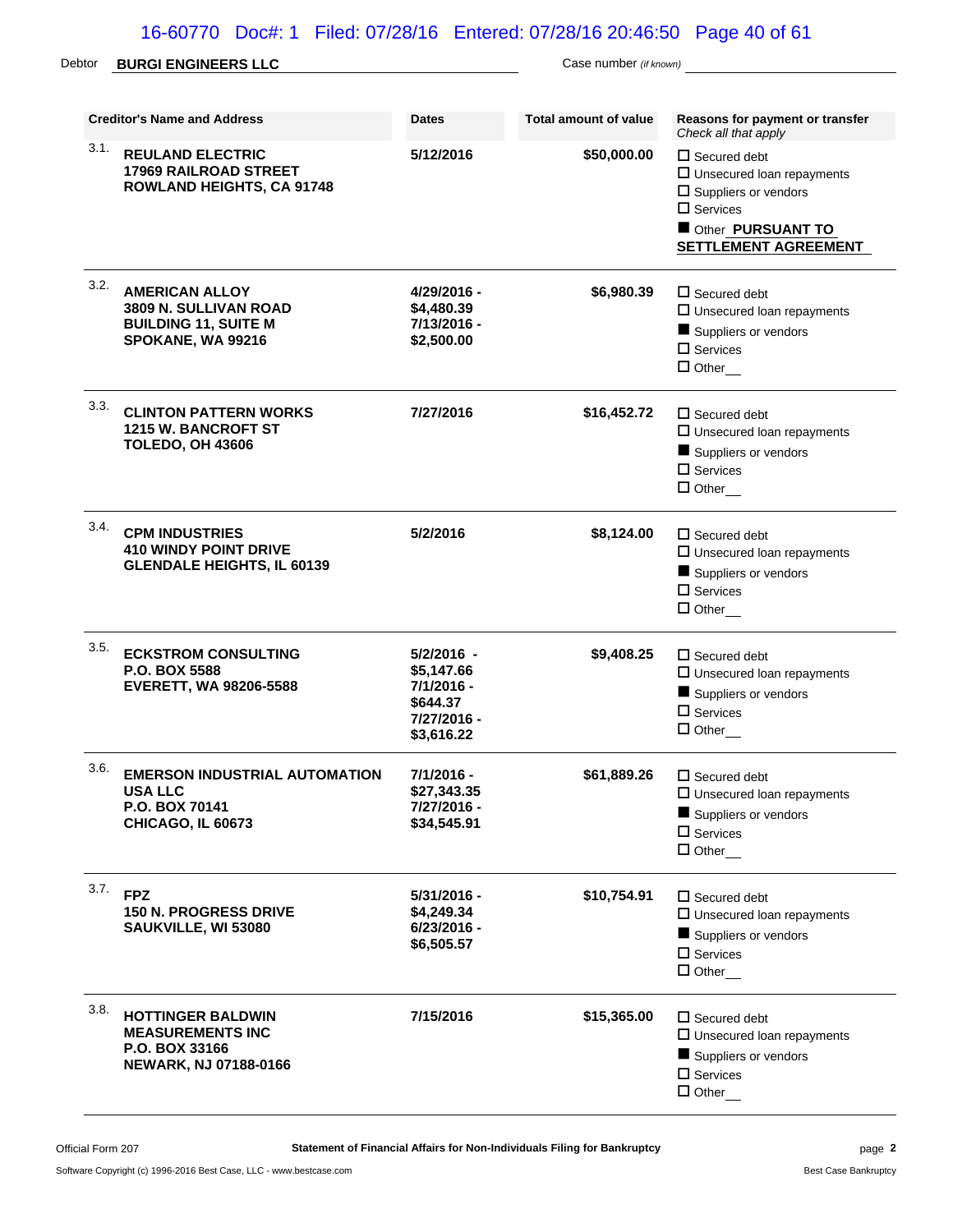# 16-60770 Doc#: 1 Filed: 07/28/16 Entered: 07/28/16 20:46:50 Page 41 of 61

# Debtor **BURGI ENGINEERS LLC** Case number *(if known)*

|      | <b>Creditor's Name and Address</b>                                                                   | <b>Dates</b>                                                                         | <b>Total amount of value</b> | Reasons for payment or transfer<br>Check all that apply                                                               |
|------|------------------------------------------------------------------------------------------------------|--------------------------------------------------------------------------------------|------------------------------|-----------------------------------------------------------------------------------------------------------------------|
| 3.9. | JCCS, PC<br>P.O. BOX 1398<br><b>WHITEFISH, MT 59937-1398</b>                                         | 5/12/2016<br>$-$275.00$<br>7/13/2016 -<br>\$8,200.00<br>7/20/2016 -<br>\$240.00      | \$8,715.00                   | $\Box$ Secured debt<br>$\Box$ Unsecured loan repayments<br>$\square$ Suppliers or vendors<br>Services<br>$\Box$ Other |
| 3.10 | <b>KA-WOOD GEAR AND MACHINE</b><br><b>32500 INDUSTRIAL DRIVE</b><br><b>MADISON HEIGHTS, MI 48071</b> | 5/31/2016 -<br>\$4,080.00<br>7/13/2016 -<br>\$7,693.05                               | \$11,773.05                  | $\Box$ Secured debt<br>$\Box$ Unsecured loan repayments<br>Suppliers or vendors<br>$\Box$ Services<br>$\Box$ Other    |
| 3.11 | <b>KNICK MACHINING, INC.</b><br><b>37 WILDCAT WAY</b><br><b>BOZEMAN, MT 59718</b>                    | 7/13/2016                                                                            | \$6,915.95                   | $\Box$ Secured debt<br>$\square$ Unsecured loan repayments<br>Suppliers or vendors<br>$\Box$ Services<br>$\Box$ Other |
| 3.12 | <b>MAH MACHINE COMPANY</b><br><b>3301 SOUTH CENTRAL</b><br><b>CICERO, IL 60804</b>                   | 5/2/2016 -<br>\$1,771.00<br>7/13/2016 -<br>\$4,865.30                                | \$6,636.30                   | $\Box$ Secured debt<br>$\Box$ Unsecured loan repayments<br>Suppliers or vendors<br>$\square$ Services<br>$\Box$ Other |
| 3.13 | <b>MCMASTER CARR SUPPLY COMPANY</b><br>P.O. BOX 7690<br>CHICAGO, IL 60680-7690                       | 5/2/2016 -<br>\$4,590.43<br>5/31/2016 -<br>\$4,531.13<br>$6/23/2016 -$<br>\$2,027.69 | \$11,149.29                  | $\Box$ Secured debt<br>$\Box$ Unsecured loan repayments<br>Suppliers or vendors<br>$\Box$ Services<br>$\Box$ Other    |
| 3.14 | <b>NATIONAL INSTRUMENTS</b><br><b>CORPORATION</b><br><b>P.O. BOX 202262</b><br>DALLAS, TX 75320      | 5/3/2016                                                                             | \$7,511.73                   | $\Box$ Secured debt<br>$\Box$ Unsecured loan repayments<br>Suppliers or vendors<br>$\square$ Services<br>$\Box$ Other |
| 3.15 | <b>NES BEARING CO INC</b><br><b>1601 JOHNSON STREET</b><br><b>OLEAN, NY 14760</b>                    | 5/12/2016 -<br>\$1,042.52<br>7/27/2016 -<br>\$14,082.80                              | \$15,125.32                  | $\Box$ Secured debt<br>$\square$ Unsecured loan repayments<br>Suppliers or vendors<br>$\Box$ Services<br>$\Box$ Other |
| 3.16 | <b>SCHAEFFLER GROUP USA INC.</b><br><b>15290 COLLECTIONS CENTRE DRIVE</b><br>CHICAGO, IL 60693       | 7/13/2016                                                                            | \$7,090.76                   | $\Box$ Secured debt<br>$\square$ Unsecured loan repayments<br>Suppliers or vendors<br>$\Box$ Services<br>$\Box$ Other |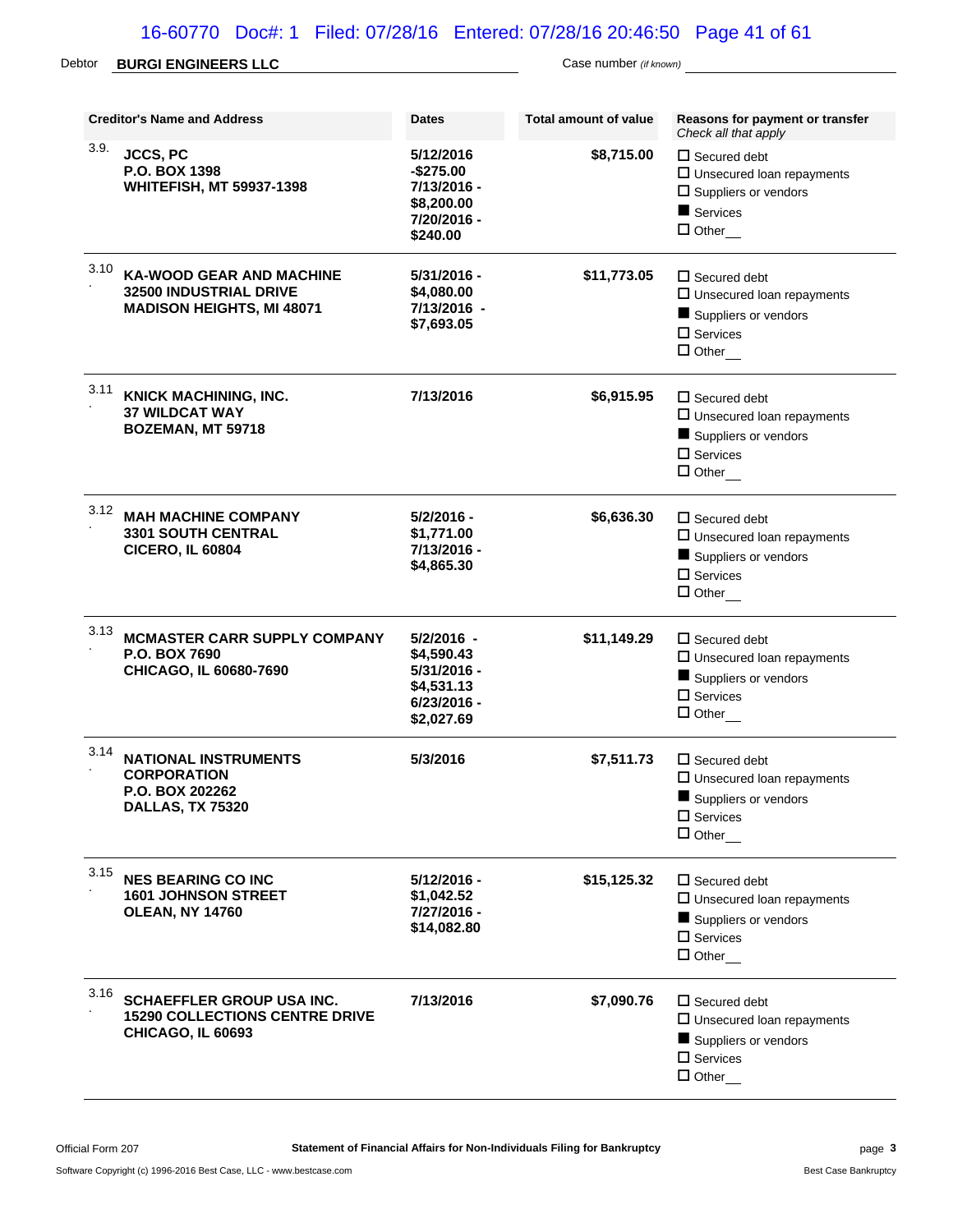### 16-60770 Doc#: 1 Filed: 07/28/16 Entered: 07/28/16 20:46:50 Page 42 of 61

#### Debtor **BURGI ENGINEERS LLC** Case number *(if known)*

| <b>Creditor's Name and Address</b>                                                                        | <b>Dates</b>                                                                                                                                                                                                                       | <b>Total amount of value</b> | Reasons for payment or transfer<br>Check all that apply                                                                                              |
|-----------------------------------------------------------------------------------------------------------|------------------------------------------------------------------------------------------------------------------------------------------------------------------------------------------------------------------------------------|------------------------------|------------------------------------------------------------------------------------------------------------------------------------------------------|
| 3.17<br><b>SHERMAN COMMERCIAL</b><br><b>PROPERTIES</b><br><b>625 FRED MAY DRIVE</b><br>SUPERIOR, MT 59872 | 5/2/2016 -<br>\$3,800.00<br>5/31/2016 -<br>\$3,800.00<br>7/5/2016 -<br>\$3,800.00<br>7/27/2016<br>\$3,800.00                                                                                                                       | \$15,200.00                  | $\Box$ Secured debt<br>$\Box$ Unsecured loan repayments<br>$\Box$ Suppliers or vendors<br>$\Box$ Services<br>Other LEASE PAYMENT                     |
| 3.18<br>STEVENS STEEL WEST, INC.<br><b>1097 ROSE CROSSING</b><br>KALISPELL, MT 59901                      | 5/2/2016 -<br>\$7,072.00<br>7/1/2016 -<br>\$1,325.00<br>7/13/2016 -<br>\$4,615.00                                                                                                                                                  | \$13,012.00                  | $\Box$ Secured debt<br>$\square$ Unsecured loan repayments<br>Suppliers or vendors<br>$\square$ Services<br>$\Box$ Other                             |
| 3.19<br><b>WELLS FARGO</b><br>P.O. BOX 54349<br>PHOENIX, AZ 85038                                         | 4/22/2016 -<br>\$1,000.00<br>4/23/2016 -<br>\$950.00<br>4/29/2016 -<br>\$4,000.00<br>7/19/2016 -<br>\$3,000.00<br>5/26/2016 -<br>\$2,000.00<br>6/13/2016 -<br>\$4,500.00<br>6/27/2016 -<br>\$1,700.00<br>7/12/2016 -<br>\$6,000.00 | \$23,150.00                  | $\Box$ Secured debt<br>$\Box$ Unsecured loan repayments<br>$\square$ Suppliers or vendors<br>$\Box$ Services<br>Other CREDIT CARD<br><b>PAYMENTS</b> |
| 3.20<br><b>WELLS FARGO LOAN</b><br>P.O. BOX 7665<br><b>BOISE, ID 83707</b>                                | 4/20/2016 -<br>\$5,000.00<br>5/18/2016 -<br>\$5,000.00                                                                                                                                                                             | \$10,000.00                  | $\Box$ Secured debt<br>Unsecured loan repayments<br>$\square$ Suppliers or vendors<br>$\square$ Services<br>$\Box$ Other                             |

### 4. **Payments or other transfers of property made within 1 year before filing this case that benefited any insider**

List payments or transfers, including expense reimbursements, made within 1 year before filing this case on debts owed to an insider or guaranteed or cosigned by an insider unless the aggregate value of all property transferred to or for the benefit of the insider is less than \$6,425. (This amount may be adjusted on 4/01/19 and every 3 years after that with respect to cases filed on or after the date of adjustment.) Do not include any payments listed in line 3. *Insiders* include officers, directors, and anyone in control of a corporate debtor and their relatives; general partners of a partnership debtor and their relatives; affiliates of the debtor and insiders of such affiliates; and any managing agent of the debtor. 11 U.S.C. § 101(31).

| $\Box$ None.                                                                                                        |                                                                                                                  |                       |                                                      |
|---------------------------------------------------------------------------------------------------------------------|------------------------------------------------------------------------------------------------------------------|-----------------------|------------------------------------------------------|
| Insider's name and address<br><b>Relationship to debtor</b>                                                         | <b>Dates</b>                                                                                                     | Total amount of value | Reasons for payment or transfer                      |
| <b>BURGI CORPORATION</b><br>4.1.<br><b>350 DUNWOODY LANE</b><br><b>COLUMBIA FALLS, MT 59912</b><br><b>AFFILIATE</b> | <b>SEE</b><br><b>ATTACHED</b><br><b>EXHIBIT "A"</b><br><b>PAYMENTS</b><br><b>FROM</b><br>727/2015 -<br>7/27/2016 | \$1,068,200.00        | <b>DESIGN AND FABRICATION OF</b><br><b>MACHINERY</b> |

### 5. **Repossessions, foreclosures, and returns**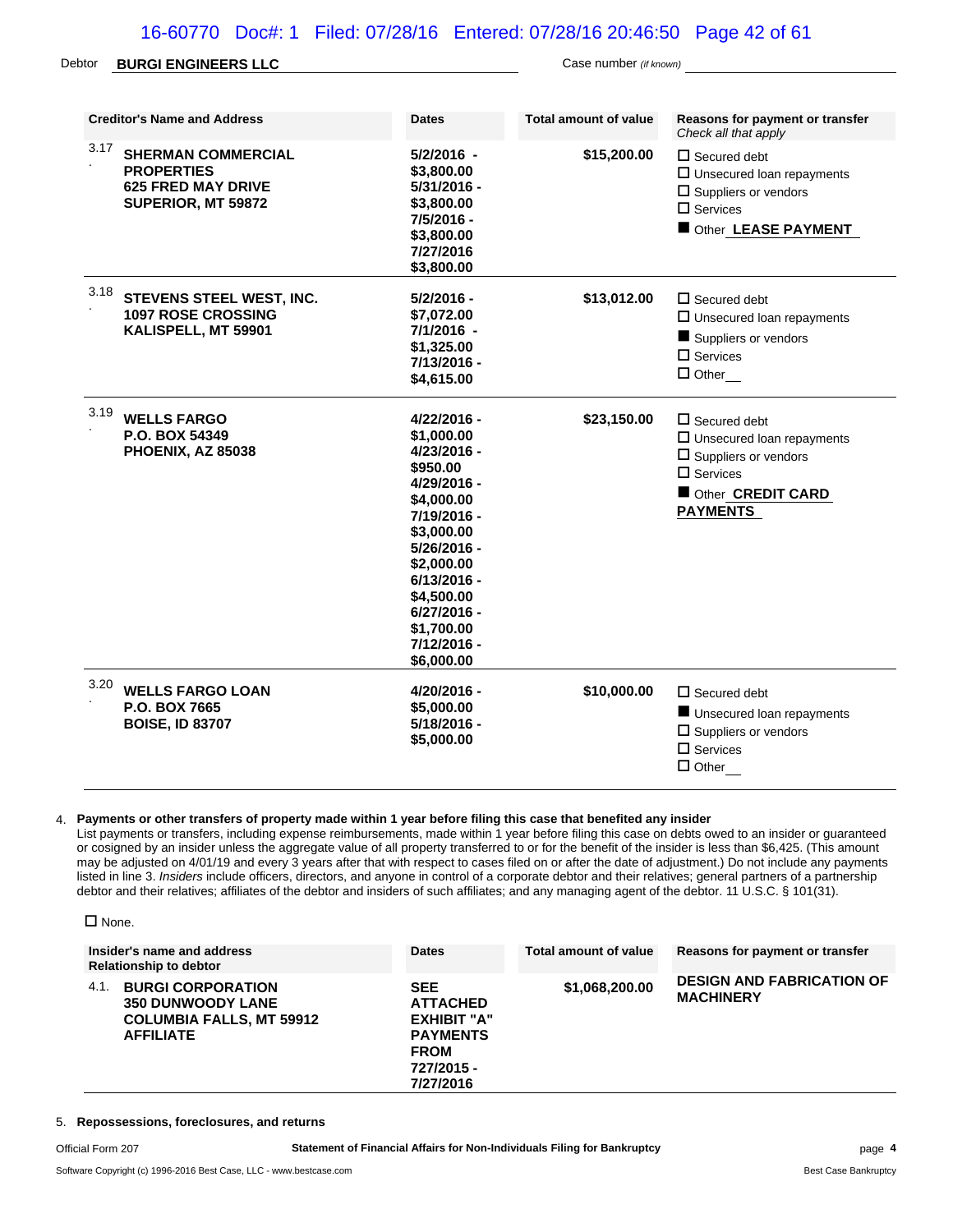### Debtor **BURGI ENGINEERS LLC** Case number *(if known)*

List all property of the debtor that was obtained by a creditor within 1 year before filing this case, including property repossessed by a creditor, sold at a foreclosure sale, transferred by a deed in lieu of foreclosure, or returned to the seller. Do not include property listed in line 6.

□ None

| <b>Creditor's name and address</b>                                                          | Describe of the Property                                                                                                                                                                                                                          | Date   | Value of property |
|---------------------------------------------------------------------------------------------|---------------------------------------------------------------------------------------------------------------------------------------------------------------------------------------------------------------------------------------------------|--------|-------------------|
| <b>REULAND ELECTRIC</b><br><b>17969 RAILROAD STREET</b><br><b>ROWLAND HEIGHTS, CA 91748</b> | <b>BANK ACCOUNTS EXECUTED ON BY</b><br><b>REULAND ELECTRIC</b><br>\$77,048.21 ON 6/15/2016 (FREEDOM BANK)<br>\$700.04 ON 6/28/2016 (WELLS FARGO<br><b>BANK</b> )<br>\$1,392.07 on 6/15/2016 (GLACIER BANK)<br>\$83.25 on 6/15/2016 (GLACIER BANK) | 6/2016 | \$79,223.57       |

#### 6. **Setoffs**

List any creditor, including a bank or financial institution, that within 90 days before filing this case set off or otherwise took anything from an account of the debtor without permission or refused to make a payment at the debtor's direction from an account of the debtor because the debtor owed a debt.

| $\blacksquare$ None |                                                                                                                                                                                                                                                                                                                                   |                                         |                                        |       |                                    |        |
|---------------------|-----------------------------------------------------------------------------------------------------------------------------------------------------------------------------------------------------------------------------------------------------------------------------------------------------------------------------------|-----------------------------------------|----------------------------------------|-------|------------------------------------|--------|
|                     | Creditor's name and address                                                                                                                                                                                                                                                                                                       | Description of the action creditor took |                                        | taken | Date action was                    | Amount |
| Part 3:             | <b>Legal Actions or Assignments</b>                                                                                                                                                                                                                                                                                               |                                         |                                        |       |                                    |        |
| $\Box$ None.        | 7. Legal actions, administrative proceedings, court actions, executions, attachments, or governmental audits<br>List the legal actions, proceedings, investigations, arbitrations, mediations, and audits by federal or state agencies in which the debtor was involved<br>in any capacity—within 1 year before filing this case. |                                         |                                        |       |                                    |        |
|                     |                                                                                                                                                                                                                                                                                                                                   |                                         |                                        |       |                                    |        |
|                     | <b>Case title</b><br>Case number                                                                                                                                                                                                                                                                                                  | Nature of case                          | Court or agency's name and<br>address  |       | <b>Status of case</b>              |        |
|                     | 7.1. REULAND ELECTRIC CO.,<br><b>VS. BURGI ENGINEERS, LLC</b>                                                                                                                                                                                                                                                                     | <b>Collection</b>                       | UNITED STATES DISTRICT<br><b>COURT</b> |       | $\Box$ Pending<br>$\Box$ On appeal |        |

**COURT CENTRAL DISTRICT OF CALIFORNIA**  $\square$  On appeal Concluded

#### **8. Assignments and receivership**

**CV13-09499 SJO**

**INC.**

List any property in the hands of an assignee for the benefit of creditors during the 120 days before filing this case and any property in the hands of a receiver, custodian, or other court-appointed officer within 1 year before filing this case.

**None** 

#### **Part 4: Certain Gifts and Charitable Contributions**

**AND BURGI ENGINEERING,**

9. **List all gifts or charitable contributions the debtor gave to a recipient within 2 years before filing this case unless the aggregate value of the gifts to that recipient is less than \$1,000**

None

|         | Recipient's name and address | Description of the gifts or contributions | Dates given | Value |
|---------|------------------------------|-------------------------------------------|-------------|-------|
| Part 5: | <b>Certain Losses</b>        |                                           |             |       |

10. **All losses from fire, theft, or other casualty within 1 year before filing this case.**

**None**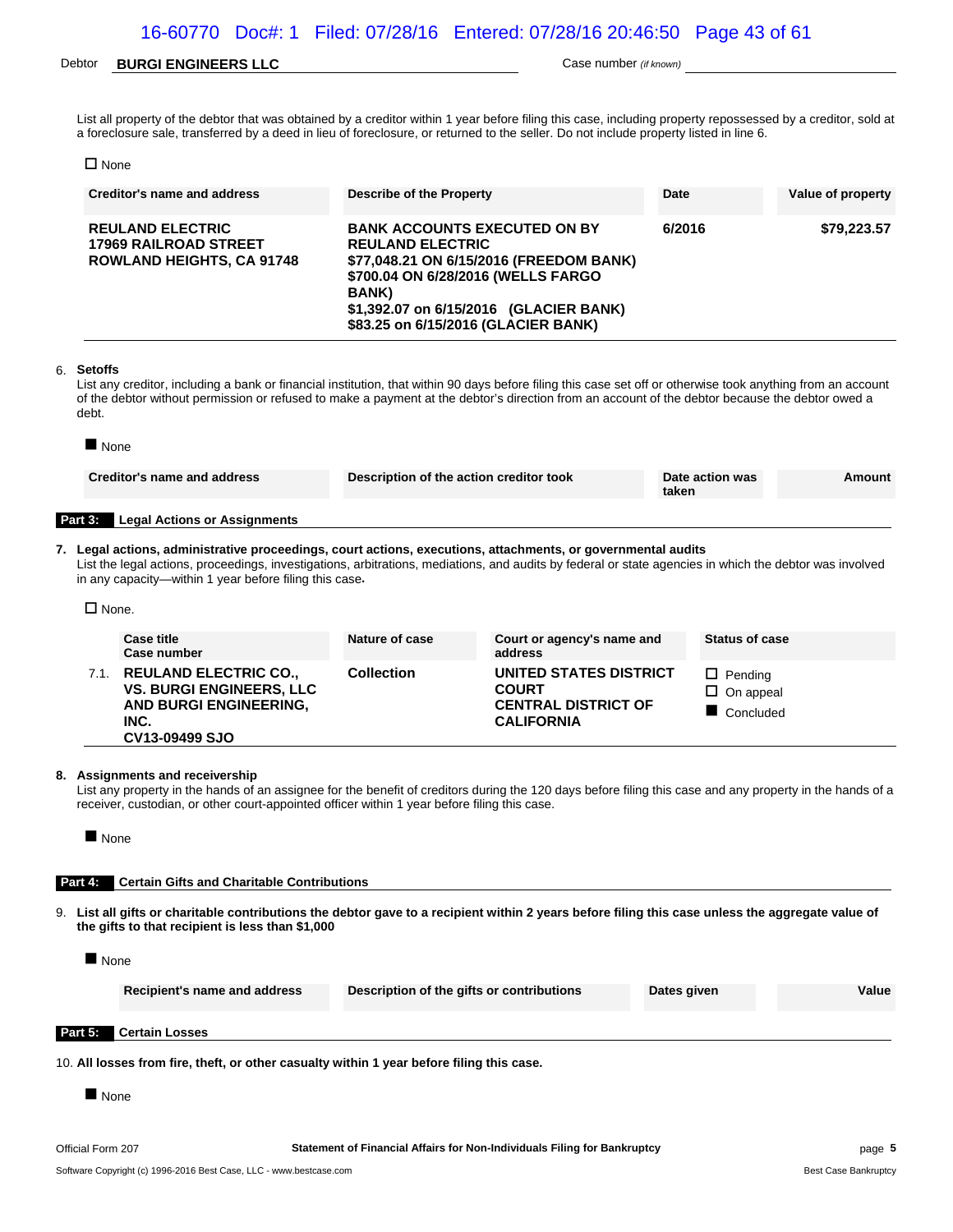| Debtor  | <b>BURGI ENGINEERS LLC</b>                                    | Case number (if known)                                                                                                                                                                                                                                                                                     |               |                           |  |  |
|---------|---------------------------------------------------------------|------------------------------------------------------------------------------------------------------------------------------------------------------------------------------------------------------------------------------------------------------------------------------------------------------------|---------------|---------------------------|--|--|
|         | Description of the property lost and<br>how the loss occurred | Amount of payments received for the loss<br>If you have received payments to cover the loss, for<br>example, from insurance, government compensation, or<br>tort liability, list the total received.<br>List unpaid claims on Official Form 106A/B (Schedule<br>A/B: Assets – Real and Personal Property). | Dates of loss | Value of property<br>lost |  |  |
| Part 6: | <b>Certain Payments or Transfers</b>                          |                                                                                                                                                                                                                                                                                                            |               |                           |  |  |

### 11. **Payments related to bankruptcy**

List any payments of money or other transfers of property made by the debtor or person acting on behalf of the debtor within 1 year before the filing of this case to another person or entity, including attorneys, that the debtor consulted about debt consolidation or restructuring, seeking bankruptcy relief, or filing a bankruptcy case.

 $\square$  None.

|                      | Who was paid or who received<br>the transfer?                                                                                                                            | If not money, describe any property transferred                                                                                                                                                                                                                                                                                                                                                                                                       | <b>Dates</b>                 | <b>Total amount or</b><br>value |
|----------------------|--------------------------------------------------------------------------------------------------------------------------------------------------------------------------|-------------------------------------------------------------------------------------------------------------------------------------------------------------------------------------------------------------------------------------------------------------------------------------------------------------------------------------------------------------------------------------------------------------------------------------------------------|------------------------------|---------------------------------|
| 11.1.                | <b>Address</b><br><b>PATTEN PETERMAN</b><br><b>BEKKEDAHL</b><br>& GREEN<br>2817 2ND AVENUE N, ST 300<br>BILLINGS, MT 59101                                               | <b>Attorney Fees</b>                                                                                                                                                                                                                                                                                                                                                                                                                                  | 7/20/2016                    | \$6,350.00                      |
|                      | <b>Email or website address</b>                                                                                                                                          |                                                                                                                                                                                                                                                                                                                                                                                                                                                       |                              |                                 |
|                      | Who made the payment, if not debtor?                                                                                                                                     |                                                                                                                                                                                                                                                                                                                                                                                                                                                       |                              |                                 |
| None.                | 12. Self-settled trusts of which the debtor is a beneficiary<br>to a self-settled trust or similar device.<br>Do not include transfers already listed on this statement. | List any payments or transfers of property made by the debtor or a person acting on behalf of the debtor within 10 years before the filing of this case                                                                                                                                                                                                                                                                                               |                              |                                 |
|                      | Name of trust or device                                                                                                                                                  | Describe any property transferred                                                                                                                                                                                                                                                                                                                                                                                                                     | Dates transfers<br>were made | <b>Total amount or</b><br>value |
|                      | 13. Transfers not already listed on this statement                                                                                                                       | List any transfers of money or other property by sale, trade, or any other means made by the debtor or a person acting on behalf of the debtor within<br>2 years before the filing of this case to another person, other than property transferred in the ordinary course of business or financial affairs. Include<br>both outright transfers and transfers made as security. Do not include gifts or transfers previously listed on this statement. |                              |                                 |
| $\blacksquare$ None. |                                                                                                                                                                          |                                                                                                                                                                                                                                                                                                                                                                                                                                                       |                              |                                 |
|                      | Who received transfer?<br><b>Address</b>                                                                                                                                 | Description of property transferred or<br>payments received or debts paid in exchange                                                                                                                                                                                                                                                                                                                                                                 | Date transfer<br>was made    | <b>Total amount or</b><br>value |
| Part 7:              | <b>Previous Locations</b>                                                                                                                                                |                                                                                                                                                                                                                                                                                                                                                                                                                                                       |                              |                                 |
|                      | 14. Previous addresses<br>Does not apply                                                                                                                                 | List all previous addresses used by the debtor within 3 years before filing this case and the dates the addresses were used.                                                                                                                                                                                                                                                                                                                          |                              |                                 |
|                      | <b>Address</b>                                                                                                                                                           |                                                                                                                                                                                                                                                                                                                                                                                                                                                       | Dates of occupancy           |                                 |
|                      |                                                                                                                                                                          |                                                                                                                                                                                                                                                                                                                                                                                                                                                       | From-To                      |                                 |
| Part 8:              | <b>Health Care Bankruptcies</b>                                                                                                                                          |                                                                                                                                                                                                                                                                                                                                                                                                                                                       |                              |                                 |
|                      | 15. Health Care bankruptcies                                                                                                                                             |                                                                                                                                                                                                                                                                                                                                                                                                                                                       |                              |                                 |
| Official Form 207    |                                                                                                                                                                          | Statement of Financial Affairs for Non-Individuals Filing for Bankruptcy                                                                                                                                                                                                                                                                                                                                                                              |                              | page 6                          |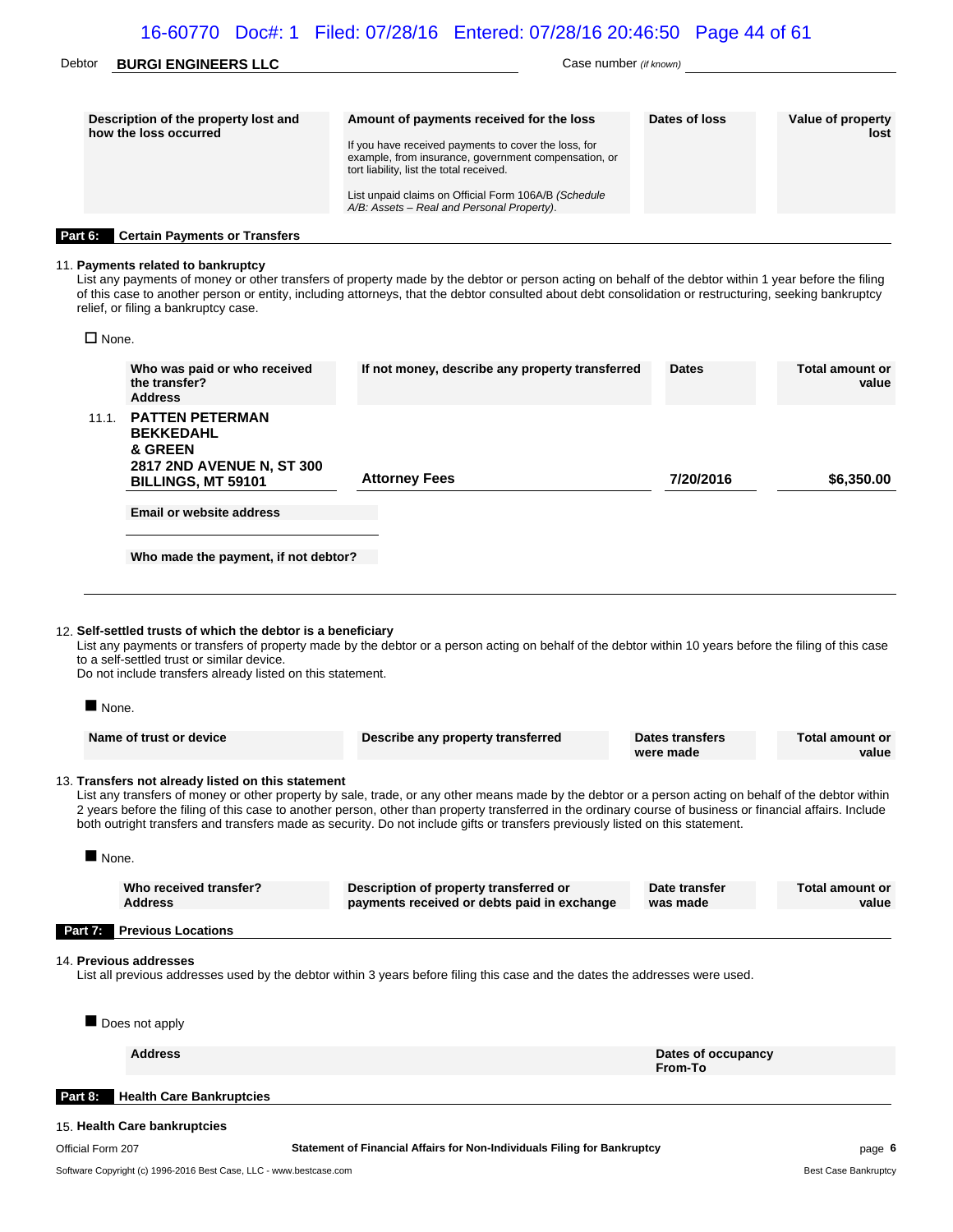### 16-60770 Doc#: 1 Filed: 07/28/16 Entered: 07/28/16 20:46:50 Page 45 of 61

### Debtor **BURGI ENGINEERS LLC Case number** *(if known)* Case number *(if known)*

|  |  |  | Is the debtor primarily engaged in offering services and facilities for: |  |
|--|--|--|--------------------------------------------------------------------------|--|
|  |  |  |                                                                          |  |

- diagnosing or treating injury, deformity, or disease, or
- providing any surgical, psychiatric, drug treatment, or obstetric care?
- No. Go to Part 9.

 $\Box$  Yes. Fill in the information below.

**Facility name and address Nature of the business operation, including type of services the debtor provides**

**If debtor provides meals and housing, number of patients in debtor's care**

**Part 9: Personally Identifiable Information**

16. **Does the debtor collect and retain personally identifiable information of customers?**

 $N_{\rm O}$ .

|  |  |  | $\Box$ Yes. State the nature of the information collected and retained. |  |  |
|--|--|--|-------------------------------------------------------------------------|--|--|
|--|--|--|-------------------------------------------------------------------------|--|--|

- 17. **Within 6 years before filing this case, have any employees of the debtor been participants in any ERISA, 401(k), 403(b), or other pension or profit-sharing plan made available by the debtor as an employee benefit?**
	- No. Go to Part 10.
	- $\Box$  Yes. Does the debtor serve as plan administrator?

#### **Part 10: Certain Financial Accounts, Safe Deposit Boxes, and Storage Units**

#### 18. **Closed financial accounts**

Within 1 year before filing this case, were any financial accounts or instruments held in the debtor's name, or for the debtor's benefit, closed, sold, moved, or transferred?

Include checking, savings, money market, or other financial accounts; certificates of deposit; and shares in banks, credit unions, brokerage houses, cooperatives, associations, and other financial institutions.

#### $\square$  None

|       | <b>Financial Institution name and</b><br><b>Address</b>        | Last 4 digits of<br>account number | Type of account or<br>instrument                                                      | Date account was<br>closed, sold,<br>moved, or<br>transferred | Last balance<br>before closing or<br>transfer |
|-------|----------------------------------------------------------------|------------------------------------|---------------------------------------------------------------------------------------|---------------------------------------------------------------|-----------------------------------------------|
| 18.1. | <b>WELLS FARGO BANK</b><br>2350 US - 93<br>KALISPELL, MT 59901 | XXXX-3955                          | $\Box$ Checking<br>Savings<br>$\Box$ Money Market<br>$\Box$ Brokerage<br>$\Box$ Other | <b>APRIL 13, 2016</b>                                         | \$0.00                                        |

#### 19. **Safe deposit boxes**

List any safe deposit box or other depository for securities, cash, or other valuables the debtor now has or did have within 1 year before filing this case.

| ۱г<br>ı<br>0<br>۰,<br>× |
|-------------------------|
|-------------------------|

#### 20. **Off-premises storage**

List any property kept in storage units or warehouses within 1 year before filing this case. Do not include facilities that are in a part of a building in which the debtor does business.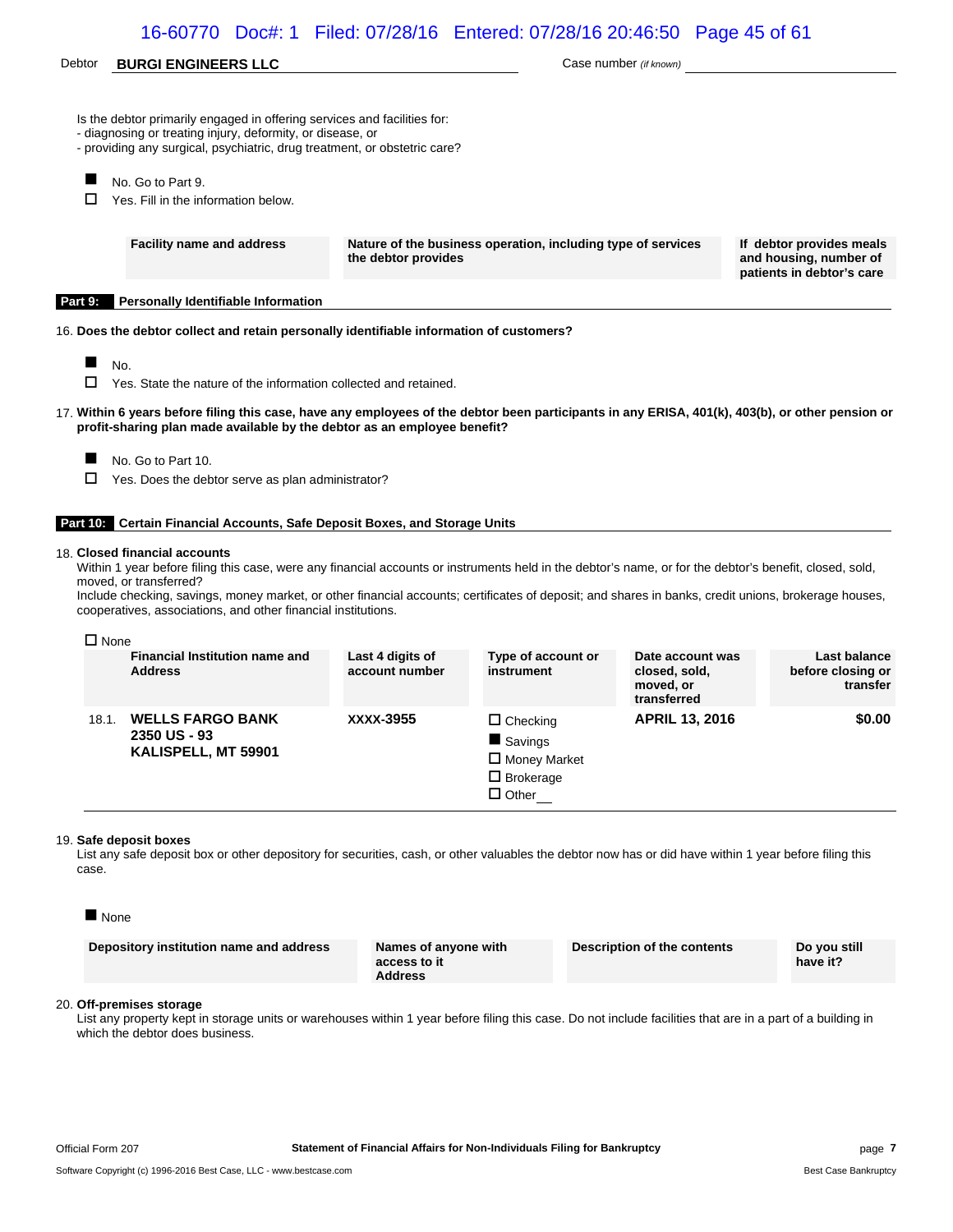| Debtor | <b>BURGI ENGINEERS LLC</b> |
|--------|----------------------------|
|--------|----------------------------|

Case number (if known)

None

**Facility name and address <b>Names** of anyone with

**access to it**

**Description of the contents Do you still**

**have it?**

### **Part 11: Property the Debtor Holds or Controls That the Debtor Does Not Own**

#### 21. **Property held for another**

List any property that the debtor holds or controls that another entity owns. Include any property borrowed from, being stored for, or held in trust. Do not list leased or rented property.

□ None

| Owner's name and address                                                                | Location of the property                         | Describe the property                                                                                                                                                                                                                                      | Value        |
|-----------------------------------------------------------------------------------------|--------------------------------------------------|------------------------------------------------------------------------------------------------------------------------------------------------------------------------------------------------------------------------------------------------------------|--------------|
| <b>BURGI CORPORATION</b><br><b>350 DUNWOODY LANE</b><br><b>COLUMBIA FALLS, MT 59912</b> | <b>1091 ROSE CROSSING</b><br>KALISPELL, MT 59901 | <b>VARIAC VARIABLE</b><br><b>TRANSFOMER - \$30,000</b><br><b>WT 1800 PRECISION POWER</b><br><b>ANALYZER - \$20,000</b><br><b>IT1000-S/SP1 SYSTEM FOR</b><br><b>POWER ANALYZER \$10,000</b><br><b>ADJUST SPEED ELEC</b><br><b>CONTROL PANEL \$45,000.00</b> | \$105,200.00 |

#### **Part 12: Details About Environment Information**

For the purpose of Part 12, the following definitions apply:

*Environmental law* means any statute or governmental regulation that concerns pollution, contamination, or hazardous material, regardless of the medium affected (air, land, water, or any other medium).

*Site* means any location, facility, or property, including disposal sites, that the debtor now owns, operates, or utilizes or that the debtor formerly owned, operated, or utilized.

*Hazardous material* means anything that an environmental law defines as hazardous or toxic, or describes as a pollutant, contaminant, or a similarly harmful substance.

**Report all notices, releases, and proceedings known, regardless of when they occurred.**

22. **Has the debtor been a party in any judicial or administrative proceeding under any environmental law? Include settlements and orders.**



□ Yes. Provide details below.

| Case title<br>Case number                                                                                                                                         | Court or agency name and<br>address | Nature of the case | <b>Status of case</b> |
|-------------------------------------------------------------------------------------------------------------------------------------------------------------------|-------------------------------------|--------------------|-----------------------|
| 23. Has any governmental unit otherwise notified the debtor that the debtor may be liable or potentially liable under or in violation of an<br>environmental law? |                                     |                    |                       |

| Official Form 207 |                                                                    | Statement of Financial Affairs for Non-Individuals Filing for Bankruptcy                |                             | page 8         |
|-------------------|--------------------------------------------------------------------|-----------------------------------------------------------------------------------------|-----------------------------|----------------|
| <b>Part 13:</b>   | Details About the Debtor's Business or Connections to Any Business |                                                                                         |                             |                |
|                   | Site name and address                                              | Governmental unit name and<br>address                                                   | Environmental law, if known | Date of notice |
|                   | No.<br>Yes. Provide details below.                                 |                                                                                         |                             |                |
|                   |                                                                    | 24. Has the debtor notified any governmental unit of any release of hazardous material? |                             |                |
|                   | Site name and address                                              | Governmental unit name and<br>address                                                   | Environmental law, if known | Date of notice |
|                   | No.<br>Yes. Provide details below.                                 |                                                                                         |                             |                |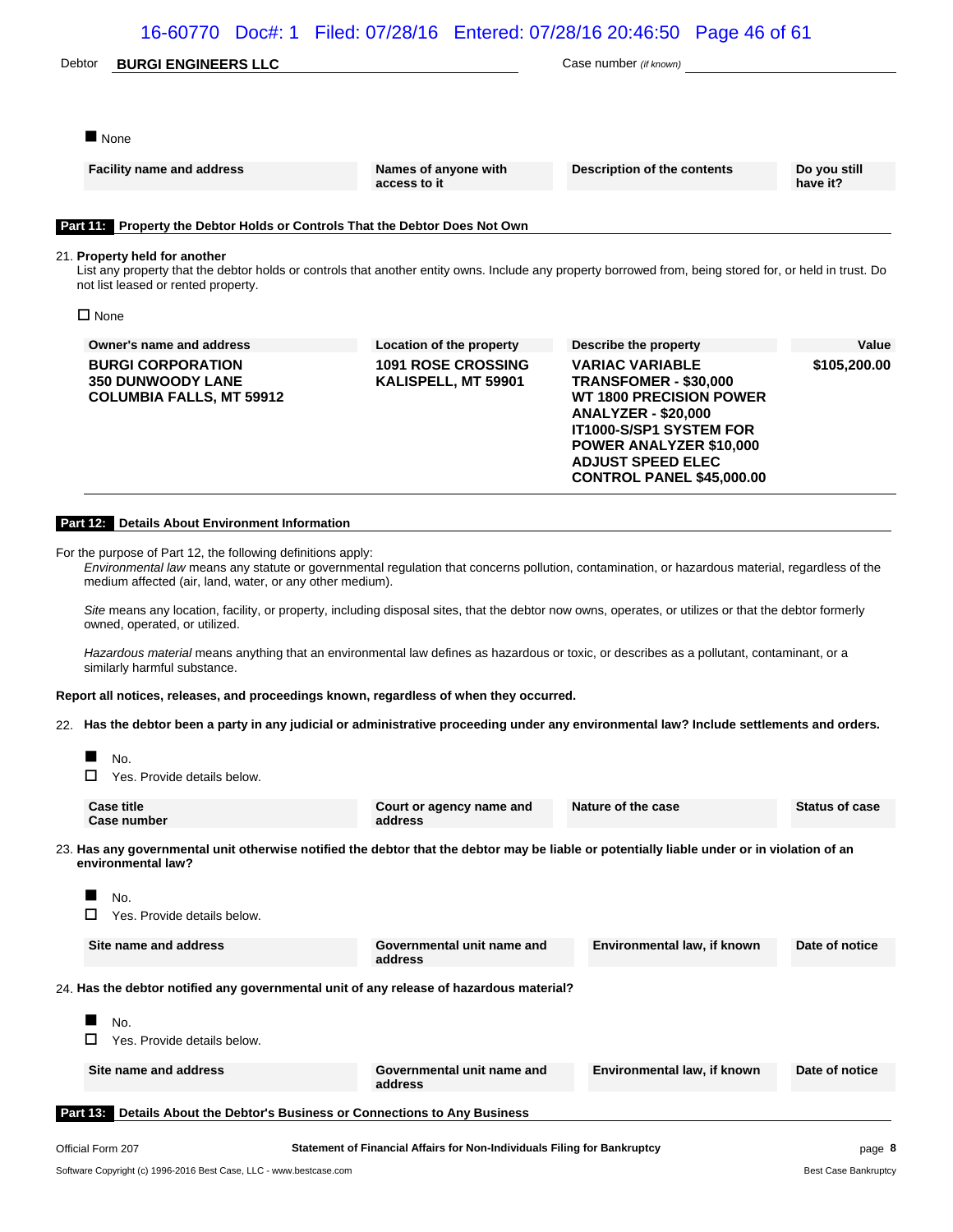### Debtor **BURGI ENGINEERS LLC** Case number *(if known)*

**unavailable, explain why**

#### 25. **Other businesses in which the debtor has or has had an interest**

List any business for which the debtor was an owner, partner, member, or otherwise a person in control within 6 years before filing this case. Include this information even if already listed in the Schedules.

| $\square$ None                                                                         |                                                                                 |                                                                                                                   |
|----------------------------------------------------------------------------------------|---------------------------------------------------------------------------------|-------------------------------------------------------------------------------------------------------------------|
| <b>Business name address</b>                                                           | Describe the nature of the business                                             | <b>Employer Identification number</b><br>Do not include Social Security number or ITIN.<br>Dates business existed |
| 25.1<br><b>BURGI ENGINEERS LLC</b><br><b>1091 ROSE CROSSING</b><br>KALISPELL, MT 59901 | <b>ENGINEER AND ASSEMBLE</b><br><b>ROTATING MACHINERY TEST</b><br><b>STANDS</b> | EIN:<br>26-0047716<br>From-To<br>1/3/2002 - PRESENT                                                               |

#### 26. **Books, records, and financial statements**

26a. List all accountants and bookkeepers who maintained the debtor's books and records within 2 years before filing this case.  $\square$  None

| Name and address |                                                                                                             | Date of service<br>From-To |
|------------------|-------------------------------------------------------------------------------------------------------------|----------------------------|
| 26a.1.           | JUNKERMIER. CLARK. CAMPANELLA. STEVENS<br><b>307 SPOKANE AVENUE, STE, 200</b><br><b>WHITEFISH, MT 59937</b> | <b>2002 - PRESENT</b>      |

26b. List all firms or individuals who have audited, compiled, or reviewed debtor's books of account and records or prepared a financial statement within 2 years before filing this case.

None

26c. List all firms or individuals who were in possession of the debtor's books of account and records when this case is filed.

#### $\n **Name**\n$

#### **Name and address If any books of account and records are**

26c.1. **JUNKERMIER, CLARK, CAMPANELLA, STEVENS 307 SPOKANE AVENUE, STE. 200 WHITEFISH, MT 59937**

26c.2. **DANIEL J. BURGI P.O. BOX 11058 KALISPELL, MT 59901**

#### 26c.3. **ROBERT C. BURGI 350 DUNWOODY LN. COLUMBIA FALLS, MT 59912**

26d. List all financial institutions, creditors, and other parties, including mercantile and trade agencies, to whom the debtor issued a financial statement within 2 years before filing this case.

□ None

**Name and address** 26d.1. **WHITEFISH CREDIT UNION 1845 HWY 93 S KALISPELL, MT 59901**

#### 26d.2. **WELLS FARGO BANK**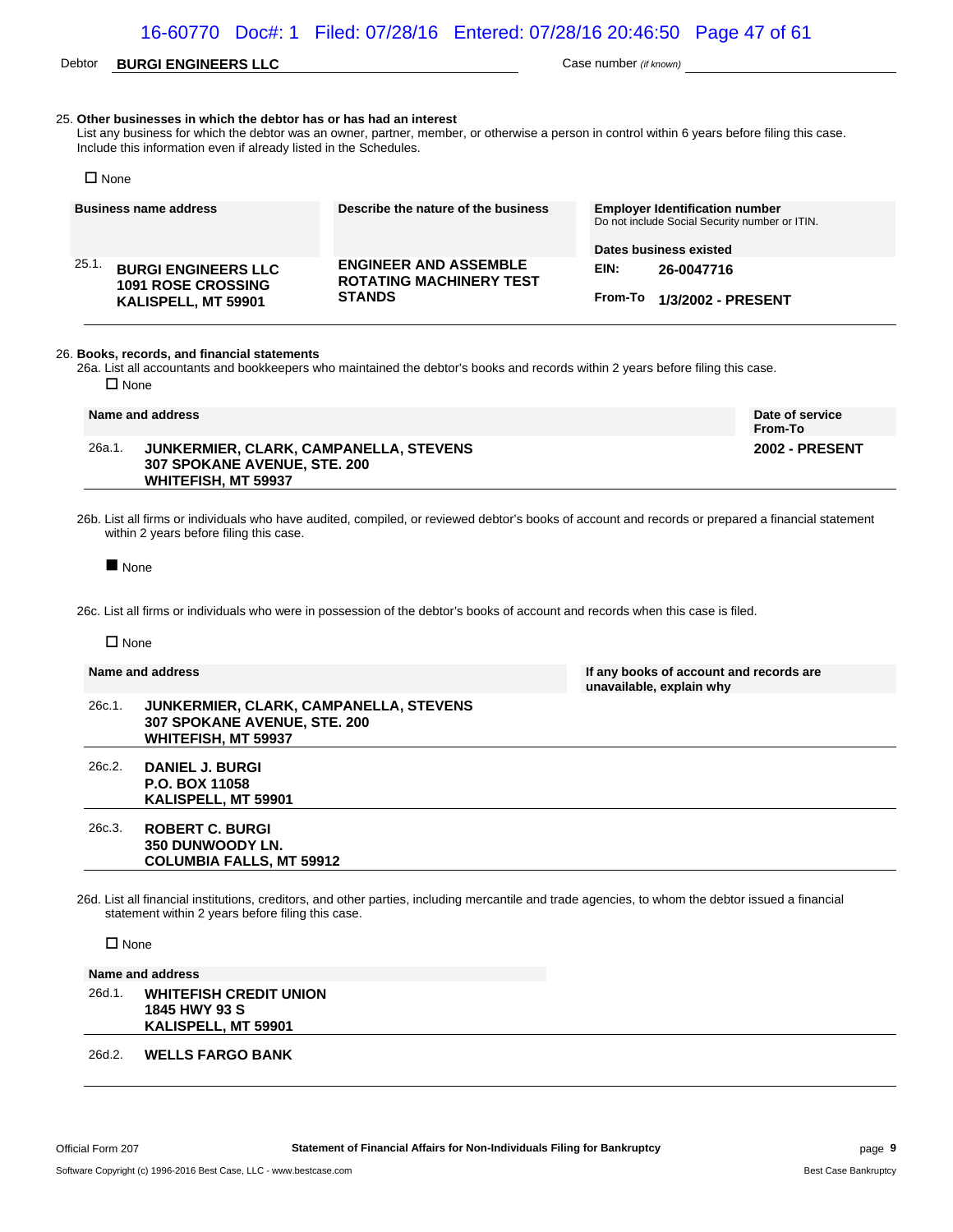### 16-60770 Doc#: 1 Filed: 07/28/16 Entered: 07/28/16 20:46:50 Page 48 of 61

| Debtor          | <b>BURGI ENGINEERS LLC</b>                                                                       |                   | Case number (if known)                                                          |
|-----------------|--------------------------------------------------------------------------------------------------|-------------------|---------------------------------------------------------------------------------|
|                 | Name and address                                                                                 |                   |                                                                                 |
| 26d.3.          | <b>FREEDOM BANK</b>                                                                              |                   |                                                                                 |
|                 | 530 9TH ST. W<br><b>COLUMBIA FALLS, MT 59912</b>                                                 |                   |                                                                                 |
| 27. Inventories | Have any inventories of the debtor's property been taken within 2 years before filing this case? |                   |                                                                                 |
| п<br><b>No</b>  |                                                                                                  |                   |                                                                                 |
|                 | Yes. Give the details about the two most recent inventories.                                     |                   |                                                                                 |
|                 | Name of the person who supervised the taking of the<br>inventory                                 | Date of inventory | The dollar amount and basis (cost, market,<br>or other basis) of each inventory |
| 27.1            | <b>DANIEL J. BURGI</b>                                                                           | 6/30/2016         | \$16,983.46 - FIFO                                                              |
|                 | Name and address of the person who has possession of<br>inventory records                        |                   |                                                                                 |
|                 | <b>DANIEL J. BURGI</b><br>P.O. BOX 11058<br>KALISPELL, MT 59901                                  |                   |                                                                                 |
|                 | 27.2 DANIEL J. BURGI                                                                             | 3/31/2016         | \$16,938.46 - FIFO                                                              |
|                 | Name and address of the person who has possession of<br>inventory records                        |                   |                                                                                 |
|                 | <b>DANIEL J. BURGI</b><br>P.O. BOX 11058<br>KALISPELL, MT 59901                                  |                   |                                                                                 |

28. **List the debtor's officers, directors, managing members, general partners, members in control, controlling shareholders, or other people in control of the debtor at the time of the filing of this case.**

| <b>Name</b>            | <b>Address</b>                                      | Position and nature of any<br>interest | % of interest, if<br>anv |
|------------------------|-----------------------------------------------------|----------------------------------------|--------------------------|
| <b>ROBERT C. BURGI</b> | 350 DUNWOODY LN.<br><b>COLUMBIA FALLS, MT 59912</b> | <b>MEMBER</b>                          | 90 PERCENT               |
|                        |                                                     |                                        |                          |
| <b>Name</b>            | <b>Address</b>                                      | Position and nature of any<br>interest | % of interest, if<br>anv |

29. **Within 1 year before the filing of this case, did the debtor have officers, directors, managing members, general partners, members in control of the debtor, or shareholders in control of the debtor who no longer hold these positions?**



#### 30. **Payments, distributions, or withdrawals credited or given to insiders**

Within 1 year before filing this case, did the debtor provide an insider with value in any form, including salary, other compensation, draws, bonuses, loans, credits on loans, stock redemptions, and options exercised?



**Now Yes. Identify below.**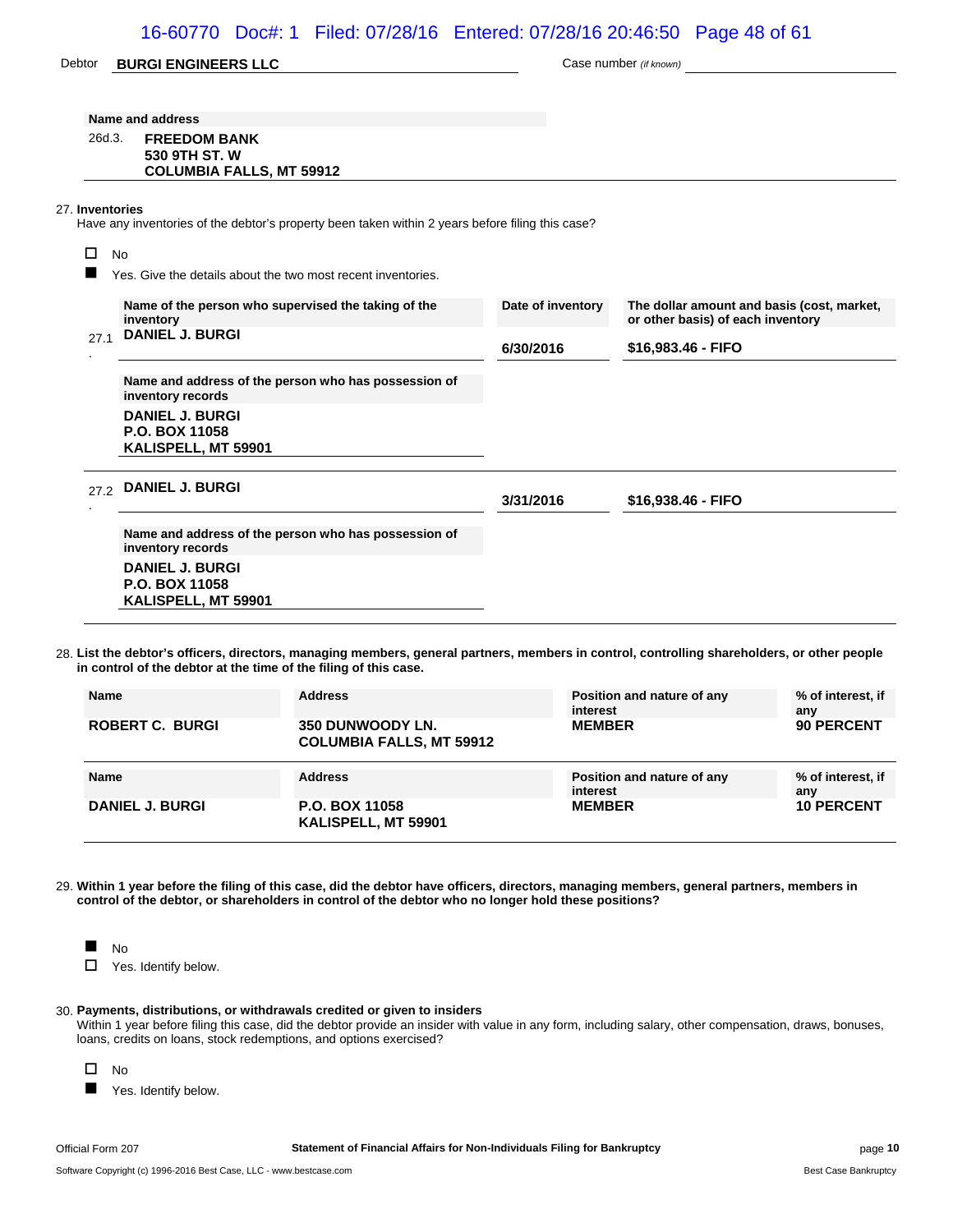### 16-60770 Doc#: 1 Filed: 07/28/16 Entered: 07/28/16 20:46:50 Page 49 of 61

| Debtor | <b>BURGI ENGINEERS LLC</b>                                                    | Case number (if known)                                                                                                                      |                          |                                          |
|--------|-------------------------------------------------------------------------------|---------------------------------------------------------------------------------------------------------------------------------------------|--------------------------|------------------------------------------|
|        | Name and address of recipient                                                 | Amount of money or description and value of<br>property                                                                                     | <b>Dates</b>             | <b>Reason for</b><br>providing the value |
| 30.1   | <b>ROBERT C. BURGI</b><br>350 DUNWOODY LN.<br><b>COLUMBIA FALLS, MT 59912</b> | SALARY - \$160,380.81<br><b>HEALTH AND LIFE INSURANCE</b><br><b>BENEFITS \$29,886.80</b><br>DRAW - \$59,262.40<br><b>TOTAL \$249,530.01</b> | $7/2015 -$<br>7/21/2016  |                                          |
|        | <b>Relationship to debtor</b><br><b>MEMBER</b>                                |                                                                                                                                             |                          |                                          |
| 30.2   | <b>DANIEL J. BURGI</b><br><b>P.O. BOX 11058</b><br>KALISPELL, MT 59901        | SALARY - \$103,586.86<br><b>HEALTH AND LIFE INSURANCE</b><br><b>BENEFITS \$28,739.88</b><br>DRAW - \$8,552.87<br><b>TOTAL \$140,861.61</b>  | 7/18/2015 -<br>7/11/2016 |                                          |
|        | <b>Relationship to debtor</b><br><b>MEMBER</b>                                |                                                                                                                                             |                          |                                          |

□ Yes. Identify below.

**Name of the parent corporation Employer Identification number of the parent corporation**

32. **Within 6 years before filing this case, has the debtor as an employer been responsible for contributing to a pension fund?**

 $N<sub>0</sub>$ □ Yes. Identify below.

**Name of the parent corporation Employer Identification number of the parent corporation**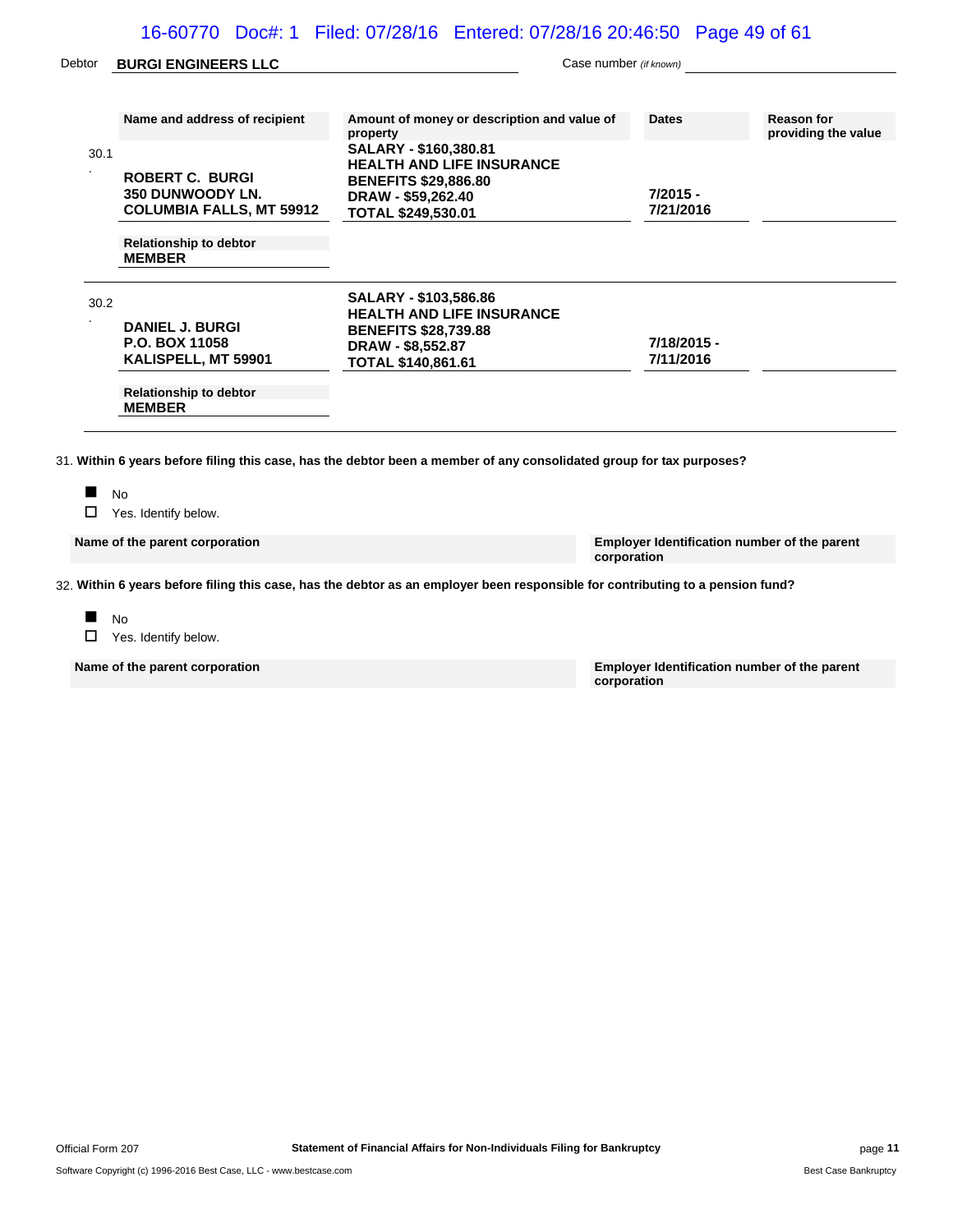### 16-60770 Doc#: 1 Filed: 07/28/16 Entered: 07/28/16 20:46:50 Page 50 of 61

### Debtor **BURGI ENGINEERS LLC** Case number *(if known)*

#### **Part 14: Signature and Declaration**

**WARNING** -- Bankruptcy fraud is a serious crime. Making a false statement, concealing property, or obtaining money or property by fraud in connection with a bankruptcy case can result in fines up to \$500,000 or imprisonment for up to 20 years, or both. 18 U.S.C. §§ 152, 1341, 1519, and 3571.

I have examined the information in this *Statement of Financial Affairs* and any attachments and have a reasonable belief that the information is true and correct.

I declare under penalty of perjury that the foregoing is true and correct.

Executed on **July 28, 2016**

#### **/s/ ROBERT BURGI ROBERT BURGI**

Signature of individual signing on behalf of the debtor Printed name

Position or relationship to debtor **MEMBER**

**Are additional pages to** *Statement of Financial Affairs for Non-Individuals Filing for Bankruptcy* **(Official Form 207) attached?**

 $\blacksquare$  No

 $\Box$  Yes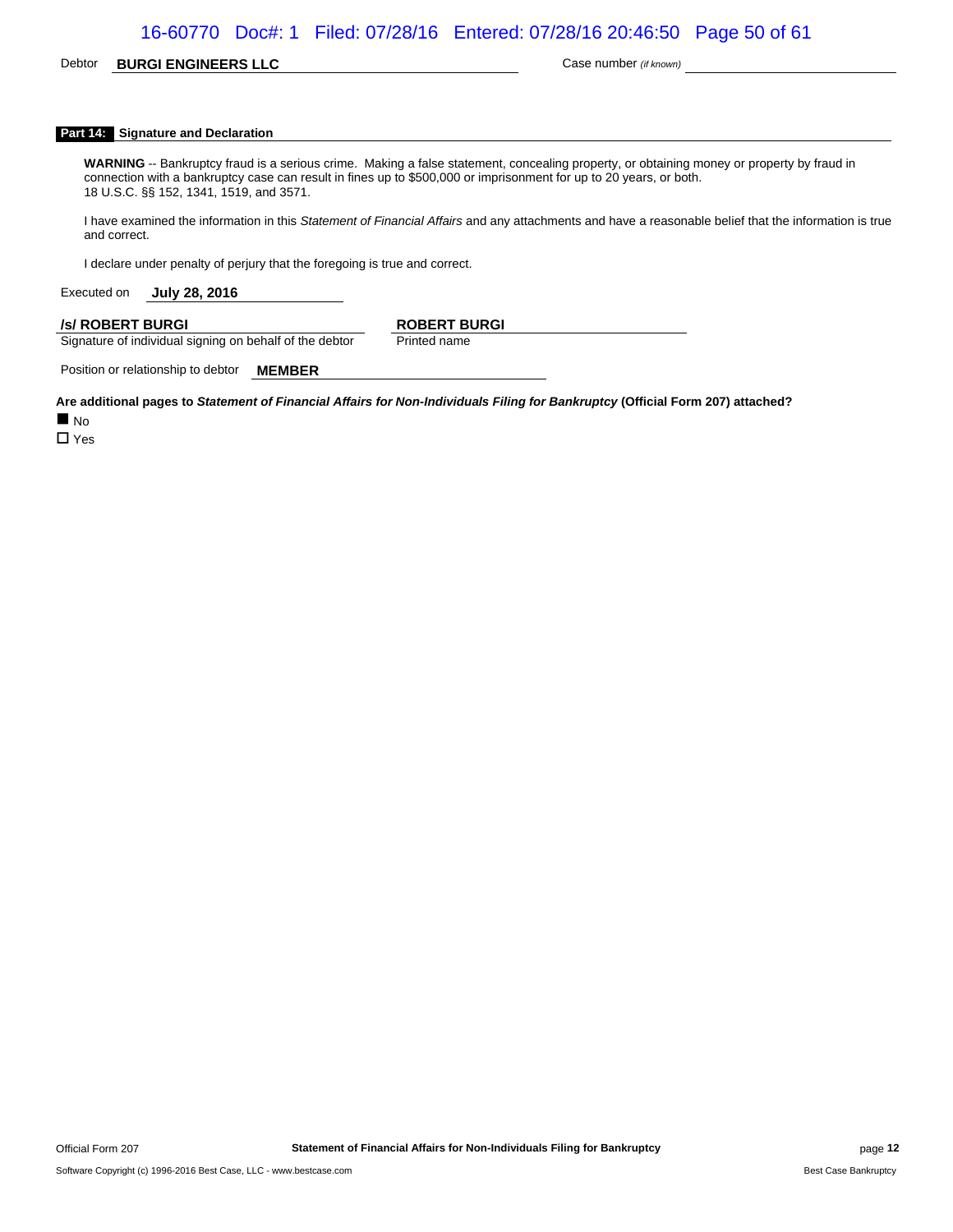16-60770 Doc#: 1 Filed: 07/28/16 Entered: 07/28/16 20:46:50 Page 51 of 61

|          | B2030 (Form 2030) (12/15)                                                                                                                                                                                                                                                                                                                                                                                                                                                                                                                                          |                                                                     |          |          |
|----------|--------------------------------------------------------------------------------------------------------------------------------------------------------------------------------------------------------------------------------------------------------------------------------------------------------------------------------------------------------------------------------------------------------------------------------------------------------------------------------------------------------------------------------------------------------------------|---------------------------------------------------------------------|----------|----------|
|          |                                                                                                                                                                                                                                                                                                                                                                                                                                                                                                                                                                    | <b>United States Bankruptcy Court</b><br><b>District of Montana</b> |          |          |
| In re    | <b>BURGI ENGINEERS LLC</b>                                                                                                                                                                                                                                                                                                                                                                                                                                                                                                                                         |                                                                     | Case No. |          |
|          |                                                                                                                                                                                                                                                                                                                                                                                                                                                                                                                                                                    | Debtor(s)                                                           | Chapter  | 11       |
|          | DISCLOSURE OF COMPENSATION OF ATTORNEY FOR DEBTOR(S)                                                                                                                                                                                                                                                                                                                                                                                                                                                                                                               |                                                                     |          |          |
|          | Pursuant to 11 U .S.C. § 329(a) and Fed. Bankr. P. 2016(b), I certify that I am the attorney for the above named debtor(s) and that<br>compensation paid to me within one year before the filing of the petition in bankruptcy, or agreed to be paid to me, for services rendered or to<br>be rendered on behalf of the debtor(s) in contemplation of or in connection with the bankruptcy case is as follows:                                                                                                                                                     |                                                                     |          |          |
|          | $\label{thm:2} \textbf{For legal services, I have agreed to accept} \underline{\textit{m}m} \underline{\textit{m}m} \underline{\textit{m}m} \underline{\textit{m}m} \underline{\textit{m}m} \underline{\textit{m}m} \underline{\textit{m}m} \underline{\textit{m}m} \underline{\textit{m}m} \underline{\textit{m}m} \underline{\textit{m}m} \underline{\textit{m}m} \underline{\textit{m}m} \underline{\textit{m}m} \underline{\textit{m}m} \underline{\textit{m}m} \underline{\textit{m}m} \underline{\textit{m}m} \underline{\textit{m}m} \underline{\textit{m}$ |                                                                     |          | 6,350.00 |
|          |                                                                                                                                                                                                                                                                                                                                                                                                                                                                                                                                                                    |                                                                     | \$       | 6,350.00 |
|          | Balance Due                                                                                                                                                                                                                                                                                                                                                                                                                                                                                                                                                        |                                                                     | \$       | 0.00     |
|          | The source of the compensation paid to me was:                                                                                                                                                                                                                                                                                                                                                                                                                                                                                                                     |                                                                     |          |          |
|          | Debtor<br>ш<br>$\Box$ Other (specify):                                                                                                                                                                                                                                                                                                                                                                                                                                                                                                                             |                                                                     |          |          |
|          | The source of compensation to be paid to me is:                                                                                                                                                                                                                                                                                                                                                                                                                                                                                                                    |                                                                     |          |          |
|          | Debtor<br>$\Box$ Other (specify):<br><b>In the contract of the contract of the contract of the contract of the contract of the contract of the contract of the contract of the contract of the contract of the contract of the contract of the contract of the contra</b>                                                                                                                                                                                                                                                                                          |                                                                     |          |          |
|          | I have not agreed to share the above-disclosed compensation with any other person unless they are members and associates of my law firm.                                                                                                                                                                                                                                                                                                                                                                                                                           |                                                                     |          |          |
|          |                                                                                                                                                                                                                                                                                                                                                                                                                                                                                                                                                                    |                                                                     |          |          |
|          | $\Box$ I have agreed to share the above-disclosed compensation with a person or persons who are not members or associates of my law firm. A<br>copy of the agreement, together with a list of the names of the people sharing in the compensation is attached.                                                                                                                                                                                                                                                                                                     |                                                                     |          |          |
|          | In return for the above-disclosed fee, I have agreed to render legal service for all aspects of the bankruptcy case, including:                                                                                                                                                                                                                                                                                                                                                                                                                                    |                                                                     |          |          |
|          | a. Analysis of the debtor's financial situation, and rendering advice to the debtor in determining whether to file a petition in bankruptcy;<br>b. Preparation and filing of any petition, schedules, statement of affairs and plan which may be required;<br>c. Representation of the debtor at the meeting of creditors and confirmation hearing, and any adjourned hearings thereof;<br>d. [Other provisions as needed]<br>General bankruptcy counsel, examination of claims, preparation of plan and disclosure statement, etc.                                |                                                                     |          |          |
| 4.<br>5. | James A. Patten and Blake A. Robertson are the Lead Attorneys and their hourly rates are \$330.00 and \$175.00.<br>The hourly rates of the other attorneys in the office range from \$175.00 - \$330.00. The hourly rates of the<br>Paralegals working on this case range from \$90.00 to \$160.00.                                                                                                                                                                                                                                                                |                                                                     |          |          |
| 6.       | By agreement with the debtor(s), the above-disclosed fee does not include the following service:<br>Representation of the debtors in any dischargeability actions and/or any other adversary proceeding.                                                                                                                                                                                                                                                                                                                                                           |                                                                     |          |          |

**July 28, 2016** *July 28, 2016* **<b>***<i>July 28, 2016 <i>Js /s/ JAMES A. PATTEN* 119 *Date* **JAMES A. PATTEN 1191** *Signature of Attorney* **PATTEN PETERMAN BEKKEDAHL & GREEN 2817 2ND AVENUE N, ST 300**

**BILLINGS, MT 59101 (406) 252-8500 Fax: (406) 294-9500**

*Name of law firm*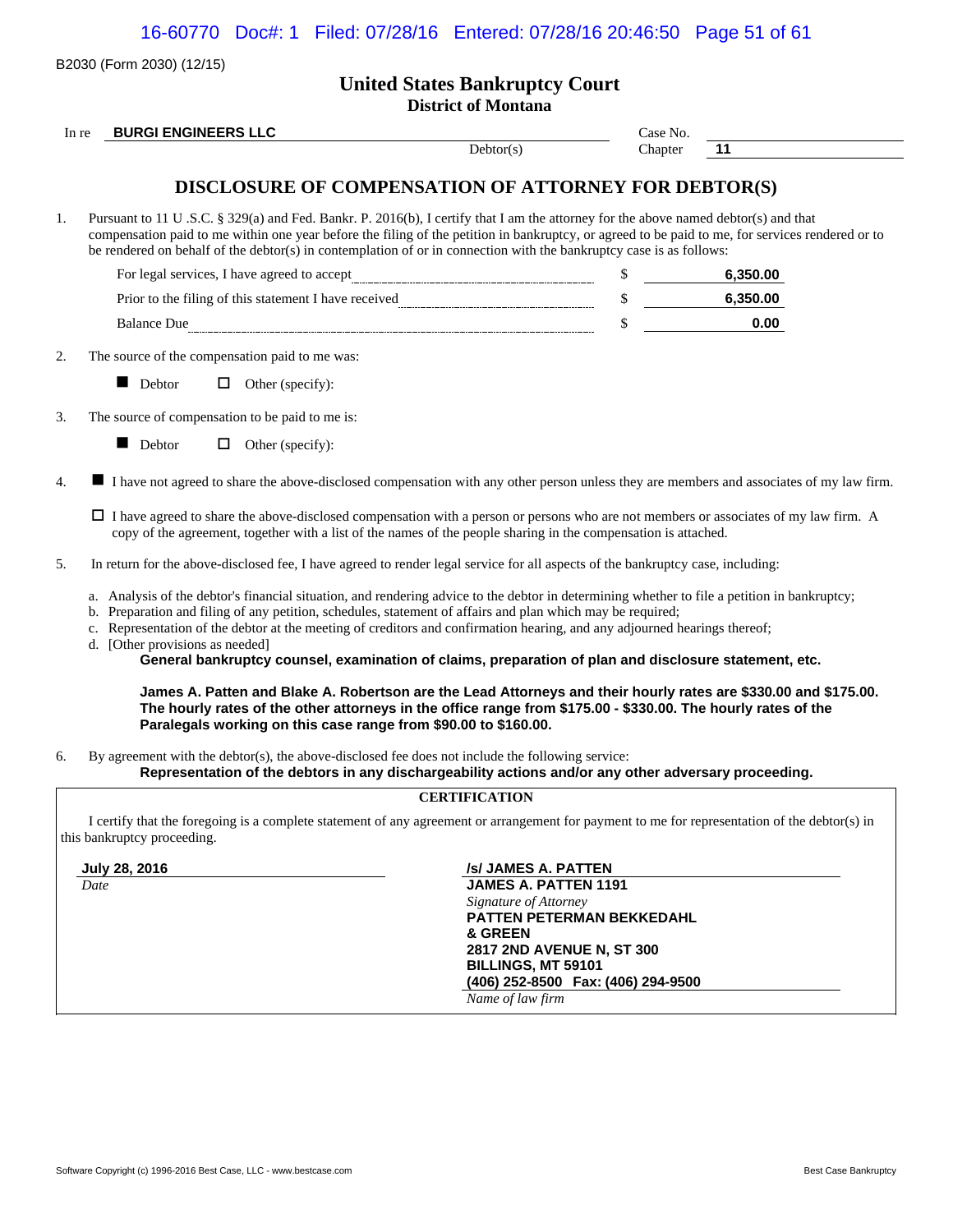### 16-60770 Doc#: 1 Filed: 07/28/16 Entered: 07/28/16 20:46:50 Page 52 of 61

# **United States Bankruptcy Court**

**District of Montana**

In re **BURGI ENGINEERS LLC** Case No.

### **LIST OF EQUITY SECURITY HOLDERS**

Following is the list of the Debtor's equity security holders which is prepared in accordance with rule 1007(a)(3) for filing in this Chapter 11 Case

Name and last known address or place of business of holder Security Class Number of Securities Kind of Interest

**DANIEL J. BURGI P.O. BOX 11058 KALISPELL, MT 59901**

**ROBERT C. BURGI 350 DUNWOODY LN. COLUMBIA FALLS, MT 59912**

### **DECLARATION UNDER PENALTY OF PERJURY ON BEHALF OF CORPORATION OR PARTNERSHIP**

I, the **MEMBER** of the corporation named as the debtor in this case, declare under penalty of perjury that I have read the foregoing List of Equity Security Holders and that it is true and correct to the best of my information and belief.

Date **July 28, 2016** Signature **/s/ ROBERT BURGI ROBERT BURGI**

> *Penalty for making a false statement of concealing property:* Fine of up to \$500,000 or imprisonment for up to 5 years or both. 18 U.S.C. §§ 152 and 3571.

Debtor(s) Chapter **11** 

**10 PERCENT**

**90 PERCENT**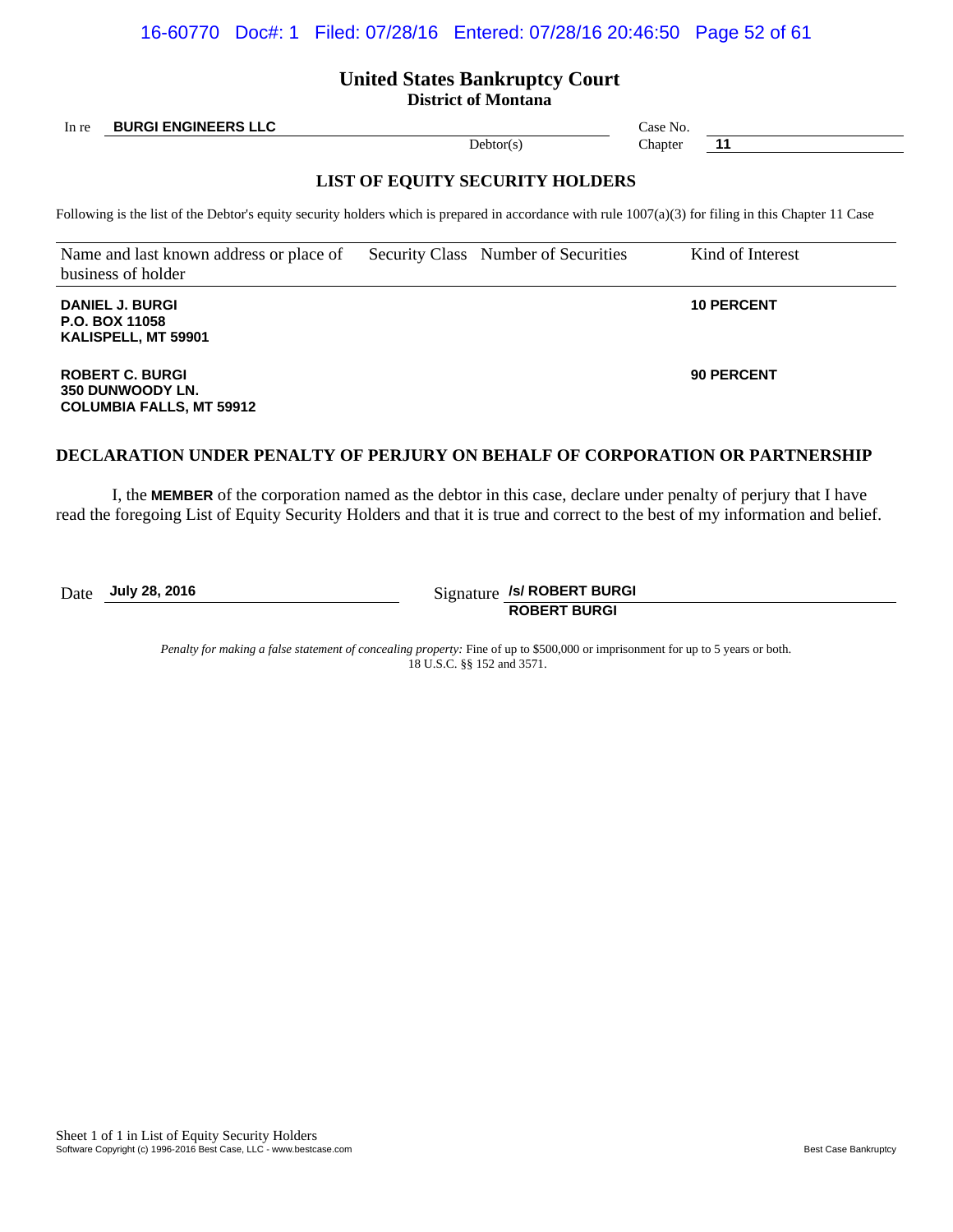### **United States Bankruptcy Court District of Montana**

# **VERIFICATION OF CREDITOR MATRIX**

I, the MEMBER of the corporation named as the debtor in this case, hereby verify that the attached list of creditors is true and correct

to the best of my knowledge.

| Date: | July 28, 2016 | <b>/s/ ROBERT BURGI</b>            |  |
|-------|---------------|------------------------------------|--|
|       |               | <b>ROBERT BURGI/MEMBER</b>         |  |
|       |               | Signer/Title                       |  |
| Date: | July 28, 2016 | /s/ JAMES A. PATTEN                |  |
|       |               | Signature of Attorney              |  |
|       |               | <b>JAMES A. PATTEN 1191</b>        |  |
|       |               | <b>PATTEN PETERMAN BEKKEDAHL</b>   |  |
|       |               | & GREEN                            |  |
|       |               | <b>2817 2ND AVENUE N, ST 300</b>   |  |
|       |               | <b>BILLINGS, MT 59101</b>          |  |
|       |               | (406) 252-8500 Fax: (406) 294-9500 |  |
|       |               |                                    |  |

In re **BURGI ENGINEERS LLC** Case No.

Debtor(s) Chapter **11**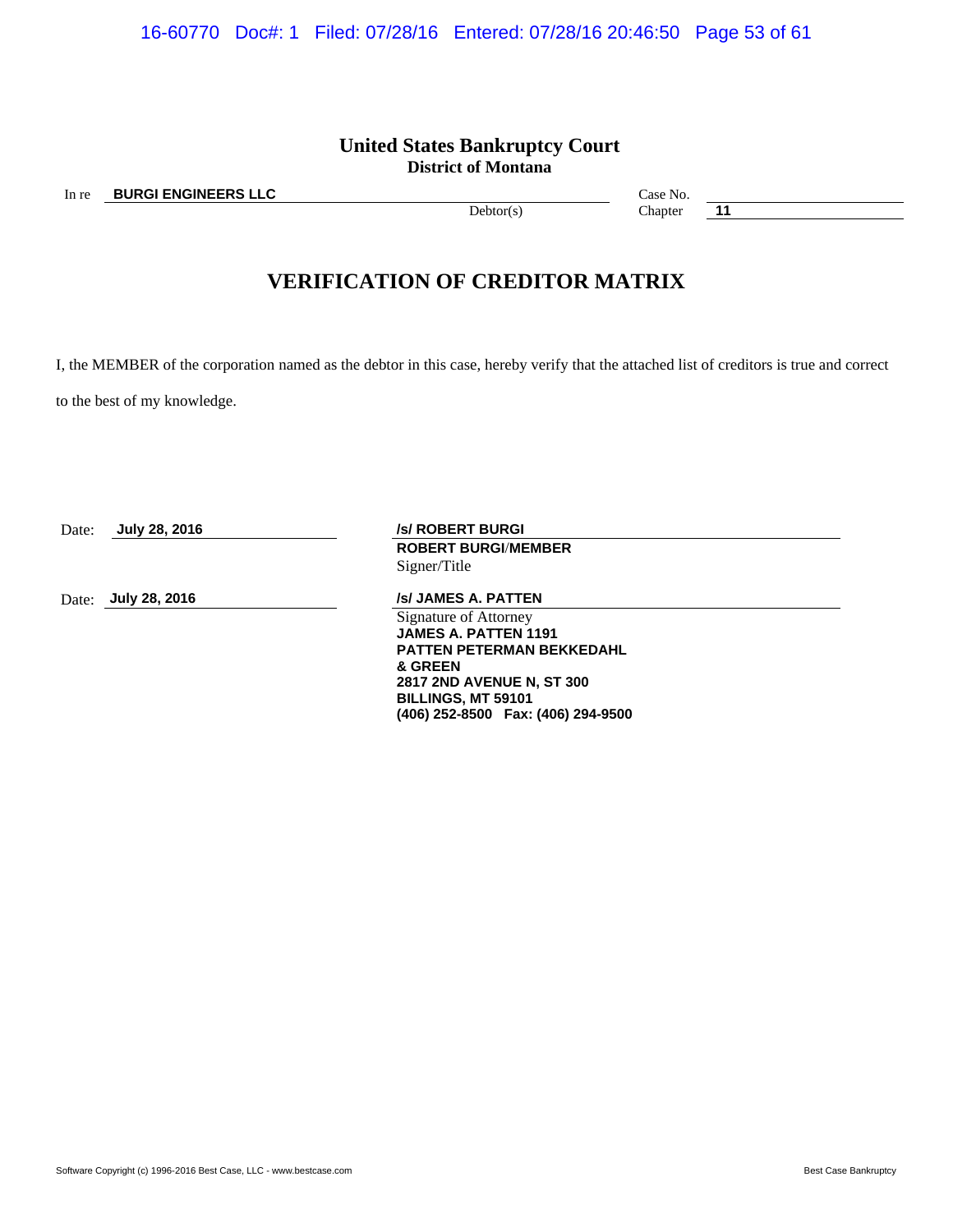### 16-60770 Doc#: 1 Filed: 07/28/16 Entered: 07/28/16 20:46:50 Page 54 of 61

BURGI ENGINEERS LLC 1091 ROSE CROSSING KALISPELL MT 59901

AMERICAN ALLOY 3809 N. SULLIVAN ROAD BUILDING 11, SUITE M SPOKANE WA 99216

AMERICAN MACHINE

P.O. BOX 151

JAMES A. PATTEN PATTEN PETERMAN BEKKEDAHL & GREEN 2817 2ND AVENUE N, ST 300 BILLINGS, MT 59101

WHITEFISH CREDIT UNION 1845 HWY 93 SOUTH KALISPELL MT 59901

FLATHEAD COUNTY TREASURER 935 1ST AVENUE W STE T KALISPELL MT 59901

INTERNAL REVENUE SERVICE PO BOX 7346 PHILADELPHIA PA 19101-7346

PO BOX 7701

HELENA MT 59604-7701

MONTANA DEPT OF REVENUE ANIXTER INC. KIM DAVIS, BANKRUPTCY SPECIALIST P.O. BOX 847428

DALLAS TX 75248

POLAND

ANDERS, BUSINESS SOLUTIONS 1525 SOUTH RUSSELL MT 59980-1000

43-340 KOZY

UL WYZWOLENIA 550

NEW YORK MILLS MN 56567-0151

BATTERY POWER SYSTMES 201 FRONTAGE RD.N. SUITE A PACIFIC WA 98047

BETZ INDUSTRIES 2121 BRISTOL AVENUE NW GRAND RAPIDS MI 49504

BURGI CORPORATION 350 DUNWOODY LANE COLUMBIA FALLS MT 59912

ANDERSON ELECTRIC CONTROLS INC. BURKERT CONTROMATIC CORP 8639 SOUTH 212TH STREET P.O. BOX 896001 KENT WA 98031 CHARLOTTE NC 28289

ANGA USZCZELNIENIA MECHANICZNE SAPITAL PREMIUM FINANCING I P.O. BOX 660899 DALLAS TX 75266-0899

> CARLETON UNIVERSITY PURCHASING SERVICES 1125 COLONEL BY DRIVE OTTAWA, CANADA K1S 5B6

MT UNEMPLOYMENT INSURANCE APPLIED INDUSTRIAL TECHNOLOGIES CLINTON PATTERN WORKS P.O. BOX 6339 HELENA MT 59605 2251 NETWORK PLACE 1215 W. BANCROFT ST CHICAGO IL 60673 TOLEDO OH 43606

| AIRCRAFT ELECTRICAL COMPONENTS, ANDOMATIONS DIRECT |                               | COMMERCIAL MACHINE SERVIC |
|----------------------------------------------------|-------------------------------|---------------------------|
| NEVADA REPAIR CENTER                               | P.O. BOX 402417               | 3390 HWY 2 EAST #4        |
| 2482 PROGRESS DRIVE                                | ATLANTA GA 30384              | KALISPELL MT 59901        |
| REDDING CA 96001                                   |                               |                           |
|                                                    |                               |                           |
| ALLIED ELECTRONICS                                 | AVIS RENT A CAR SYSTME INC.   | DAILY INTERLAKE           |
| P.O. BOX 2235                                      | 7876 COLLECTIONS CENTER DRIVE | P.O. BOX 7610             |

FORT WORTH TX 76113

7876 COLLECTIONS CENTER DRIVE CHICAGO IL 60693

P.O. BOX 7610 KALISPELL MT 59904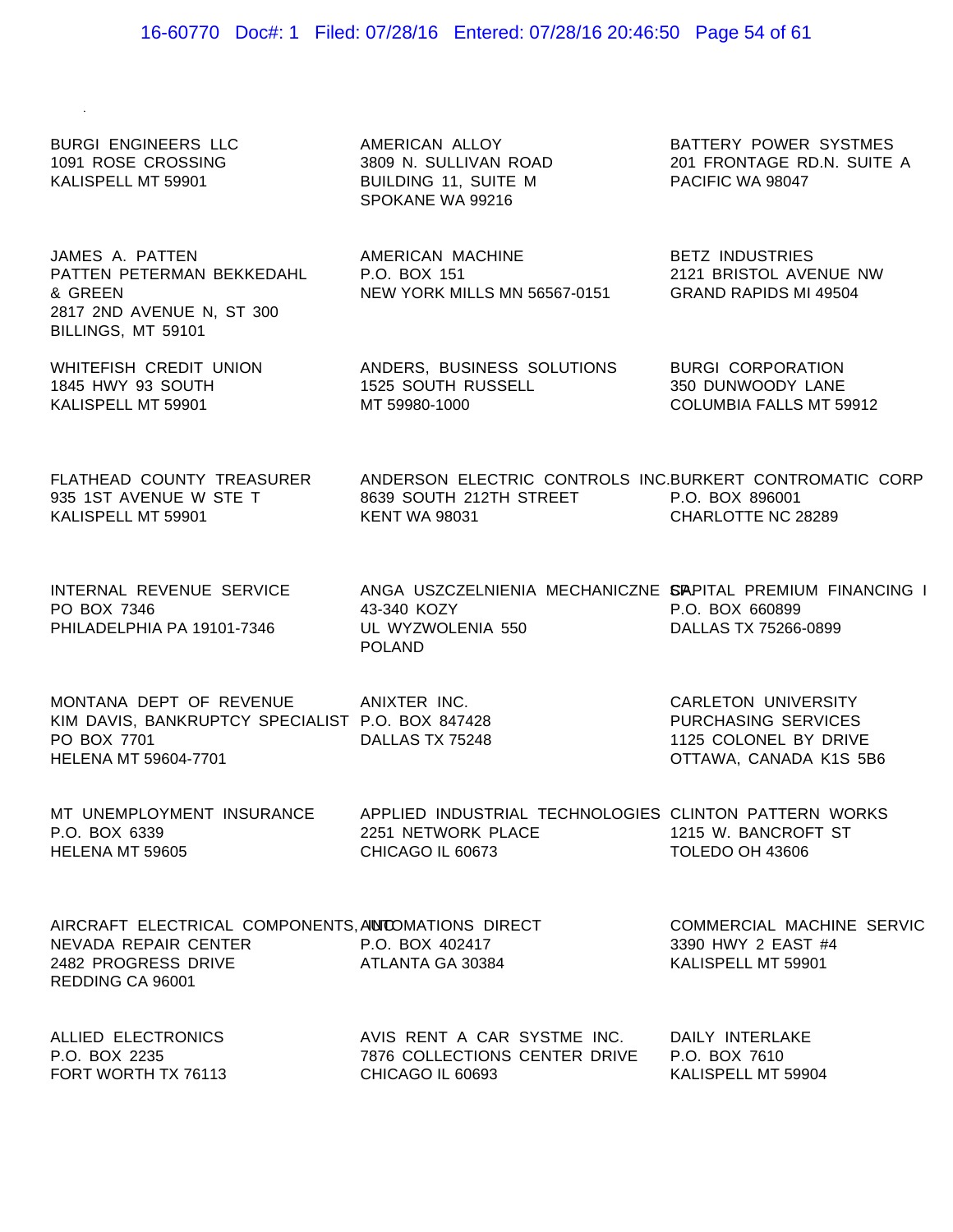### 16-60770 Doc#: 1 Filed: 07/28/16 Entered: 07/28/16 20:46:50 Page 55 of 61

DANIEL J. BURGI P.O. BOX 11058 KALISPELL MT 59901

HORIBA AUTOMOTIVE 2890 JOHN R. ROAD WENDOVER UT 84083

> KLUBER LUBRICATION 32 INDUSTRIAL DRIVE LONDONDERRY NH 03053

> LANDSTAR RANGER INC

PHILADELPHIA PA 19178

LIBERTY MUTUAL INSURANCE

P.O. BOX 784293

P.O. BOX 66546

DEWESOFT, LLC 8720 HELLER RD MORRISONVILLE WI 53571

DOLL, AMIR, ELEY 1888 CENTURY PARK E. #1850 LOS ANGELES CA 90067

E&R INDUSTRIAL SALES 40800 ENTERPRISE DRIVE STERLING HEIGHTS MI 48314

ECKSTROM CONSULTING P.O. BOX 5588 EVERETT WA 98206-5588

MAGNATEX PUMPS INC. P.O. BOX 975426 DALLAS TX 75397

SAINT LOUIS MO 63166

ENCLOSURES DIRECT P.O. BOX 59062 OTTAWA OT K1G 5T7 CANADA

MAH MACHINE COMPANY 3301 SOUTH CENTRAL CICERO IL 60804

MCMASTER CARR SUPPLY COMPANY

NORTHROP GRUMMAN SYSTEMS CORPORATION 8710 FREEPORT PARKWAY, SUI'20 IRVING TX 75063

NOVATION INC 2616 N. LOCUST RD SPOKANE WA 99206

OMEGA ENGINEERING P.O. BOX 405369 ATLANTA GA 30384

> PRECISION CUTTING TECHNOLO 16208 EAST LACROSSE LANE SPOKANE WA 99216

PRECISION ENGINEERING 485 ASH ROAD KALISPELL MT 59901

R&W AMERICA LP P.O. BOX 71480 CHICAGO IL 60609-4000

> REULAND ELECTRIC 17969 RAILROAD STREET ROWLAND HEIGHTS CA 91748

FREEDOM BANK 530 9TH ST. W COLUMBIA FALLS MT 59912

GALCO INDUSTRIAL ELECTRONICS 26010 PINEHURST DRIVE MADISON HEIGHTS MI 48071

MINNESOTA WATERJET 14445 AZURITE ST. NW ANOKA MN 55303

CHICAGO IL 60680-7690

P.O. BOX 7690

ROBERT C. BURGI 350 DUNWOOD LANE COLUMBIA FALLS MT 59912

HONEYWELL AEROSPACE DE PUERTOM**OQ**OANA STATE FUND SAN ANTONIO INDUSTRIAL PARK P.O. BOX 4759 ROAD 110 KM 5.9. AGUADILLA PR 00604 PUERTO RICO HELENA MT 59604-4759 INDIANAPOLIS IN 46241

ROLLS-ROYCE 2355 SOUTH TIBBS AVENUE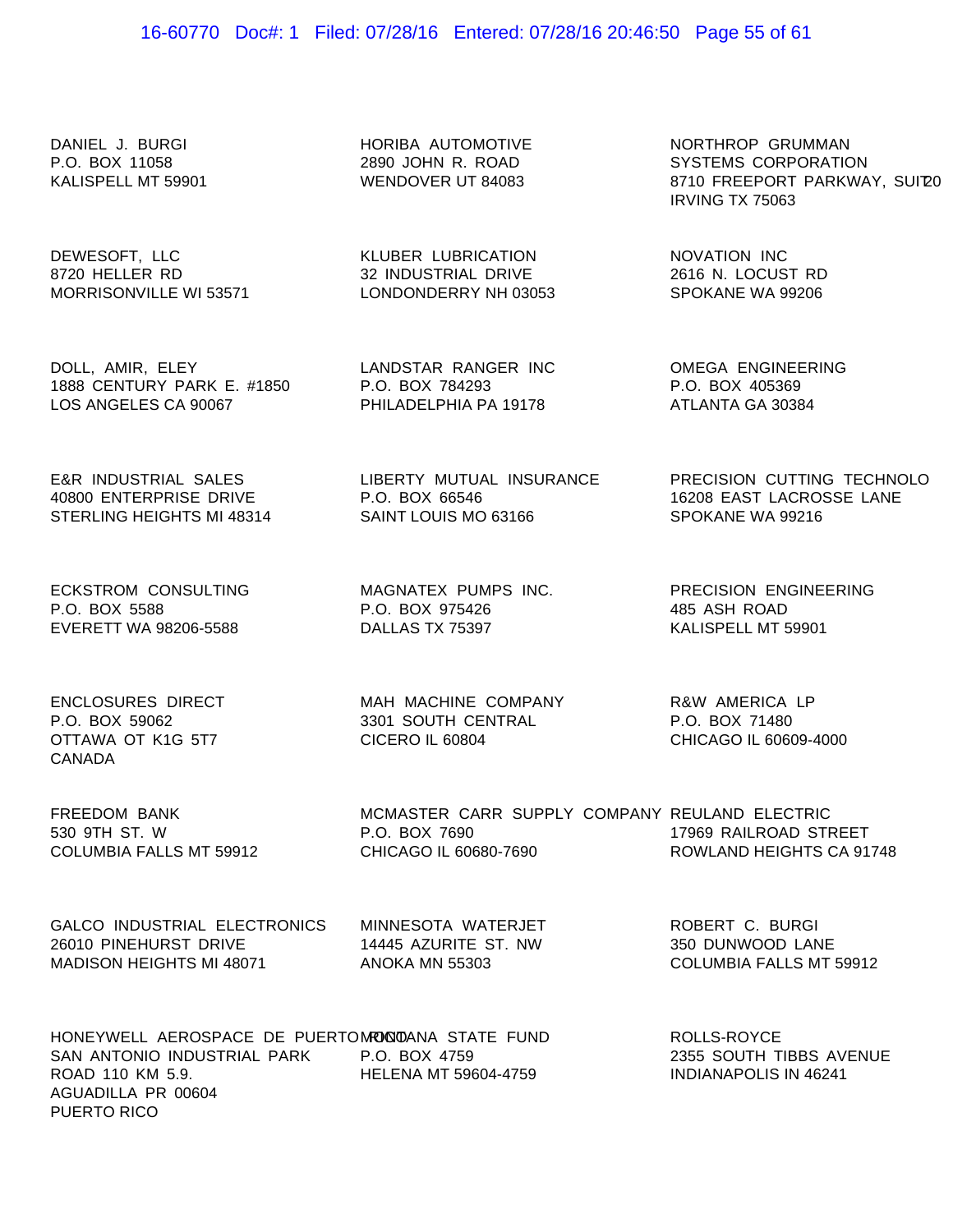SHERMAN COMMERCIAL PROPERTIES VALLEY STORAGE 625 FRED MAYO DR. SUPERIOR MT 59872 1639 HIGHWAY 2 WEST KALISPELL MT 59901

SLAUGHTER COMPANY INC. WAGO CORPATION 28105 N. KEITH DR. LAKE FOREST IL 60045

P.O. BOX 934 GERMANTOWN WI 53022

STEVENS STEEL WEST, INC. 1097 ROSE CROSSING KALISPELL MT 59901

WELLS FARGO P.O. BOX 54349 PHOENIX AZ 85038

P.O. BOX 3805

SUPERIOR GRAPHITE P.O. BOX 535 HOPKINSVILLE KY 42241-0535 SEATTLE WA 98124-3805

THOMPSON PRECISION P.O. BOX 2294 KALISPELL MT 59903

WOMACK MACHINE SUPPLY CO P.O. BOX 7496 MISSOULA MT 59807

WESTERN STATES EQUIPMENT

TI 64, LLC P.O. BOX 92136 AUSTIN TX 78709

WOODWARD, INC. 1 WOODWARD WAY LOVES PARK IL 61111

| TRIUMPH AEROSPACE SYSTEMS - SEATROLE |                 |
|--------------------------------------|-----------------|
| 22922 NE ALDER CREST DRIVE           | P.O. BOX 730375 |
| REDMOND WA 98053                     | DALLAS TX 75373 |

UES, INC. 4401 DAYTON-XENIA ROAD DAYTON OH 45432

ERIC N. LINDQUIST 2419 JAMES WOOD BLVD LOS ANGELES CA 90006-2004

VALIN P.O. BOX 8402 PASADENA CA 91109

INTERNAL REVENUE SERVICE P.O. BOX 660351 DALLAS TX 75266

MT DEPT OF REVENUE P.O. BOX 6309 HELENA MT 59604

REULAND ELECTRIC COMPANY P.O. BOX 4009 LA PUENTE CA 91747

THOMAS J. DALY C. WARREN BLEEKER CHRISTIE, PARKER & HALE LLP 655 N. CENTRAL AVENUE, SUITE23 GLENDALE CA 91203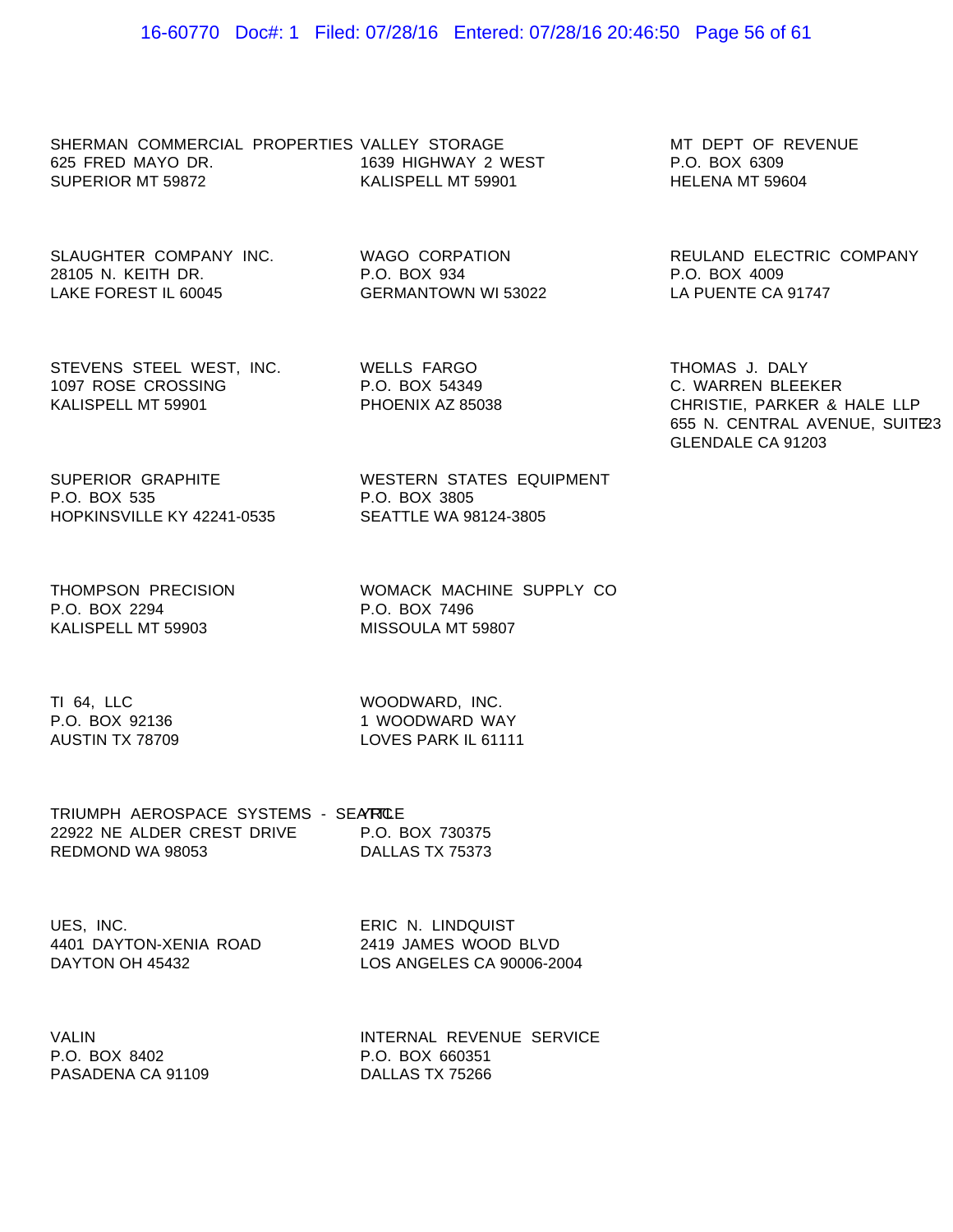16-60770 Doc#: 1 Filed: 07/28/16 Entered: 07/28/16 20:46:50 Page 57 of 61

### **United States Bankruptcy Court District of Montana**

In re **BURGI ENGINEERS LLC** Case No.

Debtor(s) Chapter **11** 

### **CORPORATE OWNERSHIP STATEMENT (RULE 7007.1)**

Pursuant to Federal Rule of Bankruptcy Procedure 7007.1 and to enable the Judges to evaluate possible disqualification or recusal, the undersigned counsel for **BURGI ENGINEERS LLC** in the above captioned action, certifies that the following is a (are) corporation(s), other than the debtor or a governmental unit, that directly or indirectly own(s) 10% or more of any class of the corporation's(s') equity interests, or states that there are no entities to report under FRBP 7007.1:

■ None [*Check if applicable*]

**July 28, 2016 /s/ JAMES A. PATTEN**

Date **Date JAMES A. PATTEN 1191** Signature of Attorney or Litigant Counsel for **BURGI ENGINEERS LLC PATTEN PETERMAN BEKKEDAHL & GREEN 2817 2ND AVENUE N, ST 300 BILLINGS, MT 59101**

**(406) 252-8500 Fax:(406) 294-9500**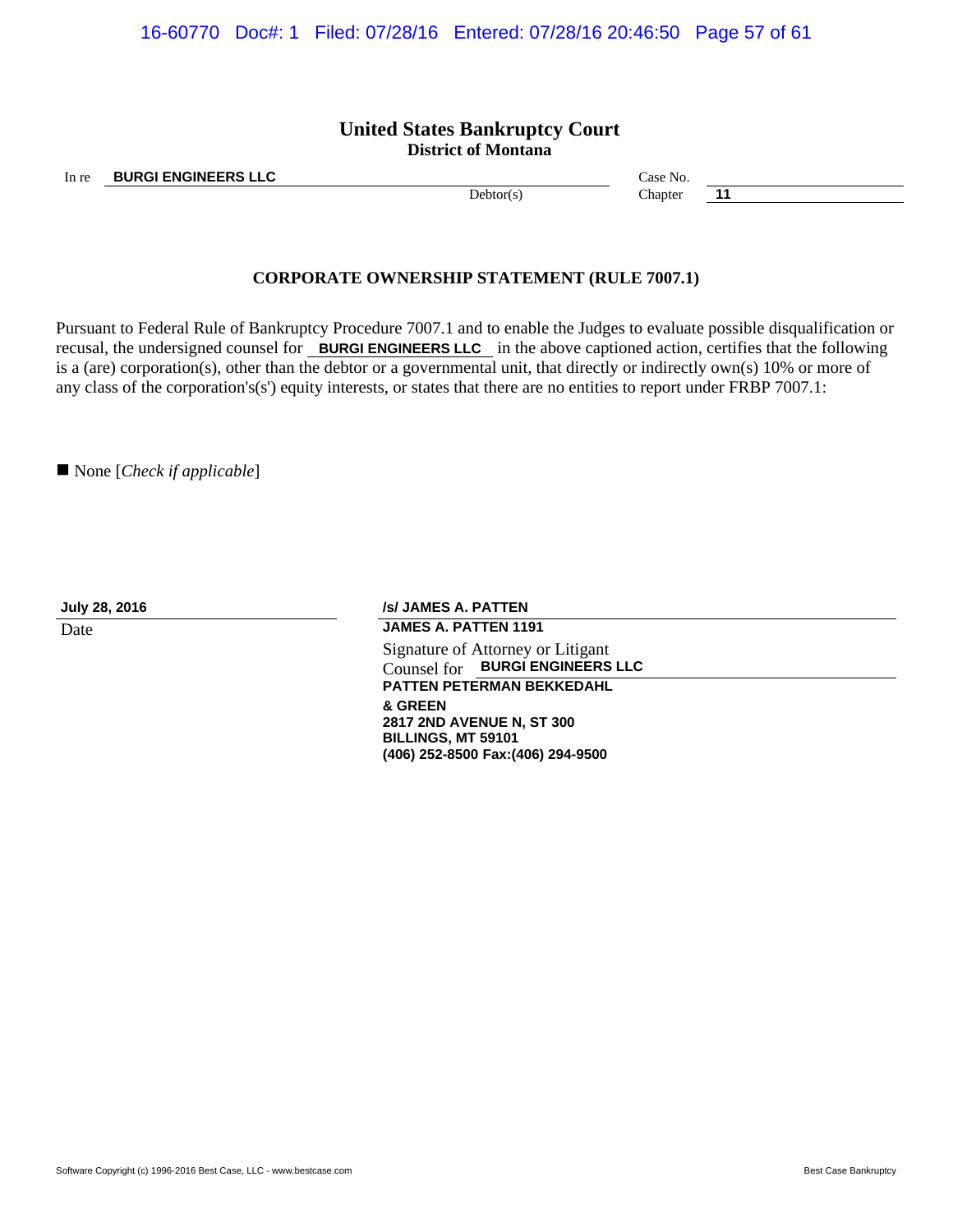## 16-60770 Doc#: 1 Filed: 07/28/16 Entered: 07/28/16 20:46:50 Page 58 of 61

United States Bankruptcy Court District of Montana

| In re | <b>BURGI ENGINEERS LLC</b>                                                                                             |                  | Case No. |              |            |
|-------|------------------------------------------------------------------------------------------------------------------------|------------------|----------|--------------|------------|
|       | Debtor(s)                                                                                                              |                  | Chapter  | 11           |            |
|       | <b>BUSINESS INCOME AND EXPENSES</b>                                                                                    |                  |          |              |            |
|       | FINANCIAL REVIEW OF THE DEBTOR'S BUSINESS (NOTE: ONLY INCLUDE information directly related to the business operation.) |                  |          |              |            |
|       | PART A - GROSS BUSINESS INCOME FOR PREVIOUS 12 MONTHS:                                                                 |                  |          |              |            |
|       | 1. Gross Income For 12 Months Prior to Filing:                                                                         | S                |          | 3,574,409.37 |            |
|       | PART B - ESTIMATED AVERAGE FUTURE GROSS MONTHLY INCOME:                                                                |                  |          |              |            |
|       | 2. Gross Monthly Income                                                                                                |                  |          | \$           | 374,701.00 |
|       | PART C - ESTIMATED FUTURE MONTHLY EXPENSES:                                                                            |                  |          |              |            |
|       | 3. Net Employee Payroll (Other Than Debtor)                                                                            | S                |          | 54,000.00    |            |
|       | 4. Payroll Taxes                                                                                                       |                  |          | 4,158.00     |            |
|       | 5. Unemployment Taxes                                                                                                  |                  |          | 0.00         |            |
|       | 6. Worker's Compensation                                                                                               |                  |          | 533.00       |            |
|       | 7. Other Taxes                                                                                                         |                  |          | 0.00         |            |
|       | 8. Inventory Purchases (Including raw materials)                                                                       |                  |          | 0.00         |            |
|       | 9. Purchase of Feed/Fertilizer/Seed/Spray                                                                              |                  |          | 0.00         |            |
|       | 10. Rent (Other than debtor's principal residence)                                                                     |                  |          | 3,800.00     |            |
|       | 11. Utilities                                                                                                          |                  |          | 2,000.00     |            |
|       | 12. Office Expenses and Supplies                                                                                       |                  |          | 200.00       |            |
|       | 13. Repairs and Maintenance                                                                                            |                  |          | 0.00         |            |
|       | 14. Vehicle Expenses                                                                                                   |                  |          | 0.00         |            |
|       | 15. Travel and Entertainment                                                                                           |                  |          | 833.33       |            |
|       | 16. Equipment Rental and Leases                                                                                        |                  |          | 0.00         |            |
|       | 17. Legal/Accounting/Other Professional Fees                                                                           |                  |          | 6,416.66     |            |
|       | 18. Insurance                                                                                                          |                  |          | 3,782.00     |            |
|       | 19. Employee Benefits (e.g., pension, medical, etc.)                                                                   |                  |          | 5,451.00     |            |
|       | 20. Payments to Be Made Directly By Debtor to Secured Creditors For Pre-Petition Business Debts (Specify):             |                  |          |              |            |
|       | <b>DESCRIPTION</b>                                                                                                     | <b>TOTAL</b>     |          |              |            |
|       | <b>ADVERTISING</b>                                                                                                     | 500.00           |          |              |            |
|       | <b>BANK FEES</b>                                                                                                       | 166.66<br>150.00 |          |              |            |
|       | <b>DUES AND SUBSCRIPTIONS</b><br><b>SHIPPING EXPENSE</b>                                                               | 100.00           |          |              |            |
|       | <b>IT SERVICES</b>                                                                                                     | 2,224.00         |          |              |            |
|       | <b>SHOP SUPPLIES</b><br><b>SMALL TOOLS</b>                                                                             | 300.00<br>100.00 |          |              |            |
|       | <b>SHIPPING CRATE MATERIAL</b>                                                                                         | 500.00           |          |              |            |
|       | <b>COGS/MATERIALS</b>                                                                                                  | 249,200.00       |          |              |            |
|       | 21. Other (Specify):                                                                                                   |                  |          |              |            |
|       | <b>DESCRIPTION</b>                                                                                                     | <b>TOTAL</b>     |          |              |            |
|       | 22. Total Monthly Expenses (Add items 3-21)                                                                            |                  |          | $\mathbb{S}$ | 334,414.65 |
|       | PART D - ESTIMATED AVERAGE NET MONTHLY INCOME:                                                                         |                  |          |              |            |
|       | 23. AVERAGE NET MONTHLY INCOME (Subtract item 22 from item 2)                                                          |                  |          | \$           | 40,286.35  |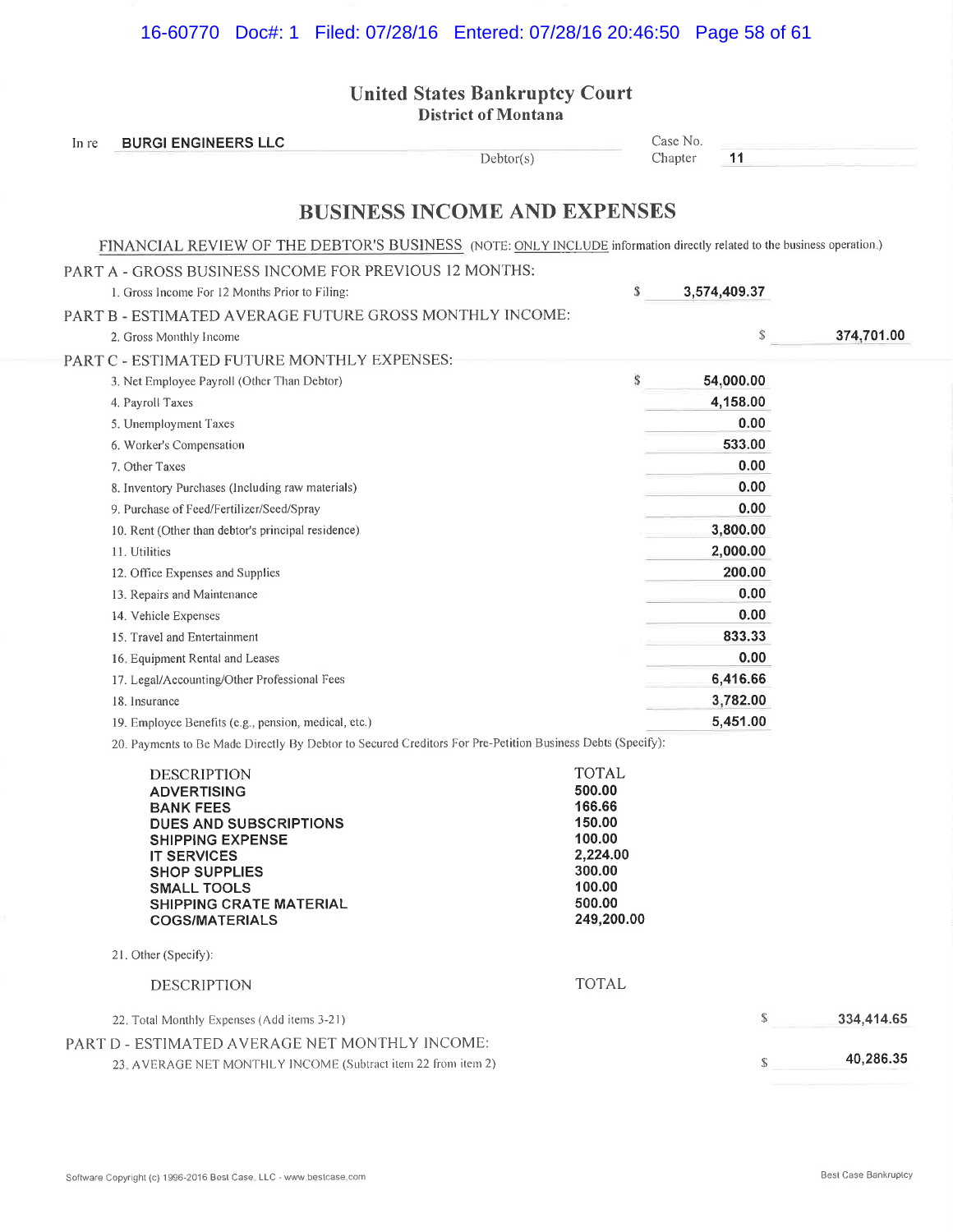16-60770 Doc#: 1 Filed: 07/28/16 Entered: 07/28/16 20:46:50 Page 59 of 61

### **United States Bankruptcy Court District of Montana**

In re **BURGI ENGINEERS LLC** Case No.

Debtor(s) Chapter **11** 

# **STATEMENT REGARDING AUTHORITY TO SIGN AND FILE PETITION**

I, **ROBERT BURGI**, declare under penalty of perjury that I am the **MEMBER** of **BURGI ENGINEERS LLC**, and that the following is a true and correct copy of the resolutions adopted by the Board of Directors of said Limited Liability Company at a special meeting duly called and held on the **28th** day of July, 2016.

"Whereas, it is in the best interest of this Limited Liability Company to file a voluntary petition in the United States Bankruptcy Court pursuant to Chapter 11 of Title 11 of the United States Code;

Be It Therefore Resolved, that **ROBERT BURGI**, **MEMBER** of this Limited Liability Company, is authorized and directed to execute and deliver all documents necessary to perfect the filing of a chapter **11** voluntary bankruptcy case on behalf of the Limited Liability Company and

Be It Further Resolved, that **ROBERT BURGI**, **MEMBER** of this Limited Liability Company is authorized and directed to appear in all bankruptcy proceedings on behalf of the Limited Liability Company and to otherwise do and perform all acts and deeds and to execute and deliver all necessary documents on behalf of the Limited Liability Company in connection with such bankruptcy case, and

Be It Further Resolved, that **ROBERT BURGI**, **MEMBER** of this Limited Liability Company is authorized and directed to employ **JAMES A. PATTEN 1191**, attorney and the law firm of **PATTEN PETERMAN BEKKEDAHL** to represent the Limited Liability Company in such bankruptcy case."

Date **July 28 2016** Signed *JsI* ROBERT BURGI **ROBERT BURGI**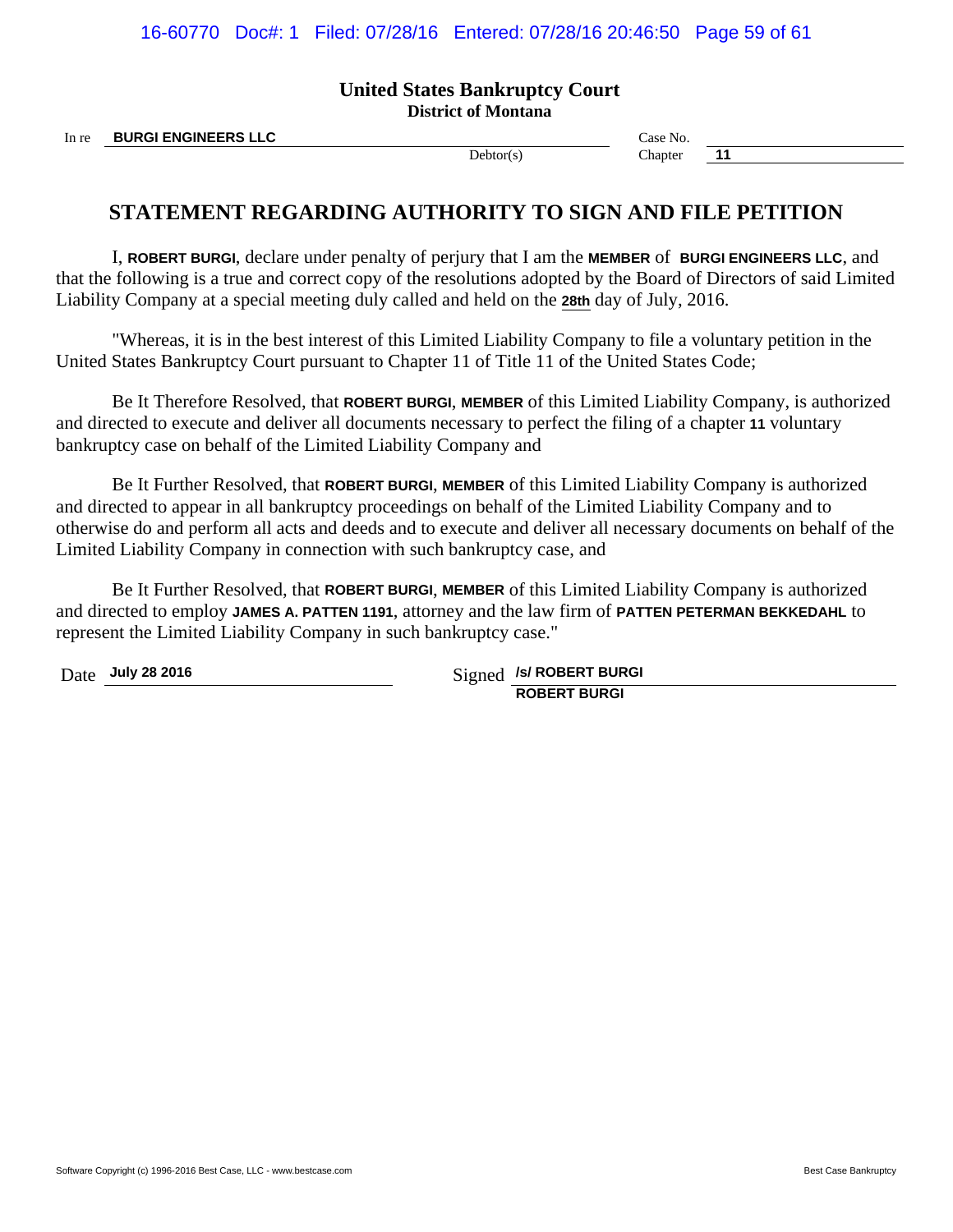Resolution of Members of **BURGI ENGINEERS LLC**

Whereas, it is in the best interest of this Limited Liability Company to file a voluntary petition in the the United States Bankruptcy Court pursuant to Chapter **11** of Title 11 of the United States Code;

Be It Therefore Resolved, that **ROBERT BURGI**, **MEMBER** of this Limited Liability Company is authorized and directed to execute and deliver all documents necessary to perfect the filing of a chapter **11** voluntary bankruptcy case on behalf of the Limited Liability Company; and

Be It Further Resolved, that **ROBERT BURGI**, **MEMBER** of this Limited Liability Company is authorized and directed to appear in all bankruptcy proceedings on behalf of the Limited Liability Company and to otherwise do and perform all acts and deeds and to execute and deliver all necessary documents on behalf of the Limited Liability Company in connection with such bankruptcy case, and

Be It Further Resolved, that **ROBERT BURGI**, **MEMBER** of this Limited Liability Company is authorized and directed to employ **JAMES A. PATTEN 1191**, attorney and the law firm of **PATTEN PETERMAN BEKKEDAHL** to represent the Limited Liability Company in such bankruptcy case.

| Date July 28, 2016 | Signed /s/Robert Burgi |
|--------------------|------------------------|
|                    |                        |
| Date               | Signed                 |